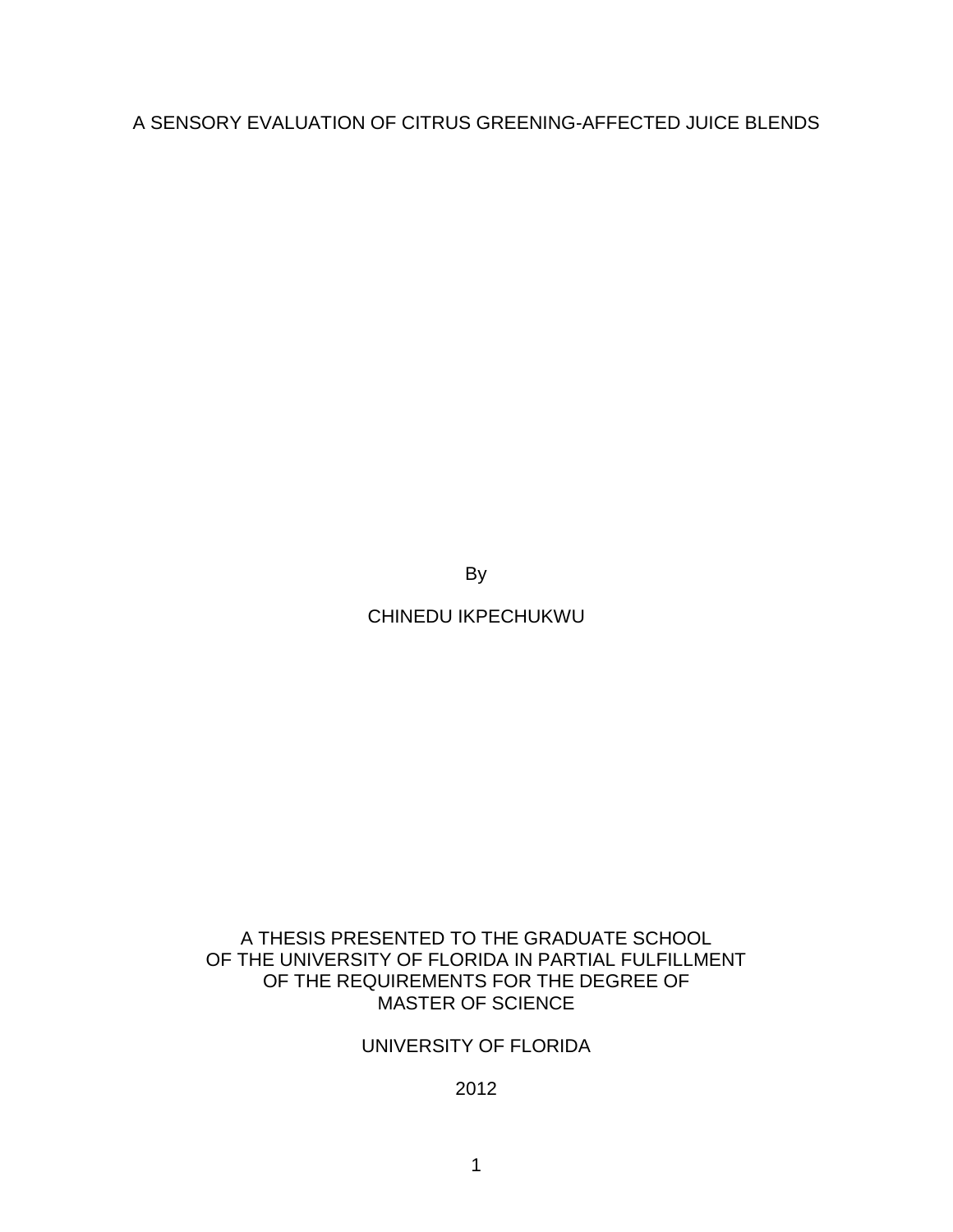© 2012 Chinedu Ikpechukwu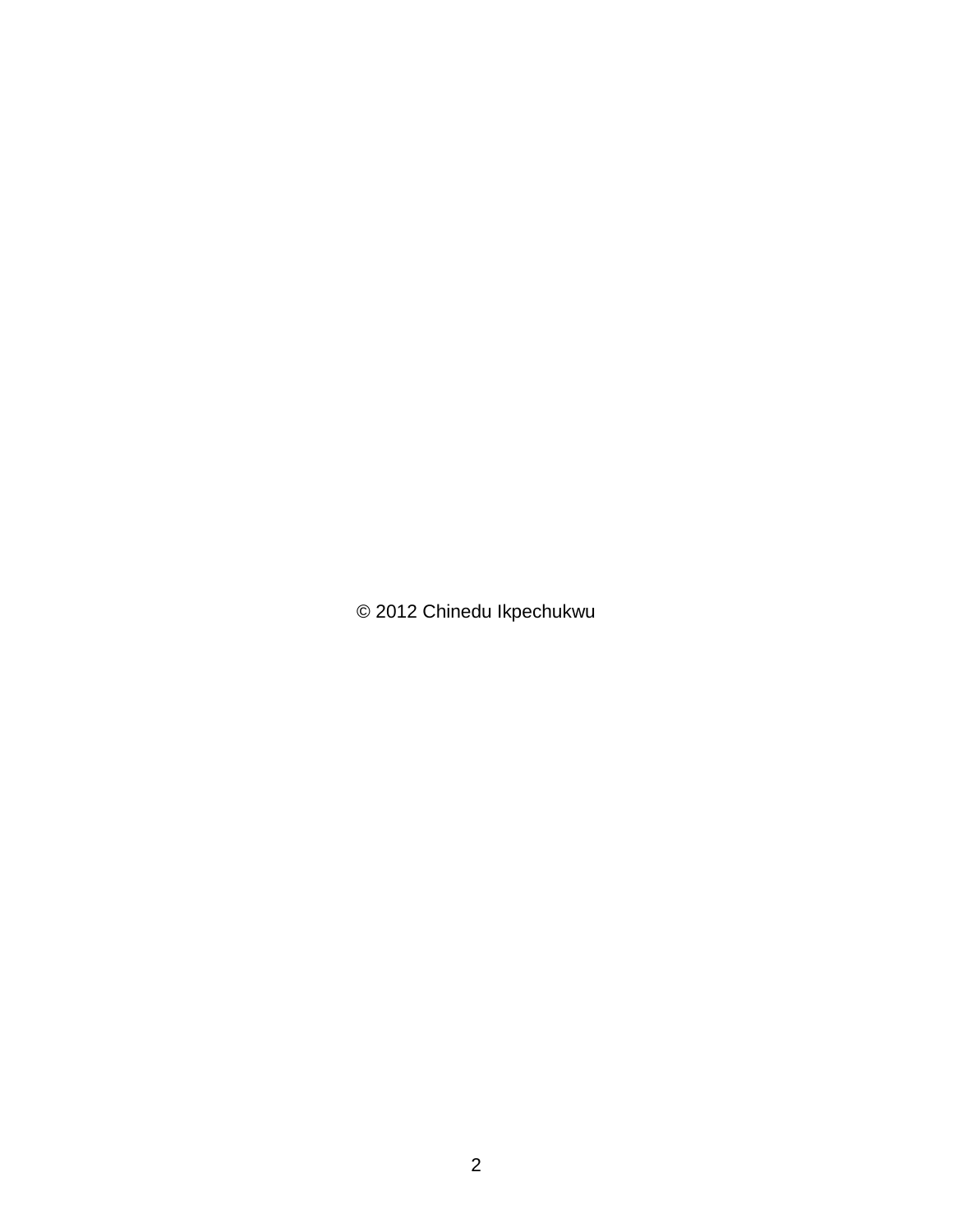To my parents: for their unconditional love, support and encouragement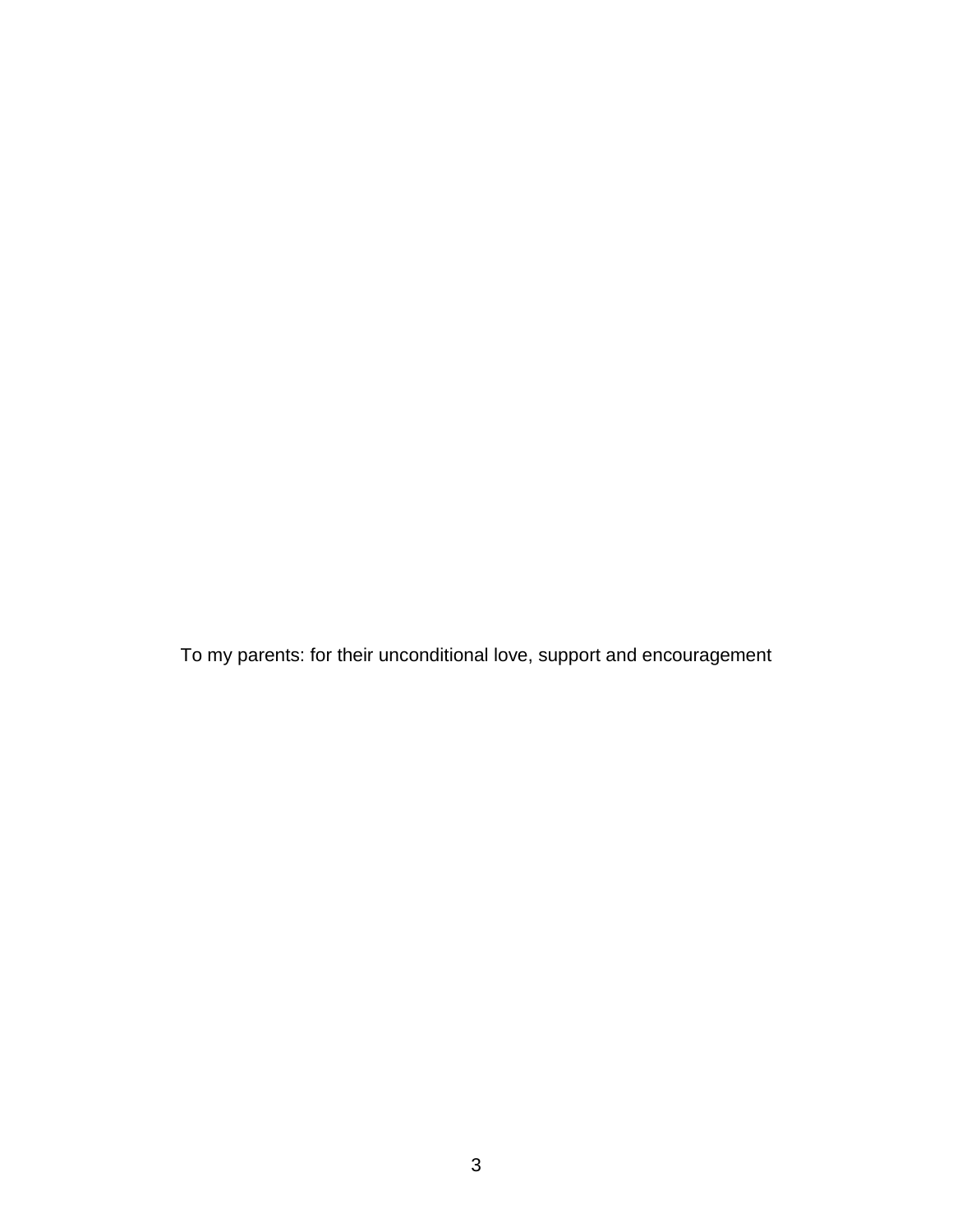# ACKNOWLEDGMENTS

<span id="page-3-0"></span>I would like to give special thanks to Dr. Renee Goodrich-Schneider, my advisor, for giving me the opportunity to pursue my dream as a food scientist and for her guidance and encouragement in completing my master's degree. I am very grateful for the expertise and support given to me by members of my committee: Dr. Charles Sims, Dr. Wade Yang and Dr. Tim Spann. I would like to personally thank Eric Dreyer, the taste panel manager, as well as his Taste Panel staff that enabled me complete numerous sensory projects properly and on time. I would also like to thank my lab mates, Lemâne Delva, Devin Lewis, and Gayathri Balakrishnan for all their help and suggestions.

Most of all, I cannot thank more profusely my family whose support and faith gave me the strength to accomplish my goals.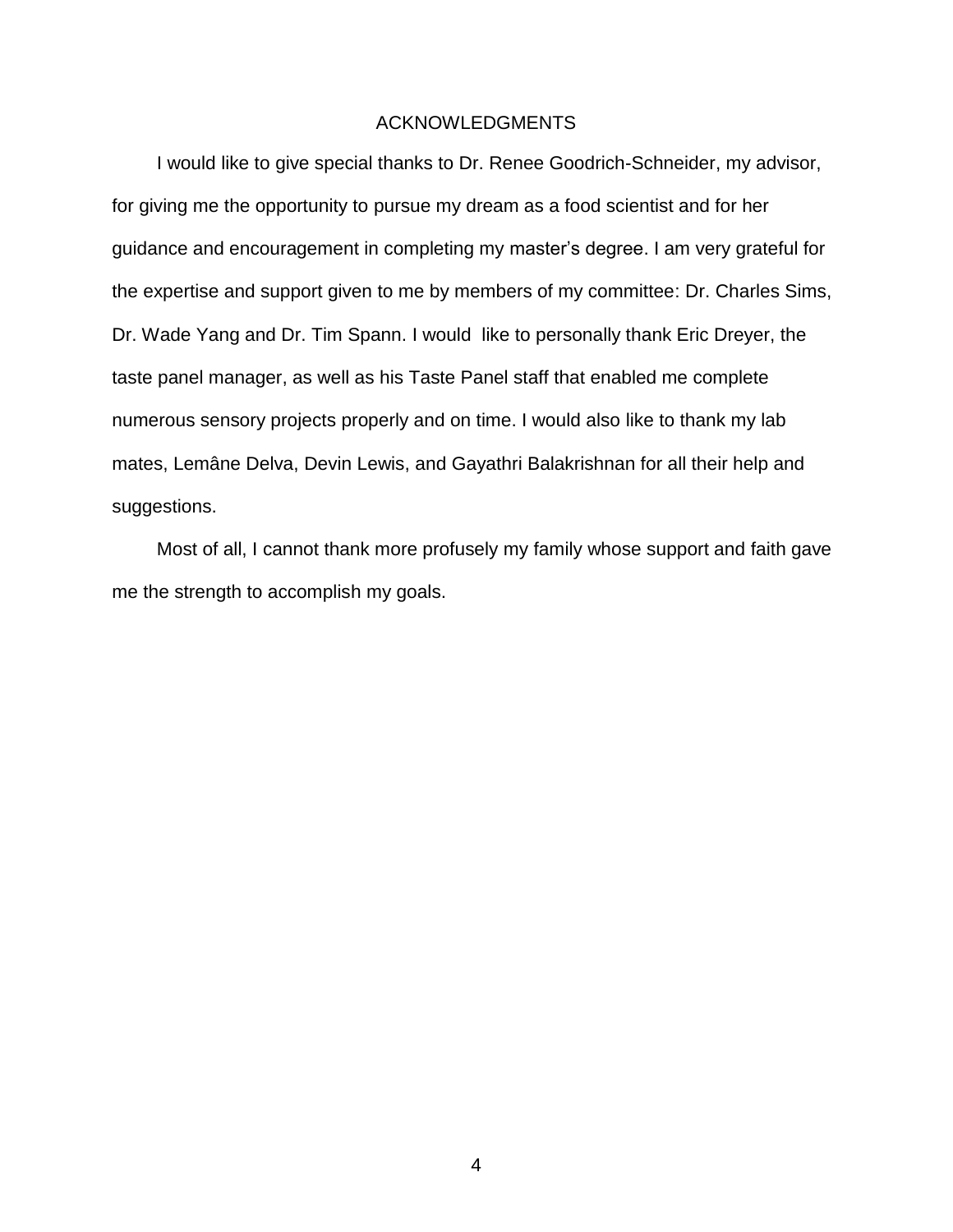# TABLE OF CONTENTS

|                | <b>CHAPTER</b> |    |  |  |
|----------------|----------------|----|--|--|
| 1              |                |    |  |  |
| $\overline{2}$ |                |    |  |  |
|                |                |    |  |  |
|                |                |    |  |  |
|                |                |    |  |  |
|                |                |    |  |  |
|                |                |    |  |  |
|                |                |    |  |  |
|                |                |    |  |  |
|                |                |    |  |  |
|                |                |    |  |  |
|                |                |    |  |  |
|                |                |    |  |  |
|                |                |    |  |  |
|                |                |    |  |  |
|                |                |    |  |  |
|                |                |    |  |  |
|                |                |    |  |  |
|                |                |    |  |  |
|                |                |    |  |  |
|                |                |    |  |  |
|                |                |    |  |  |
| 3              |                |    |  |  |
|                |                | 50 |  |  |
|                |                | 51 |  |  |
|                |                | 53 |  |  |
|                |                |    |  |  |
|                |                |    |  |  |
|                |                | 53 |  |  |
|                |                | 53 |  |  |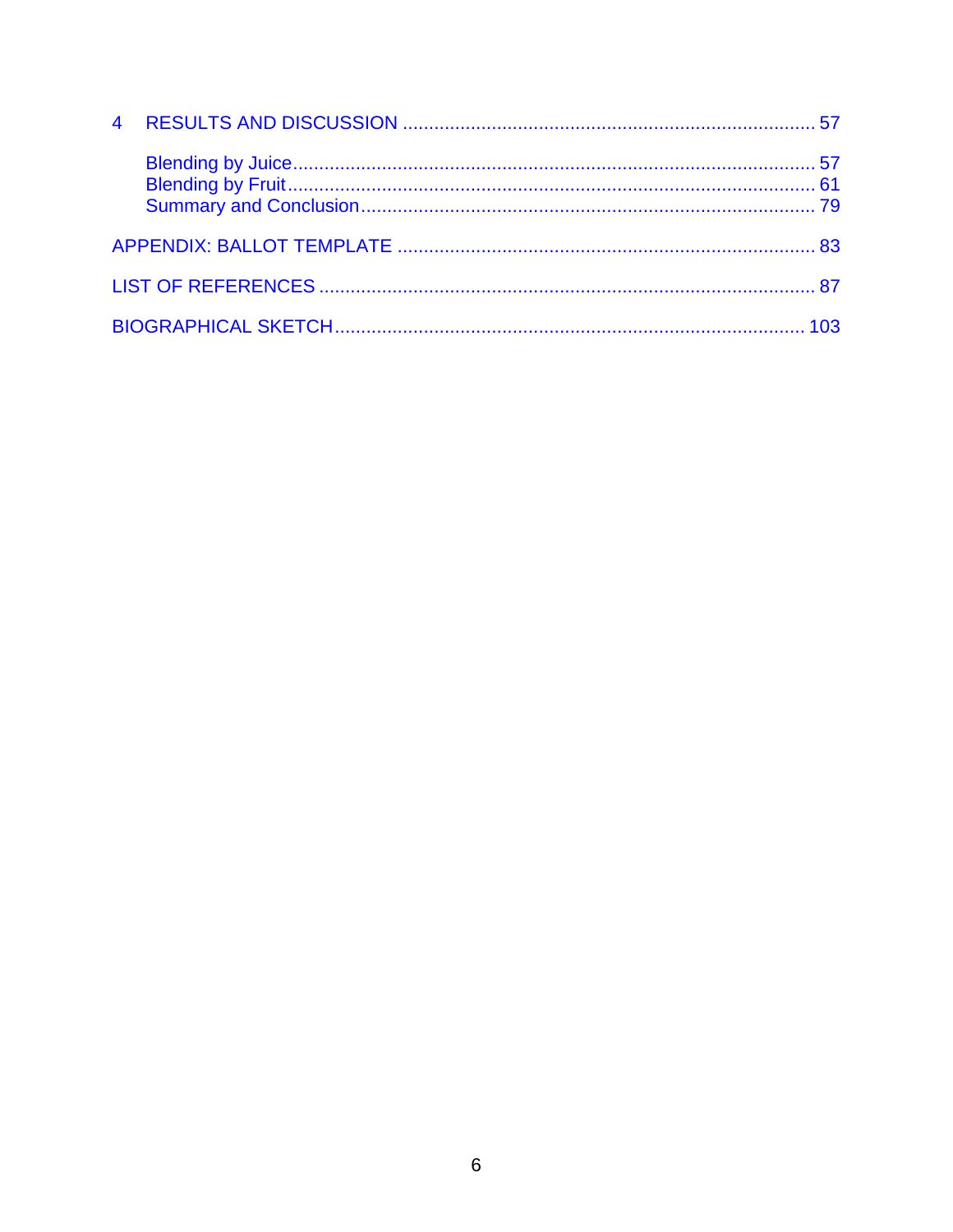# LIST OF TABLES

<span id="page-6-0"></span>

| Table    | page                                                                                             |
|----------|--------------------------------------------------------------------------------------------------|
| $3 - 1$  |                                                                                                  |
| $3 - 2$  |                                                                                                  |
| $3 - 3$  | Difference tests on unpasteurized valencia juice (01-13-2010)  55                                |
| $3 - 4$  |                                                                                                  |
| $4 - 1$  |                                                                                                  |
| $4 - 2$  |                                                                                                  |
| $4 - 3$  | Difference tests on unpasteurized valencia juice (04-04-08)  59                                  |
| $4 - 4$  |                                                                                                  |
| $4 - 5$  |                                                                                                  |
| $4 - 6$  |                                                                                                  |
| $4 - 7$  | Difference-from-control test of pasteurized valencia juice (04-07-11) 63                         |
| $4 - 8$  | Difference-from-control test of pasteurized valencia juice (04-07-11) 65                         |
| $4 - 9$  |                                                                                                  |
| $4 - 10$ | Difference-from-control test of pasteurized hamlin juice (01-19-12)  67                          |
| $4 - 11$ |                                                                                                  |
| $4 - 12$ |                                                                                                  |
| $4 - 13$ |                                                                                                  |
| $4 - 14$ |                                                                                                  |
| $4 - 15$ |                                                                                                  |
| $4 - 16$ |                                                                                                  |
| $4 - 17$ | Correlation of <i><sup>o</sup>brix/acid</i> ratio and brimA with hedonic parameters for valencia |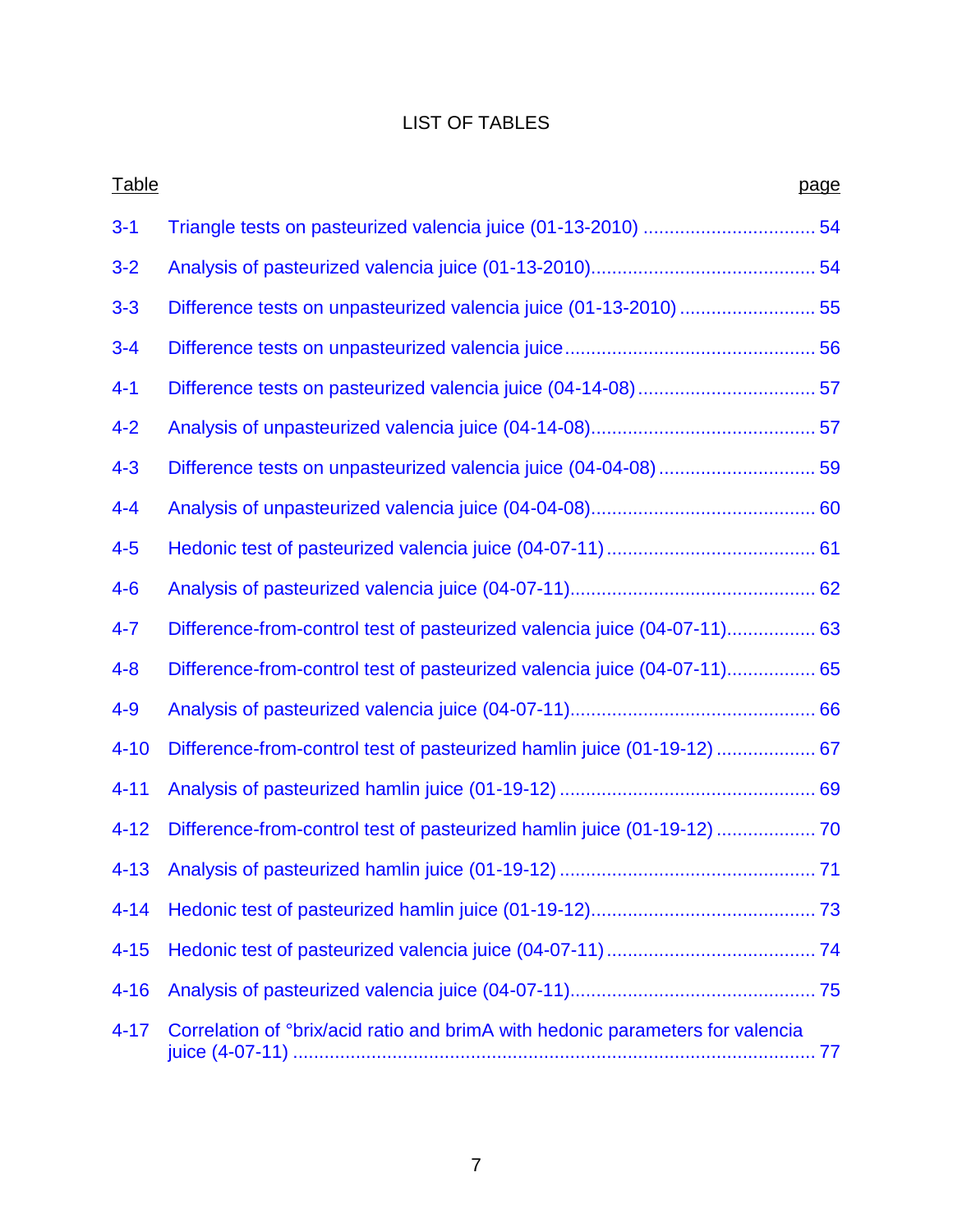| 4-18 Correlation of °brix/acid ratio and brimA with hedonic parameters for hamlin |
|-----------------------------------------------------------------------------------|
|                                                                                   |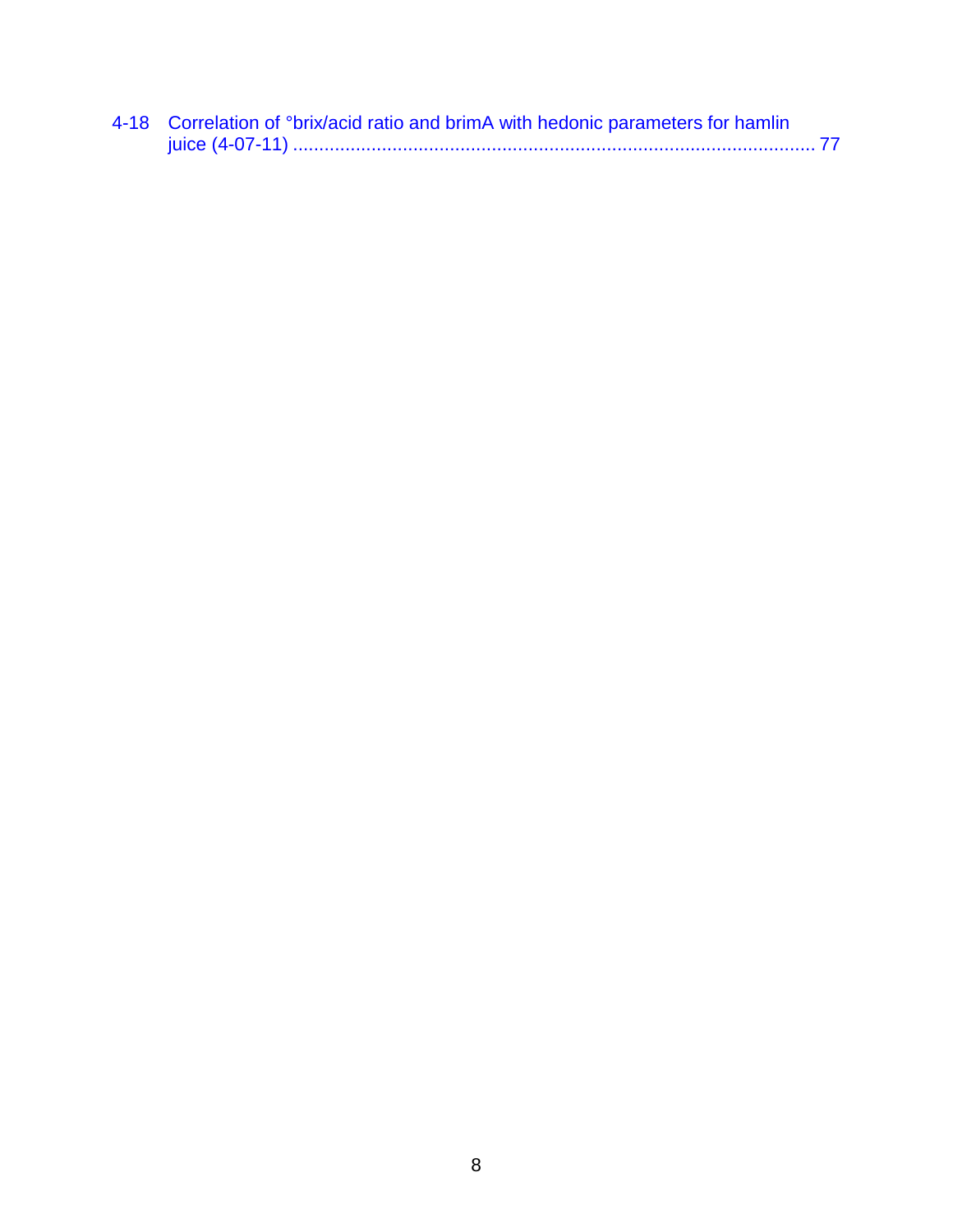Abstract of Thesis Presented to the Graduate School of the University of Florida in Partial Fulfillment of the Requirements for the Degree of Master of Science

# A SENSORY EVALUATION OF CITRUS GREENING-AFFECTED JUICE BLENDS

<span id="page-8-0"></span>By

Chinedum O. Ikpechukwu

#### May 2012

Chair: Renee Goodrich-Schneider Major: Food Science and Human Nutrition

Citrus greening is a devastating disease that kills citrus trees with major economic ramifications in the citrus industry. The main objective of this study was to determine if greening-affected juice could be utilized in the form of juice blends with healthy juice. Blending strategies (by juice and fruit mass) were also investigated in this study. Blending by juice mass could be preferred in small pilot plant scale projects while blending by fruit mass is feasible for large scale industrial juice processing.

This study examined the sensory impact of blends of greening-affected orange juice and healthy orange juice. Sensory evaluation tests were carried out on the University of Florida Campus with an untrained panel (n=60) performing triangle tests, difference-from-control tests and hedonic tests on the following treatments: 5% blend, 10% blend, 20% blend, 50% blend and control (0% blend). Panelists used a 10 point numerical category scale to rate the difference of blends from control and used a 9 point hedonic scale to assess the overall acceptability, sweetness and orange flavor among the blends.

Panelists were able to detect differences in juice blends (Valencia) when blended by juice mass at 10% levels with borderline significance at 5% levels. However,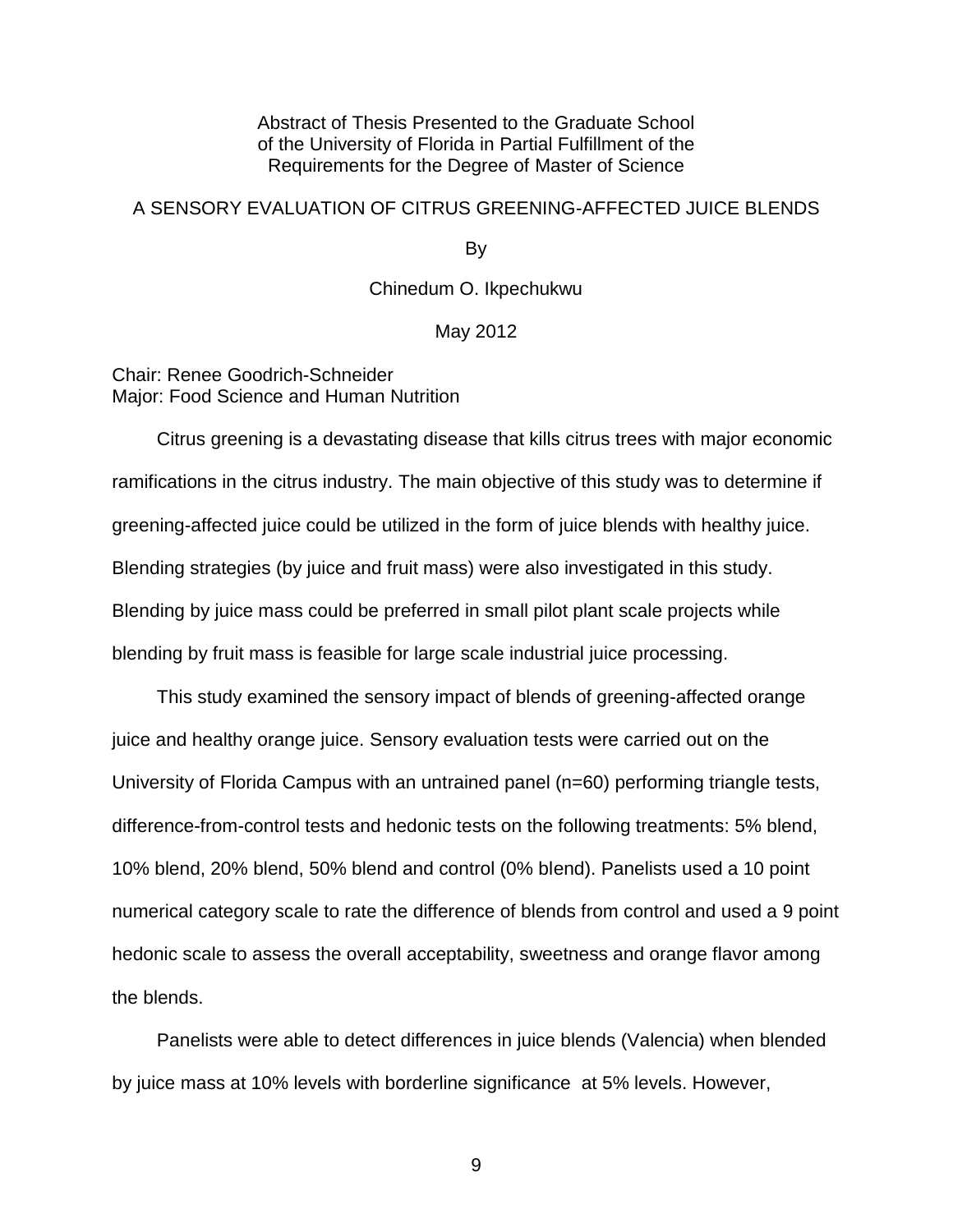panelists could not detect differences in juice blends (Valencia and Hamlin) when blended by fruit mass at 5% and 20% (borderline significance in Hamlin) levels. Panelists were able to detect a difference with the 50% blends (Valencia and Hamlin) from the control. In the hedonic tests, only the 50% blend (Valencia) was found significantly different from the control with the lowest sweetness among treatments. The results suggest that greening-affected juice can be blended by fruit mass at 50% levels or lower and be still acceptable to consumers. The 20% blending level or lower is recommended when blending by fruit mass, and the 5% blending level or lower is recommended when blending by juice mass with minimal risk of consumer detection in juice. This is relevant to the Florida citrus industry suffering from the economic impact of citrus greening, specifically as a way to add value to juice yield.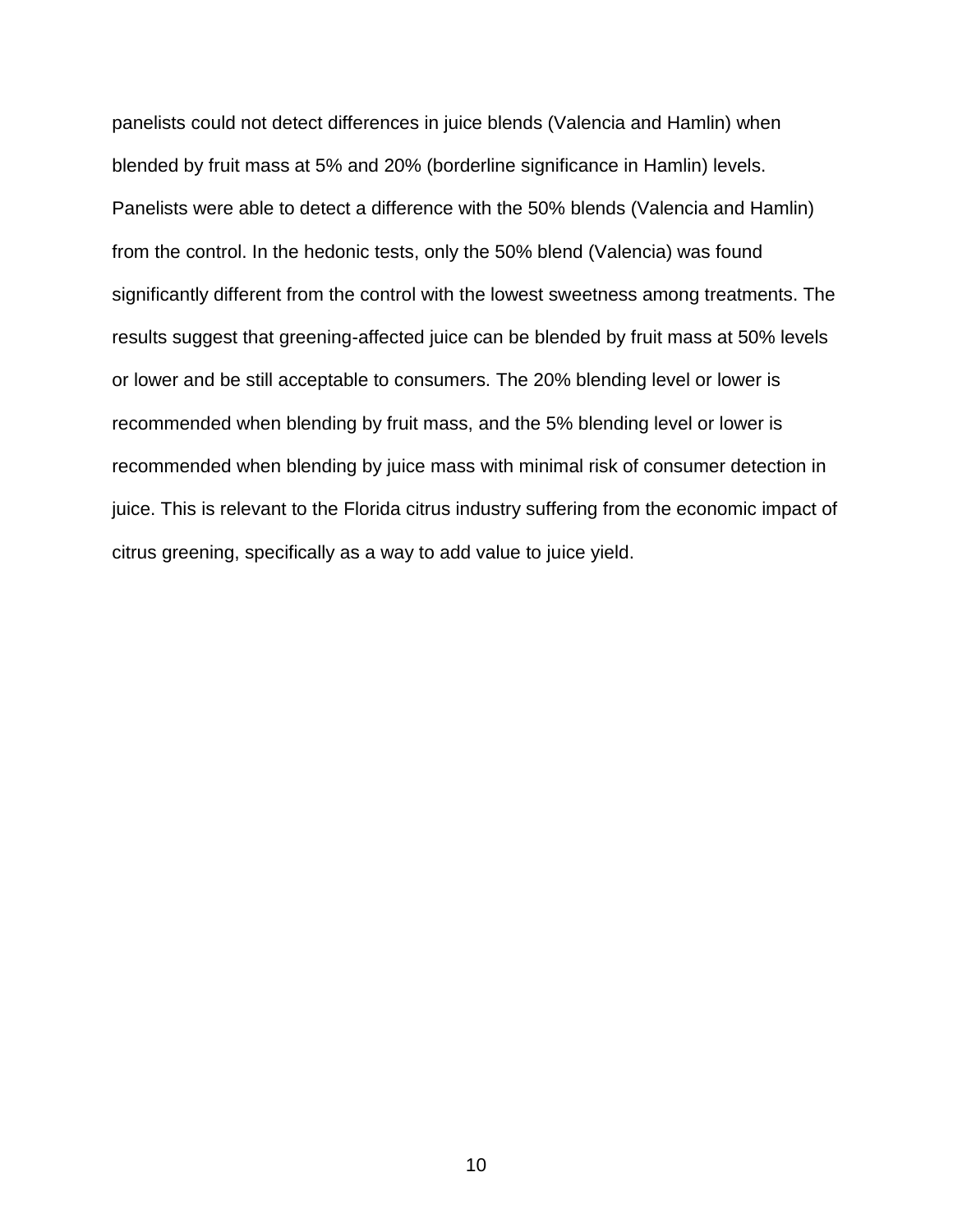## CHAPTER 1 INTRODUCTION

<span id="page-10-0"></span>The orange is the world's most popular fruit with orange juice constituting a major portion of the food industry (Tetra Pak 2004, Kimball 1999). In 2005, about 59 million tons of oranges were produced worldwide (FAO 2006). This represents a 45% increase in orange production since 1970 (FAO 2006). As of 2005, 21.8 million tons of orange fruit were processed into orange juice with Brazil (11.9 million tons) and the United States (6 million tons) being the two largest orange juice producing countries in the world (FAO 2006). In the United States, orange juice is also the most popular fruit juice accounting for 60% of all fruit juice sales (Graumlich 1986; Jia 1999). Almost all the oranges produced in the United States come from Florida and California with the former accounting for about 75% of the total oranges (USDA 2007). In Florida, about 92% of all oranges produced are processed into single strength orange juice while 72% of all the oranges are sold as fresh fruit in California (USDA 2007).

The high demand for oranges and their extracted juice is due to their high nutritional value and desirable flavor (Jordan 2003; Polydera 2004). Orange juice is an excellent source of ascorbic acid (vitamin C), sugars (sucrose, fructose and glucose), minerals (potassium, magnesium, calcium), bioactive compounds such as carotenoids (β-carotene, α-carotene, β-cryptoxanthin) and flavanones (hesperidin, narirutin), which have antioxidant properties (Topuz 2005, Plaza 2011, Niu 2008). The daily recommended intake of ascorbic acid is 75 mg for adult women and 90 mg for adult men with insufficient uptake of ascorbic acid leading to scurvy, a disease characterized by bleeding gums, impaired wound healing, anemia, fatigue and depression (Phillips 2010). Regular consumption of orange juice, which contains about 40 mg of ascorbic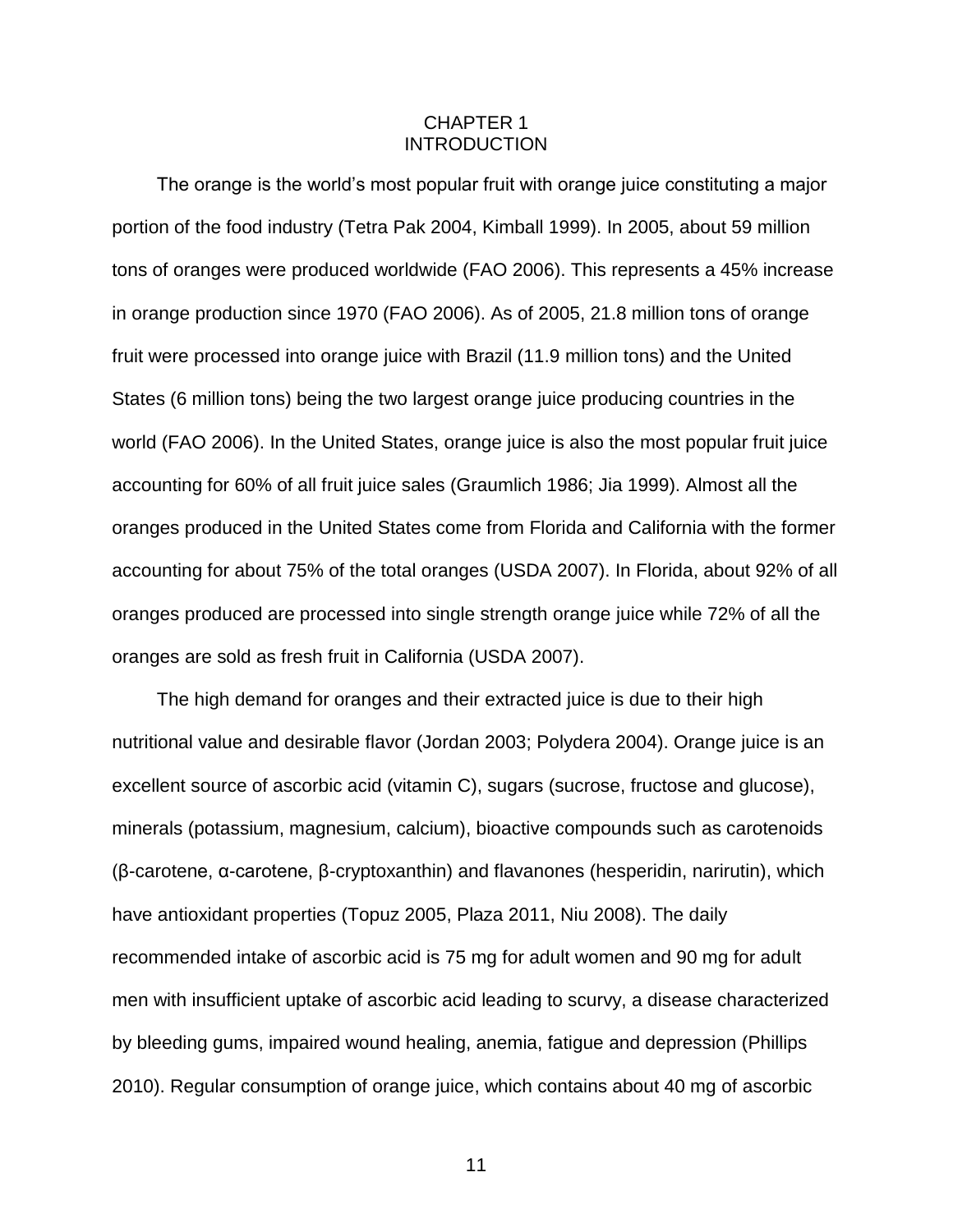acid per 100 ml helps to reduce the risk of the occurrence of scurvy (Norman and Clein 1956). Some research has also shown that bioactive antioxidants found in orange juice have been implicated in the reduction of degenerative human diseases such as cancer (Steinmetz 1993, Slattery 2000). In addition to the nutritional benefits, orange juice has a unique, delicate and desirable taste with over 200 flavor compounds in proper concentration (Jia 1999). While sugars and citric acid are major contributors to the sweetness and sourness of orange juice, a combination of other compounds such as acetaldehyde, citral, ethyl butyrate, d-limonene, linalool and octanal, also contribute to the unique flavor of orange juice (Ahmed 1978 $_{a}$ , Jia 1999).

Although there has been a strong growth in orange juice production worldwide over the past thirty years, the United States has been experiencing a steady decline in demand for orange juice with annual per capita consumption dropping to its lowest point of 4 gallons in the past 11 years (ERS 2011). A part of the decline has been attributed to the rise of low-carbohydrate diet packages such as the Atkins and South Beach diets which categorize orange juice as a high carbohydrate food and may have affected consumer demand (Love 2006). Other causes of the decline include adverse weather conditions and impacts of diseases which reduced overall juice production (ERS 2011). Oranges subjected to freezing conditions are frequently unsuitable for consumption due to the off-flavors generated, the formation of white spots on the fruit surface and the dehydration of fruit (Milliken 1919, Slaughter 2008). Ice crystals grow within the fruit damaging the cells and creating pathways for moisture loss and fruit dehydration (Slaughter 2008). Since 1835, Florida has periodically experienced severe freezes, which have negatively affected the total citrus fruit yield (FCM 2007, Reuters 2010). In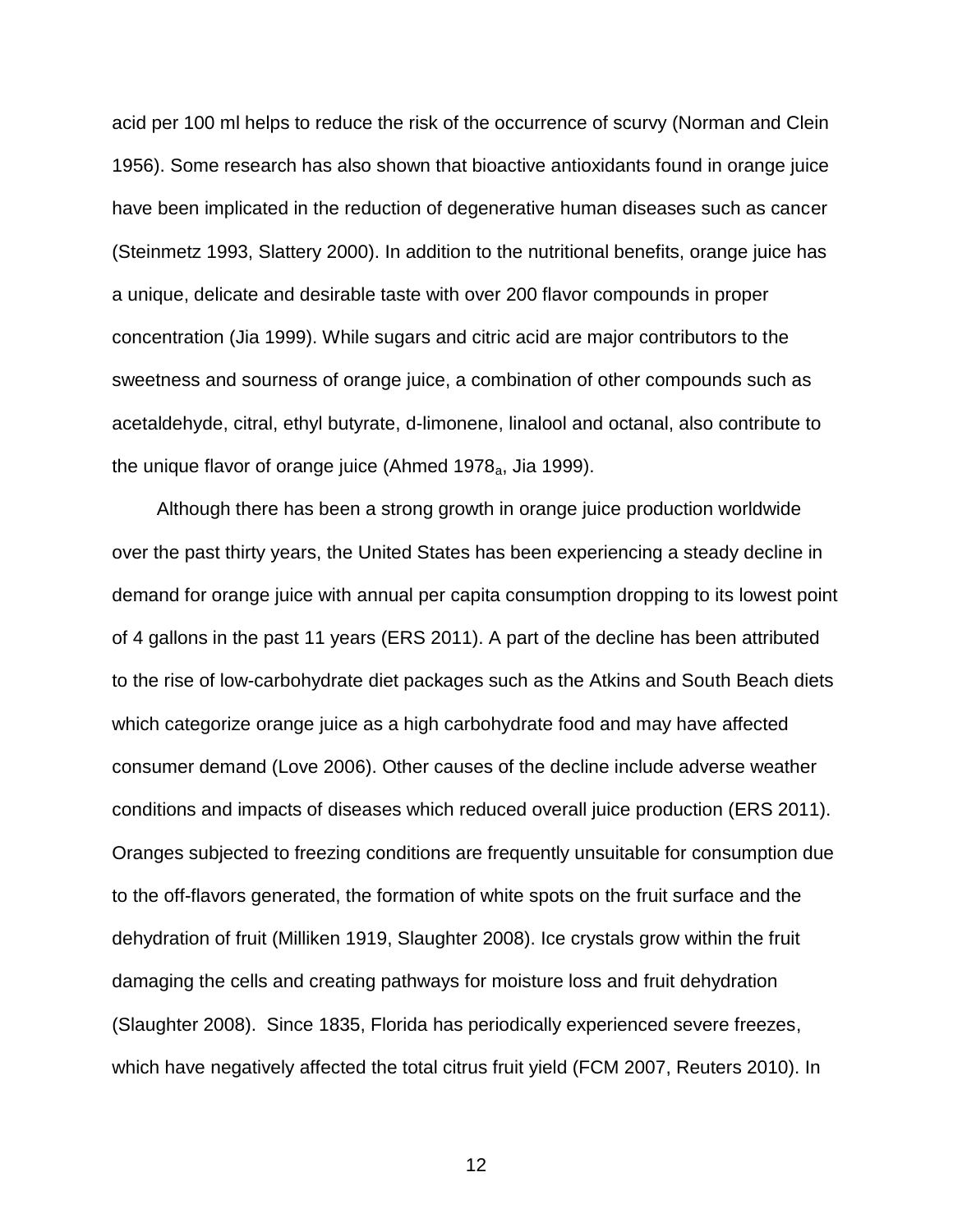addition to freezes, Florida has also experienced hurricanes (most recently Hurricane Charley, Frances and Jeanne), which have not only damaged crops and trees but also aided the spread of citrus diseases such as citrus canker (Irey 2006). *Xanthomonas citri subsp.* is the plant pathogenic bacterium that causes citrus canker and spreads primarily by wind and rain (Bock 2005). Citrus canker manifests as necrotic lesions on the fruit, leaves and stems of citrus plants with severe infection causing premature fruit drop, blemished fruit and twig dieback (Schubert 2001, Bock 2005).

While citrus canker has long plagued Florida since 1912 with periodic eradications (in 1930 and 1992) and subsequent returns (in 1986 and 1995), it has been usurped in severity and importance by citrus greening (Gottwald 2007<sub>a</sub>). Citrus greening also known as huanglongbing, is a bacterial disease that is widely regarded as the most severe and devastating disease of citrus (Gottwald 2007<sub>a</sub>, Batool 2007, da Graca 2008, Lin 2008, Tatineni 2008, Shokrollah 2010). The major reasoning behind the shift in focus from citrus canker to citrus greening by researchers is that the later is fatal to citrus crops upon infection as opposed to the former which gradually debilitates the tree (Schubert 2001, Bove 2006). In addition, while citrus canker is primarily a cosmetic injury with lesions that do not penetrate the albedo of the fruit and thus do not affect the quality of the juice (Stall 1983, Dewdeney 2011), citrus greening negatively alters the quality of juice resulting in little or no commercial value of the citrus fruit (Bassanezi 2009, Dagulo 2010). Furthermore, the novelty of citrus greening in Florida (first detected in 2005), and the overall uniqueness of the disease which includes the latency of symptom development, difficulty in isolating in culture and overall potential economic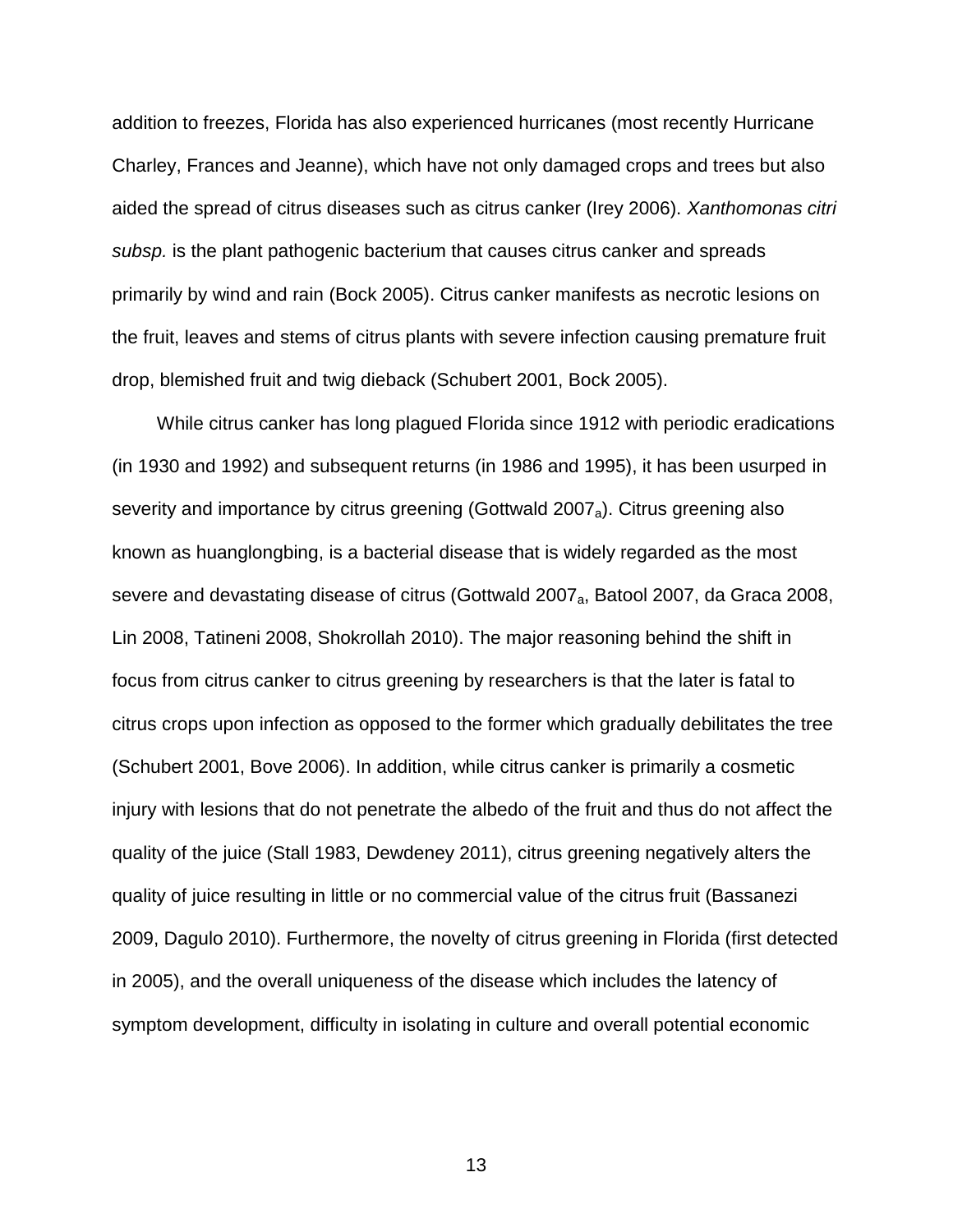impact on orange juice production most especially as there is no cure, are all a major cause of concern to the Florida citrus industry (Gottwald 2007 $_b$ , Lin 2008).

There is therefore a great incentive to study citrus greening. The general purpose of this thesis research was to explore the utilization of juice from greening affected fruit. Citrus greening, like citrus canker, is not pathogenic to human beings and the lack of consumption or commercialization of greening affected juice is usually due to its poor quality (Dagulo 2010). Specifically, this study will investigate the possibilities of blending healthy juice with greening-affected juice at 5% and 10% weight levels.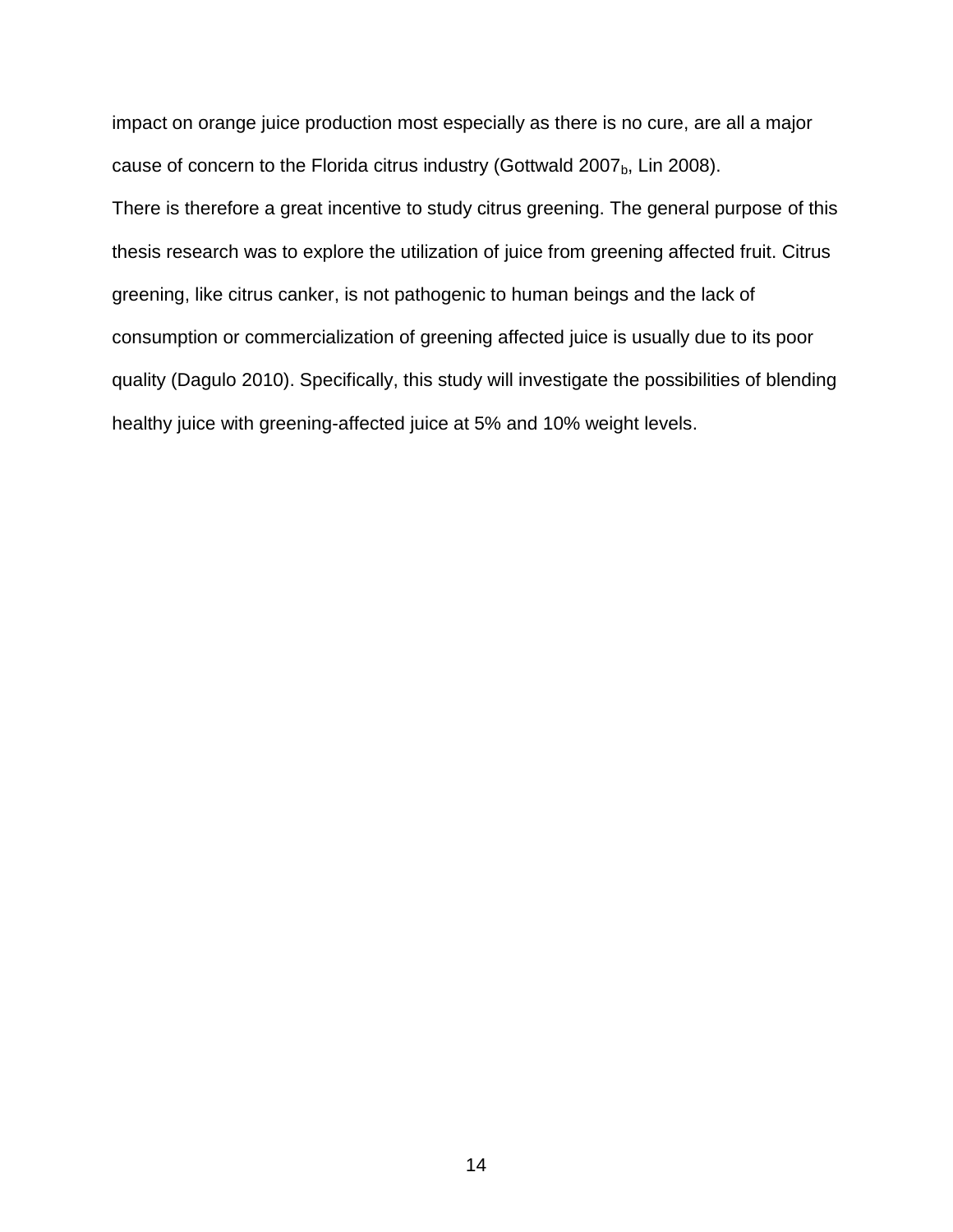## CHAPTER 2 LITERATURE REVIEW

#### **Biological and Physical Characteristics**

<span id="page-14-1"></span><span id="page-14-0"></span>The orange is a spherical shaped fruit that grows best in warm climates from 40 °N to 40 °S of the world (Braddock 1999, Spiegel-Roy 1996). Citrus fruit are composed of an outer flavedo layer which showcases the exterior fruit color, as well as containing sesquiterpene oil sacs (Kimball 1999). Beneath this flavedo layer is the albedo layer, which is a white spongy layer that allows the absorption of water and oil (Braddock 1999, Kimball 1999). Both the flavedo and albedo serve to protect the fruit from insects and microorganisms (Kimball 1999). The albedo is a rich source in pectin, carbohydrates, and flavanone glycosides (Braddock 1999).

Beneath the albedo are the fruit sections which are portioned by membrane material with each section containing juice vesicles aligned to the core of the fruit (Kimball 1999). Each juice vesicle contains cells that consist primarily of enlarged vacuoles of juice (Kimball 1999). The juice cell also contains mitochondria, which act through the Kreb's cycle to produce citric acid, constituting over 90% of the organic acid content in juice (Canel 1996, Kimball 1999). Citric acid accumulates in the juice vacuole during maturation of the fruit with high concentrations in the early season fruit and lower concentrations as water and sugars accumulate in the fruit (Bain 1958, Kimball 1999). Water and sugars that accumulate in the juice vacuole come from tree sap and continue to increase during maturation (Kimball 1999).

#### **Citrus Fruit**

<span id="page-14-2"></span>Citrus belongs to the Rutaceae family with the sweet orange variety (*Citrus sinensis* (L.) Osbeck) regarded as the most important class of commercial citrus grown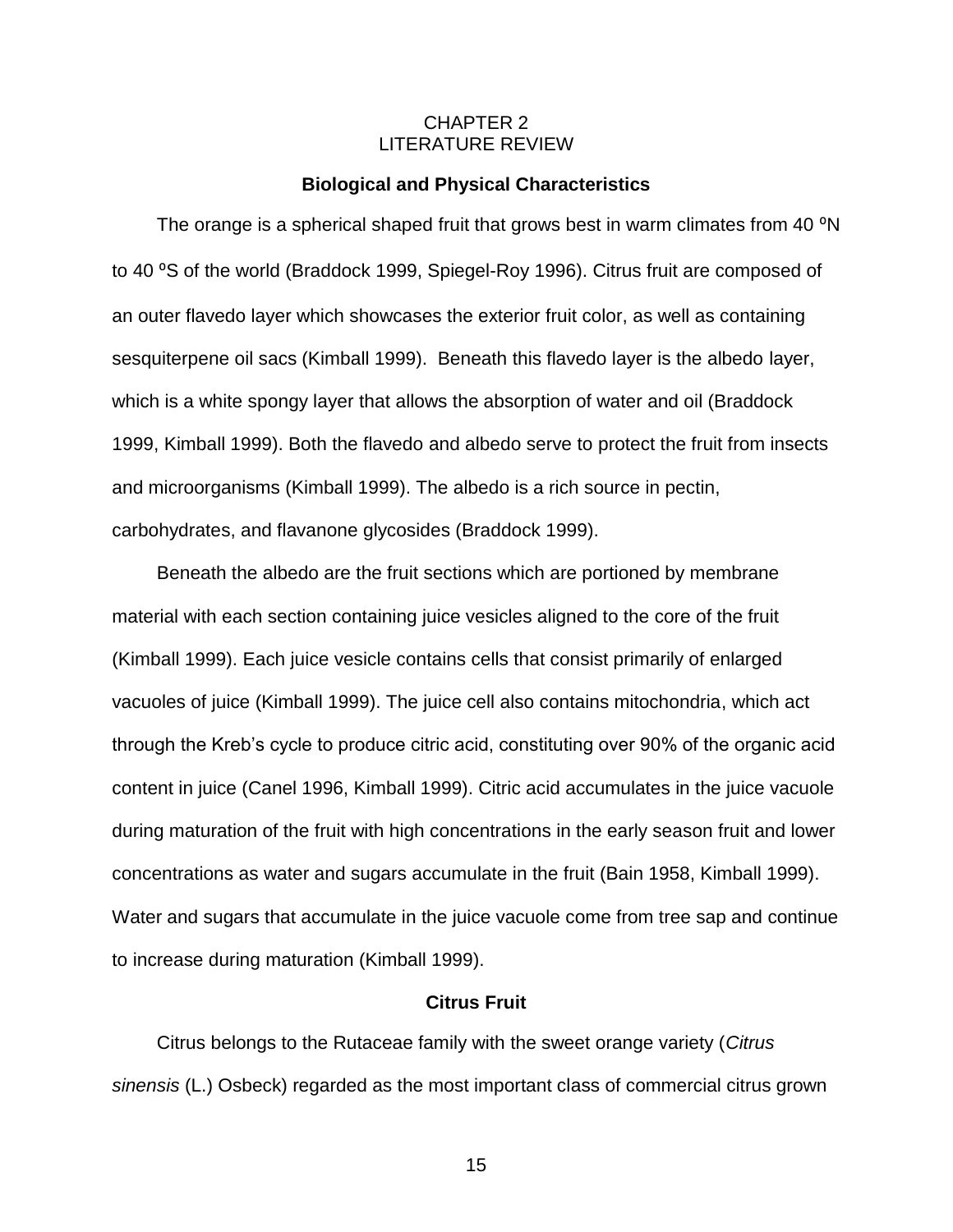(Kimball 1999). Sweet oranges are spherical in shape with an average diameter of 5.7- 9.5 cm (Braddock 1999). Sweet oranges are extensively used for fresh fruit around the world although Brazil and the United States utilize them primarily for juicing. About twothirds of all sweet oranges fall into the common orange cultivar with the rest of the oranges falling into navel oranges, blood oranges and acidless oranges. The harvesting seasons for different varieties overlap allowing citrus processors to operate continuously for eight to nine months each year (Braddock 1999). In Florida, common oranges varieties Hamlin (early season variety), Pineapple (mid season variety) and Valencia (late season variety) account for major orange juice production (Cameron 2000). Hamlin variety has less cloud, a paler color and weaker flavor compared with either Pineapple or Valencia varieties albeit not statistically different (Attaway 1972, Huggart 1975).

Valencia oranges, due to their superior flavor and color are grown primarily for juicing (Zanzig 1999, Kimball 1999). Valencia fruit require about 14-16 months to mature, with harvests usually from February to June depending on crop size, fruit maturity and processing conditions (Tetra Pak 2004). This long growing season allows for Valencia oranges to be affected by winter freezes unlike Hamlin oranges which are harvested from October to January (Cameron 2000, Tetra Pak 2004). Valencia oranges and citrus in general, are also prone to many diseases of the leaves, roots, wood and fruit (Manner 2006). The most severe of these pathogenic diseases is citrus greening.

#### **Citrus Greening**

<span id="page-15-0"></span>Citrus greening or 'huanglongbing' is a devastating disease affecting citrus plants and fruit, eventually leading to the death of the trees (Albrecht 2008). Citrus greening is caused by endogenous, sieve tube restricted bacteria known as *Candidatus* Liberibacter spp. and is vectored from tree to tree by citrus psyllid vectors (Bove 2006).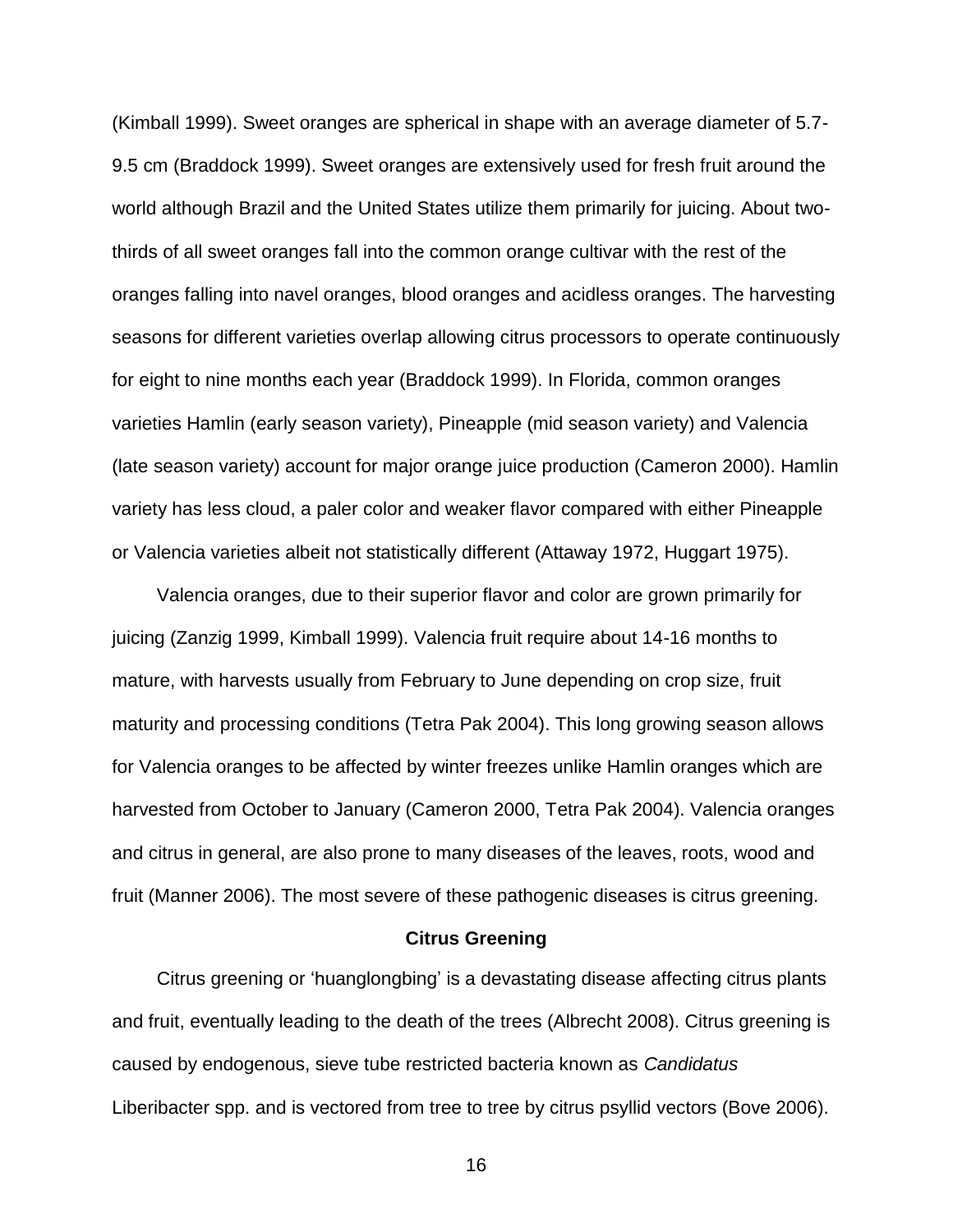Only two psyllid vectors have been identified and they are *Diaophorina citri* in Asia and America, and *Trioza erytreae* in Africa (Bove 2006). There has also been some confusion as to whether there exists three 'species' of *Candidatus* Liberibacter named after the three locations spotted, i.e., Ca. L. asiaticus in Asia (da Graca 1991), Ca. L. africanus in Africa (Jagoueix 1994), Ca. L. americanus in South America (Teixeira 2005) or whether there was an adaptation of the one species into new hosts and environments. There is an agreement that all three species spread from their natural asymptomatic hosts to the symptomatic citrus and citrus relatives. However, of the three species, Ca. L. africanus has been identified with a natural host and natural vector, Ca. L. asiaticus has been identified with a natural vector and no natural host while Ca. L. americanus has not been identified with either a host or a vector (da Graca 2008). There is no known control for this disease other than prevention by removal of already infected trees (Bove 2006). In addition, infected citrus trees have a latency period of 6- 12 months which impedes effective removal of all symptomatic trees (Bove 2006).

#### <span id="page-16-0"></span>**History**

Citrus greening was a severe problem in  $18<sup>th</sup>$  century India where it was called 'dieback' (Gottwald 2007<sub>a</sub>). Similar problems associated with a decline in citrus were also said to have been noted in  $19<sup>th</sup>$  century Assam, in India, and by 1912 another similar problem in both symptom and severity was noted in Bombay India (Gottwald 2007). Although this was indexed by Capoor (1963) to be possibly due to Citrus Tristeza virus, Raychaudhuri et al (1969) confirmed that it was indeed citrus greening (Gottwald 2007a, da Graca 2008). In 1919, the disease was identified in southern China and described by farmers in the region as huanglongbing (or yellow shoot) disease (Bove 2006).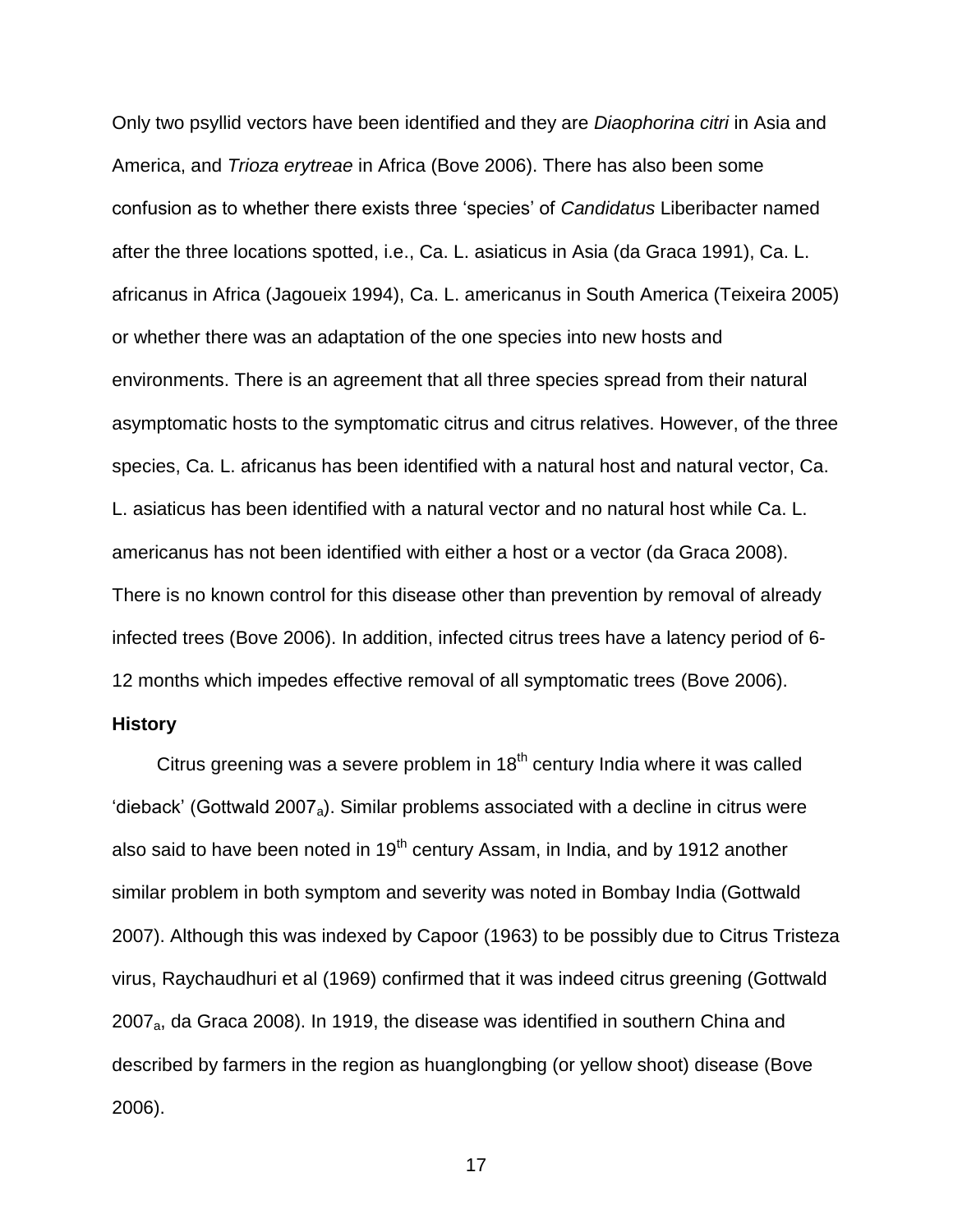From the 1920's citrus greening was reported in several Asian countries. In the Philippines, mottle leaf disease was reported (Gottwald 2007<sub>a</sub>). In Taiwan, it was known as "Likubun" which means 'decline' and in Indonesia it was reported as citrus vein phloem degeneration (CVPD) (Garnier 1993, Gottwald 2007a). In 1947, Huanglongbing was first reported in South Africa which was similar to the now documented disease in 1943 in Southern China (Tsai 2008). In some parts of South Africa, it was known as the "yellow shoot" disease, while in some other parts it was referred to as "greening" because of the green color of the symptomatic fruit (Gottwald 2007<sub>a</sub>). It was only in 1995, when the International Organization of Citrus Virologists held a congress in China to officially use the name 'Huanglongbing' to refer to this disease (Gottwald 2007<sub>a</sub>).

There is a possibility that citrus grown as a staple in India for over 4000 years became infected and was brought into China along the sea trade route (da Graca 2008). From China it may have spread across to other regional countries such as Philippines, Taiwan, and Indonesia either by directly being taken there or through infected propagation and insect transmission (da Graca 2008). An alternate theory proposed by Beattie et al (2006), places Africa as the origin of the disease, possibly through an asymptomatic host such as *Verpris lanceolata* (Gottwald 2007a). It could possibly have been transmitted by an insect to citrus in European settlements in Africa, and then could possibly have been brought to India through infected plants or budwood 300-500 years ago (Gottwald 2007<sub>a</sub>). According to Beattie et al (2006), this would provide some explanation as to why this disease suddenly appeared in India some 300- 500 years ago although, as earlier stated, citrus has been established in India for close to 4000 years (Gottwald 2007<sub>a</sub>).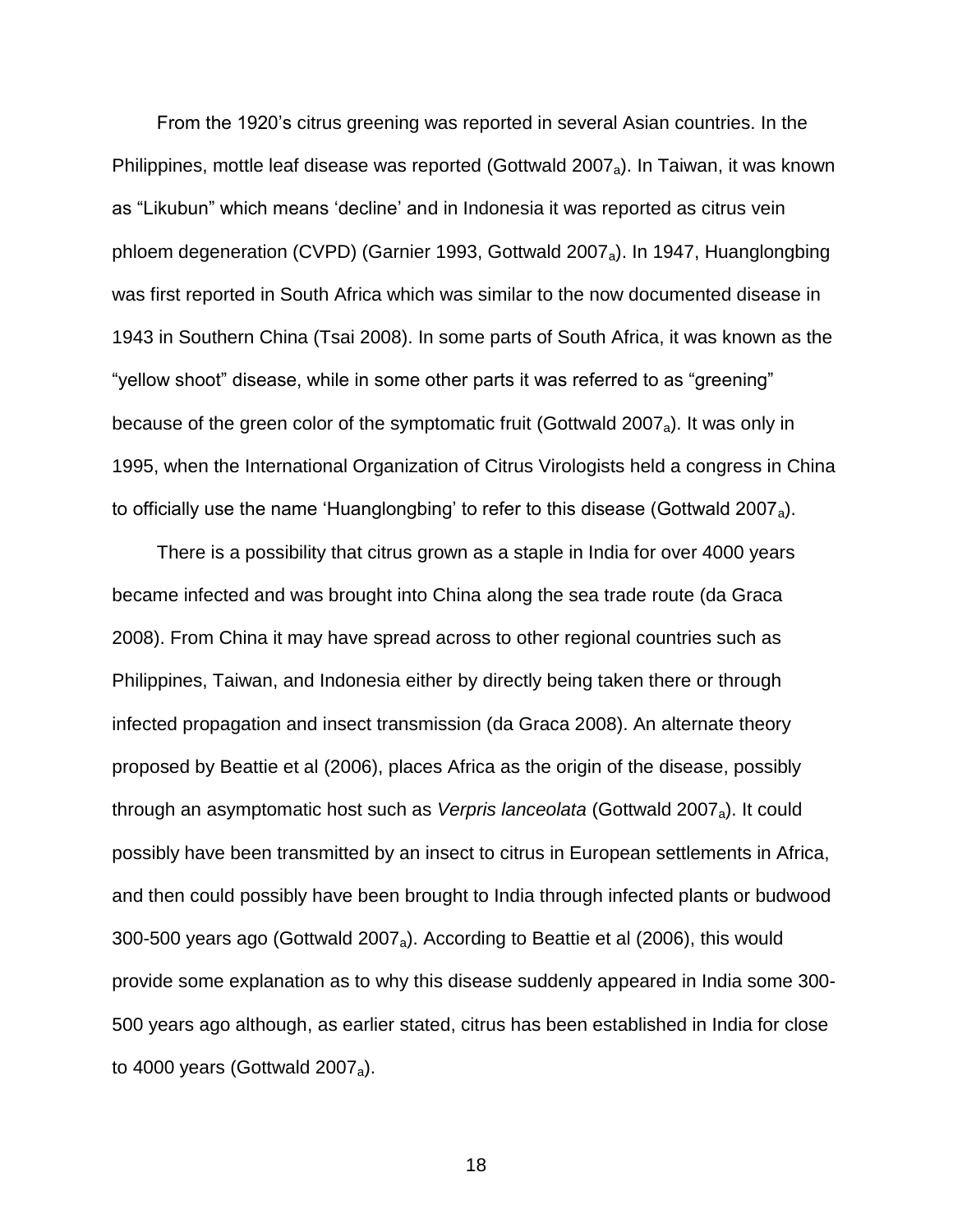Previously it was thought that huanglongbing (from now HLB), was as a result of physiological disorders such as mineral deficiencies, or water logging, or due to soilborne diseases such as nematode infestation or *Fusarium* infection (Bove 2006). However, all those theories were later jettisoned as it was found by the researcher Lin Kung Hsiang who carried out some surveys in Southern China in 1956 that HLB is a graft transmissible infectious disease (Bove 2006). As it became clear that HLB was spreading due to graft inoculation, there was also some evidence found that HLB could be spreading through vectors (Bove 2006). In South Africa, it was also shown that HLB was spreading through grafting, but more importantly a citrus psyllid, *Trioza erytreae* was identified (Gottwald 2007a). Soon another citrus psyllid, *Diaphorina citri*, was identified as another vector of HLB in India and the Philippines (Gottwald 2007<sub>a</sub>).

The occurrence of HLB in India, China, and South Africa has posed a serious threat to regional countries that are still free from this disease (Bove 2006). Some of the countries in Africa that have cited cases of HLB include Burundi, Cameroon, Central African Republic, Ethiopia, Kenya, Madagascar, Malawi, Mauritius, Nigeria, Reunion, Rwanda, Somalia, South Africa, Swaziland, Tanzania, and Zimbabwe (USDA 2006, Floyd 2006). In Asia, some countries that have cited cases of HLB include Bangladesh, Bhutan, Cambodia, China, East Timor, India, Indonesia, Japan, Laos, Malaysia, Myanmar, Nepal, Pakistan, Papua New Guinea, Philippines, Saudi Arabia, Taiwan, Thailand, Vietnam, and Yemen (USDA 2006, Floyd 2006). Recently Iran reported its first occurrence of HLB (Faghihi 2008). This was most likely in line with the high populations of *Diaphorina citri* found in the citrus plantations of Hormozgan and Kerman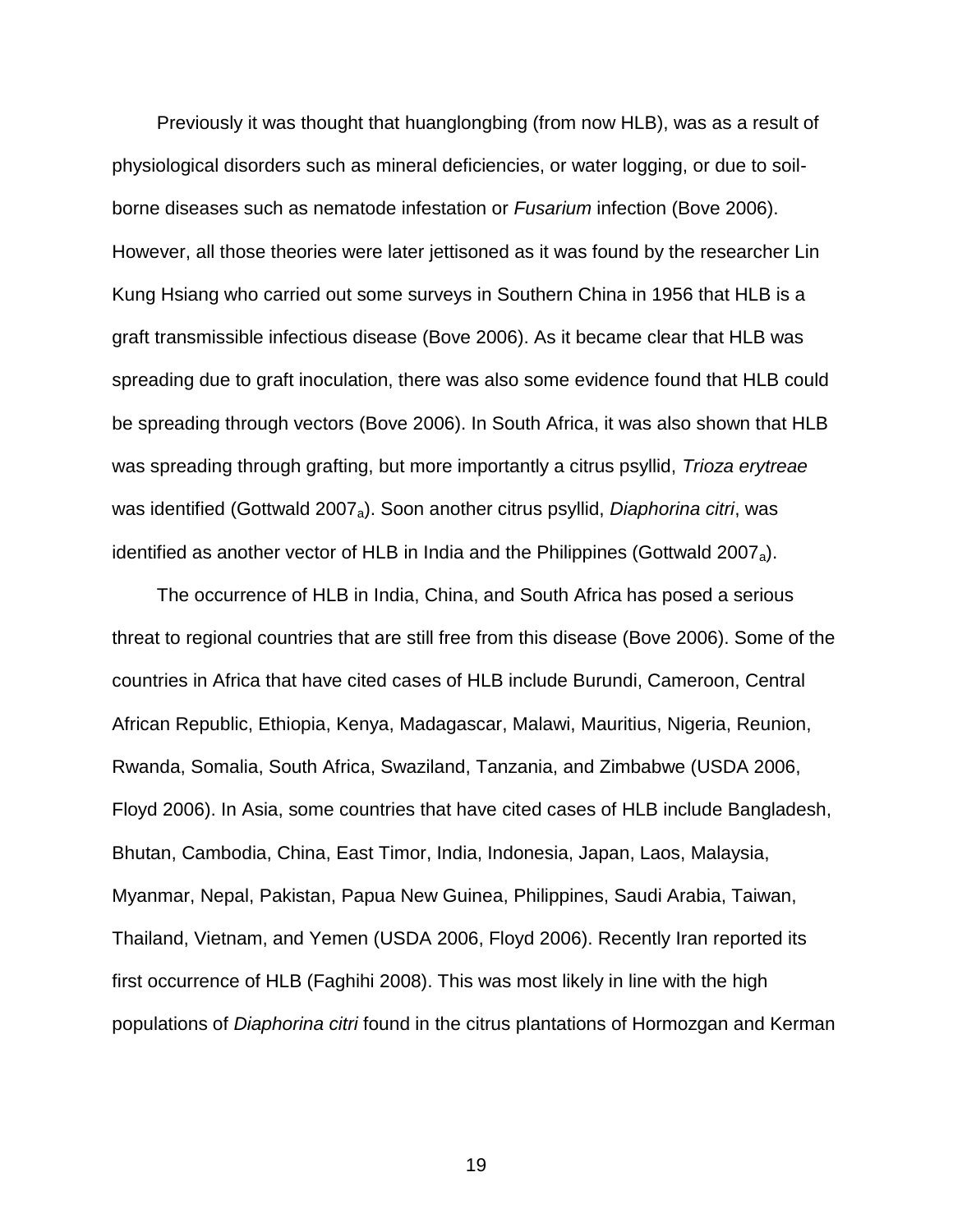provinces of Southern Iran (Bove 2006). In 2004, HLB was detected in Sao Paolo, Brazil (Teixeira 2005). In 2005, HLB was detected in Florida, USA (Bove 2006). **Biology**

<span id="page-19-0"></span>Citrus Greening (HLB) is named '*Candidatus* Liberibacter spp.' and belongs to the α subdivision of proteobacteria (Jagoueix 1994). HLB received the '*Candidatus*' designations according to rules established by the International Committee on Systematic Bacteriology about uncultured organisms (Murray and Stackenbrandt 1995). However, the generic 'Liberobacter' name chosen by Murray and Stackenbrandt (1995) was changed to 'Liberibacter' following the rules of the International Code of Nomenclature of Bacteria (Garnier 2000, Wang 2006). HLB is a fastidious, phloem limited, gram negative bacteria which inhabits the phloem of citrus plants (Jagoueix 1994, Chiou-nan 1998). HLB causing bacteria has not been cultured on artificial media and is present in very low titers in the host (Jagoueix 1994, Duan 2009). HLB pathogen DNA to host DNA ratios have been shown to be 1:1000 in terms of target copies and 1:13000 by mass (Li 2006).

As mentioned earlier, three forms of the HLB causing bacteria have been found '*Candidatus*. Liberibacter asiaticus', '*Ca*. L. africanus', and '*Ca*. L. americanus'. In South Africa, the Liberibacter africanus and its natural vector, *T. erytreae*, occur in cool areas of Swaziland and Transvaal, but not in hot areas of Swaziland and Transvaal (Bove 2006). This suggests that Liberibacter africanus and *T. erytreae* are heat sensitive. However, in Asia, Liberibacter asiaticus and its natural vector, *D. citri*, are found in areas of hot low altitudes (Bove 2006). This could be seen in the Ningnan county of Sichuan (South China), where 100% of the trees were infected with HLB at altitudes of 1090 to 1200 m above sea level, but only 3% of the trees were found to be infected with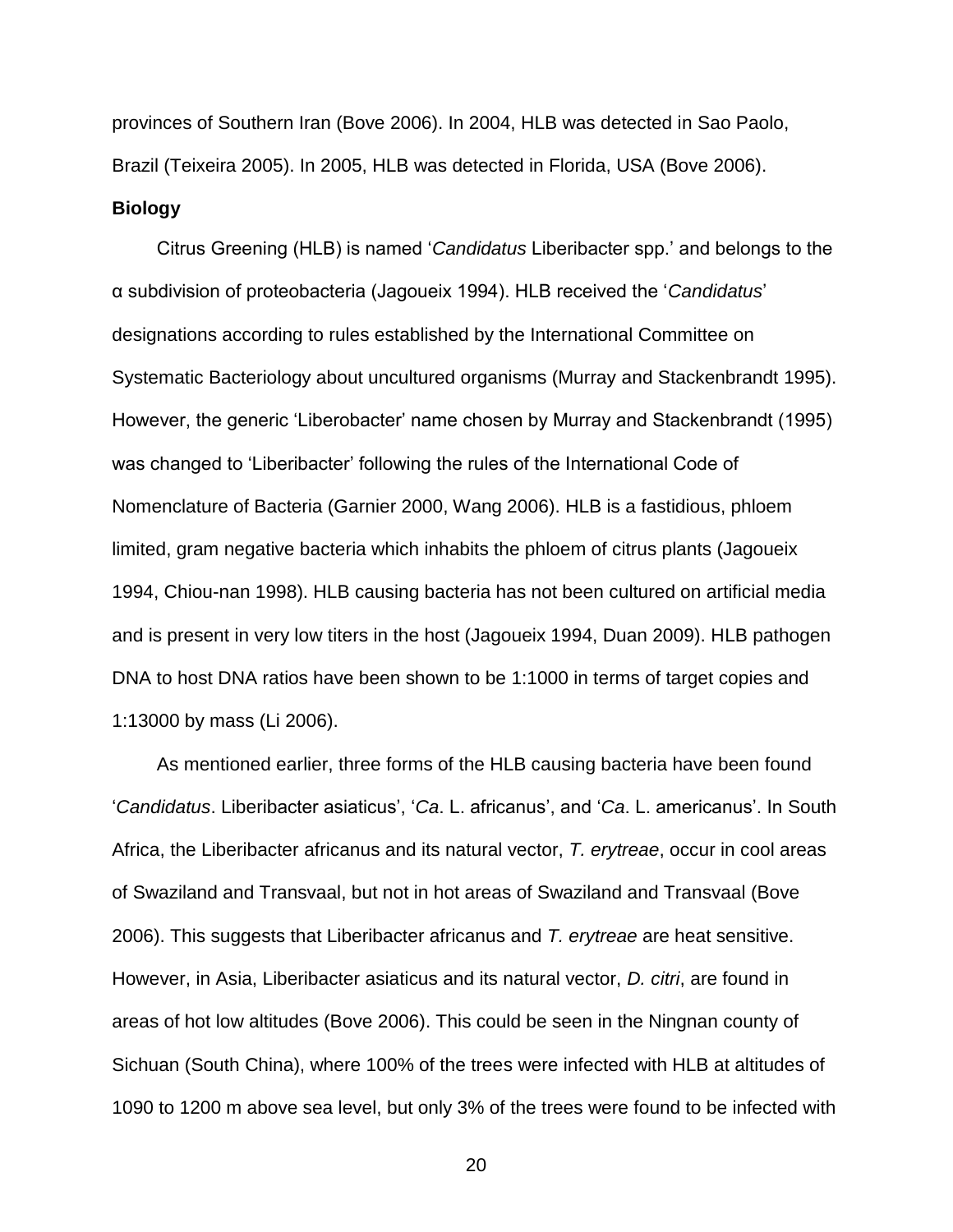HLB at altitudes of 1385-1620 m above sea level (Bove 2006). This suggests that Liberibacter asiaticus and *D. citri* are heat tolerant. In Sao Paulo, though Liberibacter asiaticus was found in about 10% of HLB affected trees, the remaining 90% of affected trees was due to a new specie, Liberibacter americanus (Bove 2006). The only reported citrus psyllid in Sao Paulo is *D. citri*, which suggests that it possibly spread both Liberibacter asiaticus and Liberibacter americanus (Bove 2006). Also it has been shown that Liberibacter americanus survives in both cool and warm temperatures which suggest it is heat tolerant.

In Florida, *D. citri* was reported in 1998, and HLB from the species Liberibacter asiaticus was subsequently observed in 2005 (Bove 2006). All three species of HLB have shown virtually indistinguishable symptoms in the citrus plant (USDA 2006). In addition, all citrus plants are viable hosts for HLB (USDA 2006). The more susceptible hosts include sweet oranges, tangelos, and mandarins while less susceptible hosts include grapefruits, lemons, rangpur lime, calamondins, and pummelos (USDA 2006). Non-citrus species such as *Murraya paniculata* can also serve as pathogen hosts (USDA 2006).

#### <span id="page-20-0"></span>**Spread**

HLB can be spread by grafting with diseased budwood (USDA 2006, Wang 2006). This involves utilizing an infected bud and inserting it into a healthy rootstock branch. HLB can also be transmitted through vectors (citrus psyllids) of which two, *T. erytreae* and *D. citri*, have already been identified. As already stated earlier, *T. erytrea* is the primary vector for the African form and *D. citri* is the primary vector for the Asian form. It is being suspected that *D.citri* is also the vector for the Liberibacter americanus (USDA 2006).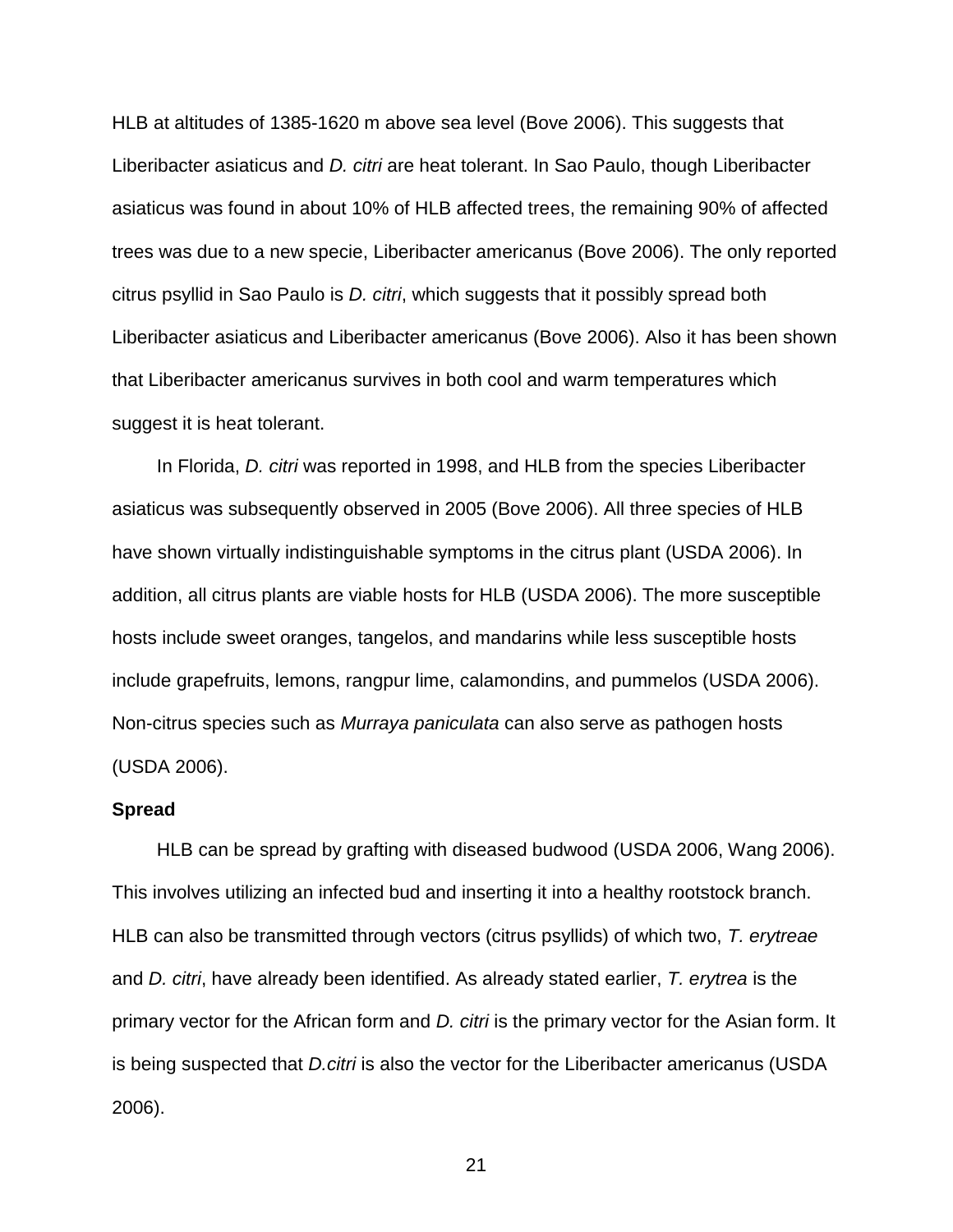*D.citri* is found only on citrus (crops and ornamentals) and closely related Rutaceae (citrus family) (USDA 2006). *D. citri* can also be found on *Murraya paniculata*, an ornamental rutaceous plant known as jasmine orange (USDA 2006). Adult Asian psyllids are small (3 to 4 mm) with yellowish brown bodies and grayish brown legs. Adults also have mottled brown wings and tend to live up to 6 months (Davis 2005). Adults are hemipteran insects with piercing sucking mouthparts that allow it to feed on the phloem of citrus or other rutaceous plants. Psyllids should not be confused with aphids which are similar in size and affect young citrus leaves, as psyllids are more active than aphids, and fly from shoot to shoot upon any disturbance (Davis 2005). Eggs are bright orange, flattened, oval and are deposited on newly emerging citrus tissue (USDA 2006). Nymphs are yellow or brown and feed on leaves and stems (USDA 2011). Adults feed in a slanted position, with their heads down almost touching the surface, and their rear up at an angle (Davis 2005). The Asian citrus psyllid is most likely to be found on shoots and its population increases during periods of active plant growth (USDA 2006).

*T. erytreae* is physically very similar to *D. citri* with a slight difference in color as it is black (Pena 2002). Adult African psyllids eggs are oblong in shape, yellow when laid but turn brownish (Pena 2002). The eggs are laid on the edges or main veins of young leaves anchored to the leaf blade by short appendage (Pena 2002). While female Asian psyllids lay up to 800 eggs and live for 3 to 4 months, the female African psyllids lay roughly 600 eggs and live for only 1 month (Pena 2002). There are also slight differences in life cycles with the African psyllid having a slightly longer life cycle (6 weeks) compared to the Asian psyllid (4 weeks) (Pena 2002).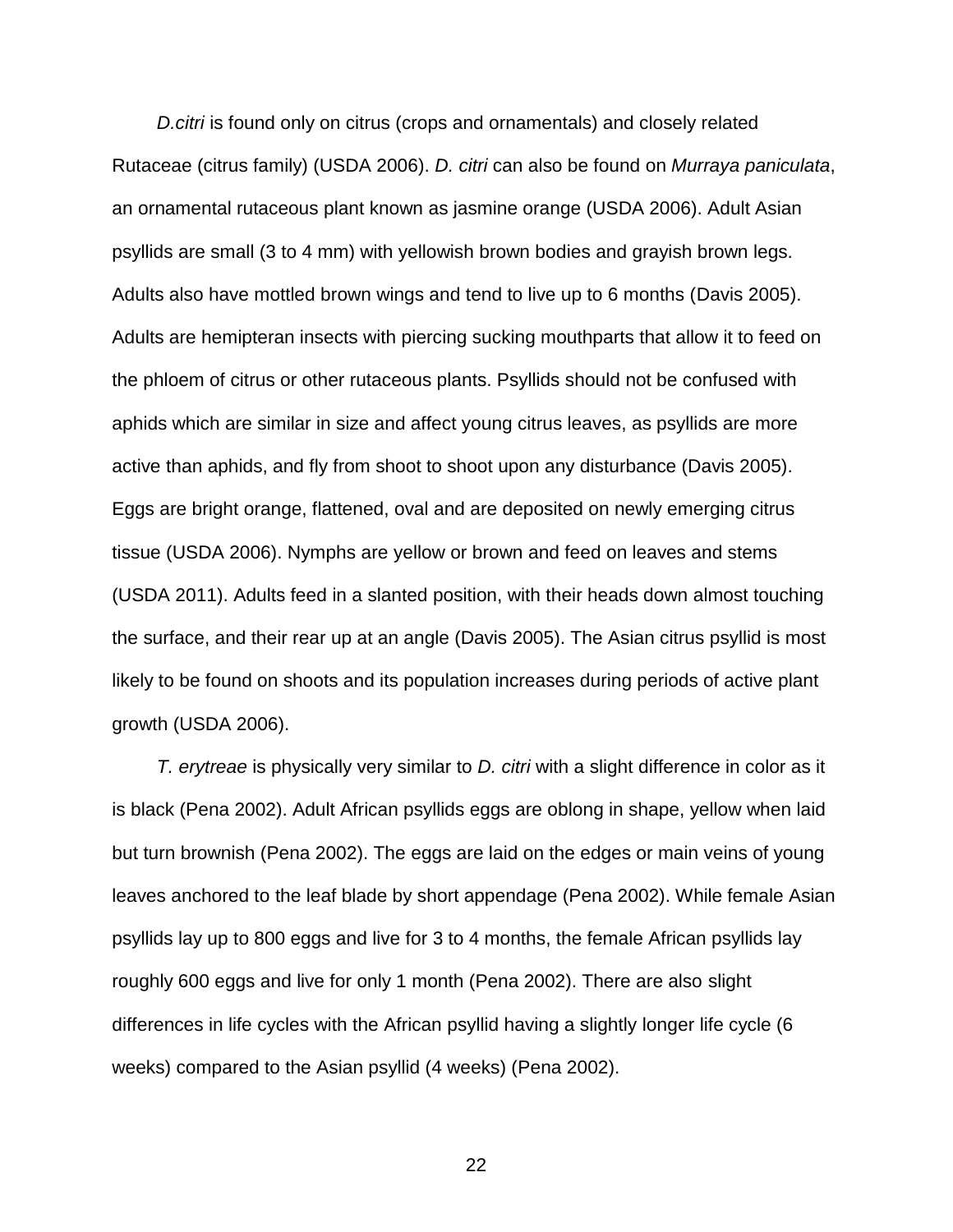## <span id="page-22-0"></span>**Diagnosis**

Historically HLB has been detected primarily by electron microscopy (Folimonova 2011). However, the difficulty in isolating and culturing HLB has hampered efforts to understand its biology and mechanism (Sagaram 2009). There has only been one recorded report of cultivation of HLB which used a medium known as Liber A which contains monobasic and dibasic potassium phosphate, NADP and citrus vein extract (Sechler 2008). Sechler (2008) inoculated the bacteria growing on this medium in young citrus plants and observed similar symptoms with blotted brown leaves. Colonies became visible on Liber A after 3 to 4 days at 28 C and were irregularly shaped and ranged in size from 0.1-0.3 mm (Sechler 2008). However, as these plants were young and unable to bear fruit, there is some uncertainty that the bacterium was in fact HLB (Sechler 2008).

Due to this limitation of cultivation methods, other methods of analysis have been employed in detecting and characterizing HLB. One method involves the use of monoclonal antibodies on different HLB strains to differentiate several serotypes among HLB species (Gao 1993, Hocquellet 1999). The first molecular technique was a DNA hybridization method (Teixeira 2008). The DNA probe As-1.7 recognizes Liberibacter africanus (Planet 1995) while In-2.6 and In-1.9 recognize Liberibacter asiaticus (Villechanoux 1992). However, polymerase chain reaction (PCR), a DNA-based method that involves amplification of 1160 bp fragment of the liberobacter 16S rDNA gene is used most frequently to characterize HLB strains (Jagoueix 1996). PCR has gained popularity compared to other methods due to its simplicity, sensitivity and reliability (Tatineni 2008). Comparisons of the 16S rDNA (Jagoueix 1994) and 16S/23S intergenic region (Jagoueix 1997) have confirmed that HLB is a gram negative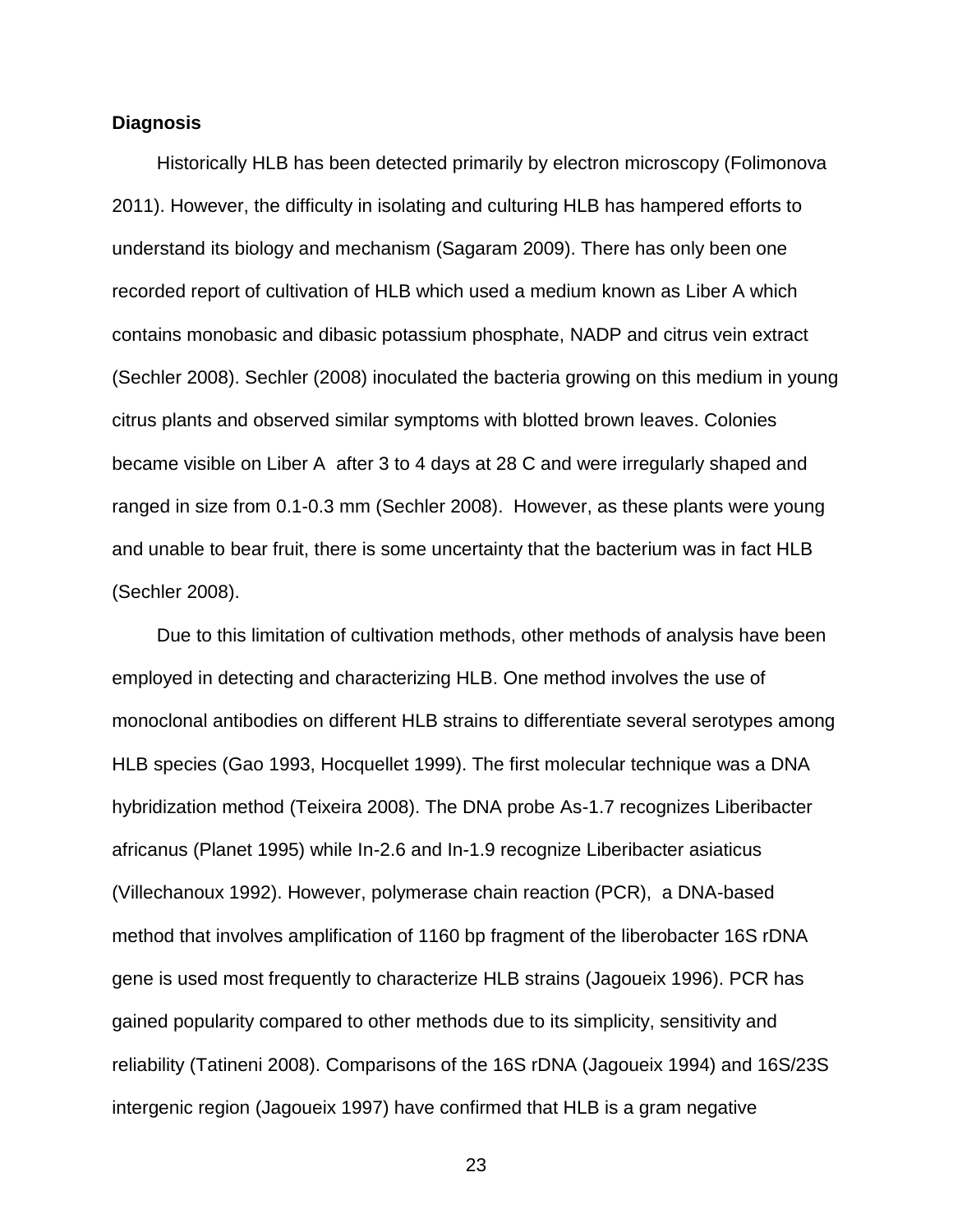bacterium and more precisely of the alpha subdivision of Proteobacteria (Teixeira 2008). Liberibacter has been tested by conventional PCR as well as nested PCR (Teixeira 2008) and real-time PCR (Li 2008). Li (2008) has shown that real time PCR is at least a 100 fold more sensitive than conventional PCR at detecting 16S rDNA copies from HLB per reaction. Teixeira (2008) has also shown that nested PCR has a similar sensitivity to real-time PCR, both being as much as 1000 times more sensitive than conventional PCR albeit all tested positive for HLB. Although HLB quantified in mottled leaves can amount to 10<sup>7</sup> liberobacter per gram of mottled leaf (Teixeira 2008), it has been shown that HLB is unevenly distributed in the citrus tree and can thus go undetected if the organ being assessed by PCR does not contain any bacteria (Tatineni 2008). Tatineni (2008) found HLB in floral parts (petals, pistils and stamens) despite no obvious symptoms as well as in fruit parts (peduncles, seed coats, and collumella). Suggested organs for detection include the fruit parts with the largest HLB population, followed by the bark, the roots and the leaf midrib (Tatineni 2008). These suggested organs indicate that HLB moves within the phloem direction (Tatineni 2008). Citrus psyllids feed on the phloem from the foliage, simultaneously transmitting the HLB pathogen into the citrus plant. There is some considerable damage done on the leaves which are left pitted, with pits opening to the lower leaf surface (Pena 2002). In severe attacks, the leave blades are cupped, distorted and turn yellow especially when young (Pena 2002).

#### <span id="page-23-0"></span>**Symptoms**

At an early stage of infection, the citrus shoots take up a characteristic yellow color, and it was consequently identified as 'huang' 'long' which means "yellow" "shoot" by Chinese farmers (Bove 2006). Sometimes the citrus plant may have only one yellow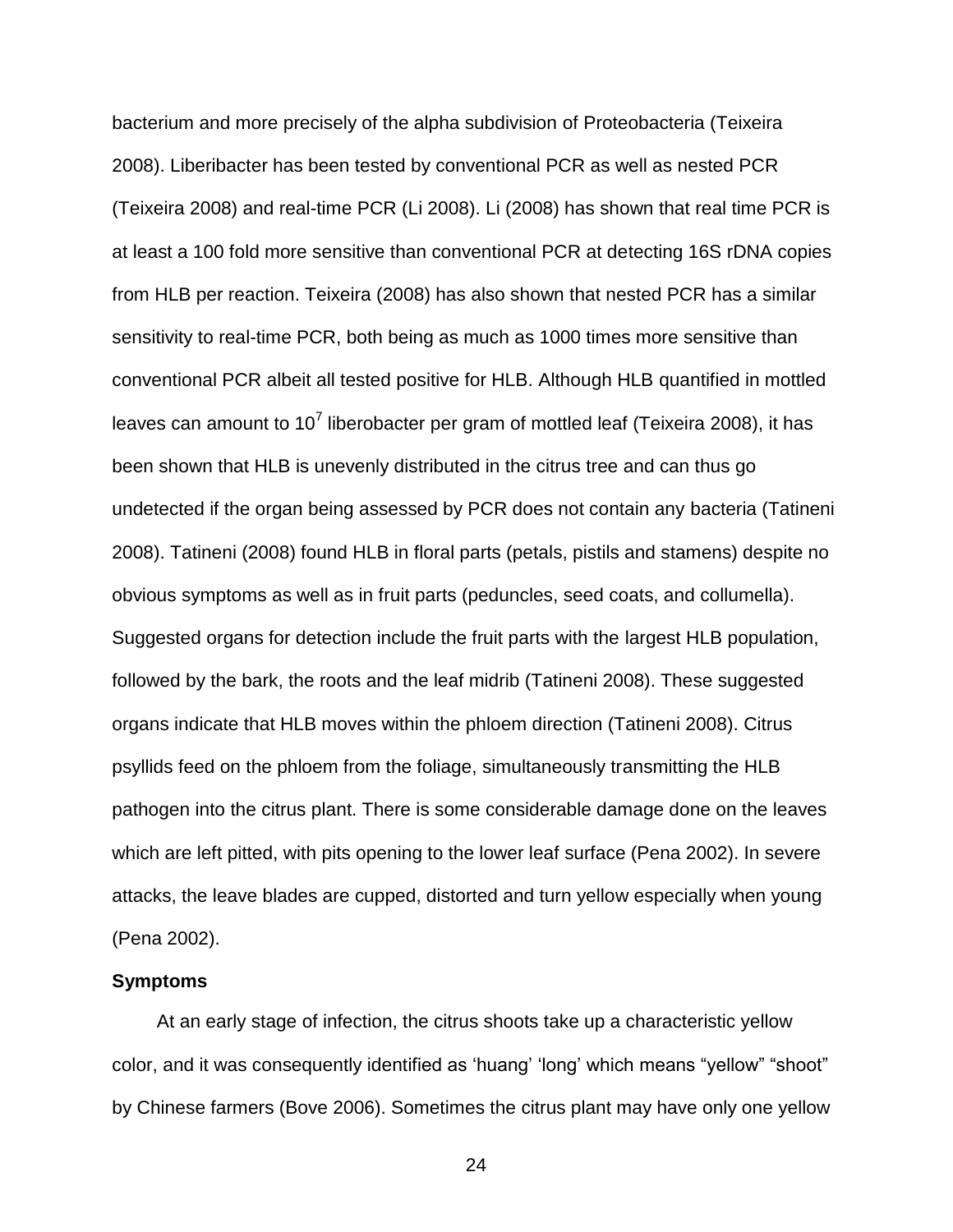shoot which eventually grows into a larger yellow branch (Bove 2006). Although Bove suggests this to be a reason why it was referred to by other researchers as yellow 'dragon', because 'long' also translates to 'dragon', it seems reasonable to suggest that it was merely a translation error into English. This has been confirmed by the Chinese farmers of the Chaosan District of Southern China where HLB was observed as their original and correct intent of the word (Gottwald 2007<sub>a</sub>).

At later stages of infection, these yellow branches grow and wrap themselves around the tree eventually canopying the whole tree (Bove 2006). At that point the tree can be said to be fully infected (Bove 2006). In addition to the yellow shoots, the leaves also take a mix of yellow, green hue with no sharp limits between each color (Bove 2006). This is known as "blotchy mottle" and is most characteristic symptom of HLB in all three continents observed (Asia, Africa, Americas) (Bove 2006). The blotchy mottled leaf can be distinguished from mineral deficiencies such as zinc, iron, magnesium, manganese and calcium, which also induce yellow flushes on leaves, by the asymmetry of the blotching in the blotchy mottled leaf (Bove 2006). Generally, yellowing of a leaf by mineral deficiencies is symmetrical on the leaf, while HLB is asymmetrical and irregular (Bove 2006). With enough time the whole leaf may turn yellow (Bove 2006).

In addition to the blotchy mottle, the infected citrus leaves may also become large and leathery with swollen lateral veins (Bove 2006). Eventually, this leads to defoliation and dieback (Bove 2006). Blotchy mottle is usually seen to affect trees with large and healthy leaves (Bove 2006). Although it is the most recognizable characteristic, it sometimes can be difficult to locate especially in cases in later stages with uniform yellowing on the leaves (Bove 2006). In some cases, HLB occurs simultaneously with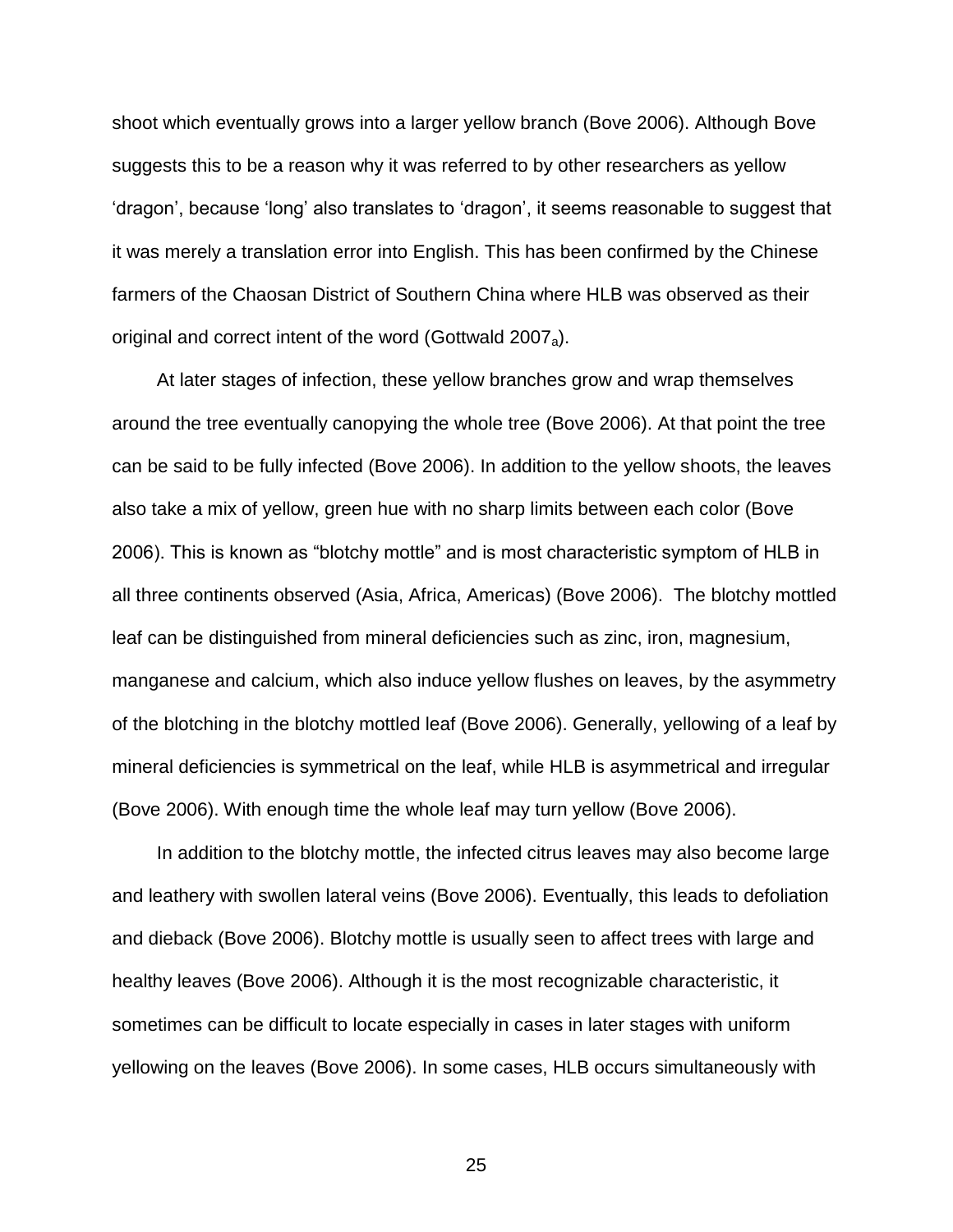other citrus diseases/symptoms and as such this could only add to difficulty in assessing (Bove 2006). Blotchy mottle is best observed on sweet orange trees; however, most citrus species show it including some mandarin varieties such as Tejakula Bali and Clementine in South Africa (Bove 2006).

There are also some fruit symptoms associated with HLB although not specific to HLB, and could be found in stubborn disease (Bove 2006). Symptomatic fruits are usually small, lopsided, asymmetric, and with a bent fruit axis (Bove 2006). The fruit is also poorly colored with the peduncular end of the fruit turning yellowish orange, while the stylar end of the fruit turns pale green (Bove 2006). Also when pressure is exerted with a finger, a silver mark appears on the rind (Bove 2006). Seeds which are brownish black in color are also often aborted in the symptomatic fruit (Bove 2006). Although this can be greatly associated with HLB, it can also be associated with stubborn disease (Bove 2006). These fruit symptoms are more readily noticed in sweet oranges, mandarins and pummelos (Bove 2006).

#### <span id="page-25-0"></span>**Juice Flavor Impact**

Orange juice is flavor is among the most popular fruit beverage flavors in the world (Shaw 1993, Selli 2004). Orange juice flavor is also the most delicate and complex of citrus flavors (Shaw 1993). Although the sweetness of the sugars and sourness of the organic acids impacts flavor characteristics in orange juice, its fresh and unique flavor is due to the complex combinations between volatile aroma compounds that have an interdependent and quantitative relationship (Kimball 1999, Selli 2004). To further understand the complex nature of orange juice flavor, it is essential to accurately quantify as many volatile compounds as possible (Moshonas 1994). Other factors that affect the flavor of the orange juice are the different proportions of the volatile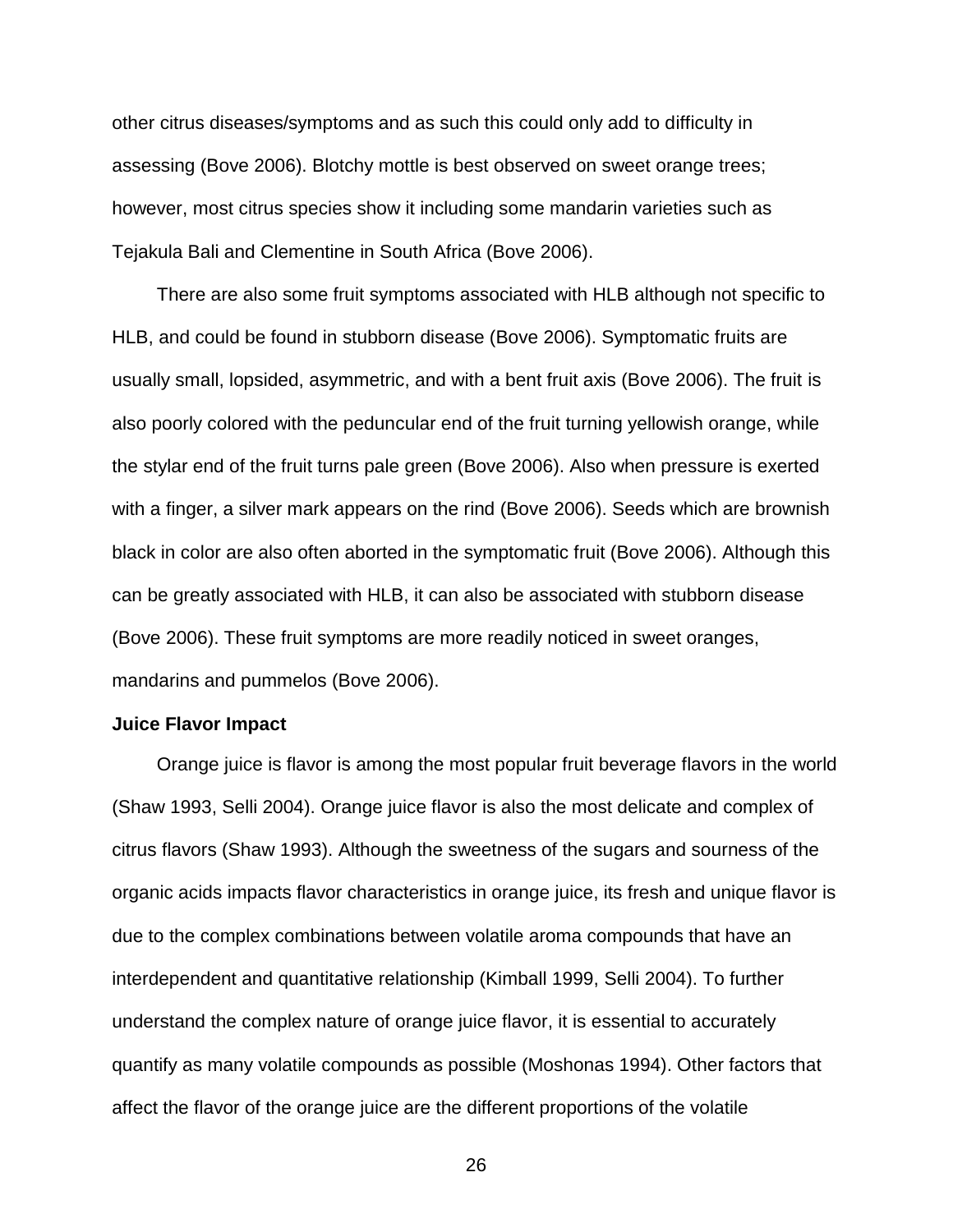compounds (Shaw 1979), the taste thresholds of volatiles (Patton 1957), and synergistic effects between volatiles (Shaw 1980) (Nisperos-Carriedo 1990). Shaw (1977) identified over 150 volatile compounds in orange juice or in flavor fractions derived from orange juice (Ahmed 1978 $_b$ ). Johnson (1996) identified over 200 volatile compounds in the juice of sweet oranges (Selli 2004). The volatile compounds present in fresh orange juice originate from either the juice contained in the juice sacs during extraction, or from the two oil sources (peel and juice) (Hui 2010). Peel oil is found primarily in oval shaped sacs in the flavedo of the peel and its constituents include d-limonene (about 90 percent), a sesquiterpene, with other monoterpenes and sesquiterpenes in trace amounts (Kimball 1999). D-limonene, b-myrecene and α-pinene are the major constituents of peel oil (Ahmed 1978 $<sub>c</sub>$ ). There is also oil found in globular bodies in juice</sub> sacs get dispersed in juice during extraction (Davis 1932, Hui 2010). Valencene is the second most abundant terpene after d-limonene found in orange juice, particularly juice oil (Maarse 1991, Elston 2005, Dagulo 2010)

The flavor compounds in orange juice are 0.02% of its weight and important contributors to orange flavor are hydrocarbons (75-89%), aldehydes (0.6-1.7%), esters (1%), Ketones (1%) and alcohols (1-5%). (Nisperos-Carriedo 1990, Jia 1998, Selli 2004). In addition, only a small fraction of volatile compounds present in food have an primary impact on the aroma and flavor (Qiao 2008). Ahmed (1978) identified acetaldehyde, citral, ethyl butyrate, limonene, linalool, octanal and α-pinene as major contributors to orange juice. There is some disagreement about the contribution of Dlimonene to orange juice flavor. Kimball (1999) has suggested that D-limonene acts as a carrier of flavors than as an actual contributor itself. However, Fan (2009) reports that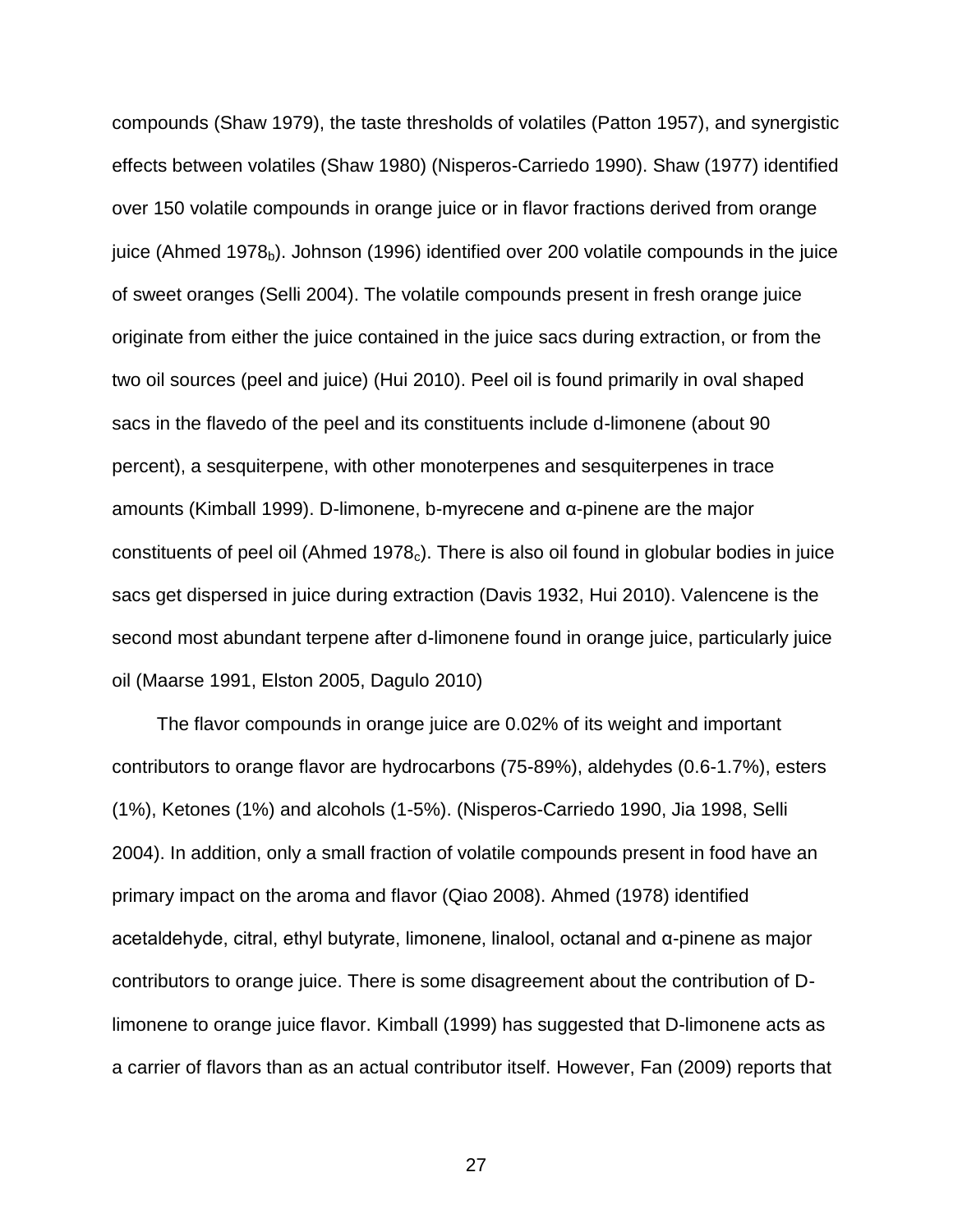d-limonene actually has a citrus like aroma. B-myrcene is the second most abundant terpene in free form after d-limonene and contributes a lemon-musty, flavor to orange juice (Fan 2009). Linalool and Octanal are responsible for fruity flavors and herbal notes respectively (Rega 2003). Ethyl butyrate has a fruity, sweet aroma while α-pinene has a fruity and piney aroma (Hognadottir 2003).

The progress in the quantification of key volatile compounds has been largely dependent on available analytical methods (Nisperos-Carriedo 1990). Gas chromatography (GC) analysis is a valuable method to detect flavor compounds in orange juice (Qiao 2008). Prior to analysis, volatile compounds are isolated, extracted and concentrated, adsorbed and separated in a capillary column before purification (Lindsay 1996). There are four main types of GC analysis methods that vary in the transfer of samples into the column and they include direct injection, static headspace, dynamic headspace and solid microextraction (Snyder 1988, Jordan 2005). The direct injection method consists of using a gas syringe to extract aromas from the juice into the GC injector (Reineccius 2006). This method was used by Schreier (1977) to quantify 39 volatile compounds that are primary contributors to orange juice from a single sample (Moshonas 1994).In addition, Moshonas (1987) quantified 24 volatile constituents from one sample each of Valencia and Temple oranges also using direct injection gas chromatography (Moshonas 1994). While the direct injection method has been used successfully, it uses a low amount of gas sample which ensures only volatiles of a sufficiently large concentration are analyzed (Reineccius 2006, Grodowska 2010). Hence, the static and dynamic headspace methods were introduced to capture more volatiles of lower concentration. The static headspace method involves the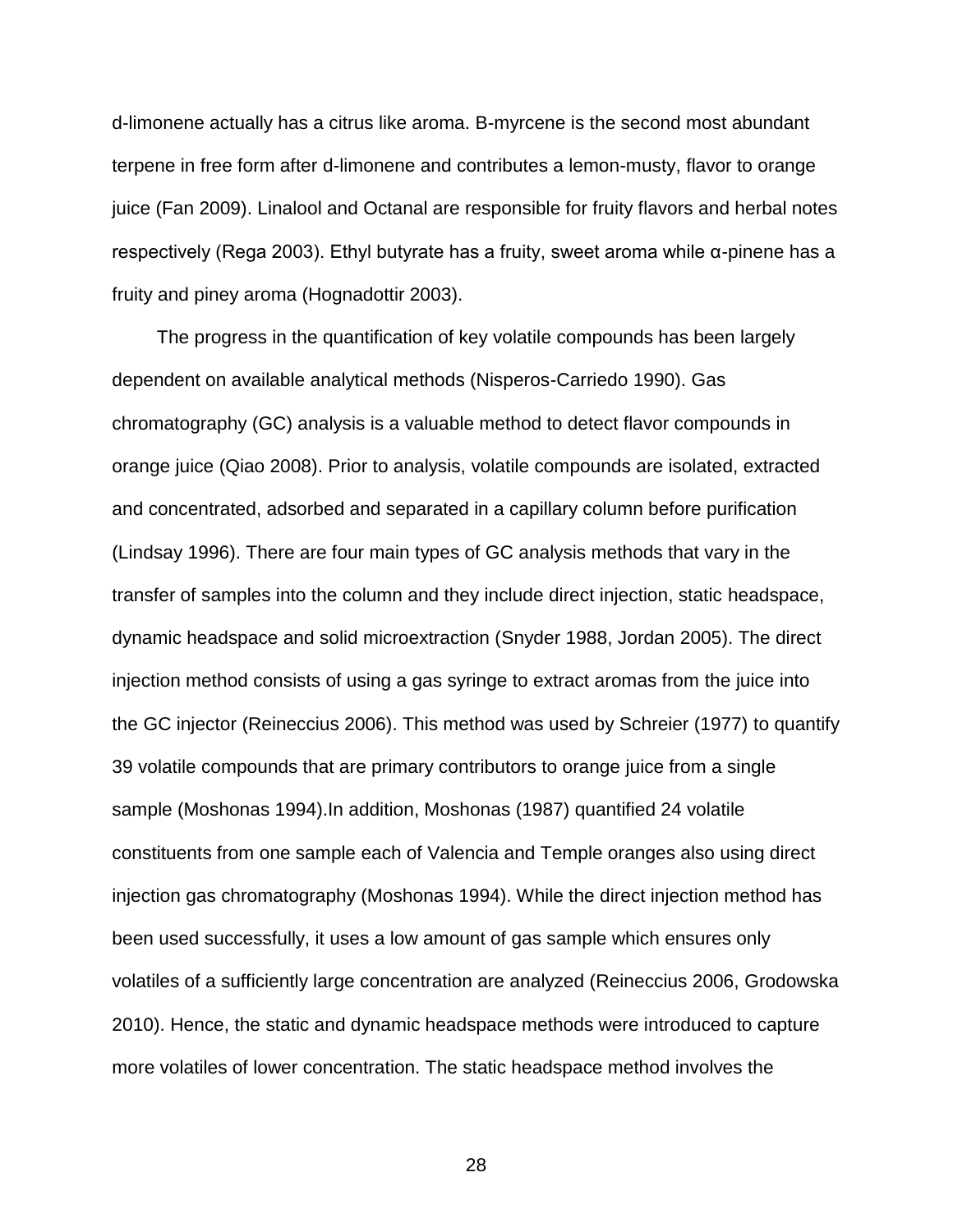establishment of a thermodynamic equilibration of volatiles with an inert gas above the sample enclosed in a vial (Wu 1998). An aliquot of the equilibrated headspace is then injected into the gas chromatography system (Wu 1998). Similarly, dynamic headspace uses a carrier gas, to purge the volatiles in the headspace unto an adsorbent or cryogenic trap (Nielsen 2010). The cryogenic trap is less sensitive than the adsorbent trap and captures most headspace vapors (Nielsen 2010). However, the disadvantage is that water vapor is usually the most abundant head space vapor and is captured in large amounts in a cryogenic trap (Nielsen 2010). Nisperos-Carriedo (1990) quantified 20 volatiles from 15 fresh orange juices and 14 processed orange juice products using static headspace GC analysis. Moshonas and Shaw (1992) also compared static and dynamic headspace GC to quantify 16 volatiles in four fresh orange juice samples (Moshonas 1994). Also static headspace analysis was used by Shaw (1993) to quantify 19 volatiles from another set of four fresh orange juice samples (Moshonas 1994). Although static headspace GC analysis is successful at quantifying compounds and relatively easy, it is not effective in measuring the more volatile orange juice compounds such as octanal and α-pinene (Cadwallader 1994). Therefore, dynamic headspace or purge and trap GC analysis was the considered. Moshonas (1994) quantified 46 volatile constituents from 13 samples of both hand extracted and mechanically extracted orange juice using dynamic headspace GC analysis. Moshonas (1997) also assessed the quantitative and qualitative differences between freshly squeezed juice and pasteurized juice using dynamic headspace GC analysis and subsequently quantifying 46 volatiles that were not significantly different in either of the juices.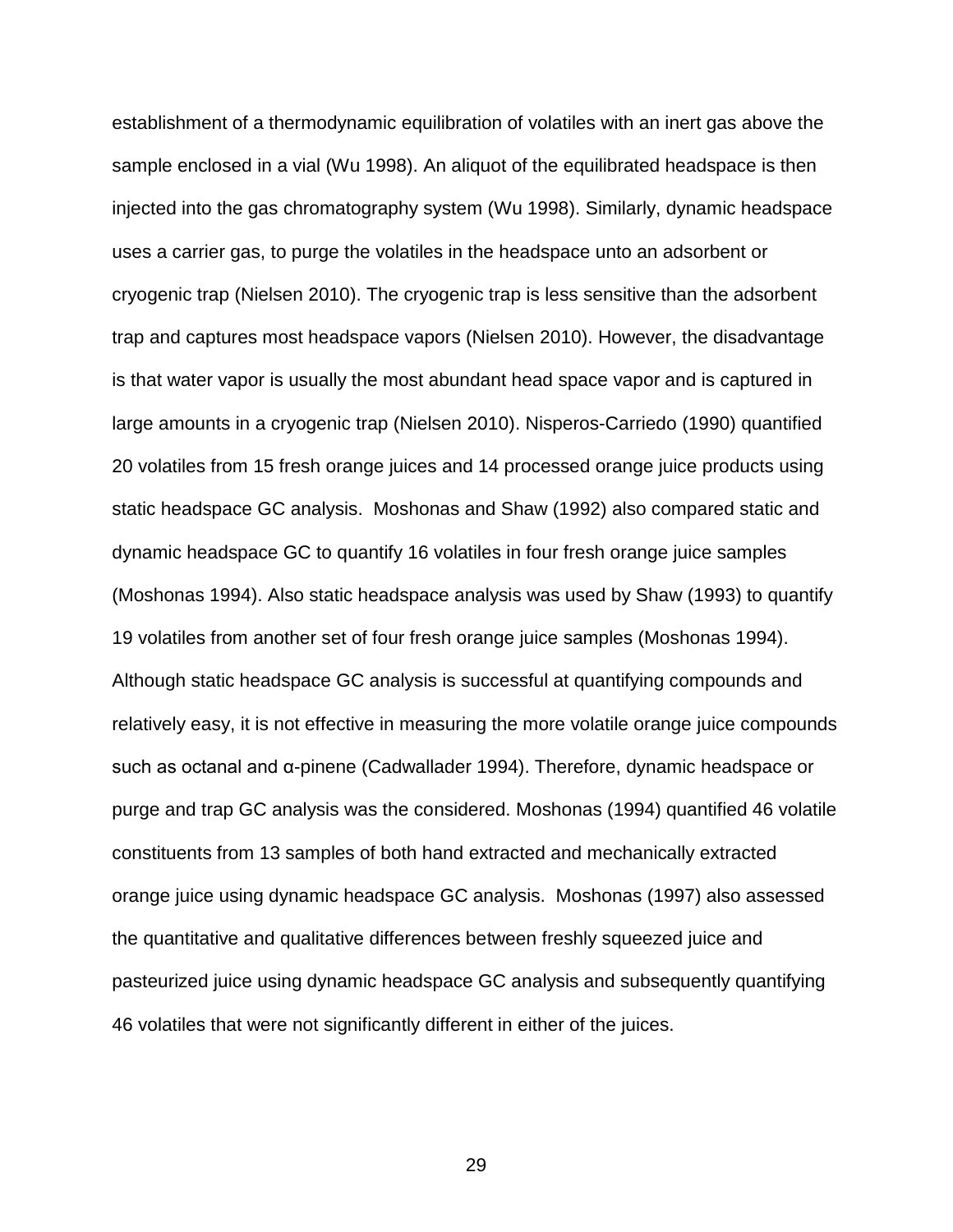A relatively new method of GC analysis called solid phase microextraction (SPME) technique (Zhang 1993, Jia 1998). Solid phase microextraction is a solvent free sample preparation technique where a fused silica fiber coated with polymeric organic liquid is immersed in the headspace above the sample to adsorb the volatiles by concentration on the coating, and consequently to be transferred to a GC instrument for desorption and analysis (Zhang 1993). The principle behind SPME is the equilibrium partitioning of flavor compounds between the headspace and the coated fiber, and this mainly depends on the heating time, temperature, sample volume and volatile headspace concentration (Jia 1998). The lack of sample preparation and solvent extraction makes SPME GC analysis simple, fast, low cost and portable compared to dynamic headspace, liquid-liquid simultaneous extraction and distillation, and traditional static headspace (Zhang 1993, Jia 1998, Bazemore 1999). SPME has been applied to orange juice by several researchers (Yang 1994, Jia 1998, Bazemore 1999). It has been shown that an increase in temperature of orange juice amounts to a decrease in absorption of volatile compounds on the coated fiber (Jia 1998).

There has been some confusion as to flavor of greening-affected juice. Early reports by Mclean and Oberholzer (1965) of greening affected juice described its flavor as 'poor' and 'bitter' (Dagulo 2010). Plotto (2008) reported that a consumer panel could not detect the difference between asymptomatic and healthy juice, albeit an expert panel noted the former as being sweeter than the later. This sweetness was largely due to a lower acidity and a higher <sup>o</sup>Brix/acid ratio than healthy juice (Plotto 2008). <sup>o</sup>Brix levels were lower in asymptomatic juice than in healthy juice albeit non significant (Plotto 2008). In addition, asymptomatic juice from late harvest (Valencia) had higher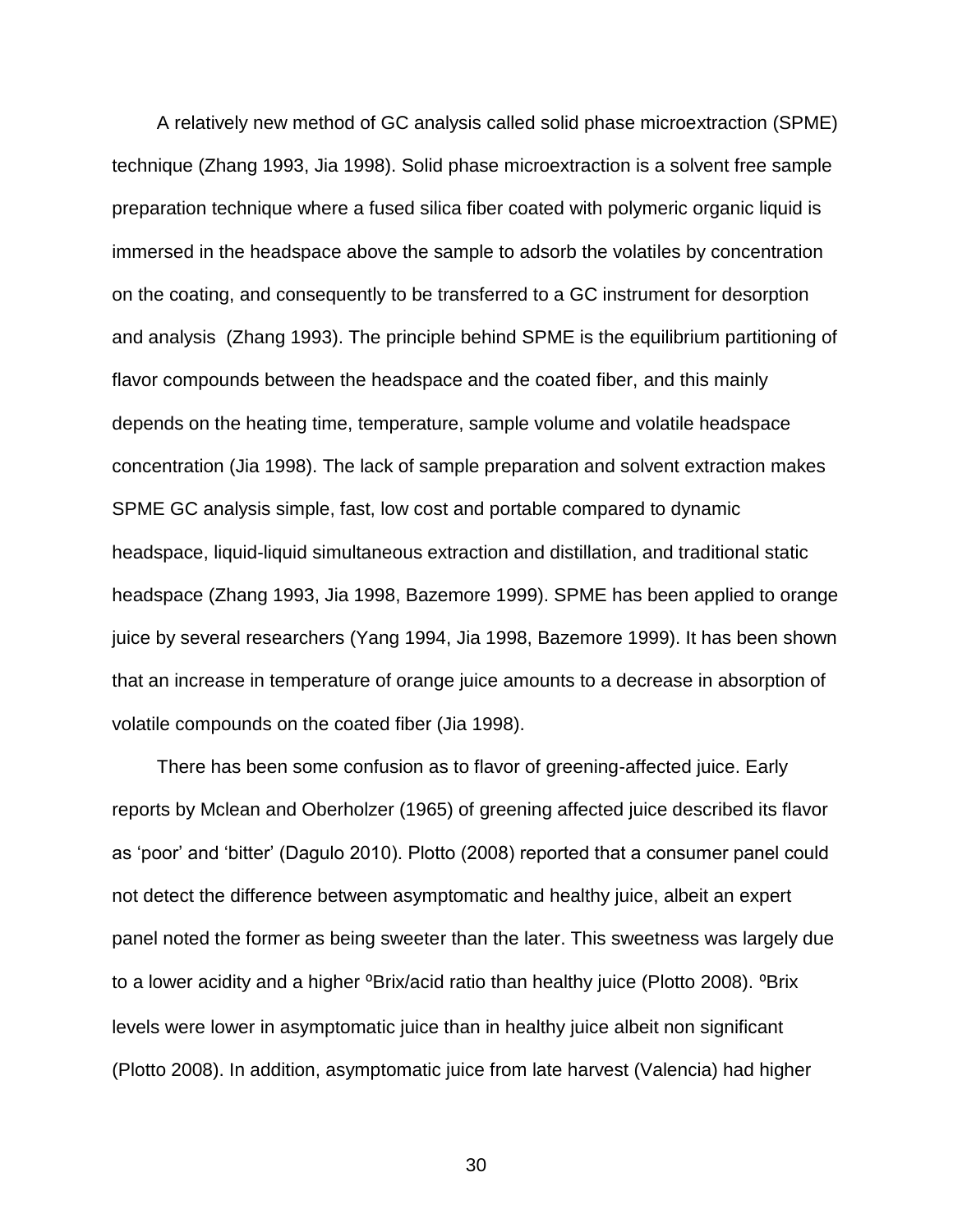levels of acetaldehyde, methanol, α-pinene, and 2-methylpropanol than healthy juice (Plotto 2008). Dagulo (2010) however reported that <sup>o</sup>Brix levels in symptomatic juice were significantly lower than healthy juice and acidity levels in symptomatic juice were significantly higher than healthy juice. Dagulo (2010) also confirmed that the <sup>o</sup>brix/acid ratio in asymptomatic juice from a late harvest (Valencia) were higher than healthy juice. However, <sup>o</sup>Brix/acid ratios of asymptomatic juice were in general similar to healthy juice (Dagulo 2010). Dagulo (2010) reported symptomatic juice had lower level of esters particularly ethyl butyrate than control juice and a higher level of terpenes such as αpinene and myrcene, alcohols like linalool and aldehydes such as hexanal and nonanal. Symptomatic juice also has lower valencene levels than control and asymptomatic juice (Dagulo 2010). Valencene has no aroma activity (Elston 2005) and is used as a marker for fruit quality/maturity because its concentration increases as fruit matures (Sharon-Asa 2003, Dagulo 2010). This suggests that greening-affected fruit might not have matured in a normal way (Dagulo 2010).

As greening-affected juice has often been described as 'bitter', Dagulo (2010) investigated the presence of bitter flavanone glycosides to see if it was responsible for the bitterness. Flavanone glycosides are a specific form of flavonoids found in citrus juices and are widely used as a differentiation of species, varieties and in cases of juice adulteration (Coffin 1971, Mouly 1994, Mouly 1998). Flavonoids are yellow pigments found widely in nature and are the most important pigments in nature along with carotenoids and tetrapyrrole derivatives (Ooghe 1994). Among the common flavanone glycosides are hesperidin, narirutin, naringin and neohesperedin (Mouly 1998). Hesperidin and narirutin are found in sweet oranges and are tasteless (Rapisarda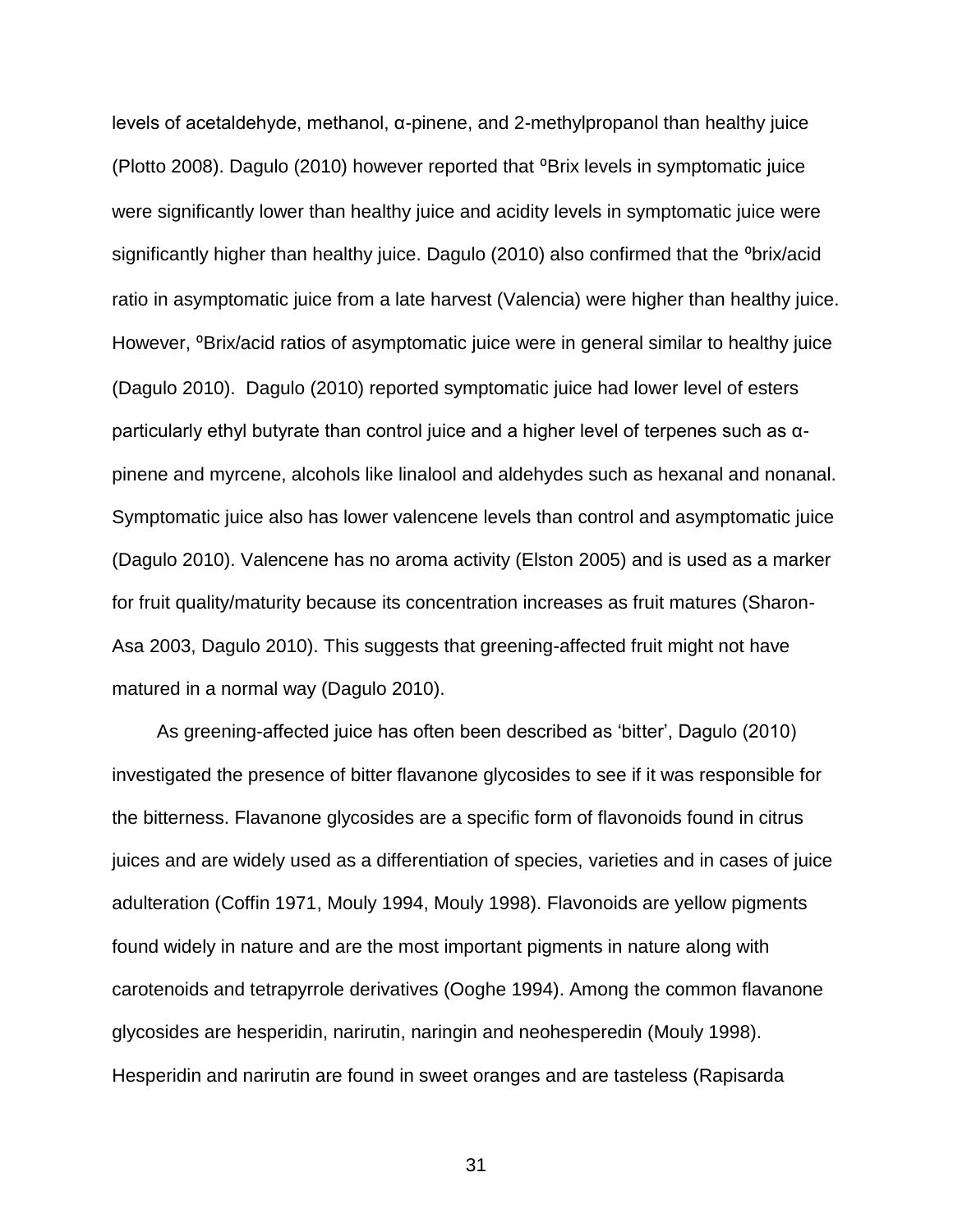2003). Naringin and neohesperidin are not found in sweet oranges (Rouseff 1987) and cause bitterness in grape fruits (*Citrus paradisi* Macfad.) and sour oranges (*Citrus aurantium*), where they are primarily found (Kometani 1996, Dagulo 2010). Dagulo (2010) confirmed that no concentration of naringin or neohesperidin was found in either the control, asymptomatic or symptomatic juices. However, as expected, narirutin, hesperidin and didymin were found in all the juices albeit not contributing to the overall flavor (Dagulo 2010). Dagulo (2010) also investigated the presence of polymethoxylated flavones which have been reported by Swift (1965) to impart bitterness in juice. Polymethoxylated flavones are mainly found in the flavedo portion of the peel and corresponding peel oil (Chen 1997, Green 2007, Dagulo 2010). The most common polymethoxylated flavones are nobiletin, sinensetin and tangeretin (Braddock 1999). Dagulo (2010) found that polymethoxylated flavones were far below their bitterness thresholds in the control, asymptomatic and symptomatic juices. Dagulo (2010) then investigated the impact of limonin on the control, asymptomatic and symptomatic juices. Limonin is a member of a group of triterpenoid compounds known as limonoids (Hasegawa 1982). Limonin although intensely bitter is found largely as a non-bitter limonin precursor in oranges in juice sacs known as limonoate A-ring lactone (LARL) which converts to limonin under acidic conditions and heat after extraction, and is accelerated under the effects of limonin D-ring lactone hydroxylase (Hasegawa 1982, Abbasi 2005). This is known as delayed bitterness and is occasionally observed in sweet orange (*Citrus sinensis*) (Abbasi 2005, Dagulo 2010). The concentration of LARL decreases as fruit matures, and is often used as a marker for fruit maturity (Fong 1992). In addition, as fruit matures, some of LARL is converted to limonin 17-β-D-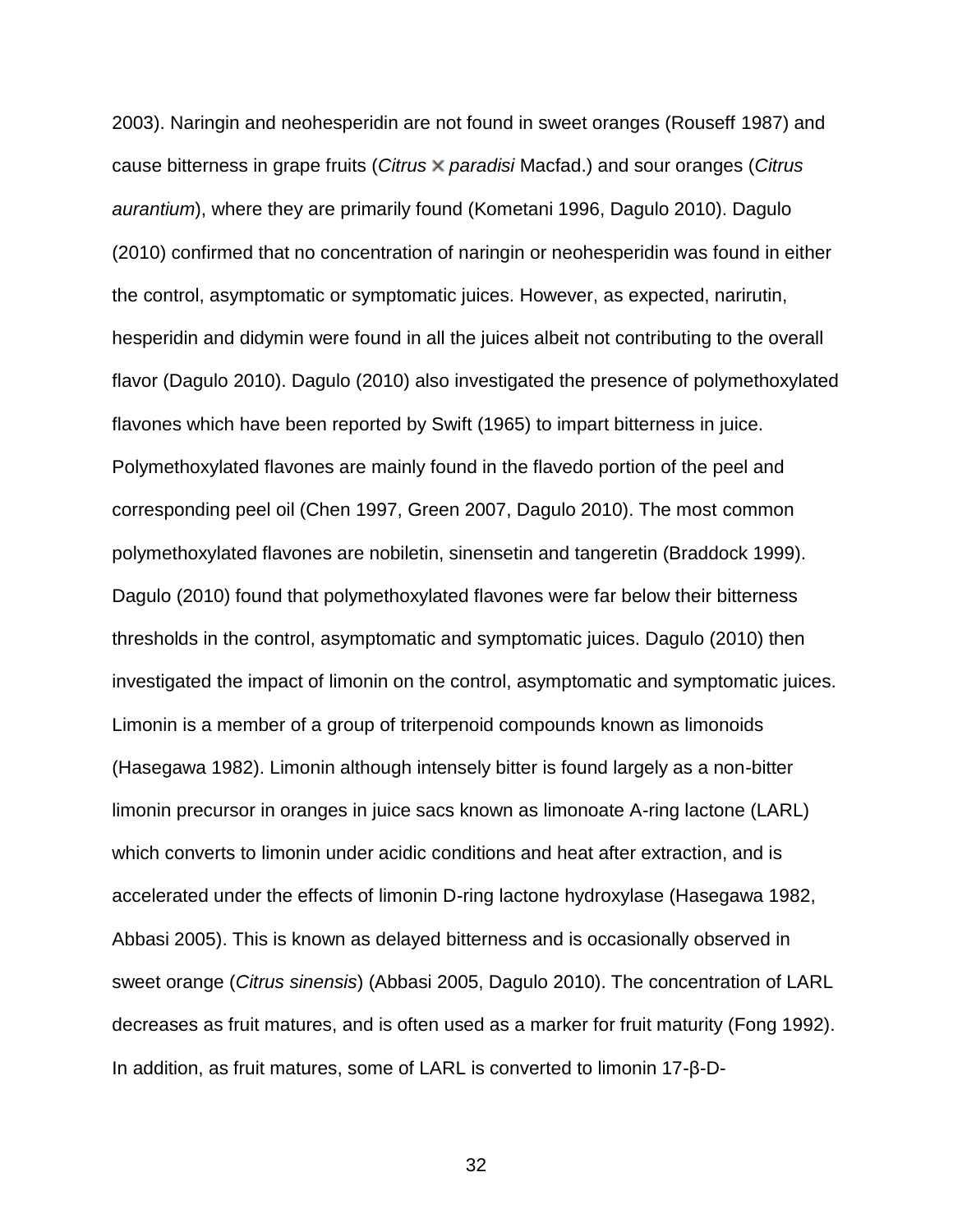glucopyranoside (LG), another tasteless compound, leaving less LARL to convert to limonin (Fong 1992, Dagulo 2010). Dagulo (2010) found that limonin concentrations were higher in symptomatic juice than in control juice. Dagulo (2010) suggested the possibility of the conversion of LARL to LG being inhibited or delayed in symptomatic fruit, giving the appearance of fruit immaturity. Gaudagni (1973) reported the threshold level of limonin to be 6.5 μg/ml. Dagulo (2010) found that the threshold levels in symptomatic juice to be 2.41 to 5.41 μg/ml which is lower than what an 'average' person would detect as bitter, albeit bitter sensitive people might find symptomatic juice bitter. In addition, nomilin is a limonoid found in the seeds of oranges, lemons, and in the vesicles of grapefruit (Rouseff 1982). Nomilin is reported to be twice as bitter as limonin (Rouseff 1982). Similar to limonin, nomilin is at its highest concentration in the early parts of the season and drastically reduces as the fruit matures (Rouseff 1982). Baldwin (2010) reported that nomilin concentration is high in symptomatic juice albeit not above the taste threshold.

### <span id="page-32-0"></span>**Control**

HLB has no known cure. When it was found that HLB was a bacteria and not a virus, injections of infected trees with tetracycline were tried in some countries such as South Africa, Taiwan and Indonesia, but was soon disbanded not only for ecological reasons but also because tetracycline is bacteriostatic, only limiting the growth of the bacteria, rather than bactericidal which would kill the bacteria outright (Bove 2006). In addition to the aforementioned reasons for the disbandment, tetracycline had to be applied yearly rather than just once. Similarly, treatment with rolitetracycline only reduces symptom expression and can be said to be bacteriostatic as well (Eppo 2011).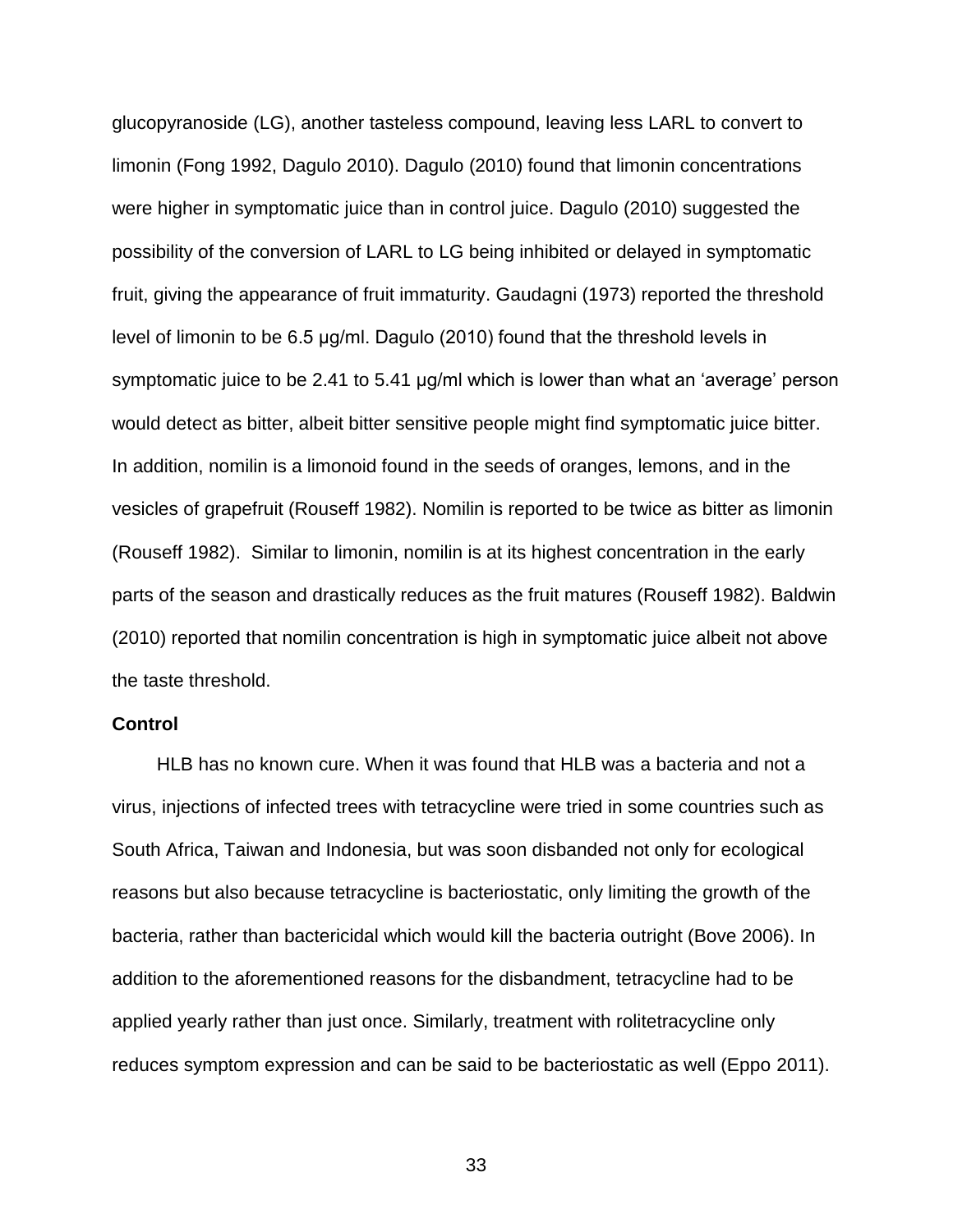As such the most effective way of control is by preventing infection of the trees through vector control programs (Bove 2006). Since areas not infected with HLB are posed a most severe threat, it is important for those areas to establish strict quarantine measures to keep it out (Bove 2006). For areas newly infected with HLB, Bove (2006) suggests that there are only two ways to reduce the potential damage that could be caused after a rapid survey of the extent of infection.

The first way Bove suggests is by eliminating all infected citrus trees. This can be difficult to accomplish as HLB has a latency period, and sometimes early infected trees do not express symptoms until roughly 6-12 months after infection (Bove 2006). As such removal of all symptomatic trees does not guarantee a successful removal of the disease in the area (Bove 2006). The second way Bove (2006) suggests is by keeping psyllid populations as low as possible. This is usually carried out by using systemic insecticides usually applied to the tree trunks. In Florida, *D. citri* is usually susceptible to chlorpyrifos, fenpropathrin, imidacloprid, and kaolin (Sullivan 2010). These insecticides reduce the psyllid population to a low level but may require repeated application (Sullivan 2010). In Taiwan, the psyllid population is usually controlled by the combination of insecticides and nymph parasitoids which have been reported to keep the psyllid population low (Chiou-nan 1998).

#### <span id="page-33-0"></span>**Economic Impact**

Huanglongbing is a devastating disease to citrus trees and the citrus industry in general. In addition to its rapid spread and symptom manifestation, there is no cure for this disease at the moment with diseased trees or asymptomatic trees in diseased orchards felled, and psyllid populations kept low with the aid of parasitoids and insecticides. As such, it is clear that when HLB is present it has a very severe impact on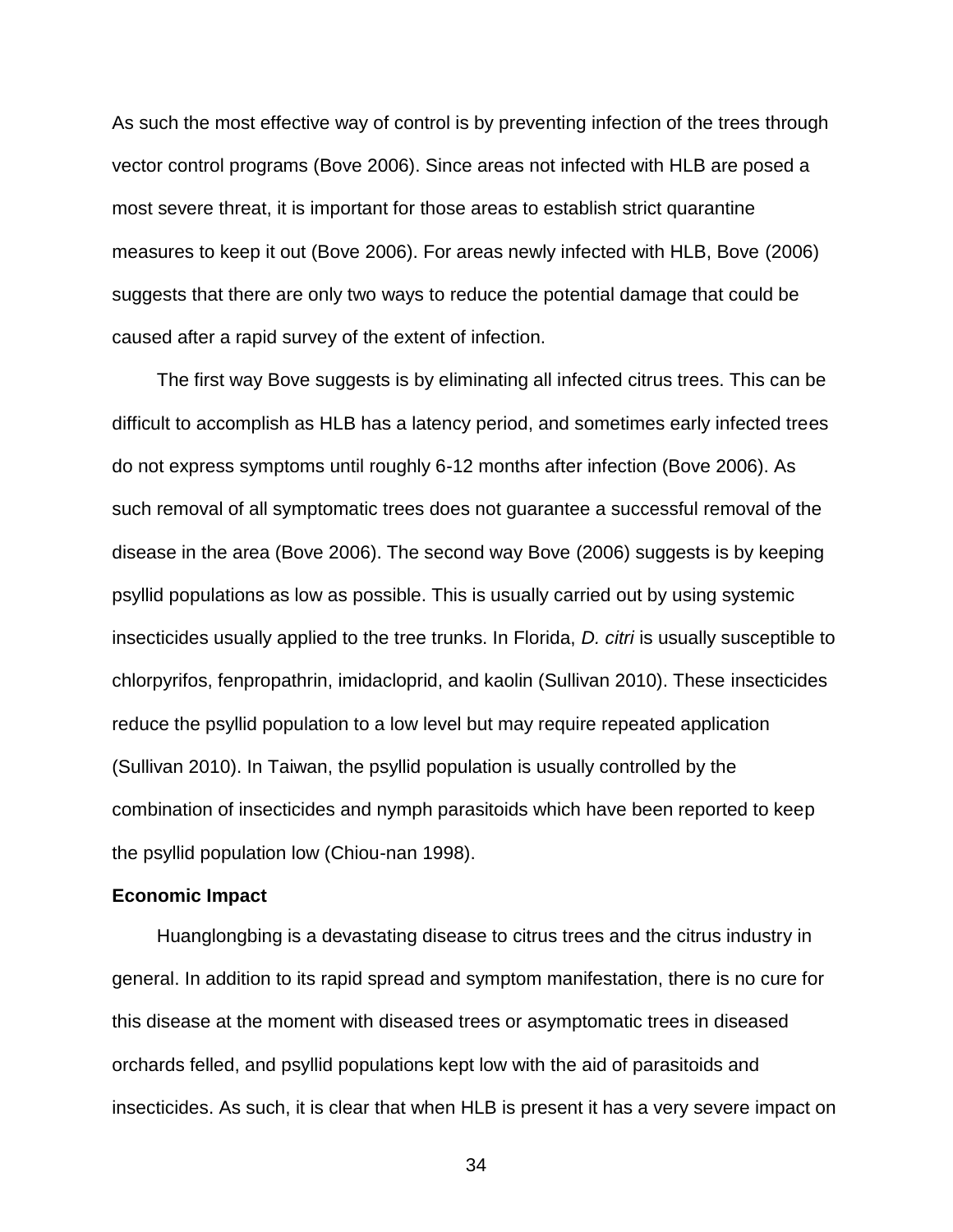costs to farm growers and processors. Even when not present, HLB still provides considerable costs to stakeholders in the form of prevention and routine inspections.

Since its discovery there have been close to 100 million infected trees that have been destroyed in areas such as South and South East Asia, South Africa, India, the Philippines, Indonesia and the Arabian Peninsula (Gottwald 2007<sub>a</sub>). This has generally reduced the yield for domestic consumption in these countries, and for exports. HLB has also reduced the citrus yield worldwide. As of 2005/2006, Brazil, China and the United States were the world's leading producers of citrus with a combined amount of 44.2 million metric tons (FAS 2006). In Sao Paulo, Brazil, 18.2 million metric tons of citrus fruit were produced in 2006 with estimated yearly earnings of \$5.6 billion and also providing up to 400,000 jobs (Lopes 2010). However, with the discovery of Liberibacter americanus in 2004, HLB has spread to 268 municipalities with approximately 24% of the 96,000 citrus blocks infected (Lopes 2010).

Similarly, the United States produced 11.58 million metric tons of citrus in 2006. The top two major citrus producing regions of the United States which are Florida and California account for 96% of total production in the US. Florida has estimated earnings of \$9.3 billion, supporting 100,000 jobs (National Research Council 2010) and producing 7.83 million metric tons in 2006 (FAS 2006). However, since the discovery of Liberibacter asiaticus in 2005, HLB has spread throughout most of Florida with about 60,000 acres of citrus trees decimated which is equivalent to 10% of the total yield (ERS 2007). It is projected that in the next 7-12 years virtually all current citrus plantings will be affected by HLB disease (Stover 2008). Also, despite the fact that California is at the moment HLB free, its yield capacity of 3.29 million metric tons which it produced in 2006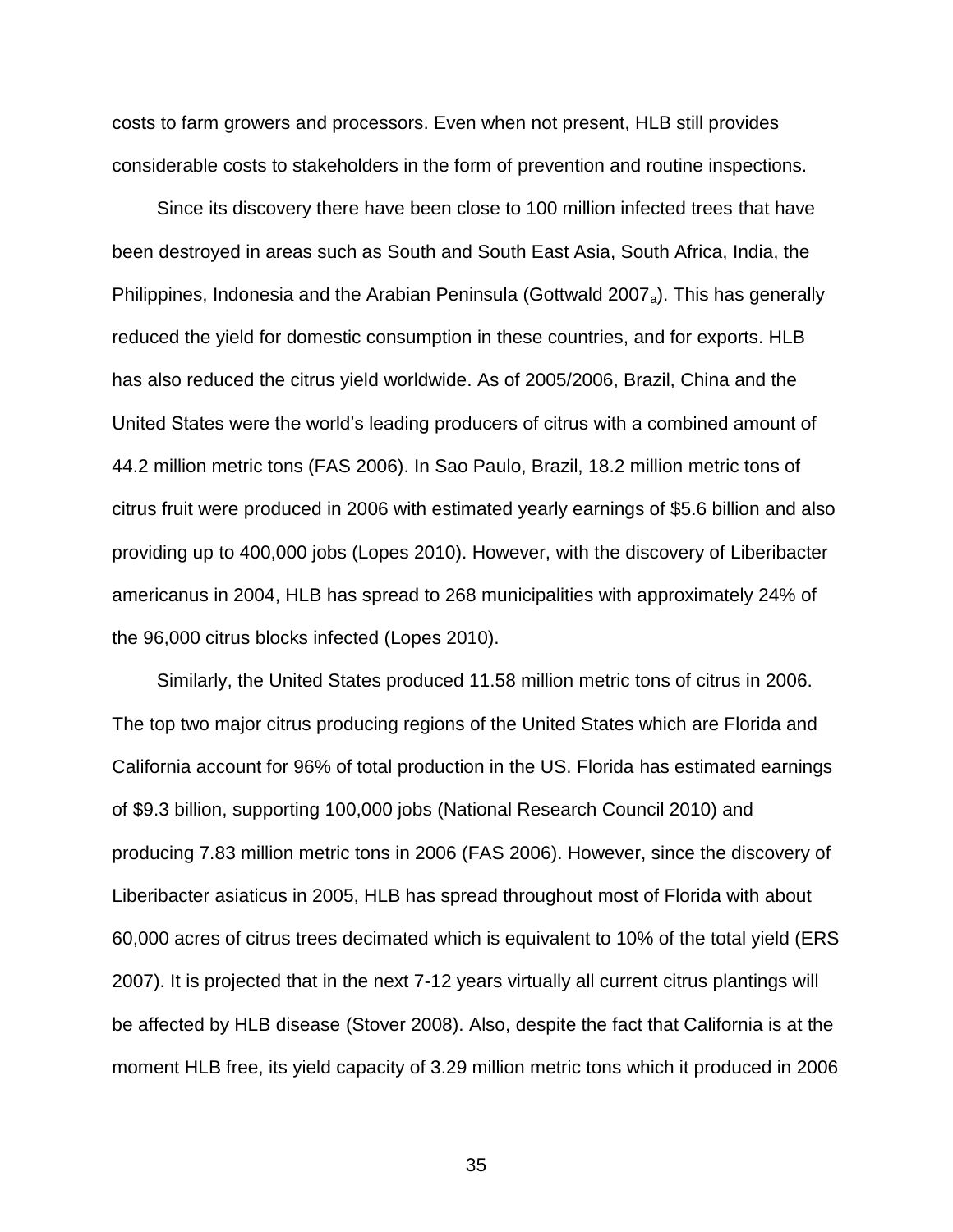and it's \$1.88 billion yearly earnings supporting 26,000 jobs is at a severe risk (Chavez 2010).

China which produced 14.4 million metric tons of citrus in 2006, has been dealing with HLB for close to 100 years. China has therefore been forced to expand its production areas to places where citrus psyllid vectors find unsuitable (high altitude regions) trying to meet the burgeoning domestic demand (PAMCO 2006). Although this has resulted in an overall expansion in production and yield of citrus over the past 50 years, potential earnings could be much higher with a more utilization of land (Xinlu 2001).

#### <span id="page-35-0"></span>**Blending**

Harvested oranges vary naturally in juice characteristics (soluble solids, acidity, peel oil, etc.) and as such blending is performed by juice processors as a way to provide some consistency to processed juice which has well regulated standard parameters (Kimball 1991). Juice of different varieties can be blended to optimize flavor quality in juice thus giving juice processors more flexibility during processing (Kimball 1991). Another benefit of blending is the ease of manipulation of the juice characteristics as it is more difficult to physically manipulate sugar and acid content in juice (Bates 2001). Perhaps the most important advantage of blending lies in its ability to utilize juices defective in sensory or nutritional attributes thus adding value to the juice (Bates 2001). Several researchers have investigated the benefits of blending of juices as a means to overcome their sensory or nutritional defects. Bhardwaj and Mukherjee (2011) employed blending as a strategy to utilize kinnow mandarin juice which becomes bitter and undesirable under storage as limonate-a-lactone, a non bitter compound, is converted to limonin which is bitter in taste. Hence, Kinnow juice was blended with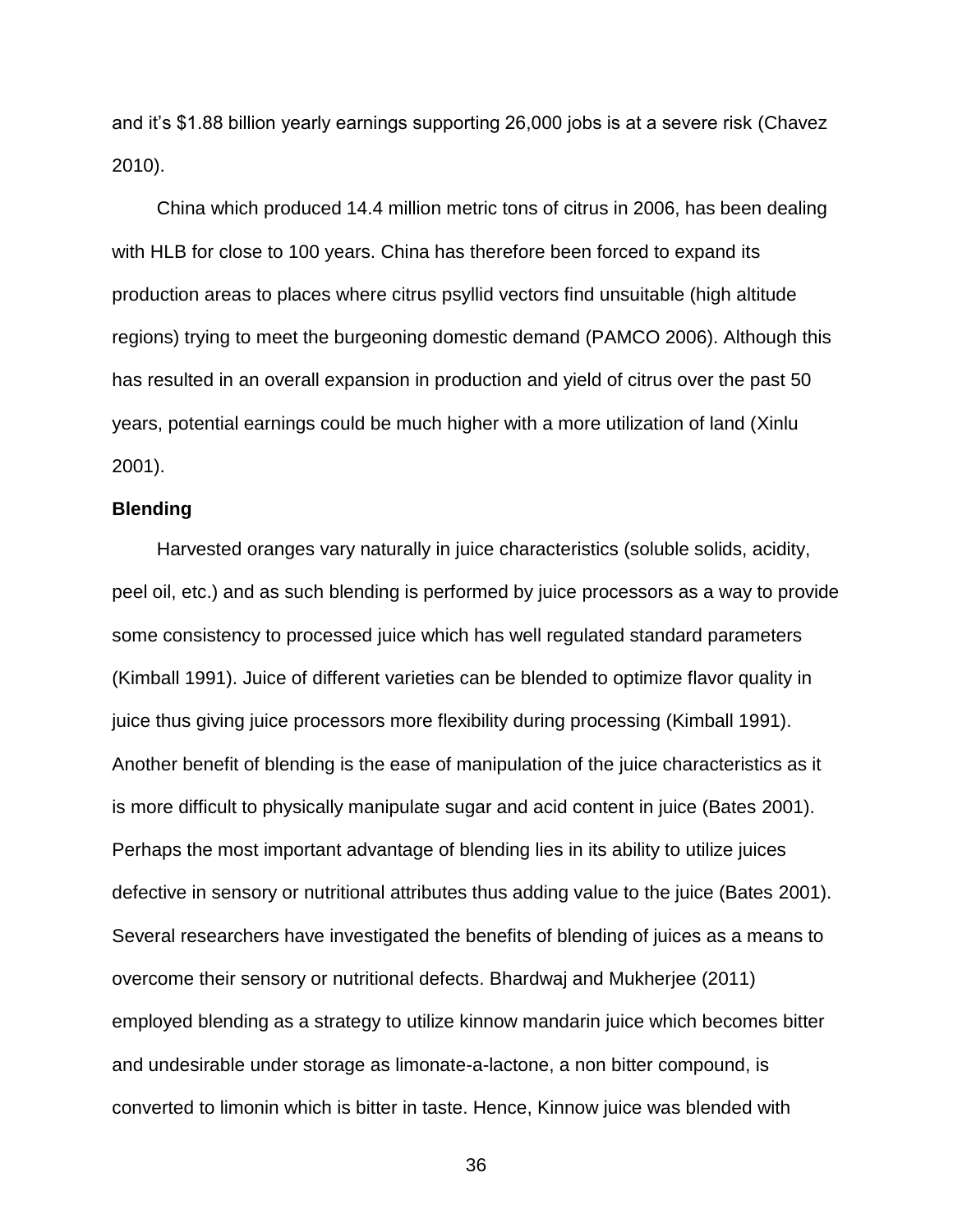pomegranate juice and Aonla juice, both with added spice extracts, to improve the sensory and nutritional characteristics of the juice (Bhardwaj and Mukherjee 2011). Suitable blending ratios were found by the authors who optimized flavor and improved nutritional content in the kinnow blend (Bhardwaj and Mukherjee 2011). Similarly, Raj et al. (2011) investigated the feasibility of blending sand pear juice which is undesirable to consumers due to its high acidity, astringency and grittiness. Sand pear juice was blended with apple juice which is considerably milder in acidity while higher in sweetness, with an aim to producing a more favorable flavor and nutritionally adequate juice (Raj 2011). The authors also found suitable blending ratios that achieved this aim (Raj 2011).

Juice blending is performed usually to meet certain specified juice characteristics of interest such as <sup>0</sup>Brix, percent acid, <sup>o</sup>Brix/acid ratio, percent oil, percent pulp and sometimes limonin concentration in parts per million (Kimball 1991). However, as shown in the literature cited above, the converse is also frequently used, i.e., blending of different juices in varying proportions, often with the aim of finding a suitable ratio. These blending proportions, which can either be by volume or mass, are usually carried out in situations where specific juice characteristics may not be entirely representative of the complex citrus juice flavor or nutrition quality. In such cases, a group of blend ratios are determined prior to testing by sensory evaluation as well as analytical methods, with successful blends having strong preference ratings by consumers.

### **Sensory Evaluation Overview**

Discrimination tests are often useful when trying to demonstrate that two similar products have perceivable differences (Meilgaard 2007, Stone and Sidel 2004).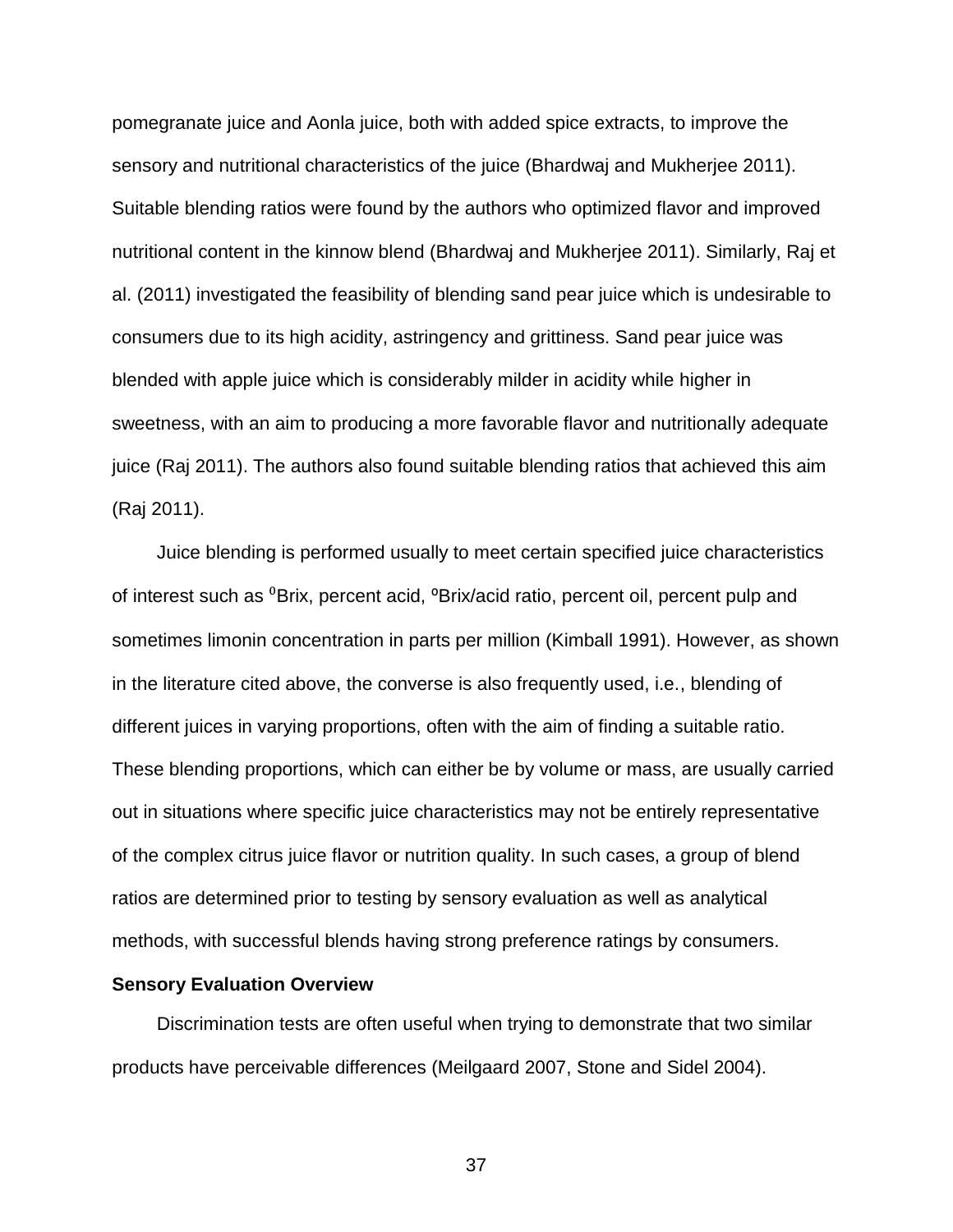Conversely, discrimination tests can also help determine if two products are sufficiently similar to be used interchangeably (Meilgaard 2007). If the differences between products compared are too large then it becomes obvious to detect and discrimination testing is not useful (Lawless 1999). As such, perceived differences would have to be subtle to increase the usefulness of discrimination testing (Lawless 1999).

There are numerous discrimination tests available to a sensory scientist but the most used tests include paired-comparison test, duo-trio test and the triangle test (Stone and Sidel 2004). There are two forms of the paired comparison test namely the directional paired comparison (2-alternative-forced-choice; 2-AFC) and the difference paired test (simple difference test). The 2-AFC test is utilized by a sensory scientist aware of the specific sensory attribute difference between the two samples (Lawless 1999). The subject's task is to identify which is different by that specific sensory attribute (Lawless 1999). In the simple difference test, however, the subject's task is just to identify which is different often with the sensory scientist unaware of if the two samples differ (Lawless 1999). Although Lawless (1999) finds 2-AFC test as comparatively more efficient than the simple difference test, Stone and Sidel (2004) are wary of the limitations of the 2-AFC test especially when ingredient differences may result in more than one to one (multiple) impact on the sensory attributes in the sample. In addition, the subjects (panelists) may not fully understand the specific sensory attributes to identify in a 2-AFC test (Stone and Sidel 2004). Statistically there is a one in two chance of guessing correctly that both samples are different, and therefore the probability of the null hypothesis that both are not different is  $P_{null} = 0.5$  (Lawless 1999). This is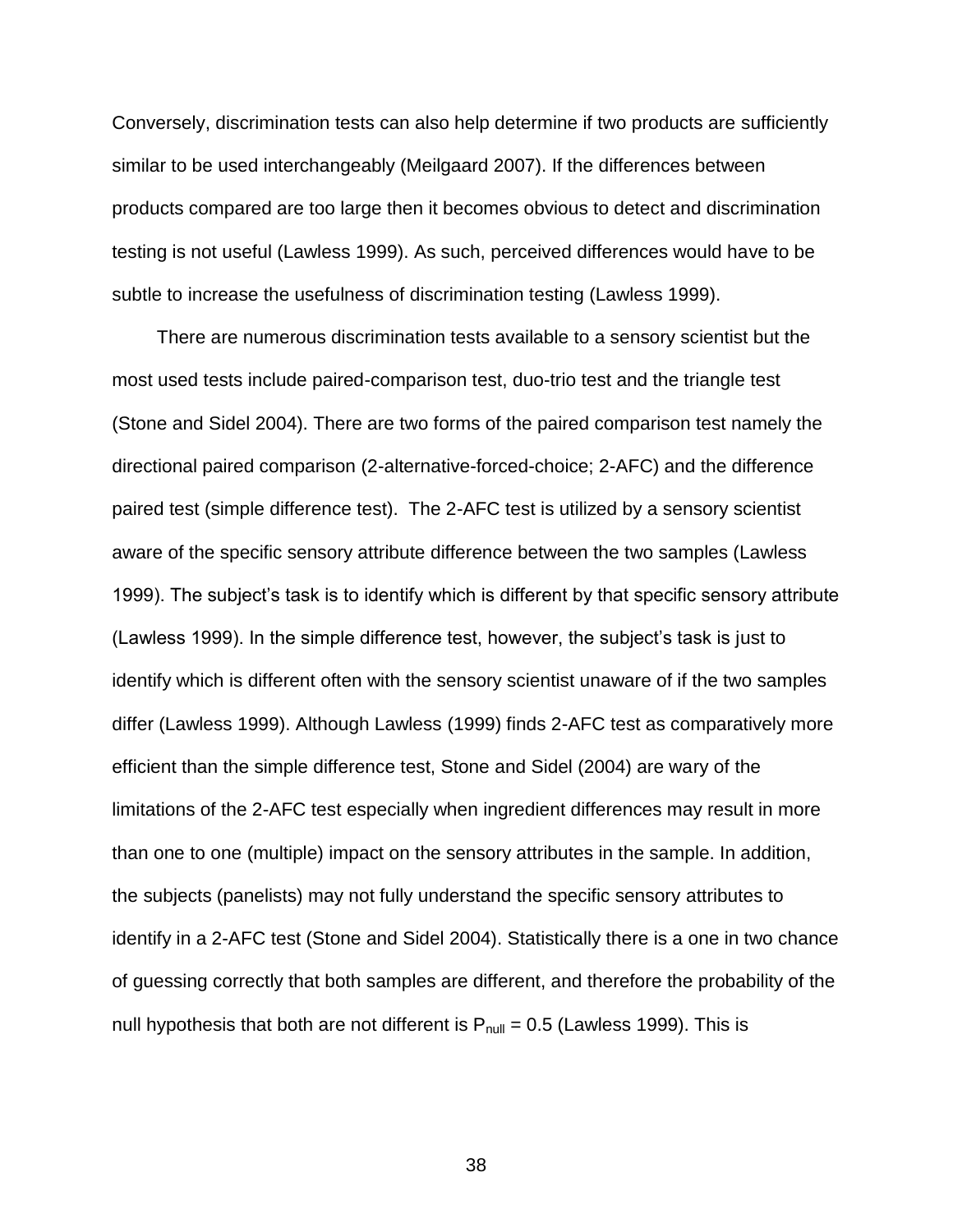comparatively less efficient than the triangle test requiring more correct responses (and more participants) to achieve statistical significance.

The triangle test was developed by Helm and Trolle (1946) of Carlsberg Breweries, Copenhagen, Denmark, where it was used for control work and for the selection of taste panel members (Mounts and Warner 1980, Stone and Sidel 2004). In a triangle test, a panelist is presented with three samples, two of which are identical and one is different, and asked to identify the different sample (Meilgaard 2007). The chance probability of identifying the correct sample (different sample) is 0.33 and is more statistically efficient than either the duo-trio test or the paired comparison test. However, limitations exist for the triangle test and it is not effective for products with high sensory fatigue, products that involve carryover or adaptation (Meilgaard 2007). In addition, some subjects may find testing three samples too confusing or difficult as the subject has to recall the sensory characteristics of two products before evaluating the third and then making a decision (Stone and Sidel 2004,Meilgaard 2007).

The Duo-Trio test was developed by Peryam and Swartz (1950) as an alternative to the triangle test (Stone and Sidel 2004). The duo-trio test involves a subject presented with three products, one of which is identified as reference (or control) product. The subject's task is to identify the difference between the two samples (nonreference) with the aid of the third reference sample. Similar to the paired comparison test, the duo-trio test statistically has a one in two chance of guessing correctly that both samples are different and is less efficient than the triangle test (Meilgaard 2007)

#### **Juice Analysis**

A portion of the juice treatments (blends) was set aside to determine the soluble solids content (<sup>0</sup>Brix), percent acidity and color.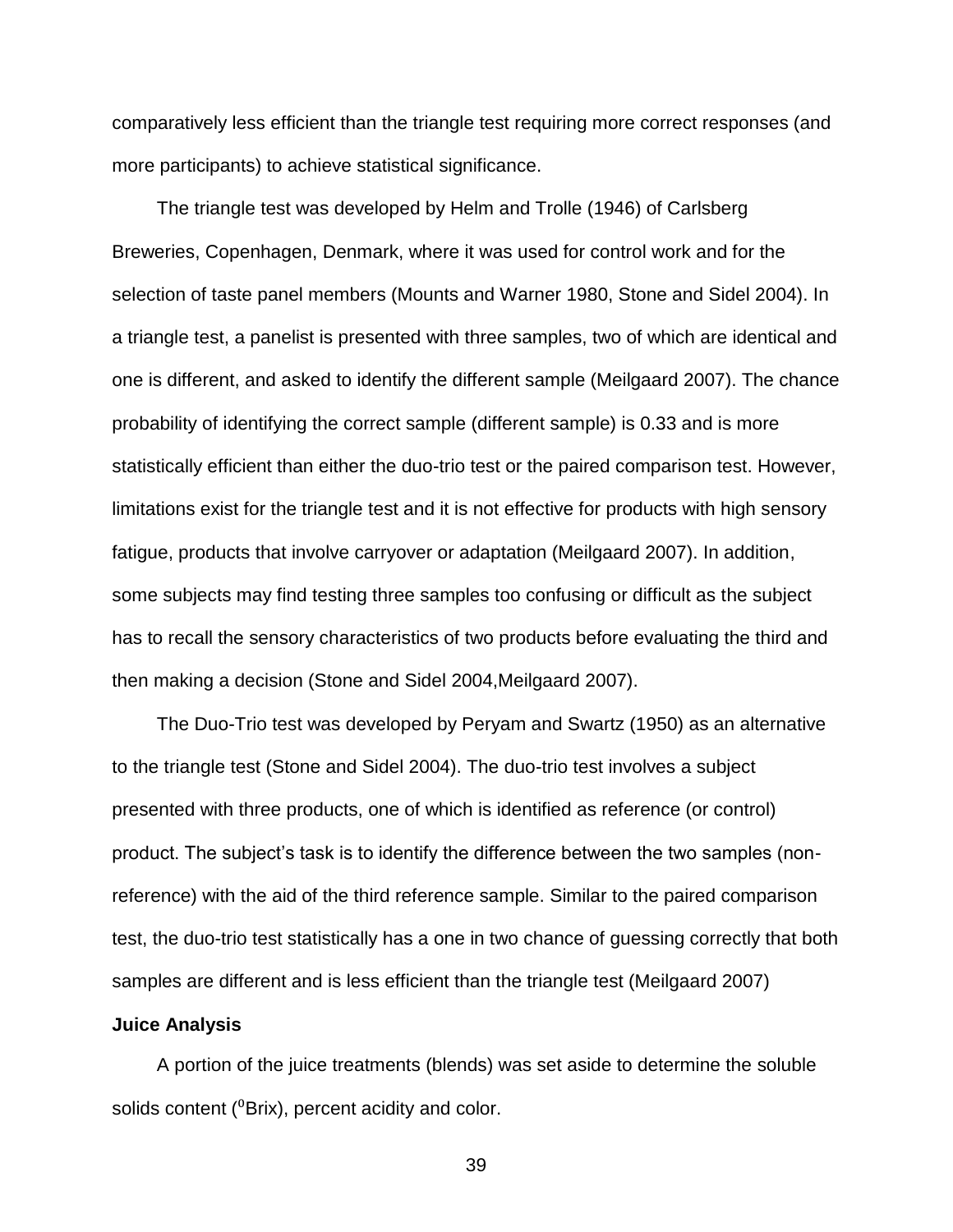### **Soluble solids**

Orange juice contains a variety of chemicals with sugars or carbohydrates being the most predominant chemicals (Kimball 1999). These carbohydrates represent roughly 80% of the soluble solids in orange juice (Kimball 1999, Kelebek 2009). The main carbohydrates in orange juice are sucrose, glucose and fructose in the ratios of 2:1:1 (Kimball 1999, Kelebek 2009). The sucrose molecule consists of one molecule of glucose and one molecule of fructose (more specifically an α-D-glucopyranosyl unit and a β-D-fructofuranosyl unit) linked head to head (reducing end to reducing end) (Kimball 1999, BeMiller and Whistler 1996). As sucrose consists of one part glucose to one part fructose, the density of aqueous solutions of sucrose mixed with equal parts of fructose and glucose are similar to densities of 100-percent sucrose (Kimball 1999).

Juice density is a very important quality control parameter in the juice industry (Kimball 1999, Cepeda 1999, Zuritz 2004). Juice densities are used in weight and volume parameter adjustments, standardizing laboratory results, managing inventories and marketing (Kimball 1999). Insoluble solids such as cloud and pulp contribute little to the orange juice density (Kimball 1999). As orange juice is a sugar containing solution, its density can be determined by scales that apply to pure sugar solutions (Kimball 1999). However, soluble solids in orange juice include carbohydrates and noncarbohydrates (Kimball 1999). Organic acids and their salts contribute to about 10% of soluble solids in orange fruit (Cayuela 2008). In order to account for noncarbohydrates in soluble solids, a correction is usually applied to density measurements as sugar scales and tables are used (Kimball 1999).

The current scale used by the processed juice industry is based on relating the concentration of sucrose solution to solution density at a temperature of 20 °C (Kimball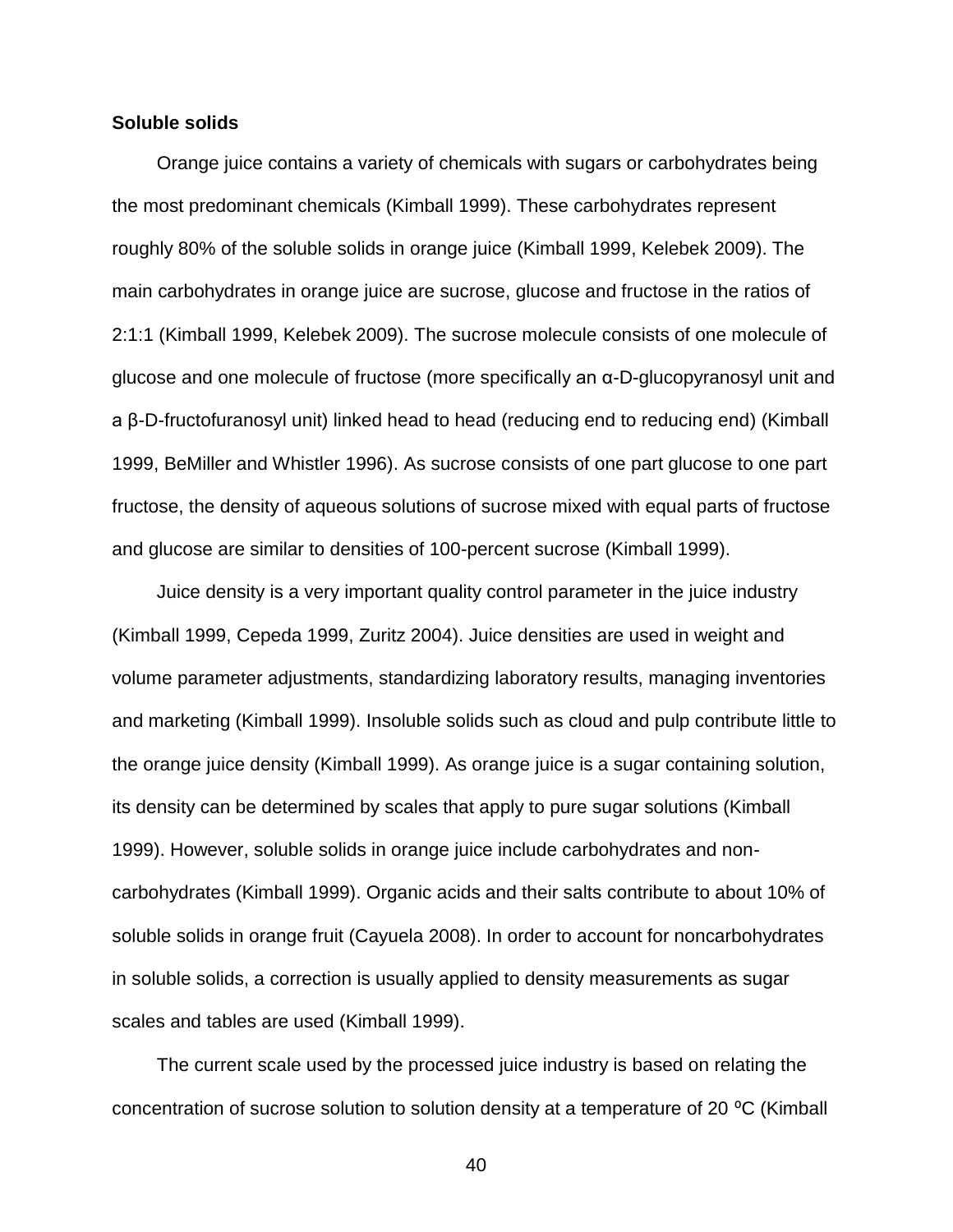1999). The term  $\cdot^{0}$ Brix' is used in expressing the percent weight of sucrose in a pure sucrose solution (Redd 1986).  $^{0}$ Brix is usually determined by a hydrometer or weighted spindle calibrated to read directly in percent sucrose (Redd 1986). The principle behind the hydrometer lies with the buoyancy of the spindle which is directly proportional to the density of the solution (Kimball 1999). Therefore, less dense juice would have a lower lying spindle while more dense juice will have a higher lying spindle. However, dissolved gases could affect the accuracy of spindle readings because it affects the buoyancy of the spindle (Kimball 1999). In addition, foam on the brim of the juice makes hydrometer readings difficult (Kimball 1999). As temperature affects the density of a solution,  $\textdegree$ Brix hydrometers have built in thermometers along with a temperature correction scale used to correct <sup>0</sup>Brix readings (Kimball 1999). The viscosity of concentrated orange juice however makes the weighted <sup>0</sup>Brix spindle impractical; as such the refractometer is preferred as a more convenient method of determining the <sup>0</sup>Brix of orange juice (Redd 1986).

The principle behind the refractometer is that light travels fastest in a vacuum. However when light passes through a medium (a liquid for instance) it moves slower and is bent (refracted) at an angle. The size of this angle depends on the density of the medium. Hence in a refractometer, light passes through its fogged prism and is refracted upon encountering the juice sample. The critical ray is the ray that travels parallel to the surface of the prism representing the minimum angle at which the scattered light can strike the prism (Kimball 1999). The refractometer is <sup>0</sup>Brix calibrated with the critical ray representing the <sup>0</sup>Brix value of the medium (Kimball 1999). All scattered light necessarily falls below this critical <sup>0</sup>Brix value as they all have a larger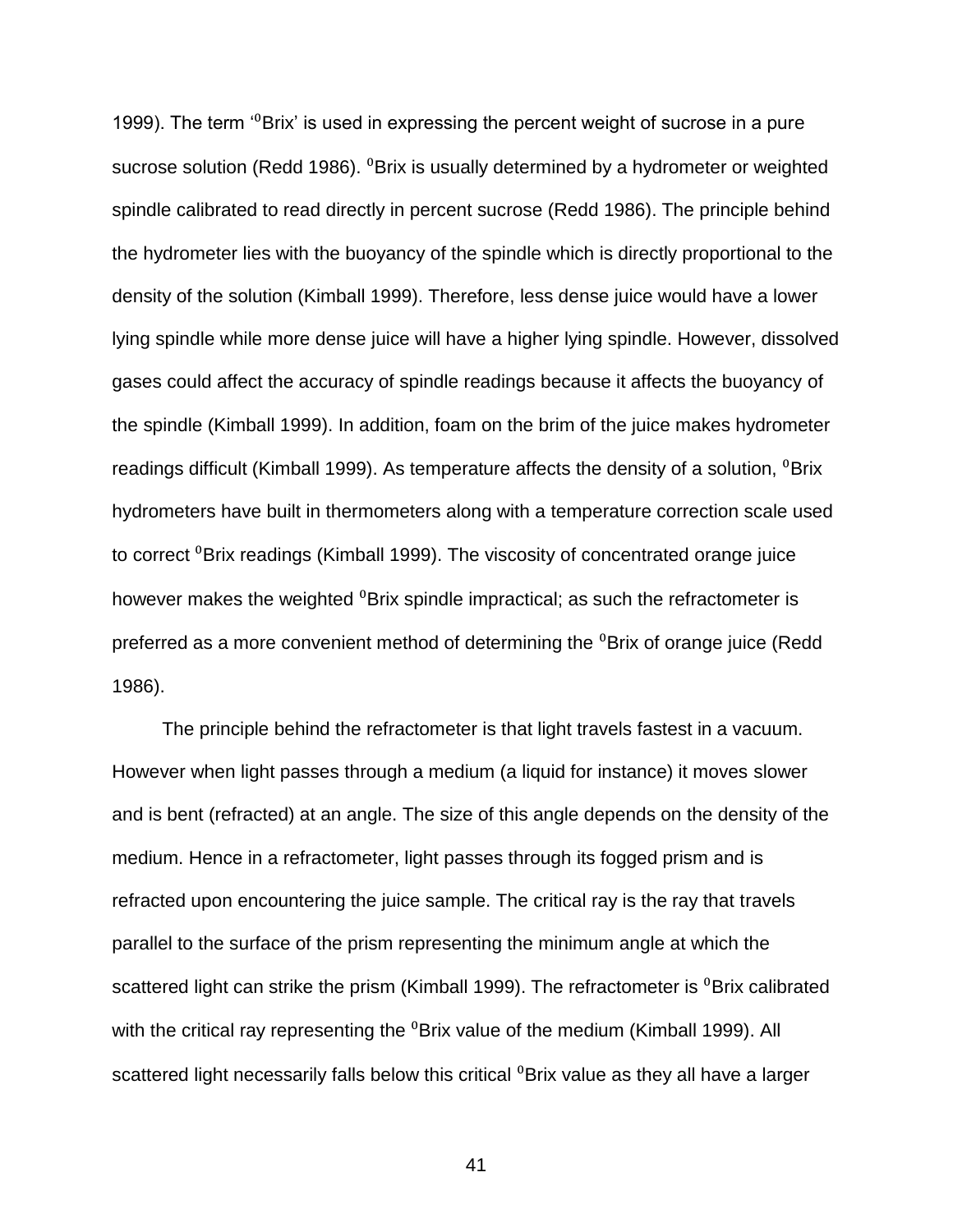refraction angle. The shadow or dark area above the critical <sup>0</sup>Brix value helps provide a contrasting boundary layer to the critical <sup>0</sup>Brix for better visibility (Kimball 1999).

The refractometer, although more convenient than the spindle, also has some sources of errors. One of the greatest sources of error is the fact that citrus juices, especially concentrates, produce an indistinct shadowy layer between the light and dark zones of the refractometer, allowing for a fairly wide range of possible  $\textdegree$ Brix readings (Kimball 1999). Another source of error is reading the  ${}^{0}$ Brix without proper calibration (Kimball 1999). Distilled water can be used to calibrate the refractometer and is sufficient in most cases (Kimball 1999). In addition, temperature fluctuations affect <sup>0</sup>Brix readings and as such temperature corrections are made for <sup>0</sup>Brix readings from refractometers that do not account for temperature. Equation 3.1 below, adopted from

$$
\text{Kimball (1999), is used to correct for temperature:}
$$
\n
$$
Cor_{\mathcal{T}} = B^2 \left[ \left( +1.425 \times 10^{-4} \right) - \left( 8.605 \times 10^{-6} \text{ T} \right) + \left( 7.138 \times 10^{-8} \text{ T}^2 \right) \right] +
$$
\n
$$
B \left[ \left( -2.009 \times 10^{-2} \right) + \left( 1.738 \times 10^{-3} \text{ T} \right) - \left( 1.857 \times 10^{-5} \text{ T}^2 \right) \right] +
$$
\n
$$
\left[ \left( -7.788 \times 10^{-1} \right) + \left( 1.700 \times 10^{-2} \text{ T} \right) + \left( 1.100 \times 10^{-3} \text{ T}^2 \right) \right]
$$
\n
$$
(0.1)
$$

However many modern refractometers make this correction automatically (Kimball 1999).

In addition to temperature corrections, acid corrections are also necessary to account for the soluble acid and their salts in the juice. As mentioned earlier, citric acid accounts for over 90% of the organic acid content in juice. It must be remembered, however, that other organic acids such as malic acid account for the remaining 10% of the organic acid content in juice. Also, titration does not account for acid salts which may account for 20% of the total salts and acids and can affect the <sup>0</sup>Brix reading (Shaw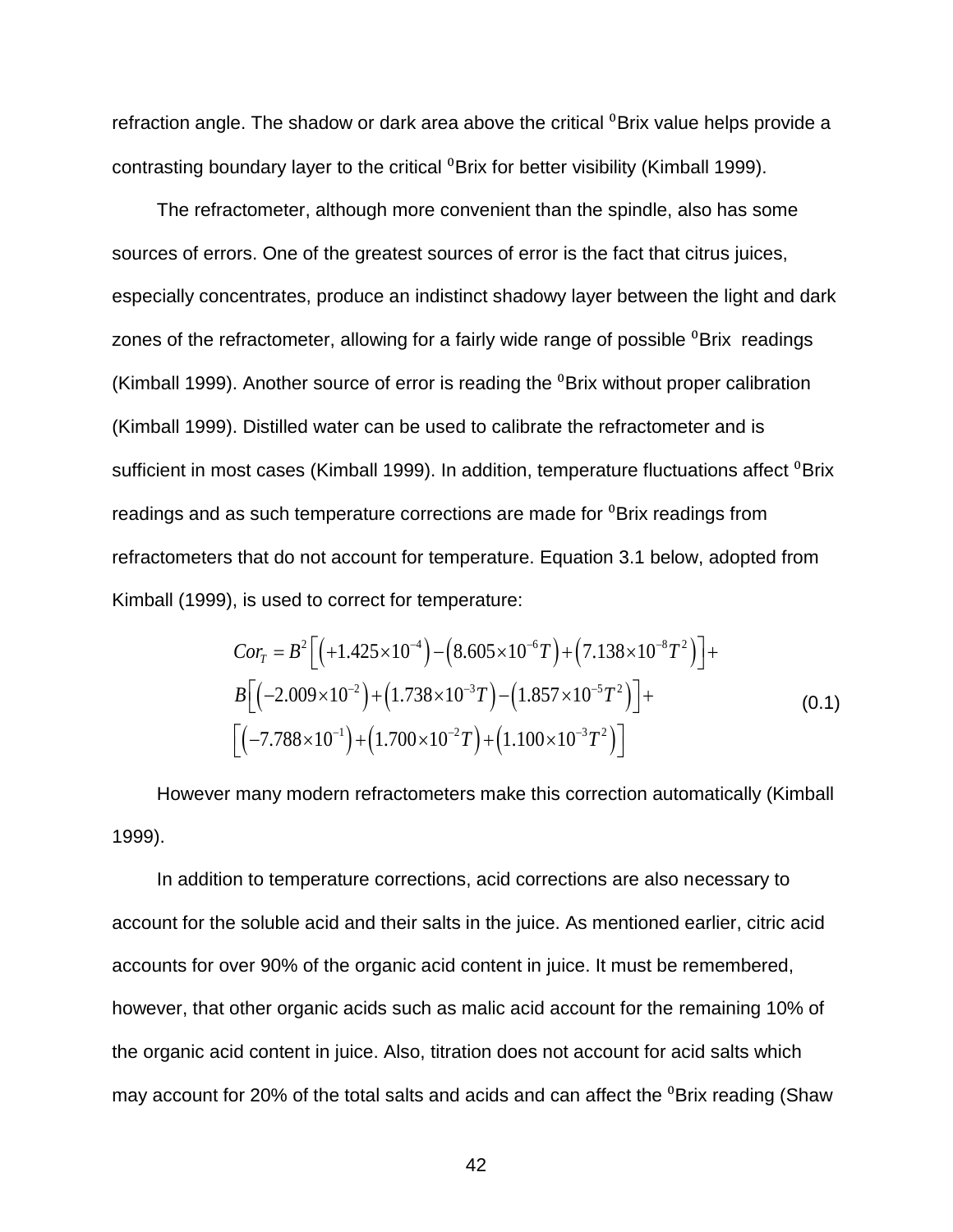1983, Kimball 1999). However, the error in  $^{0}$ Brix reading from undetected salts is usually insignificant on an industrial basis and is usually ignored by industry (Kimball 1999). Equation 3.2 below, adopted from Kimball (1999) accounts for citric acid:

$$
Cor_A = 0.014 + 0.192A - 0.00035A^2
$$
 (0.2)

Modern refractometers do not account for this correction and manual corrections are made to <sup>0</sup>Brix readings.

### **Percent acidity**

Titratable acid is a measure of the acid content of orange juice by titration with an aqueous alkali solution (Redd 1986).In this experiment, titratable acid was determined by acid titration with sodium hydroxide (NaOH) according to the method outlined by Kimball (1999) in Equation 3.3 shown below: shown below:<br>titrated)(*equivalent* weight of citric acid = 64)(100<br>of some latter for estimation)(1000) *Equation 3.3 shown below:*<br>*Normality (ml titrated) (equivalent*)

(1999) In Equation 3.3 shown below:  
\n
$$
\%acid = \frac{(Normality)(ml \text{ titrated})(equivalent \text{ weight of citric acid} = 64)(100)}{(Volume \text{ of sample taken for estimation})(1000)}
$$
\n(0.3)

Although there was some controversy as to what pH should be taken as the endpoint for acid titration of orange juice, Kimball (1991) reports that the pH of 8.2 is used by the USDA in determining grade standards for citrus juices. The Association of Official Analytical Chemists (AOAC) recommends a normality of 0.1N (N = normality = number of moles of H<sup>+</sup> or OH for acid titration (Kimball 1991).

# ⁰**Brix /acid ratio and BrimA index**

The <sup>0</sup>Brix /Acid Ratio is an empirical ratio found by dividing the acid-corrected, temperature-corrected <sup>0</sup>Brix by the percent titratable acidity (Kimball 1999). Equation 3.4 is shown below:

$$
B/A = \frac{\text{Frix}}{Acid} \tag{0.4}
$$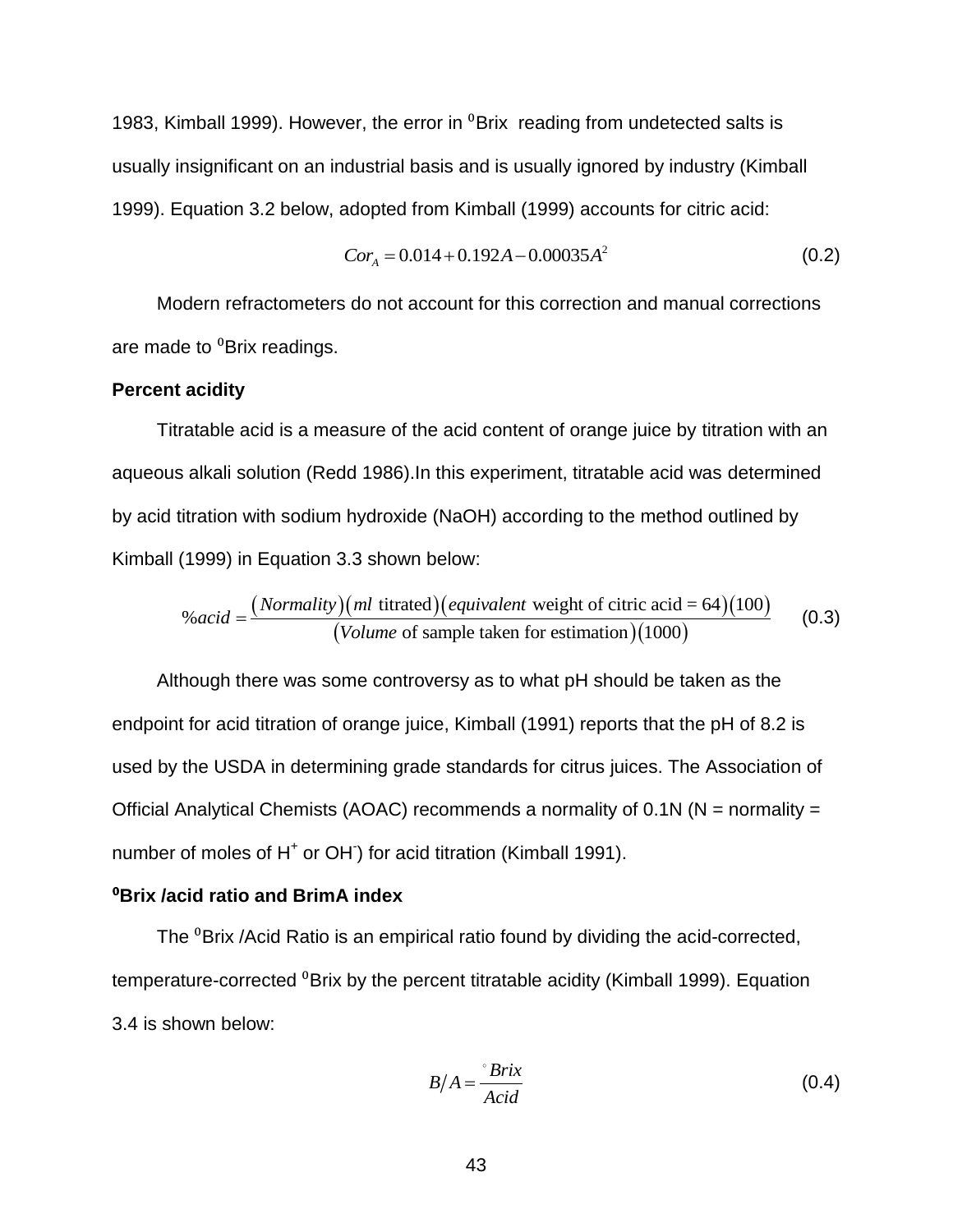Fellars (1991) reports that the  $\textdegree$ Brix/acid ratio is the most commonly used indicator of fruit maturity and palatability (Yoon 2006). In California, the fresh fruit market requires a  ${}^{0}$ Brix/acid ratio of 8:1 or 8, while the fresh fruit market in Florida requires a  ${}^{0}$ Brix/acid ratio of at least 10:1 or 10 (Kimball 1999). However, the <sup>0</sup>Brix/Acid ratio of commercial juice in Florida is required to be at least 13 and can be usually accomplished through blending (Kimball 1999). Consumers prefer juices with <sup>0</sup>Brix/Acid ratio ranging from 15 to 18 depending on the product and individual tastes (Kimball 1999).

The mammalian tongue tastes a variety of compounds but can only discriminate between sweet, bitter, sour, salty and umami (taste of sodium monoglutamate) (Adler 2000). About 50 to 100 taste receptor cells are clustered in taste buds distributed on the surface of the tongue and on the palate (Alder 2000, Kinammon 1992). Each receptor is about 60 μm in diameter and has numerous microvilli about 2 μm long that extend into the taste pores on the tongue (Kimball 1999). Taste is detected when chemicals (taste stimuli) diffuse through the taste pores and reach the apical membranes of taste receptor cells (Kinammon 1992). The chemicals interact with the microvilli resulting in a membrane conductance change in the taste receptor cell, depolarization, action potential initiation, and release of the transmitter onto gustatory afferents (Kinammon 1992). Taste receptors are very sensitive and are replenished every 12 to 17 days (Kimball 1999). In orange juice, the sourness of the organic acids and the sweetness of the sugars compete for the same receptor sites which makes the <sup>o</sup>Brix/Acid ratio important measure of juice flavor quality (Kimball1999). However, the difficulty with ⁰Brix/acid ratio is that a single ratio can have varying amounts of soluble solids content and acidity leading to inconsistencies in flavor (Obenland 2009). Jordan (2001)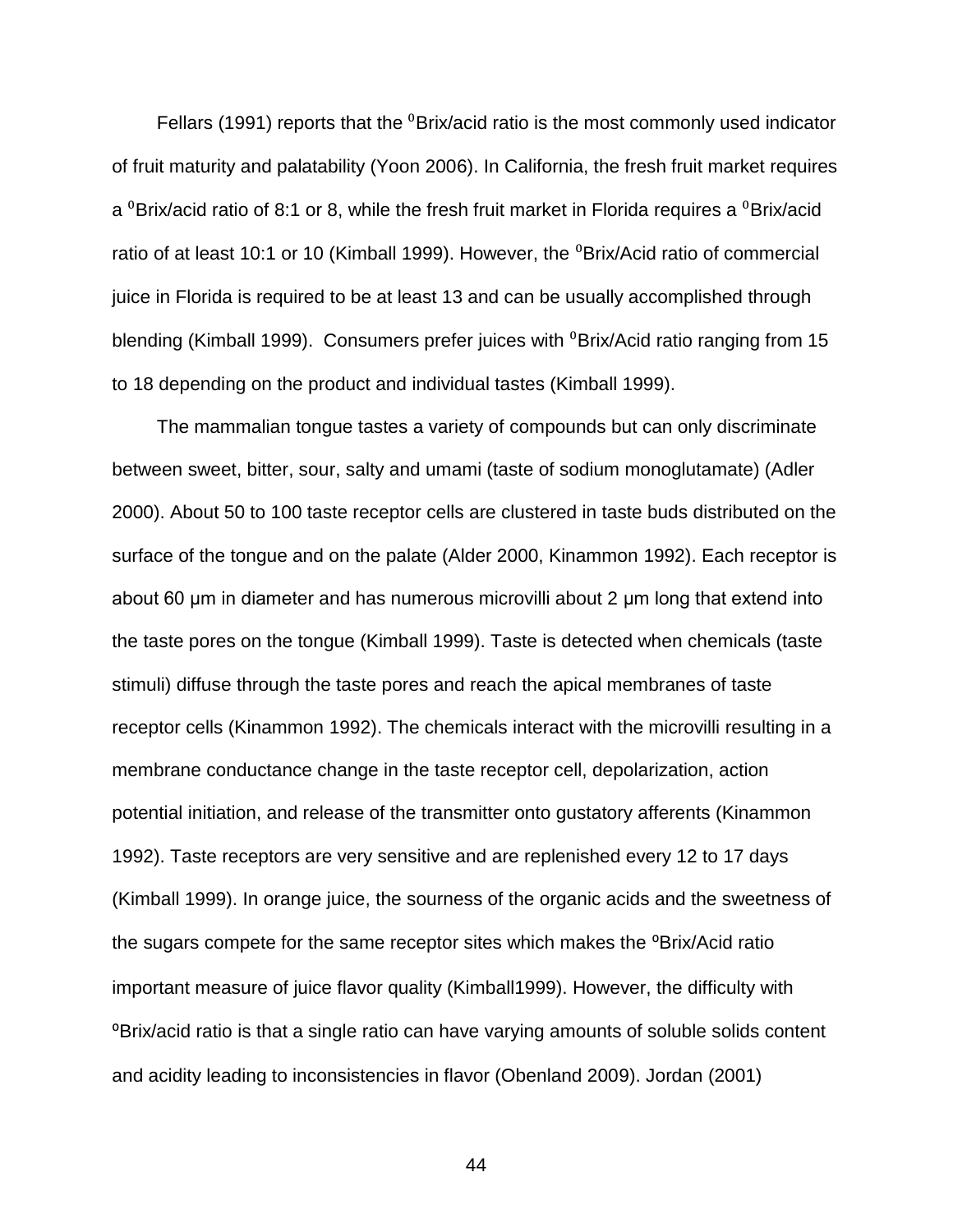proposed a new parameter known as the BrimA index as a means to meet this difficulty (Obenland 2009). The BrimA index proposed multiplying titratable acidity by a constant which varies according to fruit type and then subtracting that overall value from the  ${}^{0}$ Brix (Obenland 2009). Equation 3.5 is shown below:

$$
BrimA = {}^{\circ}Brix - (k \times \text{total acid})
$$
 (0.5)

Jordan (2001) reported that the constant 'k' = 5 is suitable for citrus fruit, however Obenland (2009) reports that  $k = 3$ , 4 or 5 give very similar flavor correlations. The constant 'k' reflects the tongue's higher sensitivity to acidity than to sugar (Jaya 2003). The index allows smaller amounts of acid than sugars to make the same amount of numerical change to the index (Jaya 2003). Jordan (2001) proposed this index based on the fact that sugars and acids have opposite effects on flavors and that the tongue is more sensitive to acidity (Jaya 2003, Obenland 2009)

The BrimA index is relatively new and has not enjoyed broad consensus as a better alternative to the <sup>o</sup>Brix/acid ratio. Harker (2002) reported that BrimA index did not improve flavor prediction in comparison to <sup>o</sup>Brix/acid ratio. Jayasena (2008) also reported that BrimA index poorly predicted flavor in comparison with the <sup>o</sup>Brix/acid Ratio. However, Obenland (2009) found the BrimA index a better alternative for flavor prediction of California navel oranges and recommended the BrimA index over the ⁰Brix/acid ratio as a flavor quality standard especially for low acid poor tasting fruit. It is therefore important to utilize both parameters in assessing the flavor of juice treatments in this experiment. For the purpose of this thesis research, the 'k' coefficient of 3 was selected because it accounted for an assumed minimal sensitivity of acidity in the juice blends.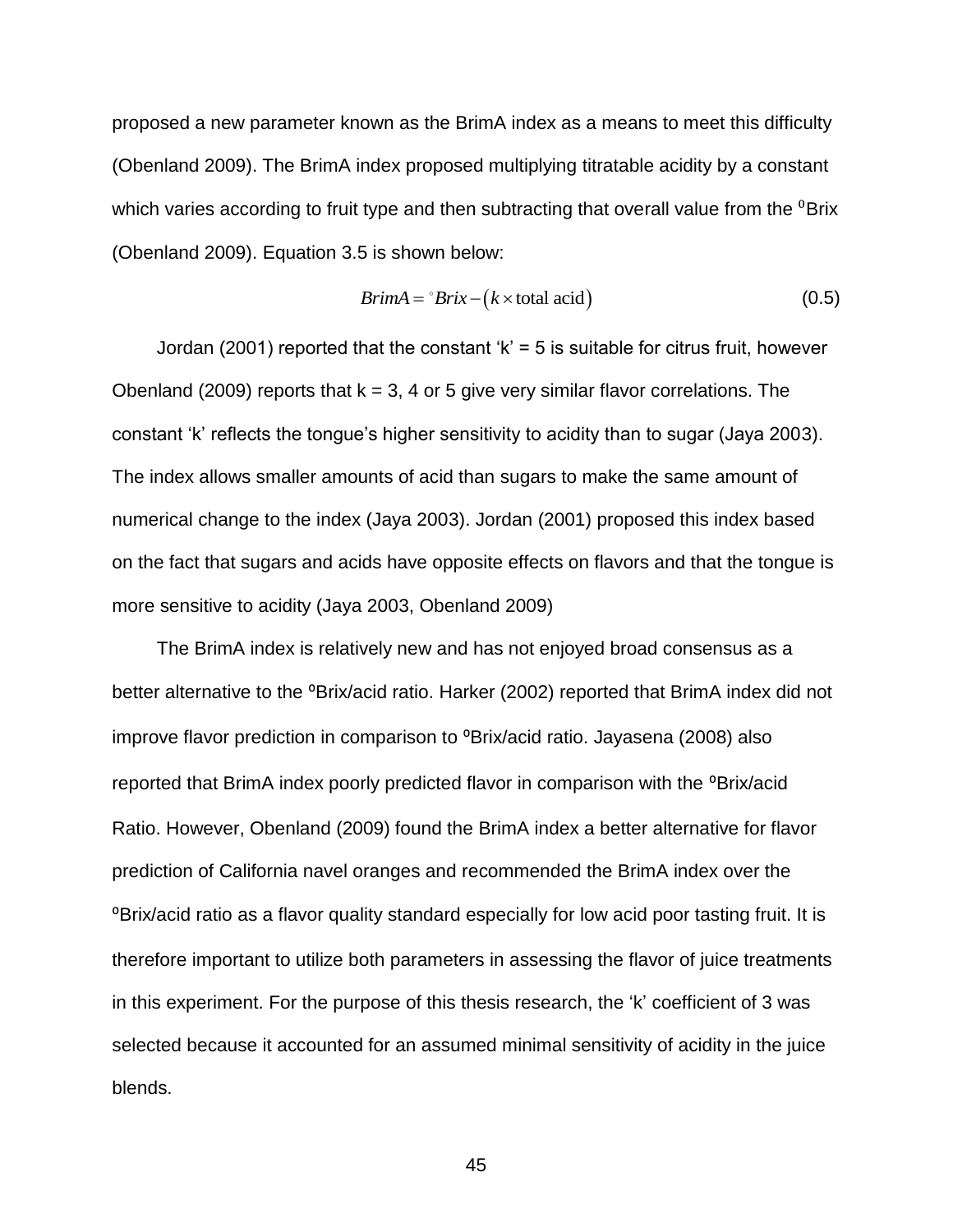### **Juice color**

The natural bright color of citrus juices has long been regarded as one of the major qualitative advantages over other food products (Kimball 1999). Juice color is a key factor in influencing consumer acceptance (Calvo 2001, Tiwari 2008). Tepper (1993) notes that the color of orange juice is used as a quality control parameter for commercial classification of the product (Kimball 1999, Cortes 2008). Juice color is mainly due to carotenoid pigmentation with produces bright and cheerful associations complementing the sweet and tart flavors as well as pleasant aromas of orange juice (Kimball 1999, Melendez-Martinez 2005).

Carotenoids are responsible for many fruit colors and also promote healthy benefits in humans by exerting potential action against certain cancers, preventing gastric ulcers, stimulating the immune system, preventing cardiovascular disease and protecting against age-related muscular degeneration and cataracts (Gama 2005). Gross (1987) reports that citrus is a complex source of carotenoids with the largest number of carotenoids in any fruit (Rouseff 1996, Melendez-Martinez 2005). The main carotenoids responsible for the orange color of orange juice are lutein (23% of total carotenoids, yellow-green color), α-carotene (7%, orange-yellow color), β-carotene (8%, orange-yellow color), zeaxanthin (20%, yellow color), violaxanthin (11%, yellow color), and β-cryptoxanthin (21%, orange color) (Kimball 1999). The above carotenoids can be grouped into pro-vitamin A carotenoids (α-carotene, β-carotene and β-cryptoxanthin) and antioxidant carotenoids (β-carotene, zeaxanthin, lutein) (de Ancos 2002).

Juice color can be measured by two main methods: USDA color scoring and Tristimulus tests. The USDA has an established standard for grading orange juice color using six plastic tube colors (Kimball 1999, USDA 1983). Each plastic color tube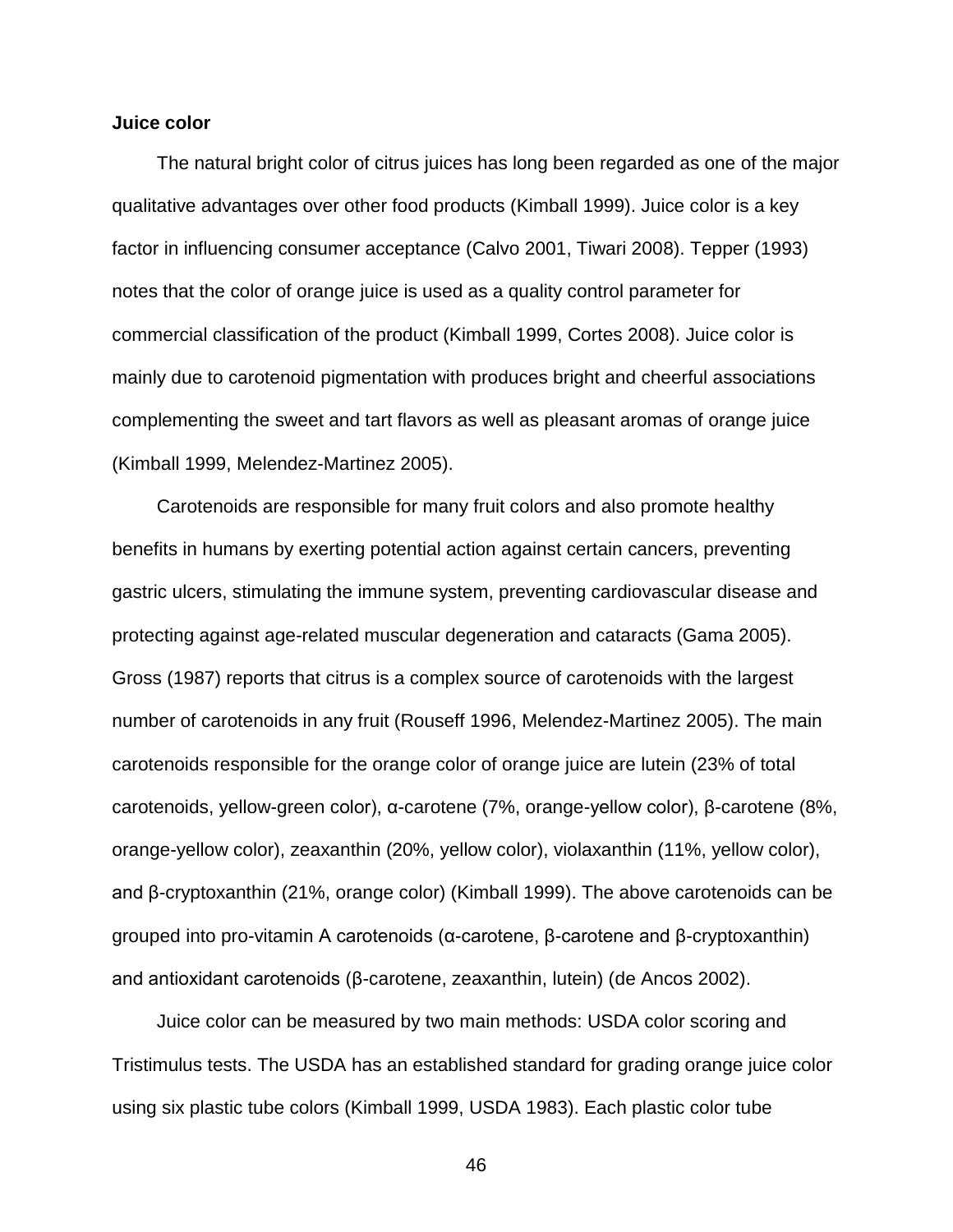represents a standard from OJ1 (lightest) to OJ6 (darkest) (Kimball 1999). These tubes can be used for direct color comparisons or to calibrate approved colorimeters (Kimball 1999). USDA assigns 40 points out of a total of 100 points to color, for classification purposes (Melendez-Mendez 2005, Stewart 1977). Therefore grade A juice must have a color number between 36-40 points whereas grade B juice must have a color number between 32-35 points (Melendez-Mendez 2005, Stewart 1977). Any color number lower than 31 points is regarded as substandard (Stewart 1977).

The standard method of color scoring in the food industry recommended by the International Committee of Illumination in 1931 is based on the 'standard observer' or simulated standard eye that consists of three primary colors referred to as X (red), Y (green) and Z (blue) (Kimball 1999, Mrak & Stewart 1954, Mendoza 2006). Hunter came up with some parameters that measured redness(a) on a green  $(-)$  to red  $(+)$  scale, yellow-ness (b) on a blue (-) to yellow (+) scale and lightness (L) stimulus parameters (Hunter 1958, Kimball 1999, Sanchez-Moreno 2003). Kramer and Twigg (1970) have shown that Tristimulus parameters can be related to Hunter Parameters as shown below (Kimball 1999):

$$
L = 100\sqrt{Y} \tag{0.6}
$$

$$
a = \frac{175(1.20X - Y)}{\sqrt{Y}}
$$
 (0.7)

$$
b = \frac{70(Y - 0.847Z)}{\sqrt{Y}}
$$
 (0.8)

In this experiment, the color of all the juice samples were determined using Hunterlab ColorQuest XE spectrophotometer (Virginia, USA) equipped with a light source D65 and observation angle of 10°. The instrument was calibrated using a white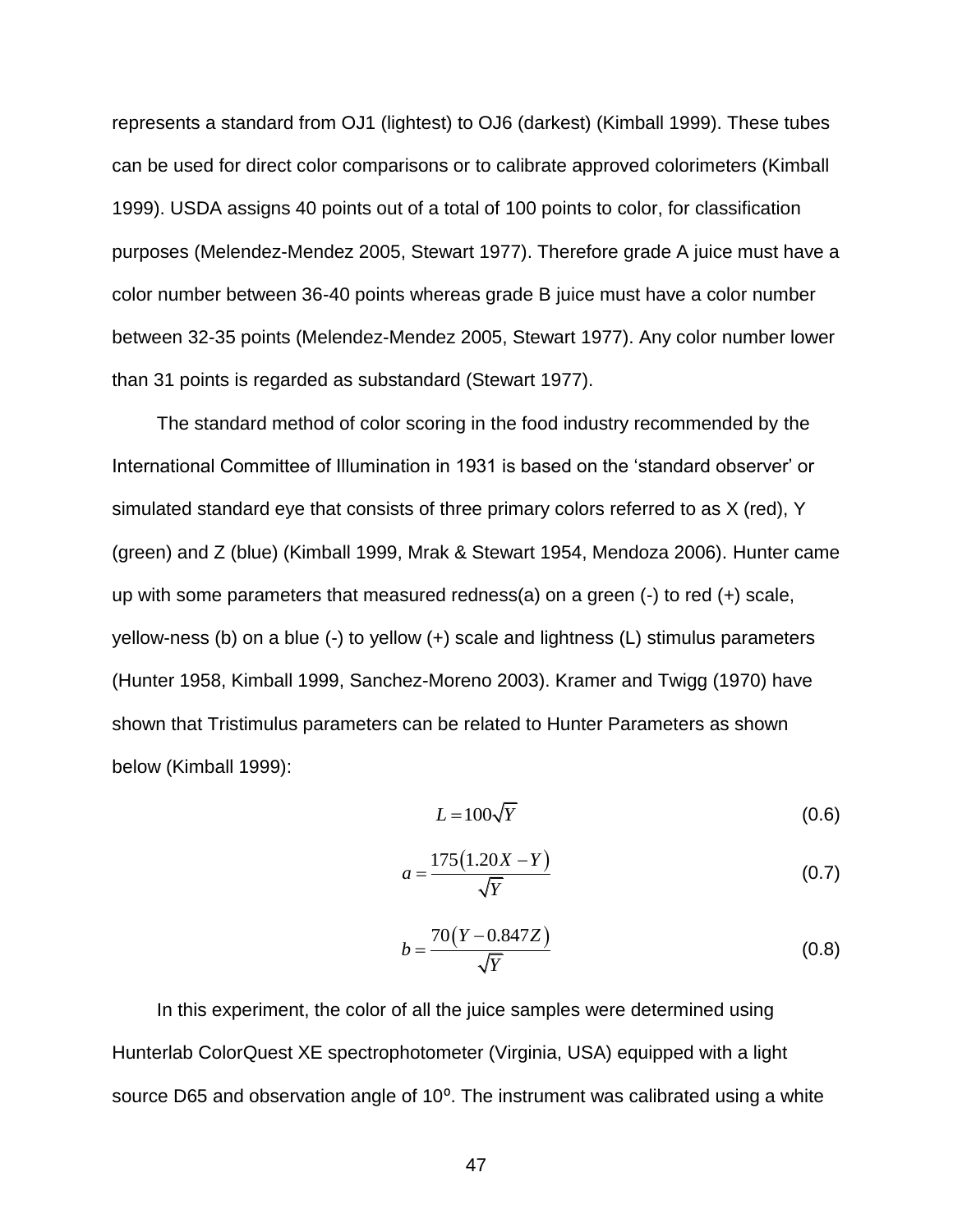$(X= 81.01, Y=85.77, Z=89.24)$  standard. In addition to L<sup>\*</sup>a<sup>\*</sup>b parameters, Chroma that quantifies color intensity in comparison to pure white background and hue angle that represents the attribute of color that is related to perceived colors (yellow, blue, red, green or a combination of each) are determined (ETS 2011). Chroma, C, and hue angle, h<sup>o</sup> are defined as follows (Brewer 2001, Sanchez-Moreno 2003):

$$
C = \sqrt{\left(a^2 + b^2\right)}\tag{0.9}
$$

$$
h^{\circ} = \tan^{-1} \frac{b}{a}
$$
 (0.10)

### **Purpose**

Although HLB is extremely harmful to citrus trees, it is harmless to humans (USDA 2012). This knowledge has not been applied by citrus growers who theoretically would discard off deformed or green fruit during sorting. In fact, very sparse literature exists on the effects of greening on citrus juice parameters. Newly carried out research on the effects of greening on juice quality suggest that consumers find symptomatic juice "bitter" and "acidic" compared with asymptomatic juice from infected trees and control (non-infected) juice (Plotto 2010). This finding corresponds with a chemical analysis of symptomatic juice which shows higher acidity levels and lower sugar levels as compared with asymptomatic juice and control juice which were both comparatively similar (Dagulo 2010). It was also observed that symptomatic juice had a much reduced amount of the compound valencene as compared with asymptomatic juice and control juice (Dagulo 2010). The valencene compound has been identified as a marker of maturity in fruit and is associated with juice flavor quality (Elston 2005). It is clear that a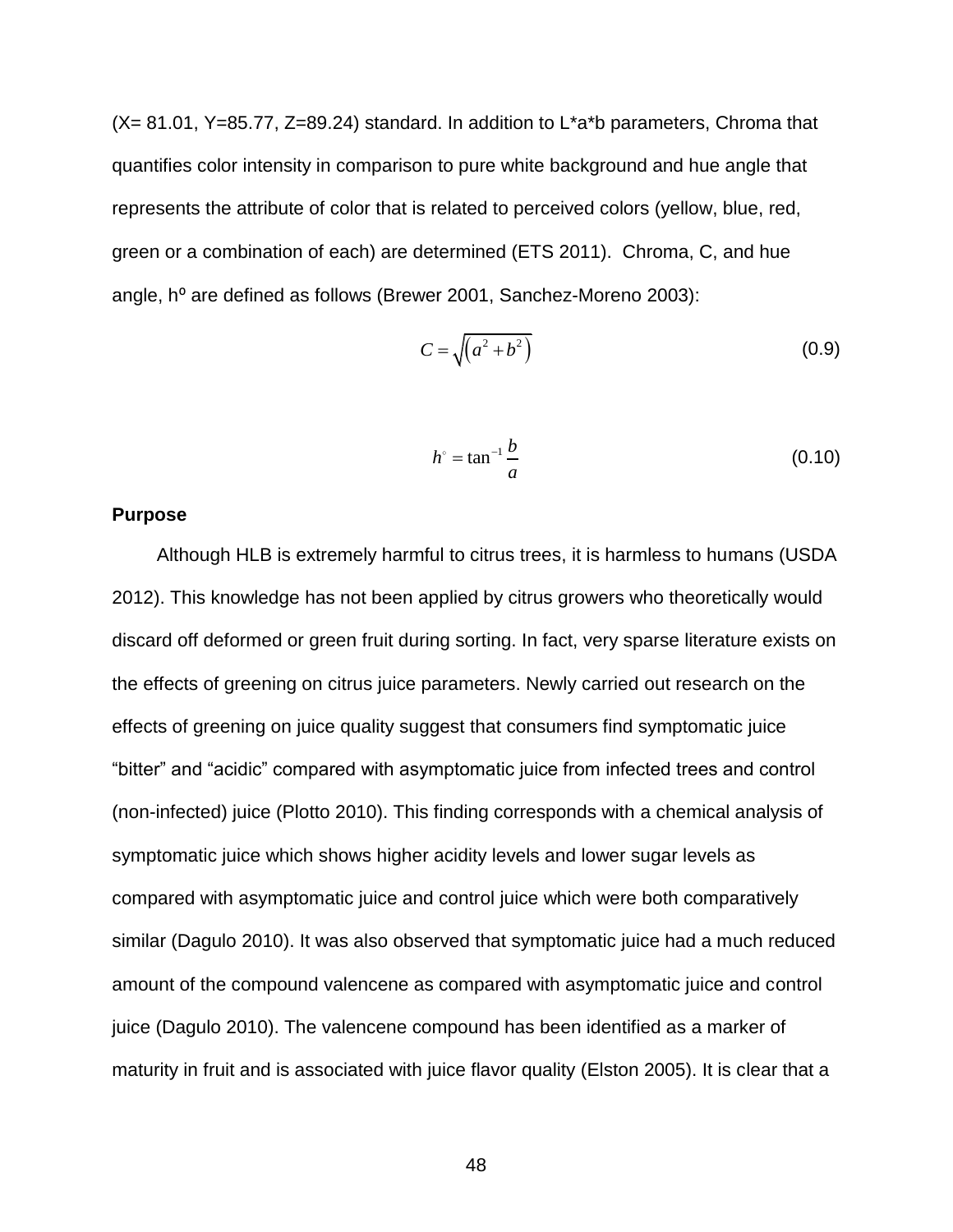significant opportunity exists to investigate the effects of greening on citrus juice parameters.

The proposed research objectives will be to determine from an array of prepared samples whether greening affected juice (both symptomatic and asymptomatic juice) can be blended at a level of 5-10% in the control juice. The aim would be to determine if any blending levels exist at which consumers would be unable to differentiate between the greening affect juice and the control juice. Finally, a proposed blending strategy would be developed utilizing old and new industry parameters to achieve an acceptable orange juice product.

.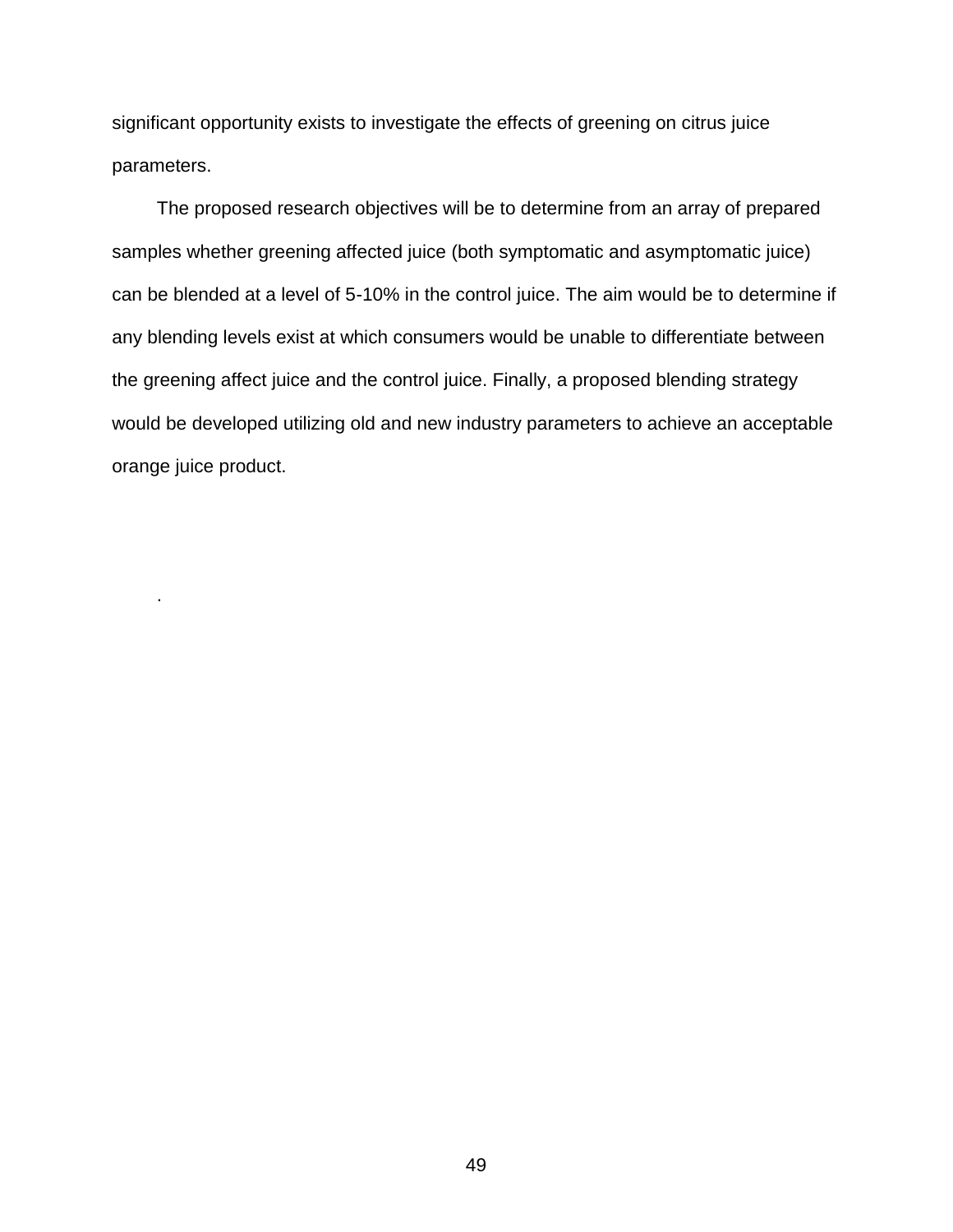### CHAPTER 3 RESEARCH METHODS

Citrus greening affected juice was blended with non-affected juice at 5 and 10% levels with the aim to determine whether consumers will be unable to differentiate between greening-affected juice blends and control (healthy) juice. Juice was extracted from Valencia and Hamlin variety oranges affected by greening collected from three harvests and will be immediately stored in a freezer. Consumer sensory testing were conducted via a taste panel and include difference-from-control and triangle tests. The primary hypothesis (Hypothesis 1) is that consumers will be unable to differentiate citrus greening affected juice blended at 5% levels with non-affected juice but will detect a difference at 10% levels. The foundation behind this hypothesis comes from anecdotal citrus industry knowledge that different juices can be blended into each other at a 5% level without noticeable sensory differences. Hypothesis 2 is that consumers will be unable to differentiate greening juice blended with Valencia juice rather than Hamlin Juice at 5% levels. The foundation behind this hypothesis is that Hamlin oranges have less sugar, are watery and also more astringent than Valencia oranges.

#### **Blending Strategy**

The blend ratios of healthy control juice (Valencia juice) to greening affected juice by juice mass will be investigated at 95:5 and 90:10 ratios. In addition, blending by fruit mass will also be investigated. Blending by fruit mass involves collecting a portion of greening-affected fruit (specifically 5% and 10%) from the total fruit amassed from the harvest, juicing and blending with healthy control juice in the already stated proportions. As mentioned earlier, blends (95:5 and 90:10) from both juice and fruit manipulation will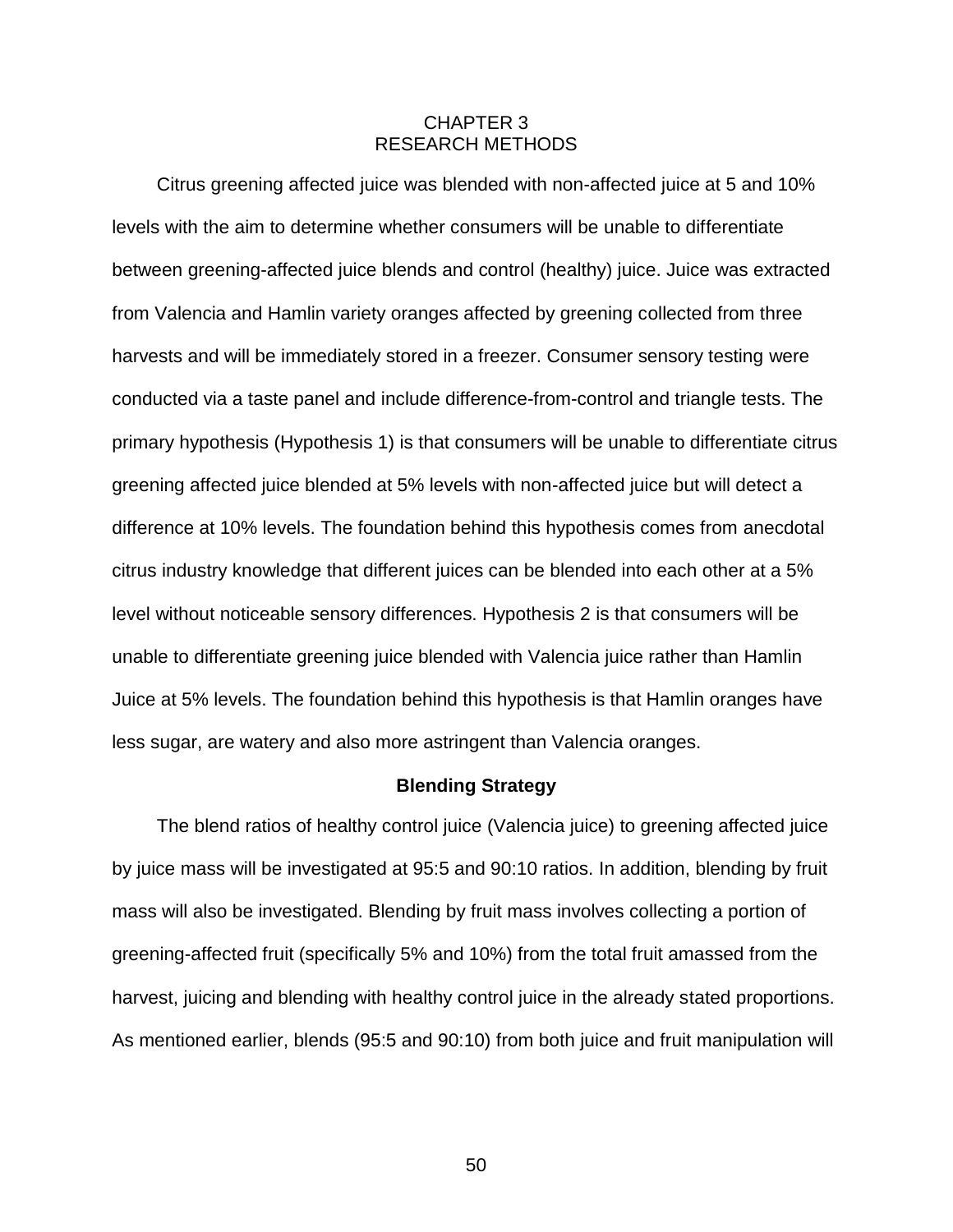be compared with control juices to see if consumers are able to detect a difference between the blends and the control juices.

### **Sensory Evaluation**

Sensory evaluation of juice samples was carried out by using a triangle test to determine if there is a difference between the juice blends and control juice. The choice of using a triangle test is not only for its statistical superiority to similar difference tests (pairwise comparison and duo-trio) but also due to the nature of greening juice which lies more with an imbalance of chemical constituents rather than one or two specific attribute differences from healthy juice. A sample ballot of the triangle test is shown in Fig 3 in the appendix section. In order to determine the sample size for this experiment, a few parameters such as the type I and II risk level as well as the true proportion of distinguishers have to be determined. In reality, the type I or 'α' risk is the most important parameter, i.e., the risk of determining that there is a perceptible difference when there is none (Meilgaard 2007). In this thesis research, a 5% level of type I risk has been selected. The type II risk level i.e. the risk of concluding no perceptible difference when it exists, is less important when testing for difference. In this experiment a 10% level of type II risk has been selected. The true proportion of distinguishers is arbitrarily chosen and reflects assumed sensory differences between treatments. In this experiment, 0.30 or 30% proportion has been selected based on an assumption that sensory differences will be moderate. According to Meilgaard (2007), the minimum number of assessors based on these parameters is 53 tasters. This panel will consist of at least 53 tasters that are untrained and regular (at least once a month) orange juice drinkers.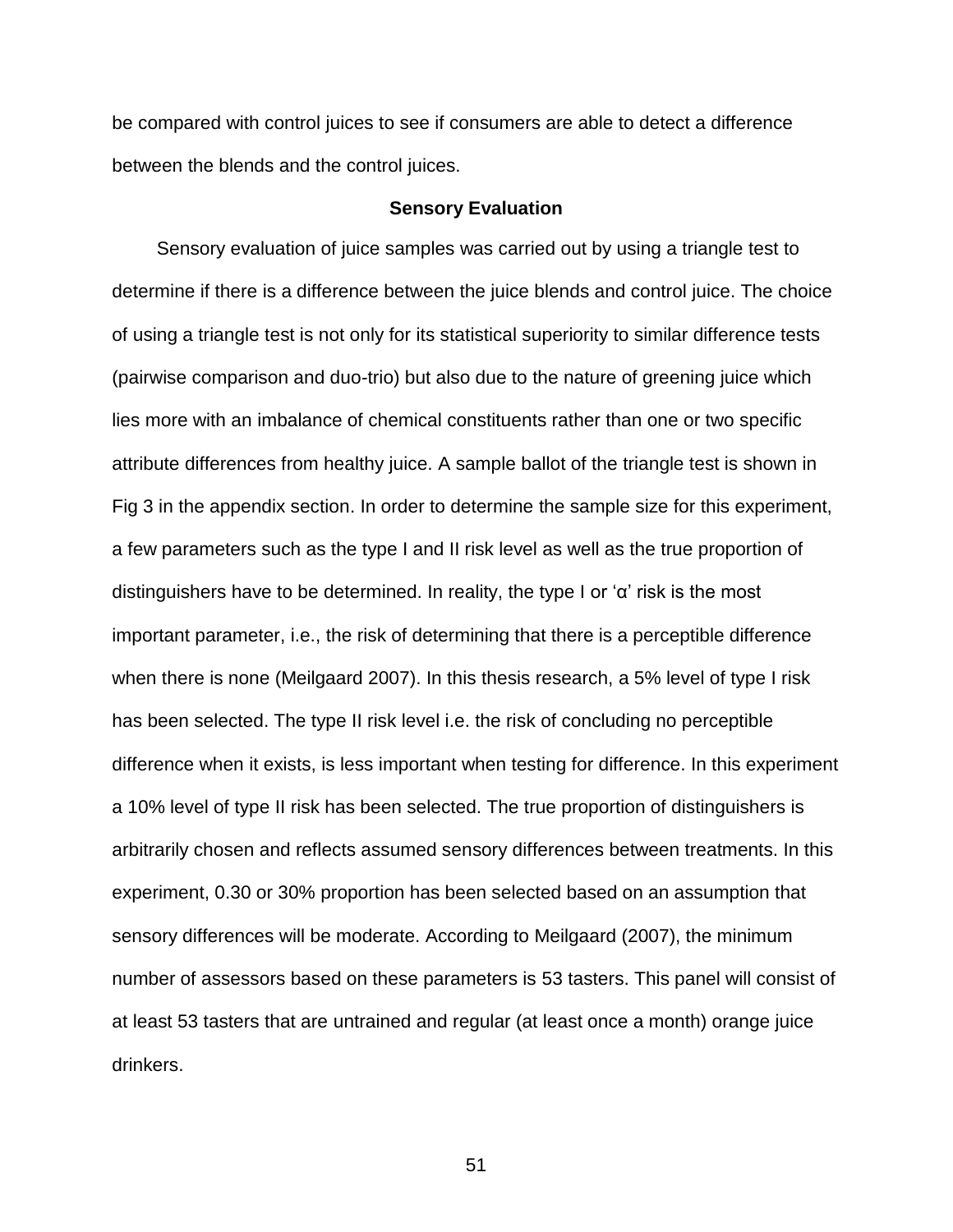Once differences were established, then a subsequent consumer acceptability test using a hedonic 9-point scale was employed on the blends. This consumer acceptability test assessed for sweetness, orange flavor, and overall acceptability. After hedonic testing determining consumers' preferences of the juice blends, a difference from control test was carried out to estimate the size of the differences among the blends. A sample ballot of the hedonic test is shown in Fig 4 in the appendix. A difference from control test utilizes a control sample as a reference for comparison with the juice blends (Meilgaard 2007). The objective of the difference from control test is to compare how different the various juice blends are from the control. The difference from control test was used for juice blends from fruit (5%, 10%, 20% and 50% blends) utilizing a 10 point numerical categorical scale  $(1 = No$  difference and  $10 = Ex$ treme difference). A sample ballot of the difference from control test is shown in Fig 5 in the appendix.

Sensory analysis was conducted in the University of Florida Food Science and Human Nutrition (FSHN) Sensory Laby which consists of 10 separate and private booths with 10 computers. Sixty panelists were asked demographic questions about their age, gender and frequency of consumption. Panelists were then directed to take a bite of a cracker and a sip of water before tasting every sample. For the triangle test, three 30 ml cups were presented to the panelists at room temperature (20 C) with orange juice consisting roughly 20 ml of the cups, and asked to identify which amongst the three cups is different, as two are of the same source. For the difference-fromcontrol test, 60 panelists were presented with a 30 ml cup filled with a reference sample (healthy juice) and then provided with three 30 ml cups filled with different juice blends (5%, 10%, 20%, 50% and control (0%)) and blind coded with a three digit number.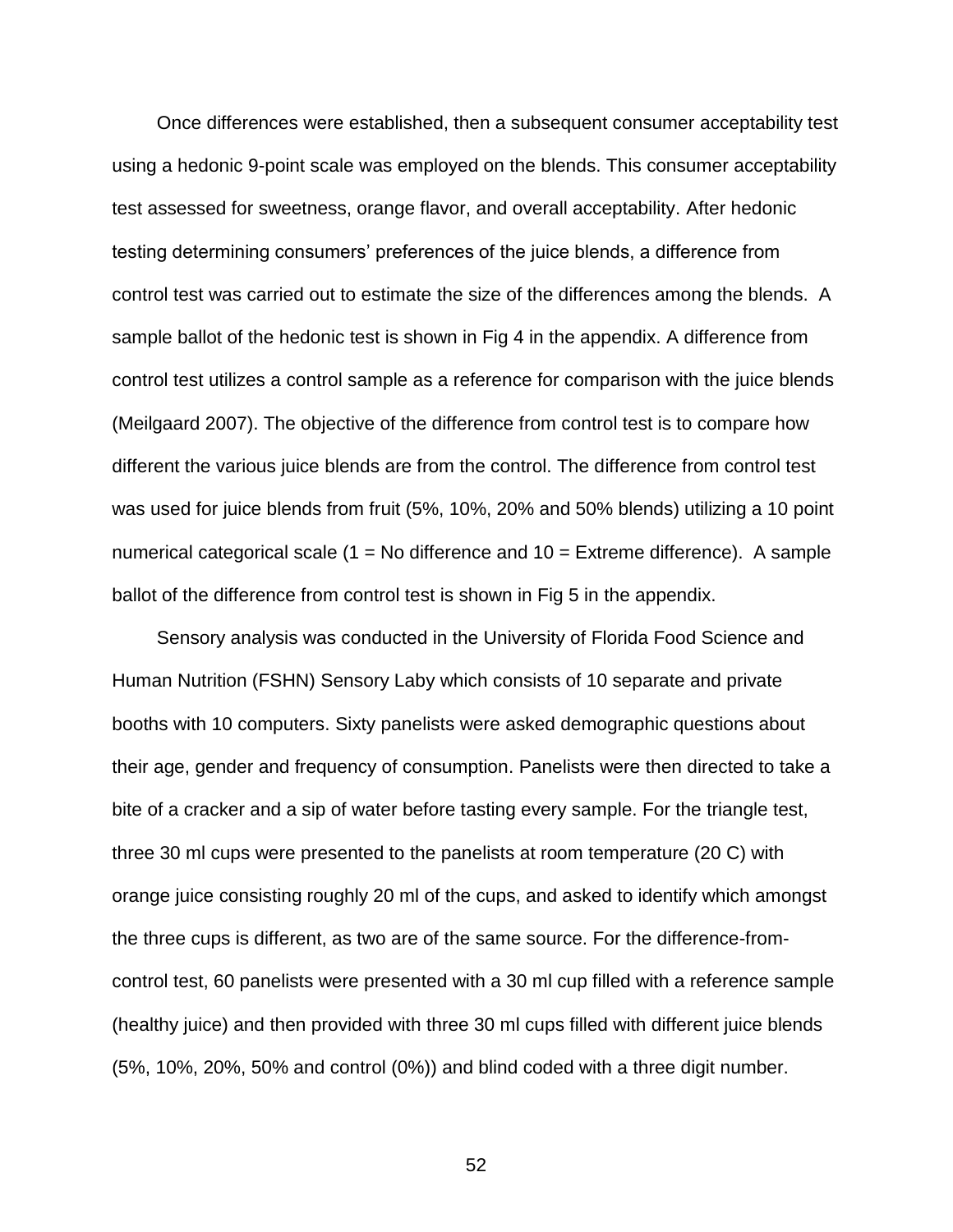Panelists were asked to rate how different each of their juice samples (treatments) was from the control on the 10 point scale.

Data from the difference-from-control test were statistically analyzed using analysis of variance and significant means separated using Tukey's method at a 0.05% alpha level.

#### **⁰Brix Analysis**

 ${}^{0}$ Brix readings were taken with the aid of a hand held refractometer (Fisher Scientific, Catalog number 13-946-21, Range 0-32% <sup>0</sup>Brix ). A few drops of juice from each sample were placed on the refractometer prism and <sup>0</sup>Brix readings measured.

#### **Acid Analysis**

Approximately 10 ml of orange juice was utilized as the standard orange juice quantity and diluted with 10 ml of distilled water. This dilution was then titrated with 0.1N NaOH to an endpoint pH of 8.2. The pH readings were measured using a Fisher Scientific AB 15 plus pH meter. Equation 3 was then utilized after titration to determine the percent acidity of each sample.

### **Color Analysis**

Juice color analysis was carried out on all samples including blends.

### **Preliminary Studies**

Evaluation of the level (%) of greening-affected juice to be blended with healthy juice: To determine the proper level of greening-affected juice to be blended with healthy juice, 5% and 10% levels were chosen based on anecdotal industrial practices. Experiment 1 was carried out as a triangle test with 37 panelists sampling pasteurized juice from the Valencia harvest (01-13-2010) at both 5% and 10% levels. Results shown below suggest that 5 and 10% levels were appropriate for blending greening-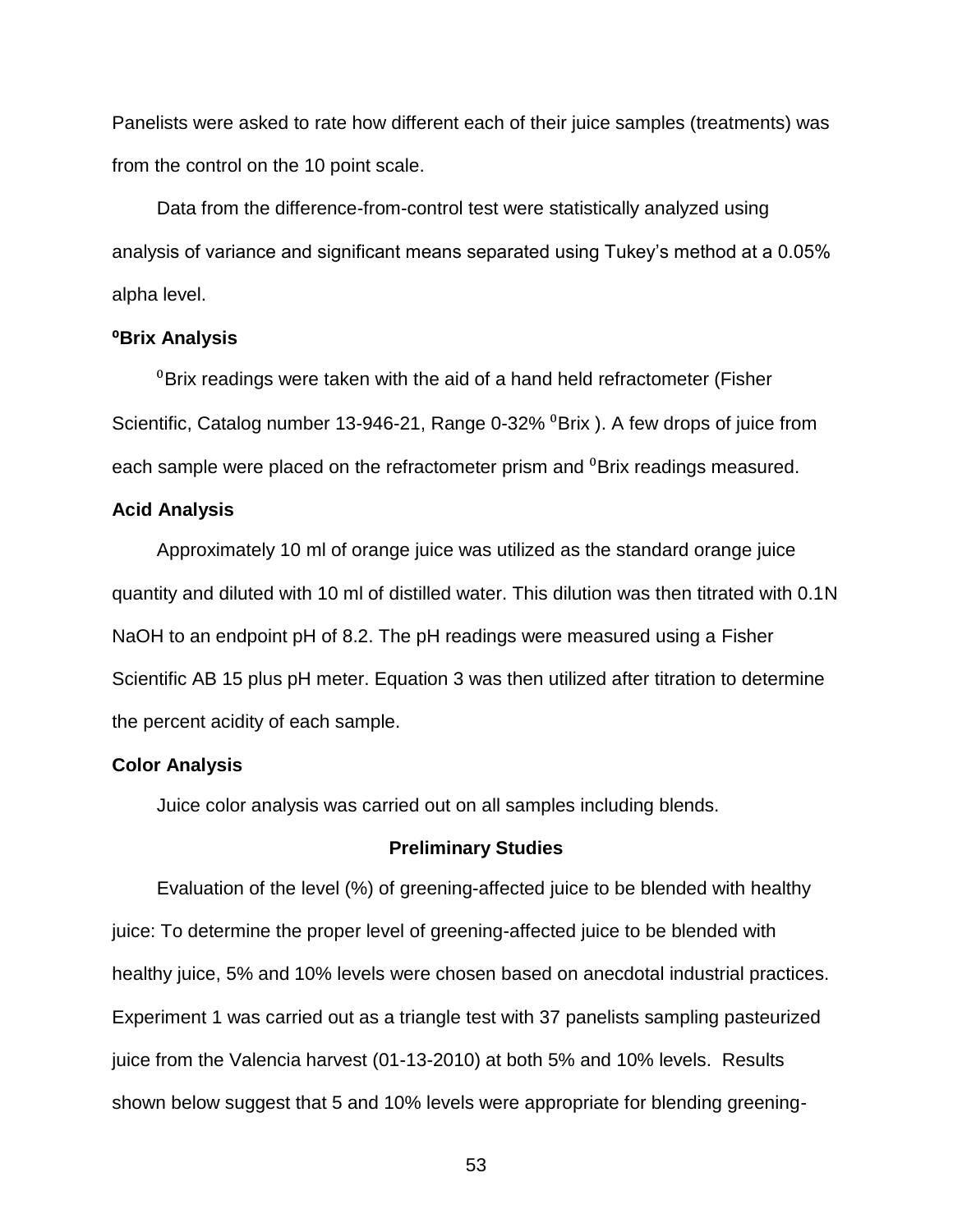affected juice with healthy juice. The results suggest that 5% blends are barely

detectable whereas it appears to be much easier to detect 10% blends.

|              |    | Table 3-1. Thangle lests on pasteurized valencia juice (01-13-20 |  |
|--------------|----|------------------------------------------------------------------|--|
| Significance | 5% | 10%                                                              |  |
| Correct      | 18 |                                                                  |  |
| Responses    |    |                                                                  |  |
| Actual       | 17 | 23                                                               |  |
| Responses    |    |                                                                  |  |

Table 3-1. Triangle tests on pasteurized valencia juice (01-13-2010)

An analysis of the pasteurized Valencia juice was carried out to determine <sup>0</sup>Brix,

titratable acidity,  ${}^{0}$ Brix/acid ratio and color (L<sup>\*</sup>, a<sup>\*</sup>, b<sup>\*</sup>) with results shown below:

|                                      | Healthy           | 5% Blend          | 10% Blend         | Greening          |
|--------------------------------------|-------------------|-------------------|-------------------|-------------------|
| pH                                   | $3.920 \pm 0.016$ | $3.840 \pm 0.002$ | $3.872 \pm 0.002$ | $3.743 \pm 0.004$ |
| ${}^{0}$ Brix                        | $10+0.0$          | 11±0.0            | $6.6 \pm 0.0$     | $8 + 0.0$         |
| Corr. <sup>0</sup> Brix              | $10.07 \pm 0.0$   | $11.15 \pm 0.0$   | $6.71 \pm 0.0$    | $8.15 \pm 0.0$    |
| Acidity                              | $0.307 \pm 0.046$ | $0.751 \pm 0.025$ | $0.527 \pm 0.013$ | $0.738 \pm 0.030$ |
| <sup>0</sup> Brix /Acid <sup>i</sup> | 32.8              | 14.8              | 12.7              | 11.0              |
| <b>BrimA</b>                         | 9.2               | 8.8               | 5.1               | 5.9               |
| $\mathsf{L}$                         | 53.76±0.940       | 49.62 ± 0.904     | $37.09 \pm 4.701$ | $48.60 \pm 1.932$ |
| a                                    | $-0.77 \pm 0.367$ | $-1.01 \pm 0.227$ | $-2.06 \pm 0.208$ | $-2.23 \pm 0.235$ |
| $\mathsf{b}$                         | $24.95 \pm 1.262$ | $22.15 \pm 1.058$ | $4.46 \pm 1.704$  | $17.6 \pm 1.876$  |

Table 3-2. Analysis of pasteurized valencia juice (01-13-2010)

<sup>1</sup> Values are presented as averages of three replicates

According to Table 3-2, healthy juice and greening-affected juice had, as expected, the highest and lowest pH values reflecting the lowest and highest acidity levels respectively in the juice. However, curiously the 5% blend had a lower pH and higher acidity compared with the 10% blend which had a higher pH and lower acidity. This suggests an error in blending. In addition, the  ${}^{0}$ Brix levels of the 5% blend and 10% blend were the highest and lowest respectively. This is inconsistent and suggests soluble solids were not properly distributed. The <sup>0</sup>Brix levels of two juices that are blended should never mathematically be above the higher <sup>0</sup>Brix level juice or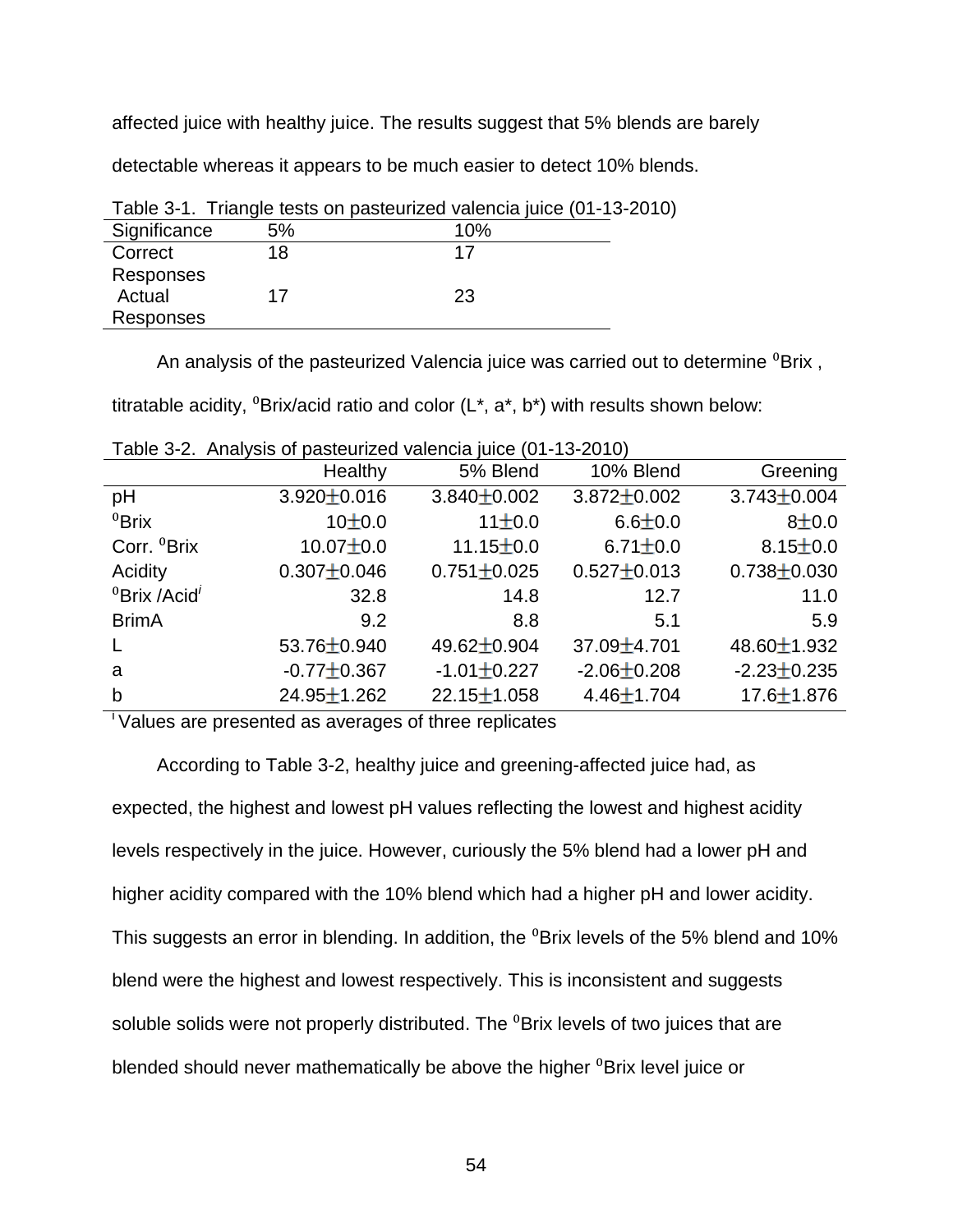alternatively below the lower  ${}^{0}$ Brix level juice. The  ${}^{0}$ Brix/acid ratios were high due to the extremely low acidity levels of the juices and it is difficult to assess perceived sweetness among the treatments with such varied <sup>0</sup>Brix and acid levels. As such, the BrimA index developed by Jordan (2001), as an alternative to  $^{0}$ Brix /acid ratios was also utilized. BrimA scores show that the 5% blend has the highest perceived sweetness followed by healthy juice, the 10% blend and greening juice respectively. As stated above, this is highly suspicious as the parameters of blends lie within the range of the parameters of their constituent component juices. There was great homogeneity among all of the juice treatments except for the 10% blend which was considerably lower in brightness (L) and yellower than other juice treatments. The slight inconsistencies were not critical to establishing the 5% and 10% blending levels. However, results outlined in Table 3-1 suggested that 10% blends levels were clearly detectable by panelists, while 5% blend levels were barely detectable. Further evidence was necessary with a larger number of panelists to ascertain whether 5% levels of greening-affected juice could be successfully blended with healthy juice.

Therefore a second preliminary triangle test, Experiment 2, was carried out with 59 panelists using unpasteurized Valencia juice (01-13-2010) at only 5% levels. Results shown in Table 3-3 suggest that blending greening-affected juice at 5% level with healthy juice is not only appropriate but could possibly be minimum threshold level of detection.

|                          | Table 3-3. Difference tests on unpasteurized valencia juice (01-13-2010) |  |
|--------------------------|--------------------------------------------------------------------------|--|
| Significance             | 5%                                                                       |  |
| <b>Correct Responses</b> | 27                                                                       |  |
| <b>Actual Responses</b>  | 27                                                                       |  |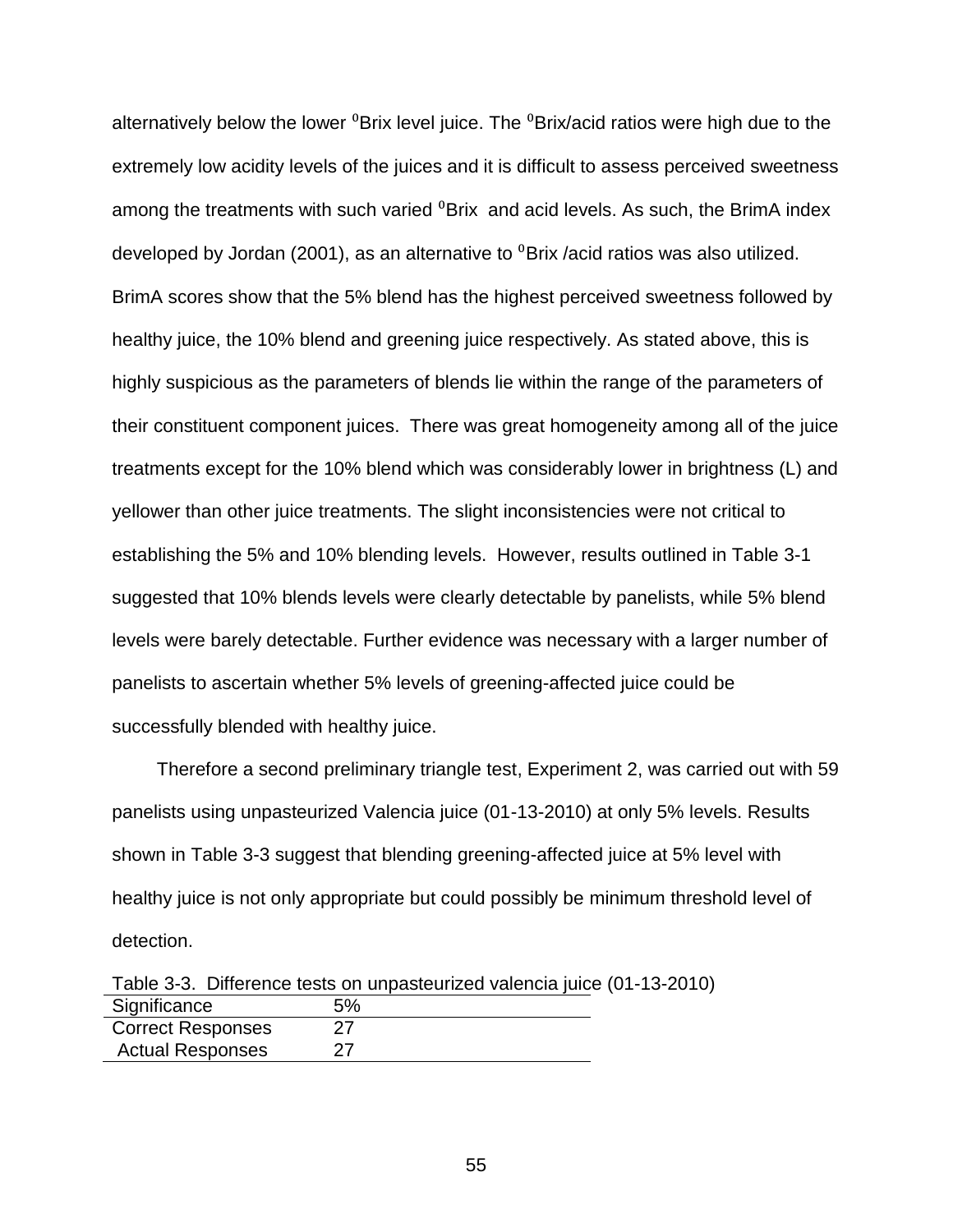|                                      | Healthy           | 5% Blend          | Greening          |
|--------------------------------------|-------------------|-------------------|-------------------|
| рH                                   | $3.847 \pm 0.010$ | $3.827 \pm 0.010$ | $3.721 \pm 0.006$ |
| ${}^{0}$ Brix                        | $9.8 \pm 0.0$     | $9.6 \pm 0.0$     | $7.6 \pm 0.0$     |
| Corr. <sup>0</sup> Brix              | $9.92 \pm 0.0$    | $9.74 \pm 0.0$    | $7.81 \pm 0.0$    |
| Acidity                              | $0.588 \pm 0.019$ | $0.663 \pm 0.019$ | $1.051 \pm 0.013$ |
| <sup>0</sup> Brix /Acid <sup>i</sup> | 16.8              | 14.7              | 7.2               |
| <b>BrimA</b>                         | 8.1               | 7.8               | 4.6               |
|                                      | 47.54 $\pm$ 1.040 | 47.03±0.959       | $49.14 \pm 1.251$ |
| a                                    | $-1.09 \pm 0.367$ | $-1.47 \pm 0.747$ | $-2.28 \pm 0.235$ |
| b                                    | $19.93 \pm 1.598$ | 18.06±3.904       | $18.31 \pm 1.439$ |

Table 3-4. Difference tests on unpasteurized valencia juice

<sup>i</sup>Values are presented as averages of three replicates

According to Table 3-4, healthy juice and greening-affected juice had the highest and lowest pH values reflecting the lowest and highest acidity levels respectively in the juice. The 5% blend had a pH value and acidity level at an intermediate level compared with healthy juice and greening-affected juice. In addition, healthy and greening-affected juice had the highest and lowest  $^0$ Brix levels with the 5% blend having a  $^0$ Brix level in between both juices. This suggests proper blending as the 5% blend has acidity and soluble solid content that is within the range of healthy juice and greening-affected juice. The <sup>0</sup>Brix /acid ratios show that healthy juice is sweeter than both the 5% blend and greening-affected juice. The 5% blend is also sweeter than the greening-affected juice. This was also evident in BrimA scores which were similar to the <sup>0</sup>Brix /Acid ratios, with perceived sweetness the highest in healthy juice, then the 5% blend and finally greening-affected juice respectively. There was great homogeneity in color parameters (L\*, a\*, b\*) among all of the juice treatments.

A summary of the preliminary studies shows that the immature taste of greeningaffected juice is clearly discernible at 10% levels while barely discernible (threshold level) at 5% levels blended with healthy juice.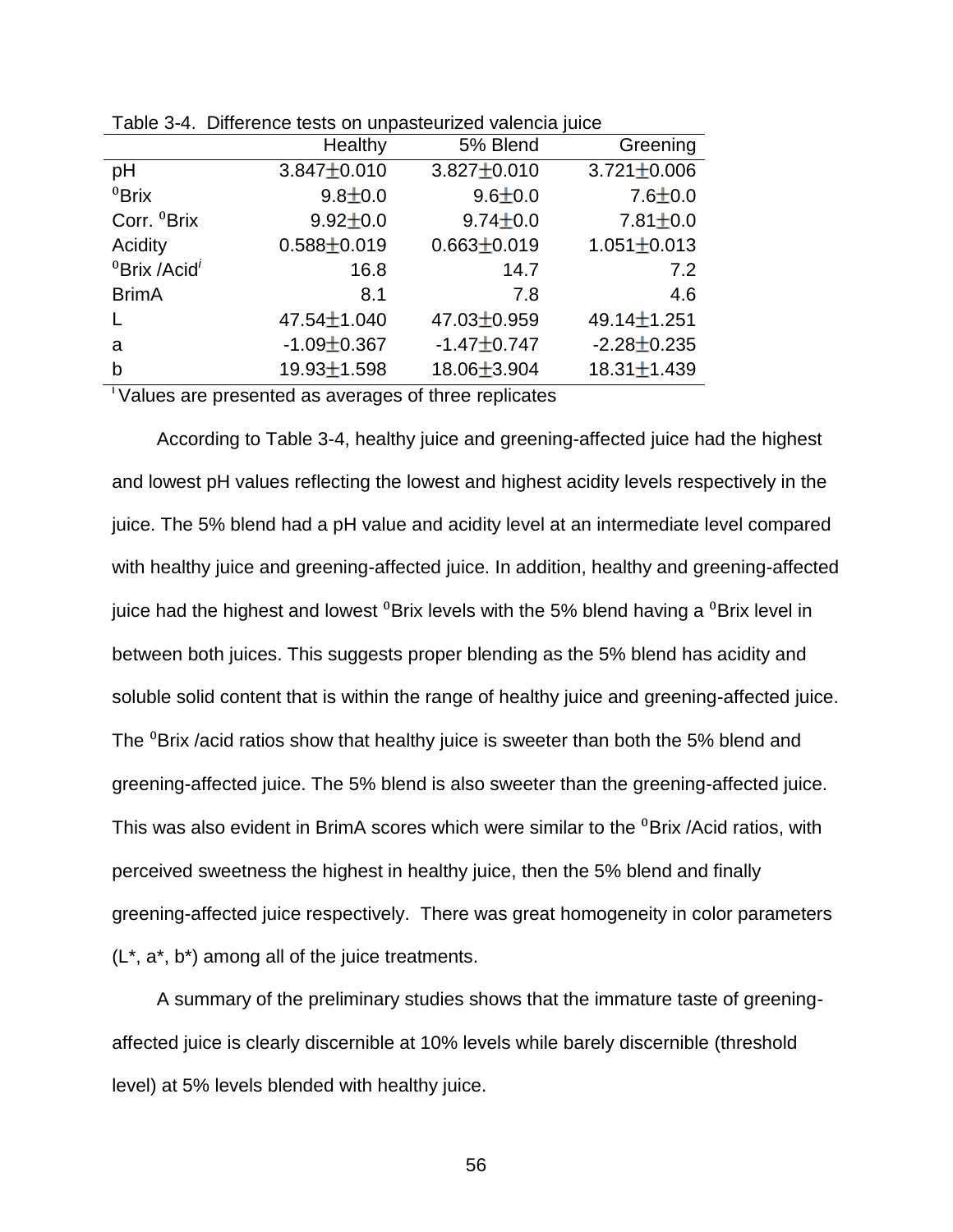### CHAPTER 4 RESULTS AND DISCUSSION

## **Blending by Juice**

The purpose of these experiments is to determine whether greening-affected juice

could be successfully blended by mass in healthy juice at 5% and 10% levels.

Experiment 3 was a triangle test with 60 panelists sampling unpasteurized Valencia

iuice from the April  $14<sup>th</sup>$  2008 harvest. Results of the taste panel are shown below:

|                      |    | Table 4-1. Difference tests on pasteurized valencia juice (04-14-08) |
|----------------------|----|----------------------------------------------------------------------|
| Significance         | 5% | 10%                                                                  |
| Correct<br>Responses | 27 | 26                                                                   |
| Actual<br>Responses  | 27 | 38                                                                   |

As expected, panelists were able to significantly recognize the presence of greening-affected juice at 10% levels while barely able to recognize the presence of greening-affected juice at 5% levels. This corresponds with results from the preliminary studies. An analysis of the each of the treatments of pasteurized Valencia juice (04-14- 08) to determine  ${}^{0}B$ rix, titratable acidity,  ${}^{0}B$ rix/acid ratio, BrimA index and color (L\*, a\*, b\*) is shown below:

Table 4-2. Analysis of unpasteurized valencia juice (04-14-08)

|                                               | Healthy           | 5% Blend          | 10% Blend         | Greening          |
|-----------------------------------------------|-------------------|-------------------|-------------------|-------------------|
| pH                                            | $3.715 \pm 0.002$ | $3.769 \pm 0.011$ | $3.719 \pm 0.004$ | $3.391 \pm 0.002$ |
| ${}^{0}$ Brix                                 | $12+0.0$          | $10.4 \pm 0.0$    | $10.6 \pm 0.0$    | $8 + 0.0$         |
| Corr. <sup>0</sup> Brix                       | $12.18 \pm 0.0$   | $10.55 \pm 0.0$   | $10.77 \pm 0.0$   | $8.26 \pm 0.0$    |
| Acidity                                       | $0.887 \pm 0.013$ | $0.745 \pm 0.009$ | $0.823 \pm 0.024$ | $1.314 \pm 0.046$ |
| ${}^{0}$ Brix /Acid <sup><math>'</math></sup> | 13.7              | 14.2              | 13.0              | 6.3               |
| <b>BrimA</b>                                  | 9.5               | 8.3               | 8.3               | 4.3               |
| $\mathsf{L}$                                  | $51.81 \pm 0.940$ | 54.29±0.959       | 52.15 $\pm$ 0.446 | $54.11 \pm 1.832$ |
| a                                             | $9.51 \pm 0.654$  | $3.31 \pm 0.308$  | $5.09 \pm 0.465$  | $6.71 \pm 1.365$  |
| $\mathsf b$                                   | $37.54 \pm 0.663$ | $33.08 + 0.026$   | 34.95±0.861       | $34.46 \pm 2.899$ |

<sup>i</sup>Values are presented as averages of three replicates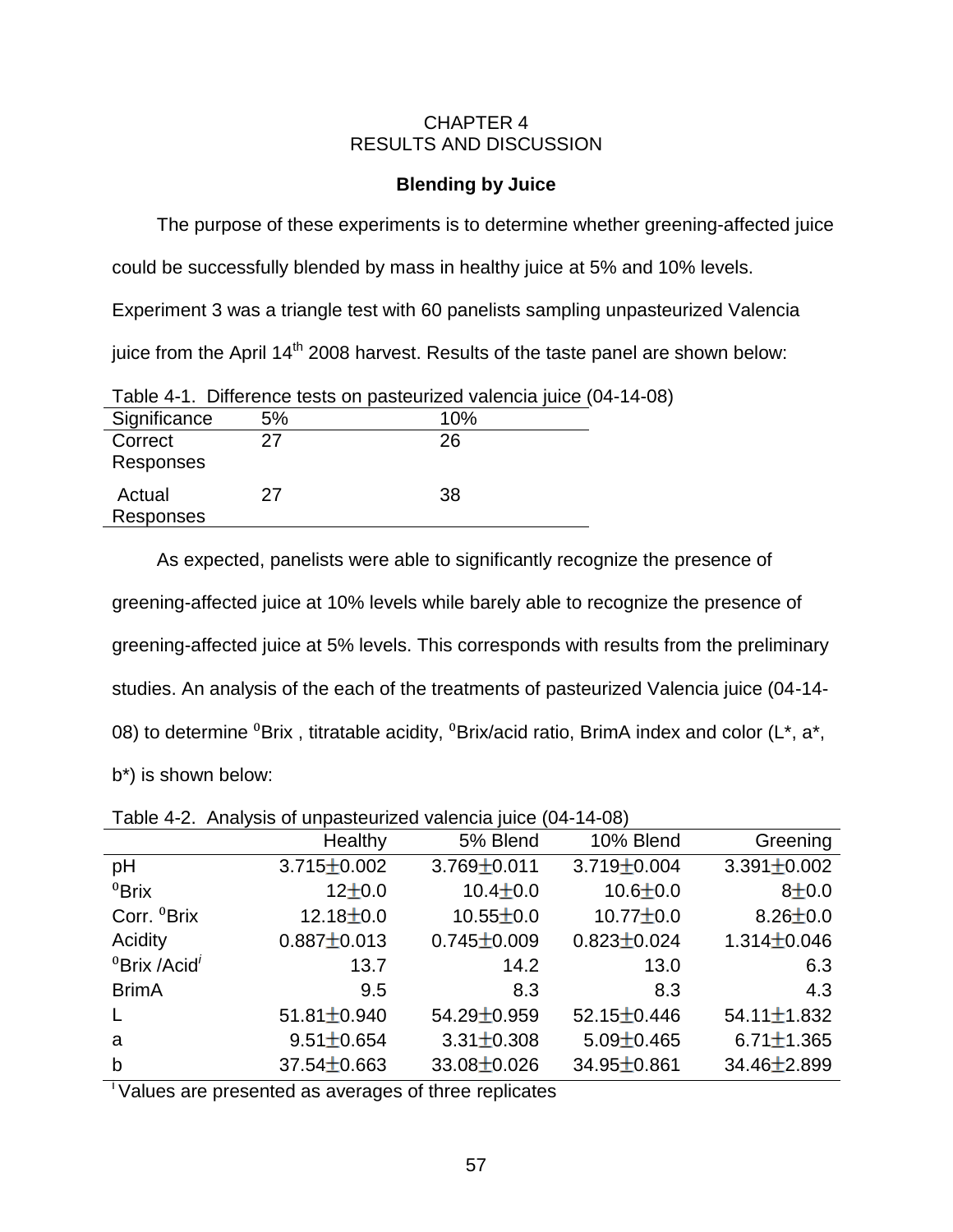According to Table 4-2, Greening-affected juice had the lowest pH value and highest acidity level among all juice treatments. There was some inconsistency among the healthy juice, 5% blend and 10% blend as pertaining to acidity. The 5% blend had the highest pH value and lowest acidity level. This was unexpected as healthy juice should have the lowest acid level. The 10% blend, as expected, had a higher acidity than the 5% blend but unexpectedly had a lower acidity than healthy juice. With respect to soluble solids content, healthy and greening-affected juice had the highest and lowest  $\mathrm{^0}$ Brix levels. The 5% and 10% blends had  $\mathrm{^0}$ Brix levels in between both healthy and greening-affected juices with the later having a higher <sup>0</sup>Brix than the former. The  $\mathrm{PBrix}/\mathrm{acid}$  ratios and BrimA index values suggest that healthy juice had the highest sweetness among all treatments while greening-affected juice had least sweetness among all treatments. There was some discordance among the 5% blend and 10% blend in terms of sweetness perception by both  ${}^{0}$ Brix/acid ratios and BrimA index values. The <sup>o</sup>Brix/acid ratios suggest that 5% blend is sweeter than the 10% blend while the BrimA index indicates both blends having equal sweetness. Albeit there was some homogeneity in color parameters (L<sup>\*</sup>, a<sup>\*</sup> and b<sup>\*</sup>) among all of the juice treatments, both  $a^*$  and b<sup>\*</sup> were statistically significantly different among all treatments with  $L^*$ ,  $a^*$ , and  $b^*$ having p values of 0.06, 0.00008, and 0.04, respectively. No explanation is offered as to why the 5% blend had a lower acidity than the healthy juice. Nevertheless, it is useful to observe that the 10% blend had fairly similar acidity and <sup>0</sup>Brix values despite overwhelmingly separated by panelists via sensory evaluation as different from normal juice. This seems to suggest that <sup>o</sup>Brix/acid ratio and BrimA index may not entirely account for the off-flavor differences in juice blends. In addition, the 10% blend had a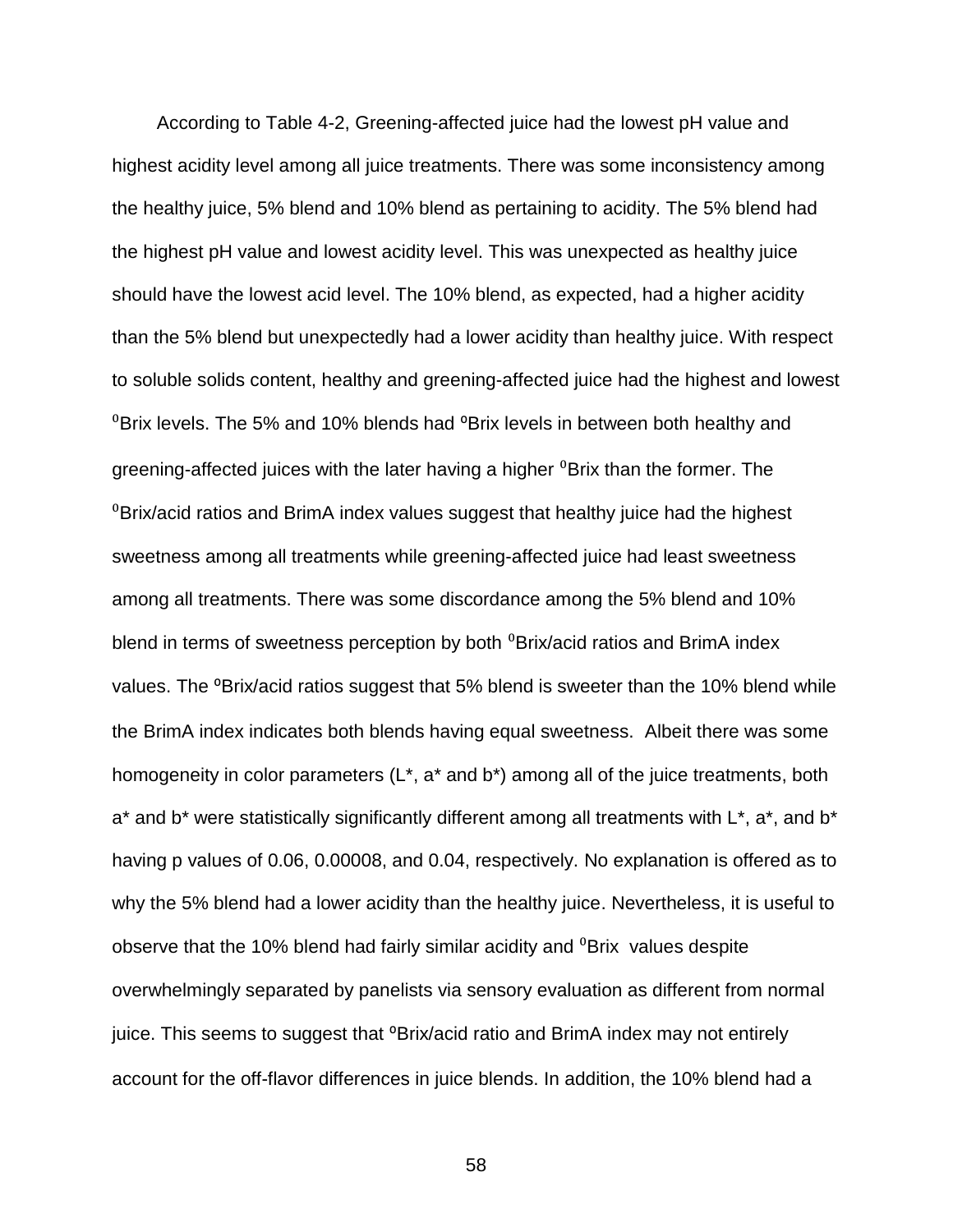slightly similar color  $(L^*, a^*, b^*)$  to the healthy juice compared with the 5% blend. It is therefore unclear as to the effects of color as an enabling factor for panelists to significantly differentiate the 10% blend from healthy juice. As this is a sensory difference test, it is hazardous to speculate on specific factors that led consumers to discern the 10% blend from the healthy juice. However, a suspected primary factor that could perhaps have played a significant role in showcasing the differences is the imbalance of flavor compounds found in greening-affected juice. A plausible explanation for the results is that the mass of greening juice added to the healthy juice at 10% levels was perhaps excessive in terms of negatively impacting the flavor of healthy orange juice. However, there is a strong plausibility that the 5% levels could be a threshold level showing the maximum amount of greening juice that could be added to healthy juice without negatively impacting the flavor.

A repeat triangle test, Experiment 4, with 60 panelists was then carried out testing unpasteurized Valencia juice dated from April 4<sup>th</sup>, 2008 (04-04-08). Results are shown below:

|                      |    | Table 4-3. Difference tests on unpasteurized valencia juice (04-04-08 |  |
|----------------------|----|-----------------------------------------------------------------------|--|
| Significance         | 5% | 10%                                                                   |  |
| Correct<br>Responses | 27 | 26                                                                    |  |
| Actual<br>Responses  | 17 | 32                                                                    |  |

Results from Table 4-3 confirmed expectations that panelists are able to significantly recognize the presence of greening-affected juice at 10% levels while barely able to recognize the presence of greening-affected juice at 5% levels. These results, however, reveal that panelists overwhelmingly could not differentiate the 5% blend from healthy juice. An analysis of each of the treatments of unpasteurized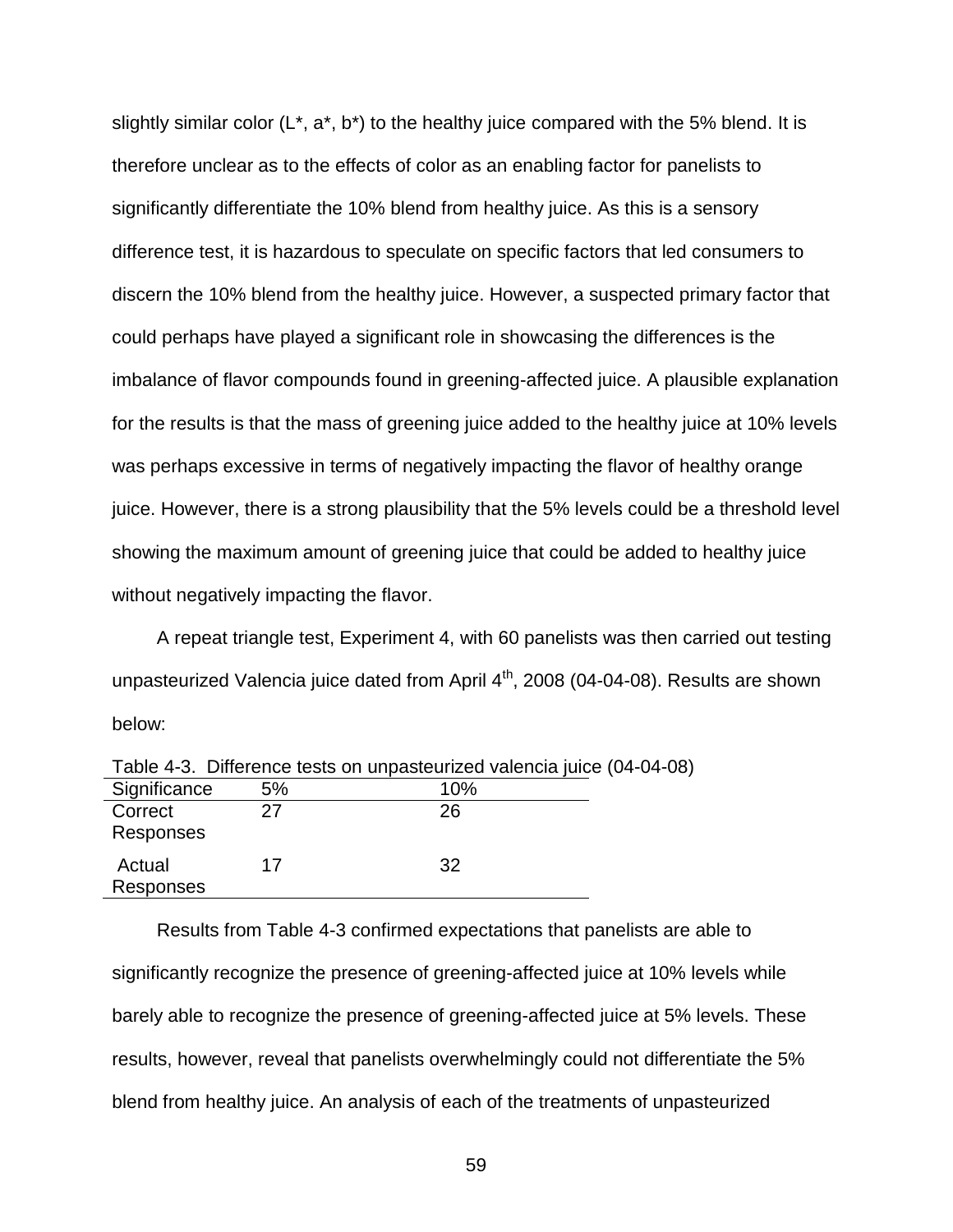Valencia juice (04-04-08) to determine  ${}^{0}$ Brix, titratable acidity,  ${}^{0}$ Brix/acid ratio, BrimA index and color  $(L^*, a^*, b^*)$  is shown below:

|                                      | Healthy           | 5% Blend          | 10% Blend         | Greening          |
|--------------------------------------|-------------------|-------------------|-------------------|-------------------|
| рH                                   | $3.625 \pm 0.005$ | $3.549 \pm 0.002$ | $3.537 \pm 0.003$ | $3.353 \pm 0.001$ |
| ${}^{0}$ Brix                        | $12+0.0$          | $11.2 \pm 0.0$    | $10.8 + 0.0$      | $5.6 \pm 0.0$     |
| Corr. <sup>0</sup> Brix              | $12.18 \pm 0.0$   | $11.39 \pm 0.0$   | $10.99 \pm 0.0$   | $5.83 \pm 0.0$    |
| Acidity                              | $0.868 \pm 0.035$ | $0.941 \pm 0.006$ | $0.955 \pm 0.019$ | $1.154 \pm 0.020$ |
| <sup>0</sup> Brix /Acid <sup>'</sup> | 14.0              | 12.1              | 11.5              | 5.1               |
| <b>BrimA</b>                         | 9.6               | 8.6               | 8.1               | 2.4               |
|                                      | 52.06±0.727       | $51.70 \pm 0.610$ | $51.72 \pm 0.779$ | $52.31 \pm 0.167$ |
| A                                    | $4.75 \pm 1.300$  | $4.82 \pm 0.444$  | $4.72 \pm 0.534$  | $4.08 \pm 0.568$  |
| B                                    | $33.67 \pm 2.078$ | 33.36±0.944       | 32.79±0.833       | $33.23 \pm 1.230$ |
|                                      |                   |                   |                   |                   |

Table 4-4. Analysis of unpasteurized valencia juice (04-04-08)

 $\overline{\phantom{a}}$  Values are presented as averages of three replicates

The results outlined in Table 4-4, confirms expectations of acidity and <sup>0</sup>Brix levels due to blending. These expectations are that healthy juice would have the lowest acidity levels followed by the 5% blend, 10% blend and finally greening-affected juice respectively. These expectations are due to the tendency of greening-affected juice to have higher acidity levels than healthy juice. As such, it makes sense that any addition of greening-affected juice to the healthy juice in blend formation would increase acidity. This is the case in Table 4-4, where pH and acidity levels where decreasing and increasing respectively, in healthy juice, 5% blend, 10% blend and greening-affected juice. In addition, the <sup>0</sup>Brix levels in healthy juice are shown to be the highest followed by the 5% blend, 10% blend and eventually greening-affected juice having lowest  ${}^{0}$ Brix levels. The <sup>0</sup>Brix/acid ratio of healthy juice is the highest among the four treatments and suggests the highest rated in perceived sweetness. Following healthy juice in a decreasing <sup>o</sup>Brix/acid ratio and sweetness perception include the 5% blend, 10% blend and greening-affected juice respectively. The BrimA index also follows the same trend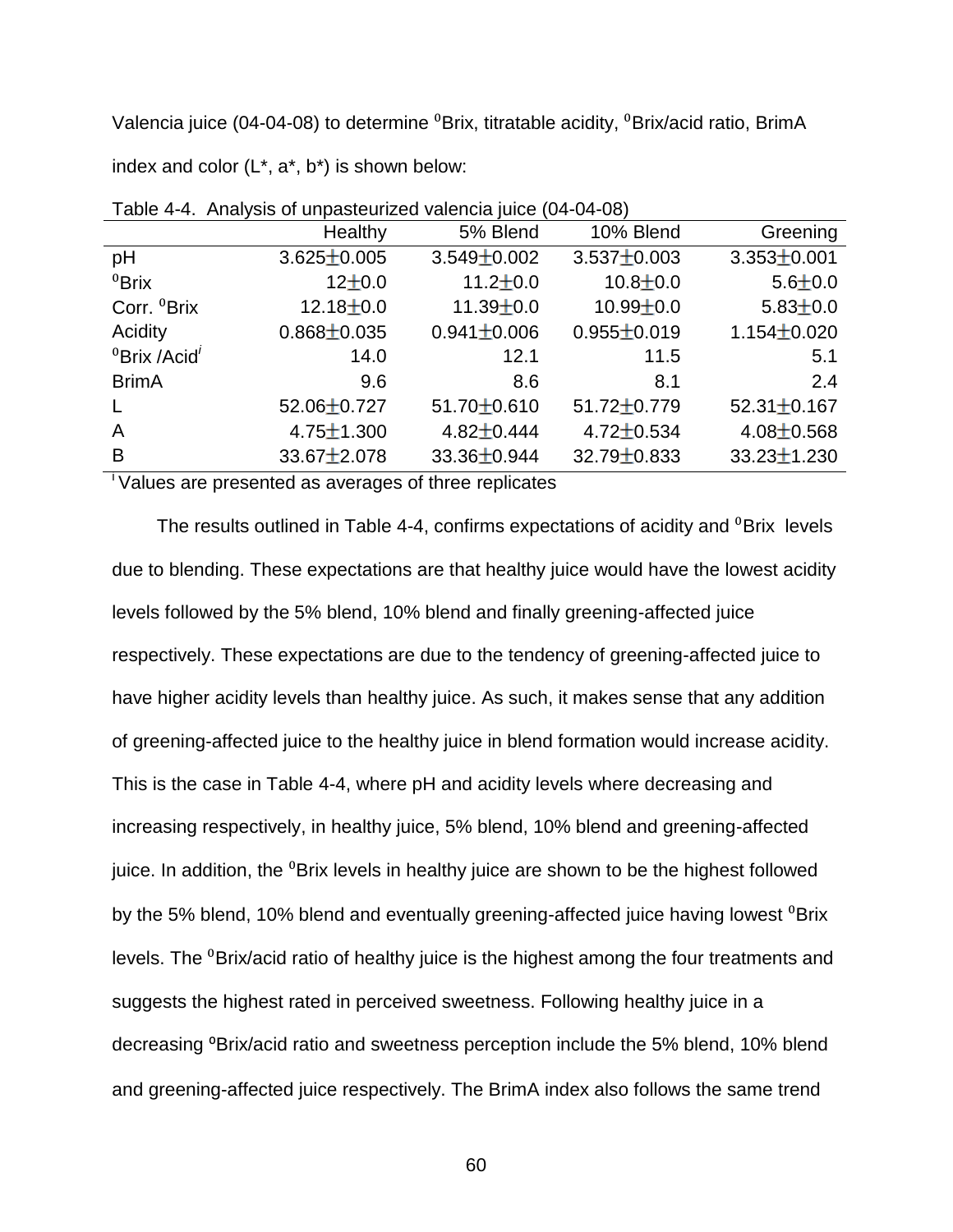as the <sup>0</sup>Brix/acid ratio. The color coordinates ( $L^*$ ,  $a^*$ ,  $b^*$ ) in Table 4-4 are very similar among all treatments. In addition, all color parameters were not significantly different from each other with L, a, and b having p values of 0.24, 0.65, and 0.88, respectively. Perez-Lopez (2005) reported commercial Valencia orange juice having coordinates (L= 52.99 $\pm$ 0.02, a=5.50 $\pm$ 0.01, b=33.81 $\pm$ 0.02) which is very similar to color coordinates in Table 4-4.

### **Blending by Fruit**

The purpose of the following experiments was to determine whether greeningaffected juice could be successfully blended by fruit mass in healthy juice at 5% and 10% levels. Experiment 5 was carried out as a hedonic test with 55 panelists sampling pasteurized Valencia juice from the April  $7<sup>th</sup>$ , 2011 harvest. Results of the taste panel as well as analysis of the four treatments are shown below.

|                          |                               | <u>Lapic +-0. TIGUULIIU lGSL UL pastGuTLCU ValGHUIA JUIUG (U+-07-TT)</u> |
|--------------------------|-------------------------------|--------------------------------------------------------------------------|
|                          | 5% Blend                      | 10% Blend                                                                |
| Overall<br>Acceptability | 7.02 $\pm$ 1.340 <sup>a</sup> | $6.73 \pm 1.592^a$                                                       |
| <b>Sweetness</b>         | 6.96 $\pm$ 1.387 $^{a}$       | $6.45 \pm 1.597^a$                                                       |
| Orange<br>Flavor         | $6.96 \pm 1.290^a$            | 6.73 $\pm$ 1.394 $a$                                                     |

Table 4-5. Hedonic test of pasteurized valencia juice (04-07-11)

 $a^2$  Means with the same letter show no significance at alpha =  $0.05$ 

Results from Table 4-5 show that panelists rated the 5% and 10% blend the same in terms of overall acceptability, sweetness and orange flavor. However, it is important to note that the 5% blend had the highest ratings in overall acceptability, sweetness and orange flavor. In addition, there was a significant difference in sweetness between the 5% and 10% blends at an alpha level of 10% or 0.10. Albeit it can be said with greater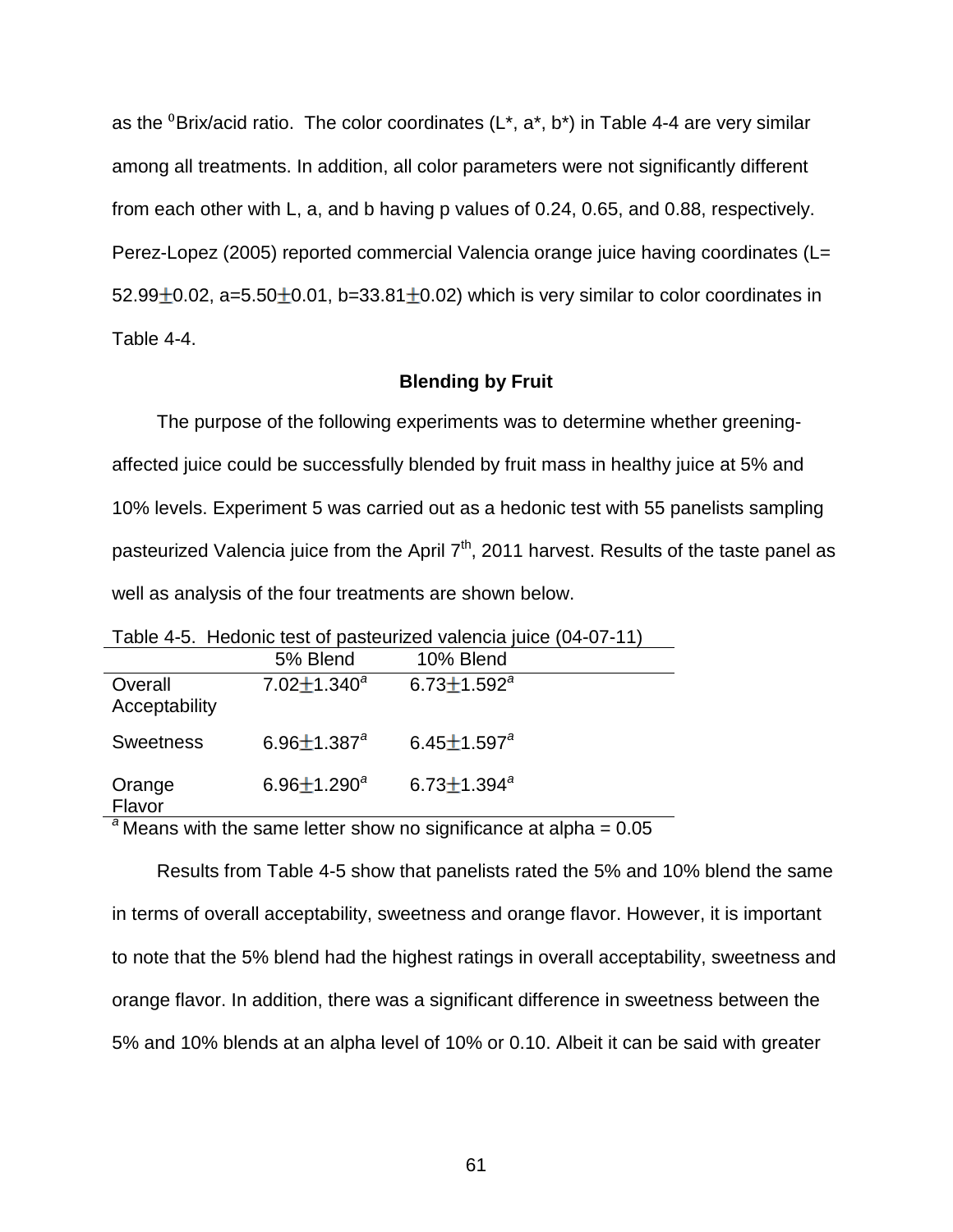confidence (95%), that there is no significant difference in sweetness between both blends.

An analysis of the each of the blends (both 5% and 10%) as well as control juice and greening-affected juice treatments from the pasteurized Valencia juice (04-07-11) to determine  ${}^{0}$ Brix, titratable acidity,  ${}^{0}$ Brix/Acid ratio, BrimA index and color (L\*, a\*, b\*) is shown below:

|                                               | Healthy           | 5% Blend          | 10% Blend         | Greening          |
|-----------------------------------------------|-------------------|-------------------|-------------------|-------------------|
| pH                                            | $3.856 \pm 0.005$ | $3.886 \pm 0.015$ | $3.886 \pm 0.015$ | $3.853 \pm 0.005$ |
| ${}^{0}$ Brix                                 | $12.8 \pm 0.0$    | $12.2 \pm 0.0$    | 11.2 $\pm$ 0.0    | 11±0.0            |
| Corr. <sup>0</sup> Brix                       | $12.96 \pm 0.0$   | $12.35 \pm 0.0$   | 11.34 $\pm$ 0.0   | $11.17 \pm 0.0$   |
| Acidity                                       | $0.770 \pm 0.016$ | $0.712 \pm 0.061$ | $0.695 \pm 0.016$ | $0.829 \pm 0.028$ |
| ${}^{0}$ Brix /Acid <sup><math>'</math></sup> | 16.8              | 17.3              | 16.3              | 13.4              |
| <b>BrimA</b>                                  | 10.7              | 10.2              | 9.3               | 8.7               |
|                                               | $52.60 \pm 1.261$ | $52.05 \pm 0.733$ | 51.66±0.575       | $53.77 \pm 1.576$ |
| a                                             | $2.07 \pm 0.587$  | $3.37 \pm 0.630$  | $2.19 \pm 0.296$  | $2.09 \pm 0.130$  |
| b                                             | $36.99 \pm 2.782$ | $37.15 \pm 1.408$ | $35.30 \pm 0.718$ | $38.60 \pm 2.730$ |

Table 4-6. Analysis of pasteurized valencia juice (04-07-11)

 $\overline{\phantom{a}}$  Values are presented as averages of three replicates

The results from Table 4.6 shows acidity and <sup>0</sup>Brix levels for pasteurized Valencia juice from April  $7<sup>th</sup>$ , 2011. Healthy juice is shown to have the highest  $^0$ Brix levels followed by the 5% blend, the 10% blend and greening-affected juice respectively. However, both the 5% and 10% blends had lower acidities than healthy juice and greening juice. Several comments have been mentioned earlier about the inherent impossibility of this occurring and the strong likelihood of blending errors when dealing with juice blends. However this is a fruit blend. As such, it is entirely plausible that inconsistencies in blend compositions may occur. This is because the choice of both greening-affected fruit and healthy fruit varies. In other words, in fruit blending, there is not a set of oranges that are consistently used to form blends. As such there could be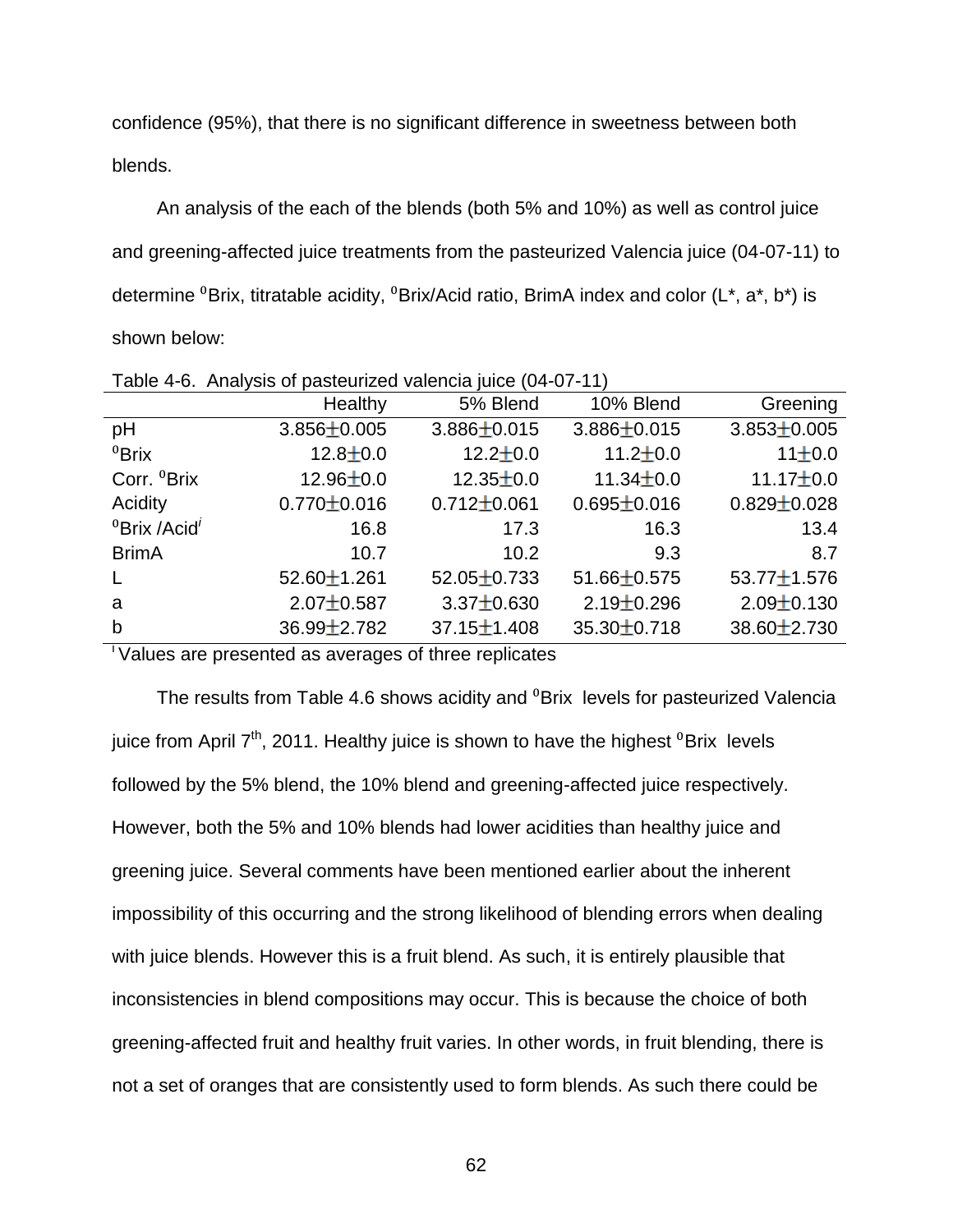variability ensuing among blends from fruit with variable acidity or  ${}^{0}$ Brix levels. In this case, the 5% blend because of a combination of its comparatively lower acid level and higher <sup>o</sup>Brix, has the highest <sup>o</sup>Brix/Acid ratio among all the juice treatments. Greeningaffected juice has the lowest <sup>0</sup>Brix/Acid ratio due to having the highest acid content and lowest <sup>o</sup>Brix level amongst all the juice treatments. The BrimA index, which by definition is closely aligned with the <sup>0</sup>Brix, shows a steady decline in index value from healthy juice to the greening juice which is consistent with  ${}^{0}$ Brix levels. Color coordinates ( $L^*$ , a\*, b\*) also remained similar among all treatments albeit only a\* was significantly different among all the treatments with L\*, a\*, and b\* having p values of 0.18, 0.02, and 0.35, respectively. The close similarities in  $\textdegree$ Brix/acid ratios (of the 5% blend and 10% blend) and color is reflected in prior hedonic testing (Table 4.5) which shows no significance at alpha = 0.05 in overall acceptability, sweetness or overall flavor.

After hedonic testing, a difference by control test (Experiment 6) was carried out with 59 panelists on the same pasteurized Valencia juice (04-07-2011). The following treatments which were contrasted with each other in this experiment include: control (healthy juice), 5% blend and the 10% blend. Results are shown in Table 4.7 below:

|            | Table 4-7. Difference-from-control test of pasteurized valencia juice (04-07-11) |                               |                               |  |  |  |  |
|------------|----------------------------------------------------------------------------------|-------------------------------|-------------------------------|--|--|--|--|
|            | Control                                                                          | .5% Blend                     | 10% Blend                     |  |  |  |  |
| Mean Score | $4.58 \pm 2.119^a$                                                               | $4.03 \pm 2.251$ <sup>a</sup> | $4.34 \pm 2.223$ <sup>a</sup> |  |  |  |  |

 $a^2$  Means with the same letter show no significance at alpha =  $0.05$ 

The results from the difference-from-control test shown in Table 4-7 showcases how different the treatments were rated from the control. On the 10 point categorical scale with, there was no significant difference among the treatments with a range of means from 4.03-4.58 (5% Blend, 10% Blend, and Control respectively). All the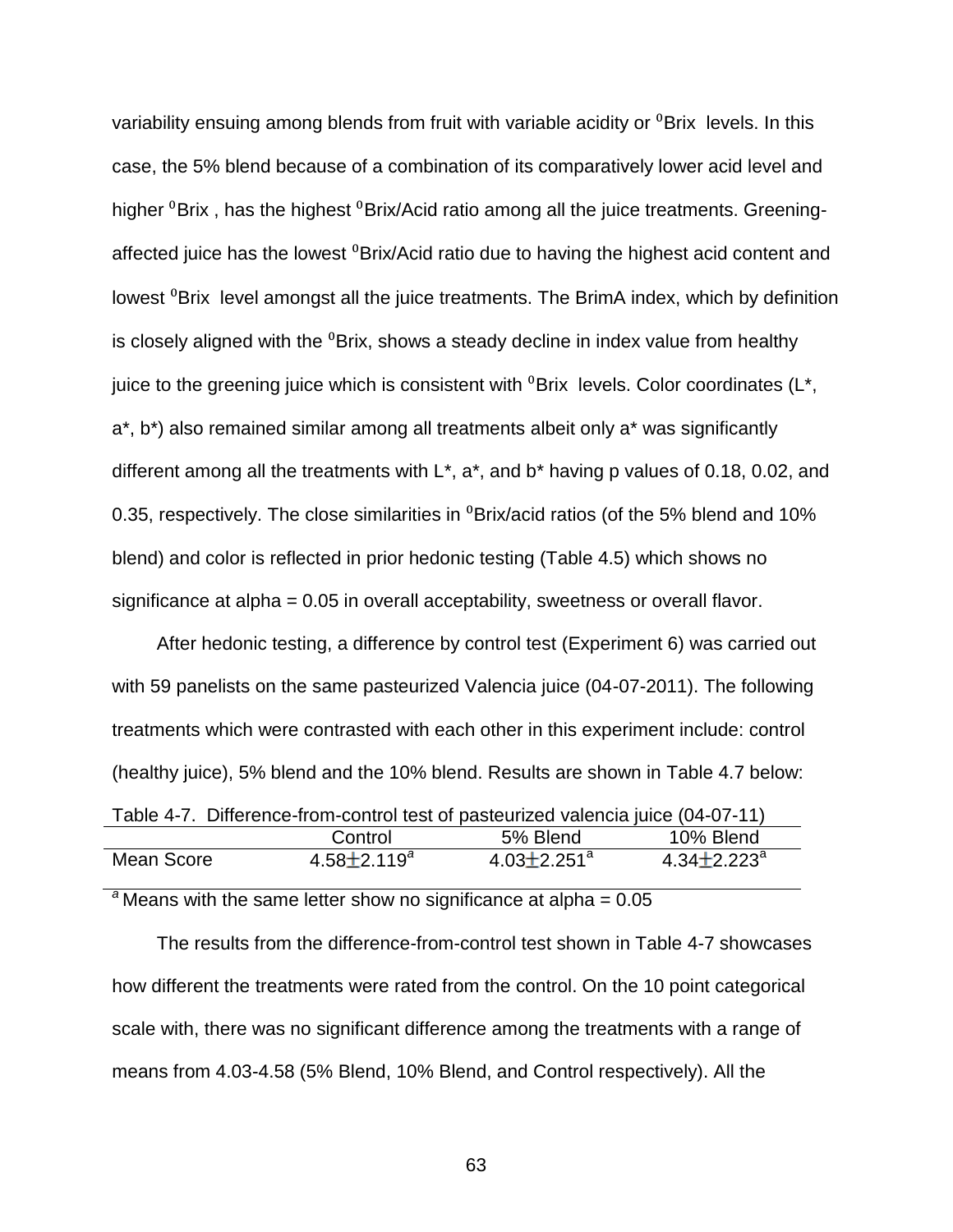treatment means were closer to the 'no difference' end of the scale, albeit curiously the control treatment, which was included blindly, was rated not different. In addition, panelists could not find any difference between the blind control and the blends (both 5% and 10%) ranking them even lower than the control (closer to the 'no difference' end of the scale) albeit the range of means was towards the middle of the scale. This phenomenon of avoiding the ends of scales is known as error of central tendency (Meilgaard 2007). The error of central tendency is a psychological error whereby panelists score products in the mid-range of a scale, avoiding the extreme ends (Stone and Sidel 2004). This inevitably ends up giving the effect that products are more similar than they really are (Stone and Sidel 2004). In this case, prior hedonic testing shows us that the 5% blend and 10% blend were very similar to the panelists, which may have also influenced the panelists' decisions in rating them so closely together on the 10 point scale.

As there was no significant difference between the 5% and 10% blends and the reference control, it was important to determine if there would be a difference if the treatments were higher blends (20%, 50%). Experiment 7 was therefore also a difference from control test with 60 panelists assessing the following treatments alongside the reference control: 10% blend, 20% blend, 50% blend and the control juice. The 5% blend was not included in this experiment as prior preliminary testing as well as recent hedonic testing showed that the 5% was barely discernible from the control juice. It is important to state that a 5% blend by fruit is not equivalent to a 5% blend by juice. A 5% blend by fruit simply means 5% (by mass) of greening fruit were added to a batch of 95% (by mass) healthy fruit and juiced to form a blend. However,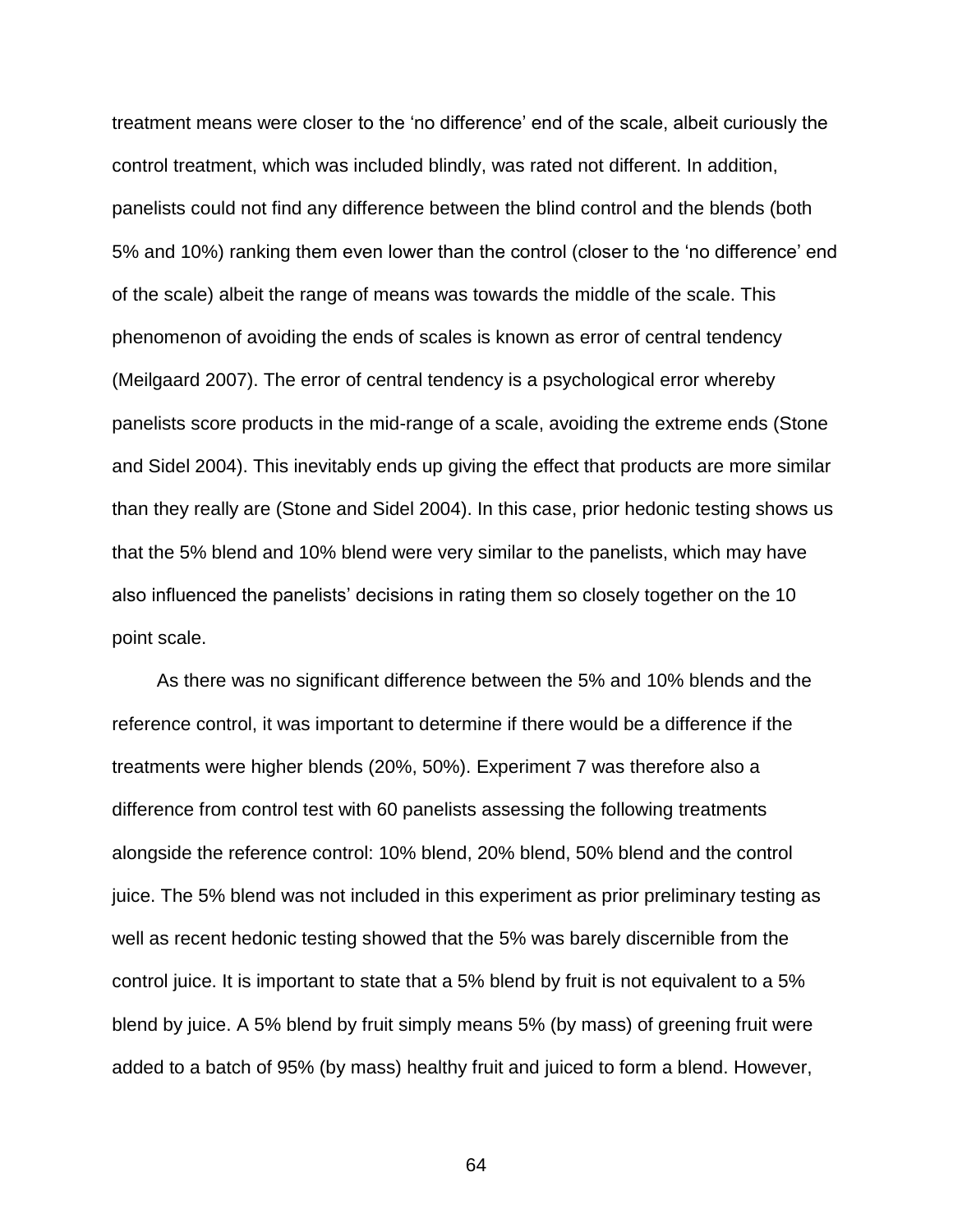greening-affected fruit tend to be smaller in size and deformed shape compared to healthy fruit (Bove 2006). This would mean a smaller than stated proportion of greeningaffected juice is mixed with healthy juice. In other words, a 5% blend by fruit would be probably slightly less than 5% blend by juice. This would therefore mean that a 5% blend by fruit would have even more similar to control juice than the 5% blend by juice which was barely discernible from control juice. Therefore in Experiment 7 the 5% blend was neglected. Also, similar to previous difference-from-control test, a blind control was also placed among the treatments unknown to panelists. Results from this experiment are shown below:

Table 4-8. Difference-from-control test of pasteurized valencia juice (04-07-11) Control 10% Blend 20% Blend 50% Blend Mean Score  $3.87 \pm 2.332$ <sup>c</sup>  $5.08 \pm 2.842^{ab}$   $4.45 \pm 2.332^{bc}$   $5.57 \pm 2.770^{a}$ 

*abc* Means with the same letter show no significance at alpha = 0.05

Table 4-8 shows how differently the treatments, particularly the high blends (20% and 50%) vary from reference control. The results show that the 50% blend is significantly different from the control and the 20% blend. In addition, the 10% blend was found to be significantly different from the control juice. As expected the control juice was ranked closest to the 'no difference' end of the scale i.e. after comparing with a reference sample. Curiously, panelists ranked the 20% blend closer than all other blends (including the 10% blend) to the control juice. This may appear inconsistent but a plausible explanation exists when considering the fact that in fruit blending, there is minimal control of the composition of the juices to be blended. There is a potential for variation in compositions of the juices available from blending, as fruit may be utilized from different trees in the grove. In contrast with blending by juice, where a specific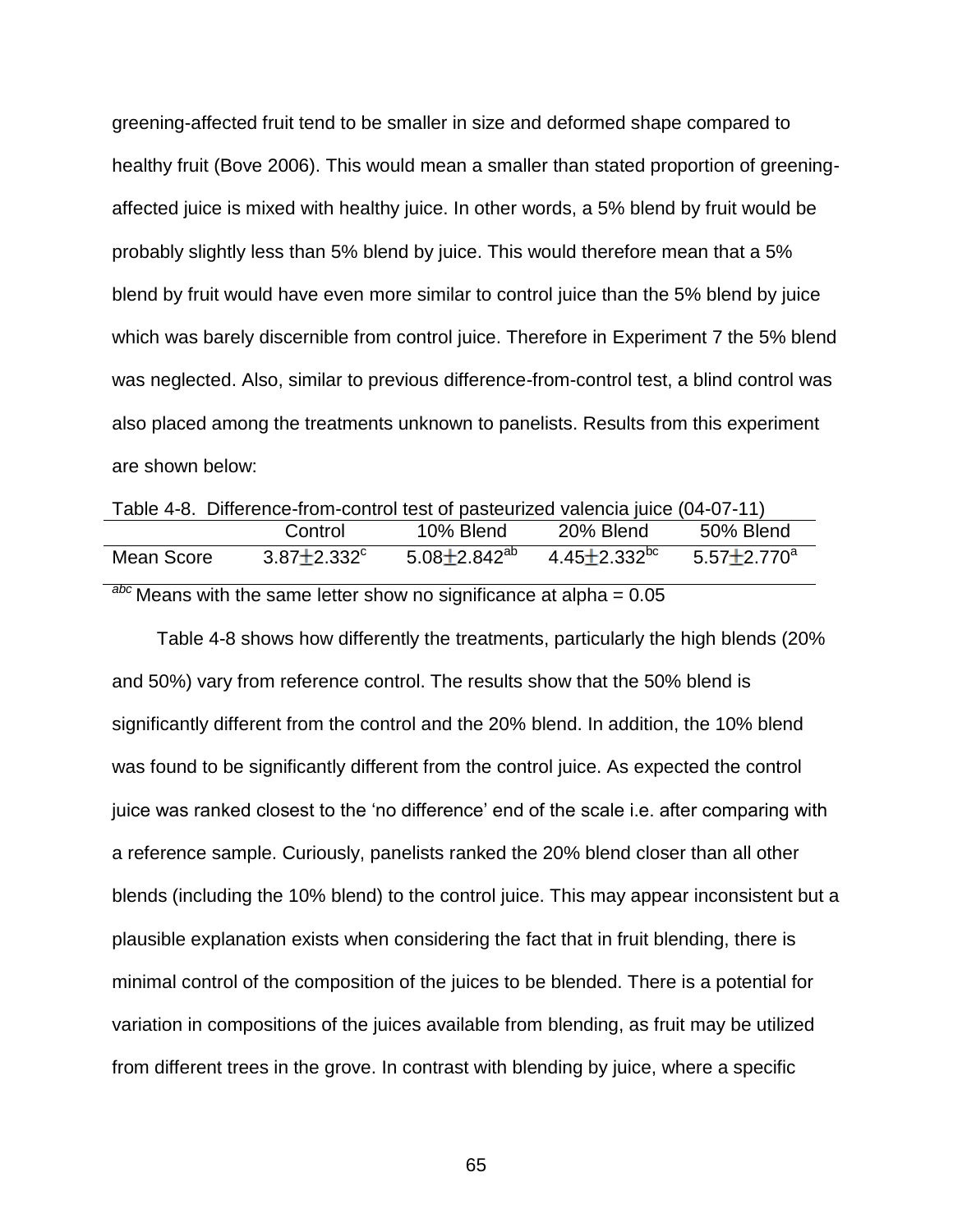known composition of healthy juice is blended with a specific, known composition of greening-affected juice, blending by fruit involves using different fruit for the composition of each blend. The selection of fruit from the same grove does not guarantee the same composition from each fruit. In addition, the fact that for each blend a separate batch of fruits are used, which is a key feature in fruit blending, ensures the possibility of composition variation in blends. In this case, it seems entirely plausible that fruits (either healthy or greening-affected) involved in producing the 20% blend may have had a higher  $\mathrm{^{0}Brix}$  or lower acid composition than the 10% blend. This could explain why panelists ranked the 10% blend higher than the 20% blend, as well as finding the 10% blend significantly different from the reference sample. An analysis of the higher blends (20% and 50% blends) is shown below:

|                                      | Healthy           | 10% Blend         | 20% Blend         | 50% Blend         |
|--------------------------------------|-------------------|-------------------|-------------------|-------------------|
| pH                                   | $3.85 \pm 0.005$  | $3.93 \pm 0.015$  | $3.87 \pm 0.005$  | $3.82 \pm 0.011$  |
| ${}^{0}$ Brix                        | $12.8 \pm 0.0$    | $11.8 \pm 0.0$    | $12.2 \pm 0.0$    | $11.2 \pm 0.0$    |
| Corr. <sup>0</sup> Brix              | $12.96 \pm 0.0$   | $11.97 \pm 0.0$   | $12.38 \pm 0.0$   | $11.38 \pm 0.0$   |
| Acidity                              | $0.770 \pm 0.016$ | $0.753 \pm 0.079$ | $0.814 \pm 0.018$ | $0.902 \pm 0.019$ |
| <sup>0</sup> Brix /Acid <sup>'</sup> | 16.8              | 15.7              | 15.2              | 12.6              |
| <b>BrimA</b>                         | 10.7              | 9.7               | 9.9               | 8.7               |
| $\mathsf{L}$                         | $52.60 \pm 1.261$ | $51.17 \pm 0.248$ | $52.95 \pm 0.562$ | $52.68 \pm 0.681$ |
| a                                    | $2.07 \pm 0.587$  | $1.36 \pm 0.040$  | $2.30 \pm 0.281$  | $2.15 \pm 0.110$  |
| $\mathsf{b}$                         | $36.99 \pm 2.782$ | 33.28±0.384       | 36.60±0.700       | $36.71 \pm 0.362$ |

Table 4-9. Analysis of pasteurized valencia juice (04-07-11)

 $\overline{\phantom{a}}$  Values are presented as averages of three replicates

In Table 4-9, there was some variation in the pH values. The pH values did not seem to reflect the acidity content in each blend. Probable reasons for this variation could be the presence of high levels of sinking pulp in most of the blends. Healthy juice had the highest <sup>0</sup>Brix level among the treatments while the 50% blend had the lowest  ${}^{0}$ Brix level among the treatments as expected. In addition, the 20% blend had a higher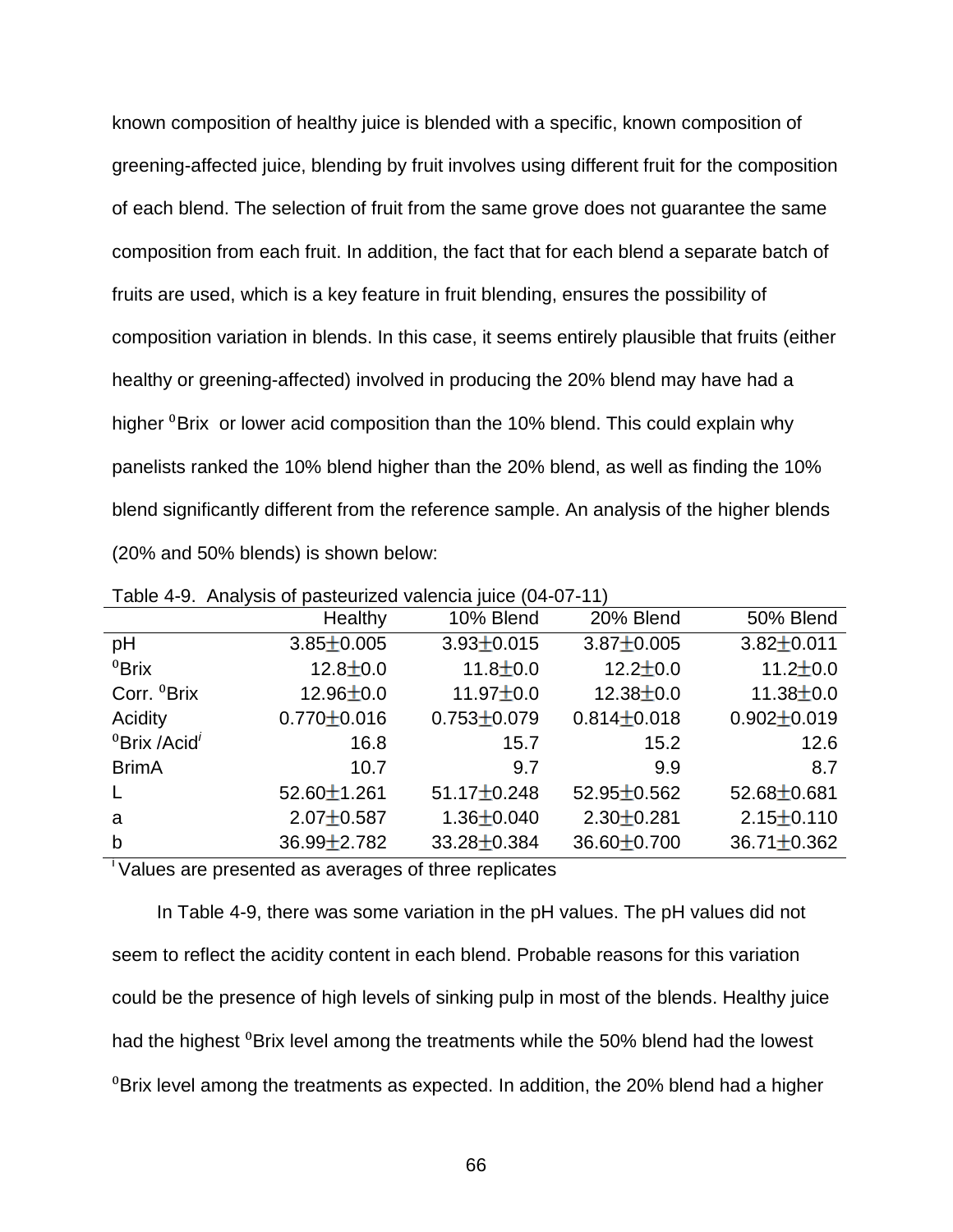$\mathrm{^{0}Brix}$  and slightly higher acidity than the 10% blend. As such the 10% blend had a slightly higher  ${}^{0}$ Brix/Acid ratio while the BrimA index which is more correlated to  ${}^{0}$ Brix was slightly higher for the 20% blend than the 10% blend. The results of Table 4-9, correlate with the sweetness levels in each blend, with the healthy juice very similar to the 20% blend, followed by the 10% blend and 50% blend. This is also reflected in the BrimA index values for each blend. However, the closeness in sweetness between the 10% blend and the 20% blend is also mirrored in the  $\textdegree$ Brix/acid ratio where there is a slight difference between both blends. As stated earlier, it is not unusual for higher blends to have a sweeter or less acidic content compared with lower blends. The reason for this is variation of juice characteristics as different batches of fruit are blended together. All treatments had similar color coordinates albeit only a\* and b\* was significantly different among all the treatments with  $L^*$ ,  $a^*$ , and  $b^*$  having p values of 0.08, 0.03, and 0.04, respectively. The 10% blend had a slightly lighter (less yellowish and more light greenish) color.

After testing Valencia juice, it was important to see if any similar patterns emerge in Hamlin juice blends. Therefore a repeat of the experiments (difference-from-control test, hedonic test and juice analysis) was conducted for Hamlin juice from the December  $2^{nd}$ , 2011, and pasteurized on January 19<sup>th</sup>, 2012. Experiment 8 was a difference-from-control test on pasteurized Hamlin juice (01-19-12) carried out on 60 panelists. The following treatments in this experiment include: control (healthy juice), 5% blend and the 10% blend. Results are shown below:

|                                                                             | Table 4-10. Difference-from-control test of pasteurized hamlin juice (01-19-12) |                             |                             |  |
|-----------------------------------------------------------------------------|---------------------------------------------------------------------------------|-----------------------------|-----------------------------|--|
|                                                                             | Control                                                                         | 5% Blend                    | 10% Blend                   |  |
| Mean Score                                                                  | $3.67 \pm 2.267$ <sup>a</sup>                                                   | 4.32 $\pm$ 2.418 $^{\circ}$ | 4.34 $\pm$ 2.440 $^{\circ}$ |  |
| $^{8}$ Mone with the same subscripts show no significance at alpha $-$ 0.05 |                                                                                 |                             |                             |  |

*<sup>a</sup>* Means with the same subscripts show no significance at alpha = 0.05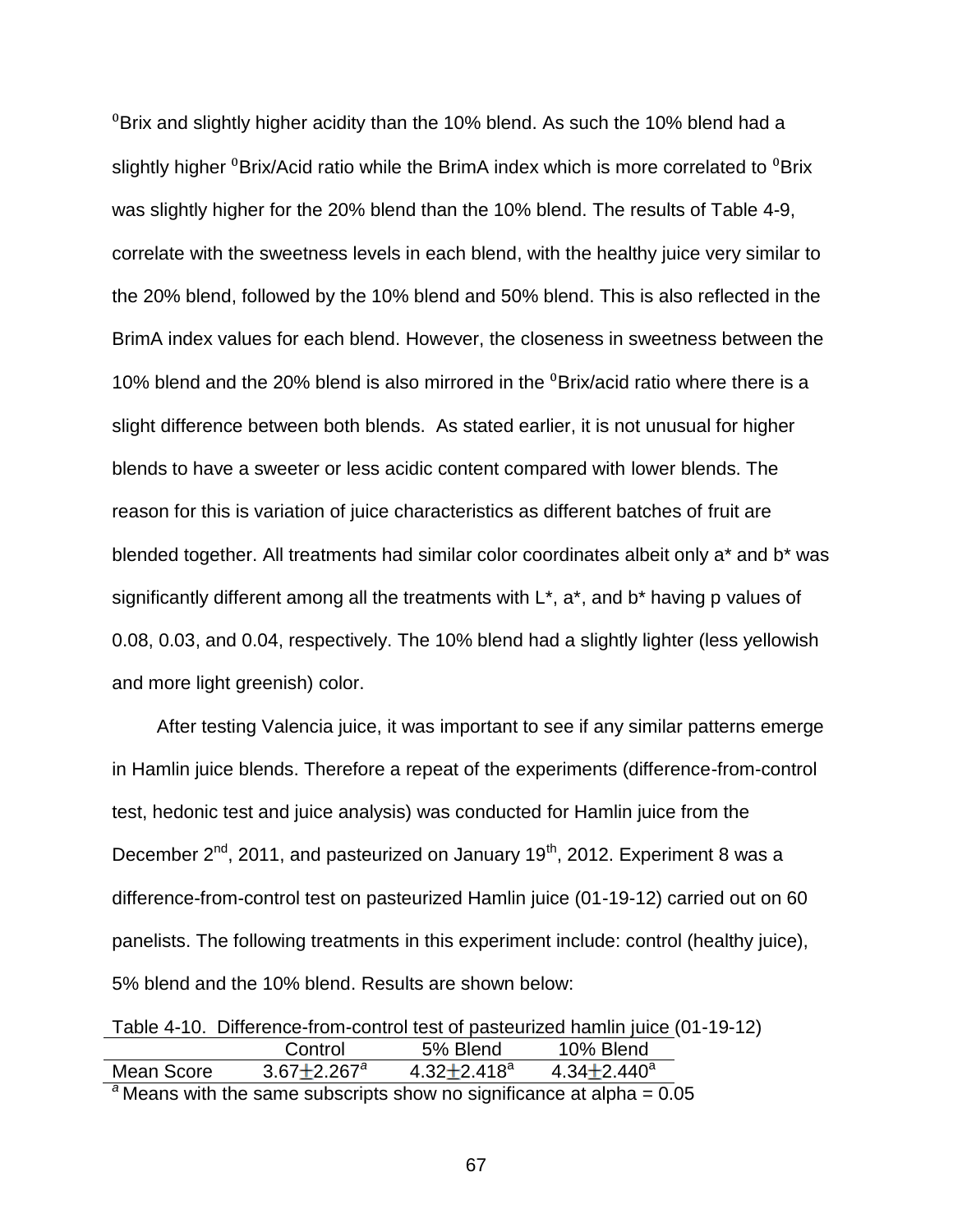The results shown in Table 4-10 show that there was no significant difference among the control, 5% blend and 10% blend. These results confirm earlier results shown in Table 4-7, which used Valencia juice. The results in Table 4-10 show that panelists were unable to detect a difference between among any combination of blends and control. In other words, panelists could not detect a difference between 5% blends and either the control juice or the 10% blend. Similarly, consumers could not detect between the 10% blend and either the control or the 5% blend. This result is also significant because it reflects the differences in blending techniques, i.e. between blending by juice and blending by fruit. Blending by fruit involves juicing the fruit first, and since the juice is a fraction of the fruit component, then a percentage (e.g. 5%) of fruit mass ultimately results in less than 5% of juice mass. In addition, greening-affected fruit tend to be smaller in size and ultimately juice mass than healthy fruit. Therefore, a 10% blend by fruit is actually less than stated and thus explains why panelists are able to clearly detect 10% blends by juice and are just barely able to detect 5% blends by juice.

A juice analysis of the treatments (5% blend, 10% blend, and control juice) involved in the difference-from-control test of Hamlin juice (01-19-12) as well as greening-affected juice was conducted and the results are shown below.

In Table 4-11, the pH values do not seem to correlate well with the acidity content in each blend. One probable reason for this variation in pH could be due to the presence of high levels of sinking pulp in most of the blends if not well agitated. The 5% blend has the highest <sup>o</sup>Brix level among the treatments while the 10% blend has the lowest <sup>o</sup>Brix level among the treatments. As stated earlier, this variation in <sup>o</sup>Brix levels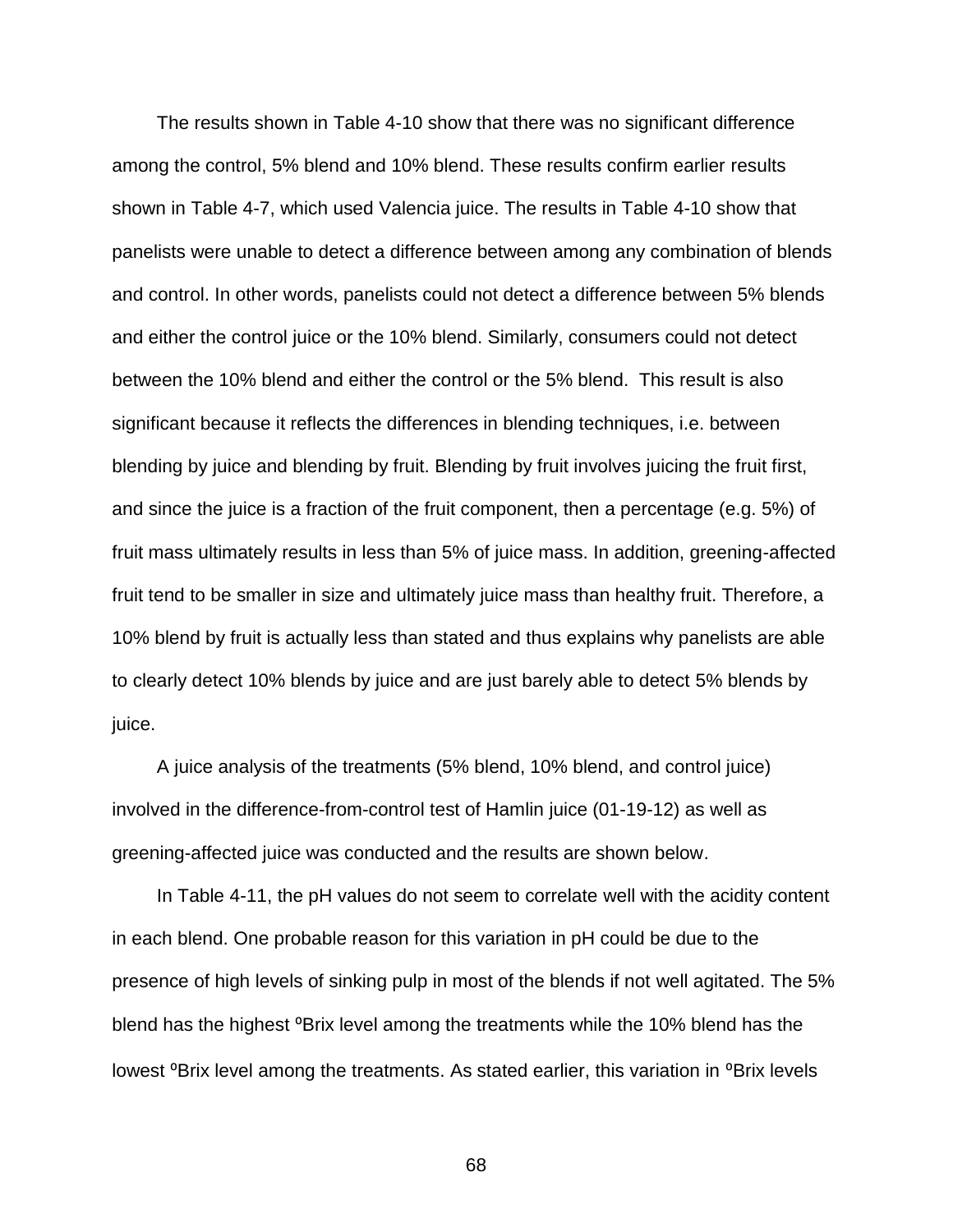|                        | Healthy           | 5% Blend          | 10% Blend         | Greening          |
|------------------------|-------------------|-------------------|-------------------|-------------------|
| pH                     | $3.83 \pm 0.021$  | $3.90 \pm 0.020$  | $3.90 \pm 0.015$  | $3.82 \pm 0.005$  |
| <b>Brix</b>            | $9.4 \pm 0.0$     | $10.4 \pm 0.0$    | $8.4 \pm 0.0$     | 9±0.0             |
| Corr. Brix             | $9.51 \pm 0.0$    | $10.51 \pm 0.0$   | $8.54 \pm 0.0$    | $9.15 \pm 0.0$    |
| Acidity                | $0.535 \pm 0.019$ | $0.544 \pm 0.064$ | $0.665 \pm 0.019$ | $0.733 \pm 0.019$ |
| Brix/Acid <sup>i</sup> | 17.8              | 19.3              | 12.8              | 12.5              |
| <b>BrimA</b>           | 7.9               | 8.8               | 6.5               | 6.9               |
| $\mathsf{L}$           | 55.77±0.271       | $59.52 \pm 0.708$ | $53.54 \pm 0.272$ | $56.09 \pm 0.522$ |
| a                      | $-1.24 \pm 0.050$ | $-0.60 \pm 0.119$ | $-1.74 \pm 0.070$ | $-1.75 \pm 0.034$ |
| b                      | 29.52±0.236       | $33.54 \pm 0.678$ | $27.57 \pm 0.535$ | $28.17 \pm 0.375$ |

Table 4-11. Analysis of pasteurized hamlin juice (01-19-12)

<sup>i</sup>Values are presented as averages of three replicates

whereby the blends have a higher <sup>o</sup>Brix than the control or lower <sup>o</sup>Brix than the greening juice is not unusual in the blending by fruit strategy. When balanced by the acidity levels, the 5% blend has the highest <sup>o</sup>Brix/Acid ratio followed closely by the healthy juice. The 10% blend has a much lower °Brix/Acid ratio compared with the healthy juice and the 5% blend, and is closely followed by the greening juice which has the lowest <sup>o</sup>Brix/acid ratio. Usually, a gap so large in the difference between the <sup>o</sup>Brix/Acid ratios of the 10% blend and the sweeter 5% blend and healthy juice is expected to be noticeable by panelists. However, the results reflected in Table 4-10 suggest that the panelists were unable to detect a difference possibly because the <sup>o</sup>Brix/acid ratio for the 10% blend was still fairly acceptable by the panelists. Kimball (1999) reports that commercial juice should have a <sup>o</sup>Brix/acid ratio of 13.0 which is very similar to the 10% blend Brix/acid ratio of 12.6. The BrimA values indicate how sweet each treatment tastes, and has a stronger correlation with <sup>o</sup>Brix values as shown above where the 10% blend has the lowest <sup>o</sup>Brix and lowest sweetness while the 5% blend has the highest <sup>o</sup>Brix and highest sweetness. There was some variability among the treatments had all color coordinates significantly different among all treatments with L\*, a\*, and b\* having p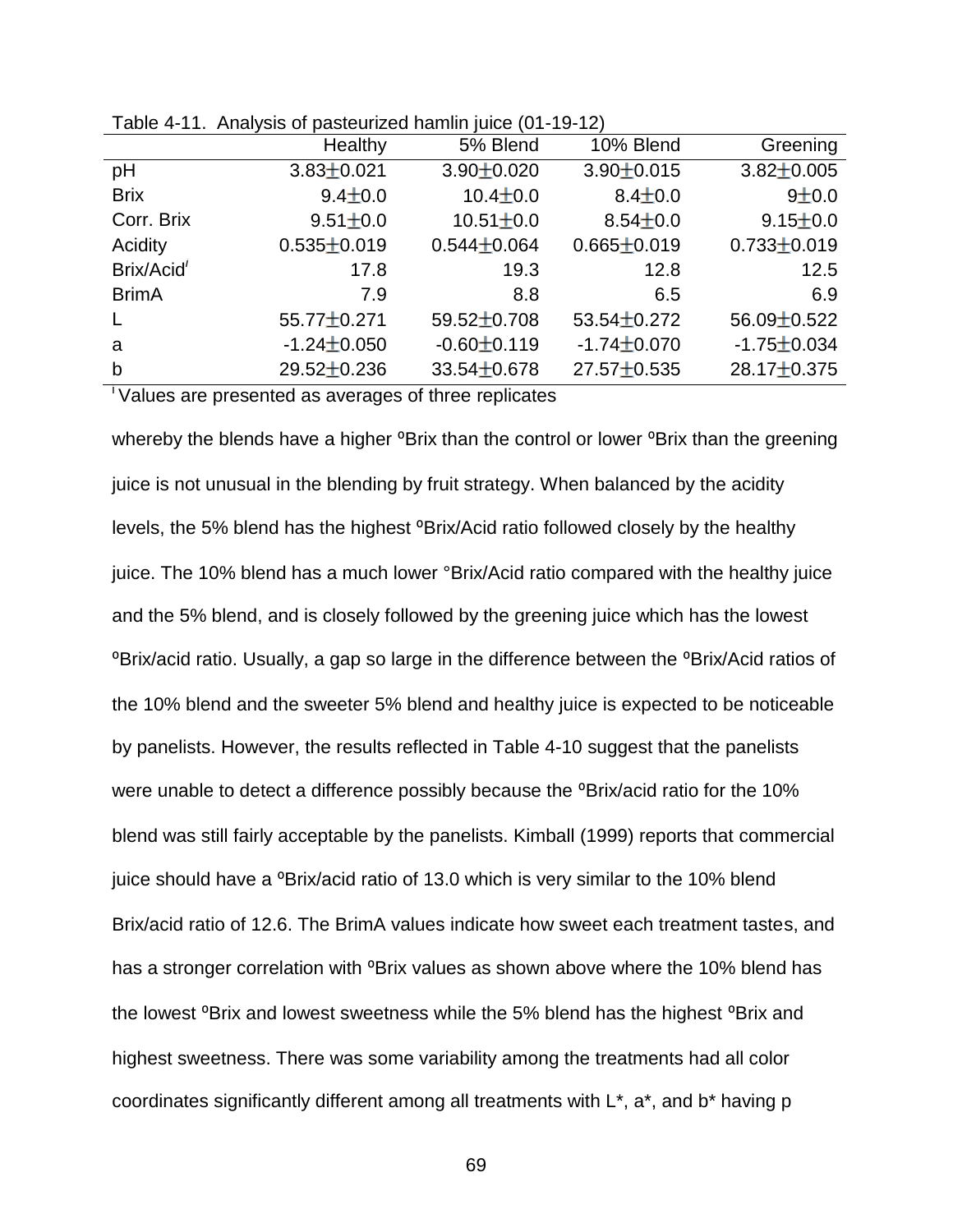values of <0.001 for each coordinate. This variability among the treatments in terms of color could be attributed to the 5% blend having noticeably positively higher  $L^*$ ,  $a^*$ ,  $b^*$ coordinates which reflected the pulpiness and dark orange color of the blend compared with other treatments.

Experiment 9 was a difference-from-control test with higher blend treatments (20% blend, 50% blend) including the 10% blend and control juice. This experiment was carried out on 60 panelists and the results are shown below:

| Table 4-12. Difference-from-control test of pasteurized hamlin juice (01-19-12) |                          |                        |                       |                          |
|---------------------------------------------------------------------------------|--------------------------|------------------------|-----------------------|--------------------------|
|                                                                                 | Control                  | 10% Blend              | 20% Blend             | 50% Blend                |
| Mean Score                                                                      | $3.85 \pm 2.169^{\circ}$ | $3.88 + 2.179^{\circ}$ | $4.50 \pm 2.508^{ab}$ | $5.17 \pm 2.395^{\circ}$ |
| <sup>a</sup> Means with the same letter show no significance at alpha = $0.05$  |                          |                        |                       |                          |

The results reflected in Table 4-12, suggest that panelists can clearly distinguish between the 50% blend and either the 10% blend or control juice. This is important because for both Valencia and Hamlin juice, when blended by fruit mass, panelists have been consistently able to detect 50% blends and discern a difference from control juice. The results also suggest that the 20% blend might be a probable threshold value in detection of greening juice in blends with control juice as the base. The reason for this suggestion is that the 20% blend is marginally discernible as different from both the 10% blend and the control on the one hand, or the 50% blend on the other hand. In this way, the 20% blend by fruit mirrors the 5% blend by juice, which was also barely discernible as different from the control juice. Surprisingly, the 10% blend was ranked very similar to the control despite its lower <sup>0</sup>Brix and <sup>0</sup>Brix/acid ratio, as shown in Table 4-12. It was therefore important to analyze the higher blends (20%, and 50%) and contrast with the already analyzed healthy juice and greening-affected juice. This is shown below: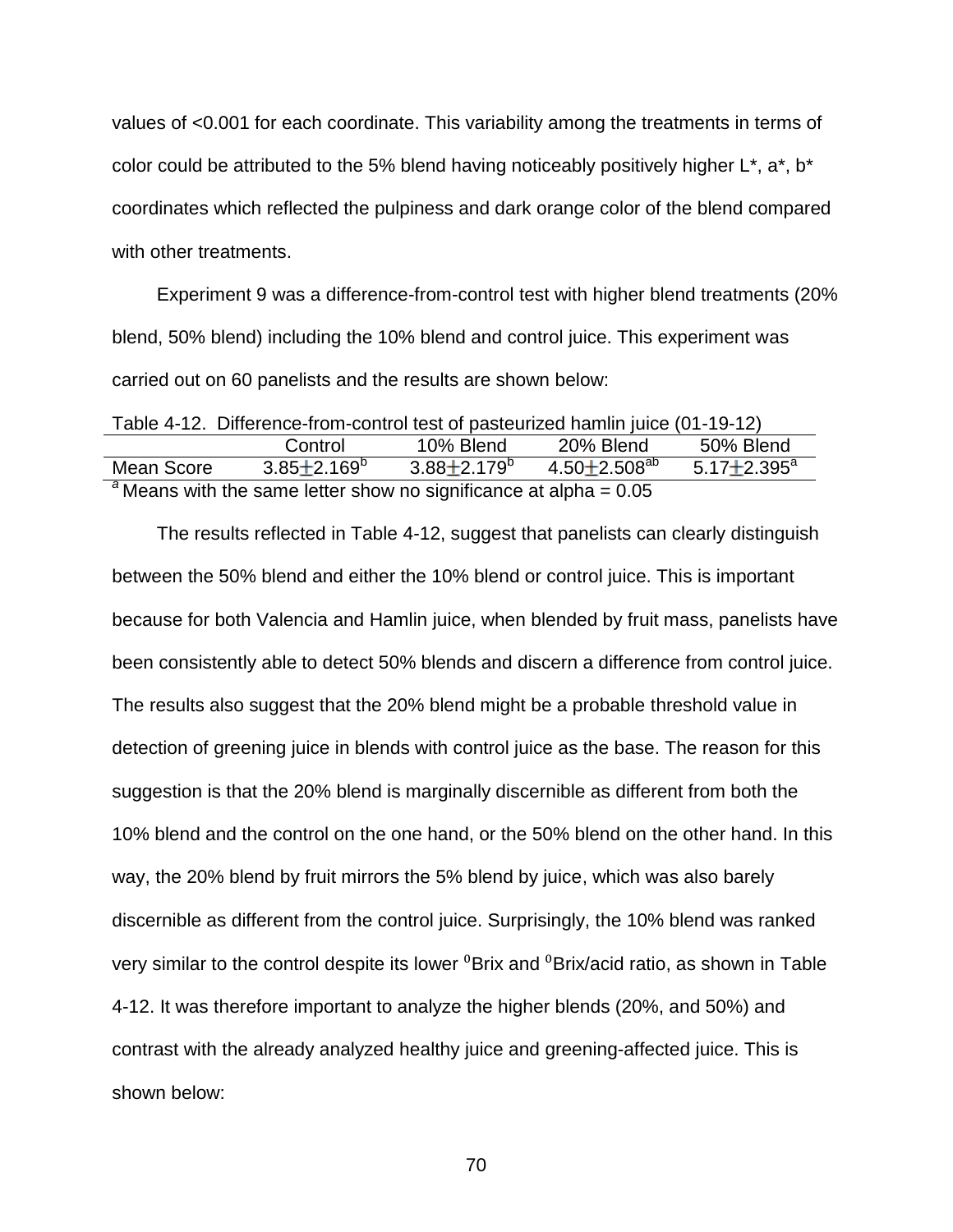|                                               | Healthy           | 20% Blend         | 50% Blend         | Greening          |
|-----------------------------------------------|-------------------|-------------------|-------------------|-------------------|
| pH                                            | $3.83 \pm 0.021$  | $3.89 \pm 0.010$  | $3.89 \pm 0.011$  | $3.82 \pm 0.005$  |
| ${}^{0}$ Brix                                 | $9.4 \pm 0.0$     | $8.6 \pm 0.0$     | $9.4 \pm 0.0$     | 9±0.0             |
| Corr. <sup>0</sup> Brix                       | $9.51 \pm 0.0$    | $8.72 \pm 0.0$    | $9.53 \pm 0.0$    | $9.15 \pm 0.0$    |
| Acidity                                       | $0.535 \pm 0.019$ | $0.558 \pm 0.020$ | $0.654 \pm 0.009$ | $0.733 \pm 0.019$ |
| ${}^{0}$ Brix /Acid <sup><math>'</math></sup> | 17.7              | 15.6              | 14.5              | 12.5              |
| <b>BrimA</b>                                  | 7.7               | 7.0               | 7.6               | 7.0               |
|                                               | 55.77±0.271       | 55.15 $\pm$ 0.681 | $57.22 \pm 0.256$ | $56.09 \pm 0.522$ |
| a                                             | $-1.24 \pm 0.050$ | $-1.73 \pm 0.120$ | $-1.57 \pm 0.160$ | $-1.75 \pm 0.034$ |
| b                                             | $29.52 \pm 0.236$ | $27.05 \pm 0.808$ | 29.93±0.807       | $28.17 \pm 0.375$ |

Table 4-13. Analysis of pasteurized hamlin juice (01-19-12)

<sup>1</sup> Values are presented as averages of three replicates

Observing Table 4-13, it's not immediately clear that the 50% juice blend is clearly different from healthy juice as noted by panelists in Table 4-12. The 50% blend has the same  $\mathrm{^{0}Brix}$  level as the healthy juice. However, the higher acidity content in the 50% blend means it has a slightly reduced <sup>0</sup>Brix/acid ratio and sweetness compared with the healthy juice. Similarly, there is no immediately clear reason why the 20% blend is barely discernible from the healthy juice despite having the second lowest <sup>0</sup>Brix level of all the treatments (the lowest being the 10% blend). However, because the acidity content of the 20% blend was lower than the 50% blend, the former had a slightly higher  $\mathrm{PBrix}/$ acid ratio than the later blend. However, BrimA values which show that the 50% blend was indeed sweeter than the 20% blend, reflecting the higher  ${}^{0}$ Brix level of the 50% blend. Although color coordinates (L\*a\*b) for all treatments were similar they were all significantly different from each other with L, a, and b having p values of 0.004, 0.001, and 0.001, respectively. All the treatments had varying intensities of a greenishyellow hue with the 20% blend closest to the greening-affected juice in color.

The results seem to suggest that the  $\rm{^0Brix/acid}$  ratio or BrimA may not be the best tool to detect differences among blends. The off flavor of greening juice, as stated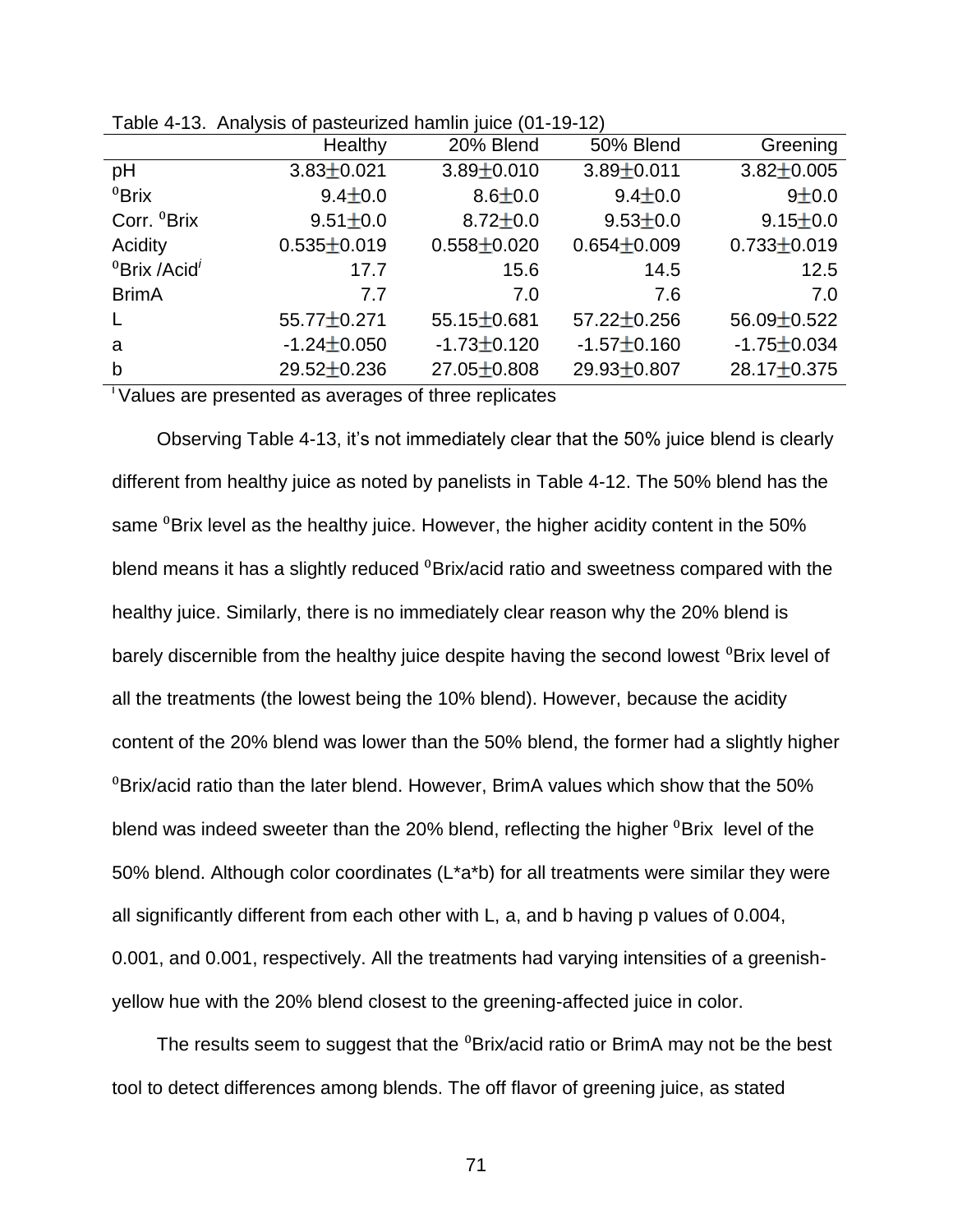earlier, results from an imbalance in flavor compounds and is independent of soluble solid content or acidity levels. The comparatively higher acidity of the blends due to the presence of greening juice did not result in unfavorable <sup>0</sup>Brix/acid ratios that were not comparable to those of healthy juice. The results emphasize that blending masks off flavors not necessarily associated with  ${}^{0}$ Brix and acidity, and the 20% blend could represent the minimum amount of flavor compound imbalance noticeable to panelists. Thus the 50% blend, containing a higher level flavor compound imbalance as a result of a higher level of greening juice was noticeable to panelists. It is important to emphasize that the flavor compound imbalance refers to possibly lower levels of esters particularly ethyl butyrate, and possibly higher levels of terpenes, alcohols and aldehydes, compared with healthy juice (Dagulo 2010). It is important to emphasize that the sensory evaluation results of Table 4-12 are empirical, and that no chromatographic testing was done on any of the treatments in this study to determine the quantity and quality of flavor compounds present. Nevertheless, this study is important as it builds on research which clearly has outlined the flavor imbalance as a critical factor in the development of off flavors associated with greening juice.

The next step in the research study was to assess whether panelists found any of the blends favorable. To assess this favorability, a hedonic test was carried out on 60 panelists with the following treatments: 10% blend, 20% blend and 50% blend. The 10% blend was selected for two reasons; to assess its favorability and secondly, to serve as a control based on the results from Table 5-0, which suggested that panelists could not determine a difference between the 10% blend and the healthy juice. The results of this hedonic test are shown below: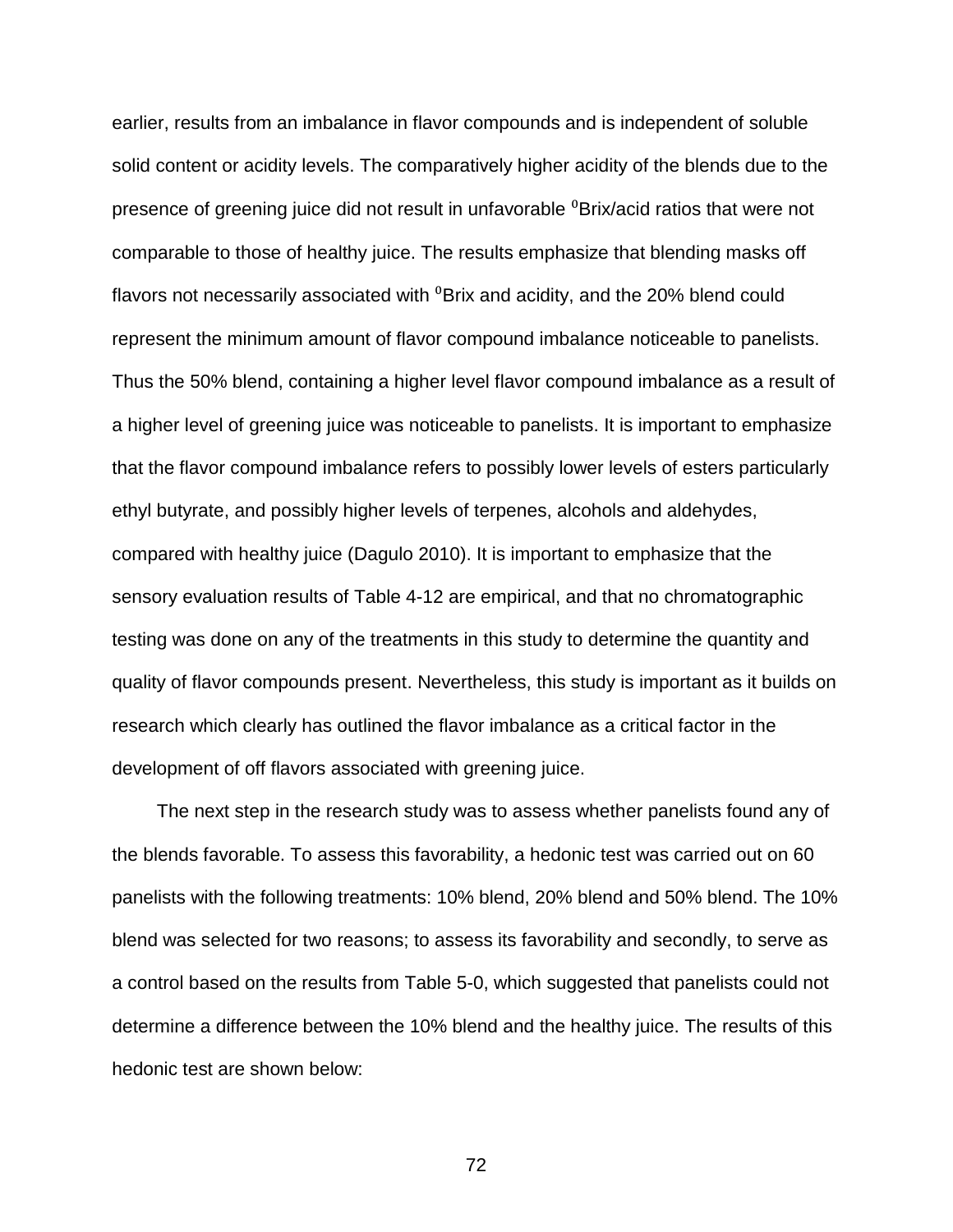The results of Table 4-14 show that there is no significant difference among all treatments in overall acceptability, sweetness, and orange flavor. This suggests that although panelists can detect a difference between the 50% blend and the control, as reported in Table 4-12, it was not a statistically significant unfavorable difference from the control (or 10% blend). Similarly, although panelists could barely detect the difference between the 20% blend and the control, also reported in Table 4-10, the barely detectable difference was not a statistically significant unfavorable difference compared with the control. In fact, there was no significant difference between the control (the 10% blend) and any of the blends (20% and 50% blends).

|                          | Table 4-T4. Heddriic test of pasteurized namilin juice (01-19-12) |                    |                      |
|--------------------------|-------------------------------------------------------------------|--------------------|----------------------|
|                          | 10% Blend                                                         | 20% Blend          | 50% Blend            |
| Overall<br>Acceptability | $6.03 \pm 1.785^a$                                                | $5.87 \pm 1.751^a$ | 5.75 $\pm$ 1.847 $a$ |
| <b>Sweetness</b>         | $5.95 \pm 1.770^a$                                                | $5.68 \pm 1.780^a$ | $5.52 \pm 1.790^a$   |
| Orange<br>Flavor         | $5.72 \pm 1.869^a$                                                | $6.03 \pm 1.438^a$ | $5.87 \pm 1.692^a$   |
|                          |                                                                   |                    |                      |

Table 4-14. Hedonic test of pasteurized hamlin juice (01-19-12)

 $a^2$  Means with the same letter show no significance at alpha =  $0.05$ 

The significance of these results (Table 4-14) is that for Hamlin oranges, in this particular season, up to 50% of the total fruit mass of greening-affected fruit can be blended alongside healthy fruit to form a juice blend that is still acceptable to consumers. A lower blending percentage of 20% or lower, greening fruit mass can also be blended alongside healthy juice and would be the better option considering that panelists would still be able to detect a difference at 50% or higher blends.

The high percentage (up to 50%) of greening-affected fruit capable of being blended may seem surprising but is not unusual. Wagner (1978) showed that 15-35% tangerine juice blended in grapefruit juice was significantly different from, and as well as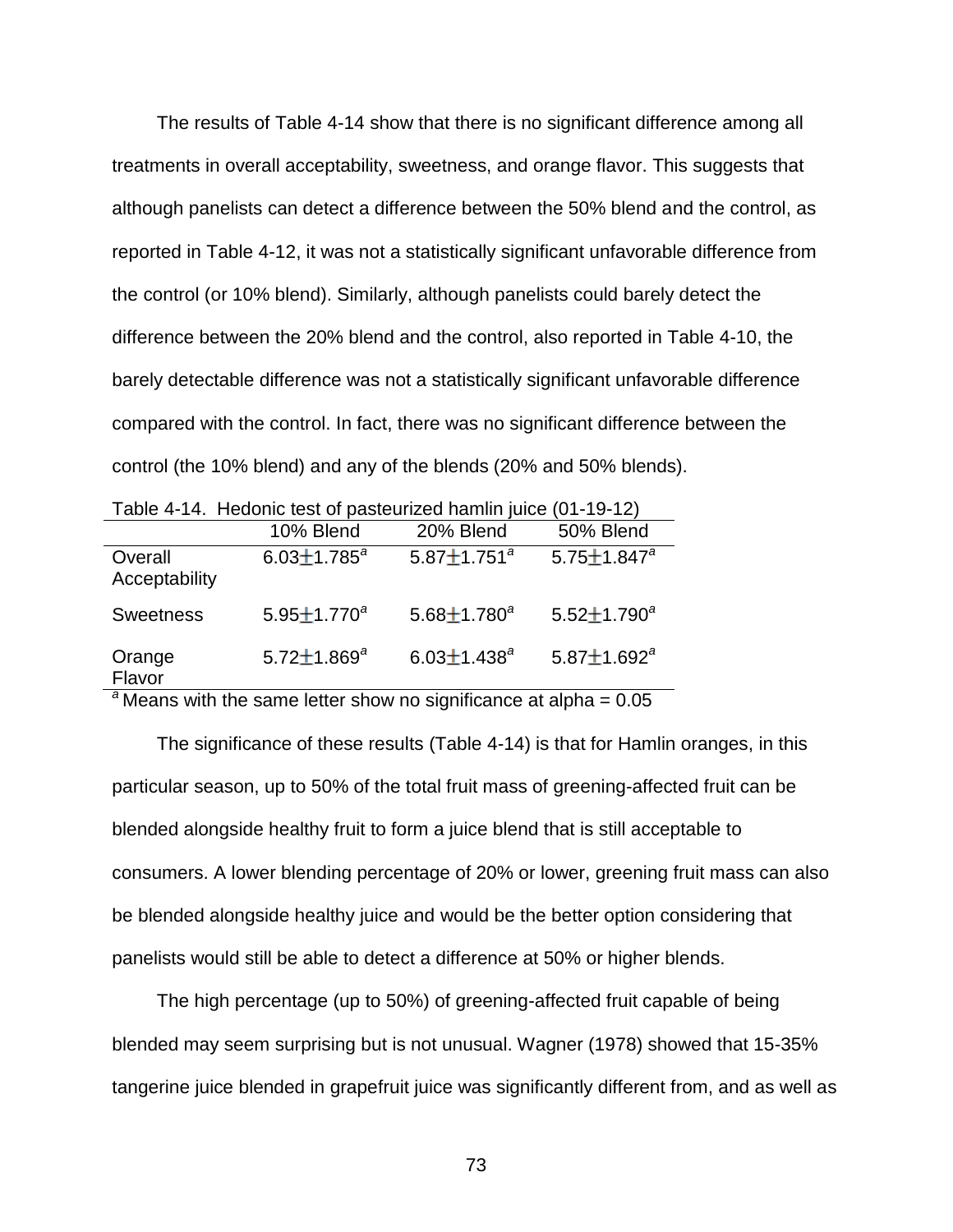preferred to, unblended grapefruit juice. Inyang (1979) showed that the astringency of cashew apple juice could be masked by blending in orange juice at a ratio of 60:40, which was also the most preferred blend ratio by the panelists. It is also important to reemphasize that 50% greening-affected fruit may translate to a lower percentage of juice blended with healthy juice, due to the tendency of greening fruit to be smaller in size and thus lower in volume of juice available for extraction from greening-affected fruit.

Experiment 10 was a hedonic test using Valencia juice with 61 panelists asked to assess the overall acceptability, sweetness and orange flavor of control juice (healthy juice), the 20% blend, and the 50% blend. The results are shown below:

| Table 4-T5. Hedonic lest of pasteurized valencia juice (04-07-TT) |                    |                                |                               |
|-------------------------------------------------------------------|--------------------|--------------------------------|-------------------------------|
|                                                                   | Control            | 20% Blend                      | 50% Blend                     |
| Overall<br>Acceptability                                          | $7.03 \pm 1.505^a$ | 6.97 $\pm$ 1.169 <sup>a</sup>  | 6.69 $\pm$ 1.397 $^{a}$       |
| <b>Sweetness</b>                                                  | $7.05 \pm 1.499^a$ | 6.95 $\pm$ 1.617 <sup>ab</sup> | 6.39 $\pm$ 1.626 <sup>b</sup> |
| Orange<br>Flavor                                                  | $6.82 \pm 1.607^a$ | $7.02 \pm 1.284$ <sup>a</sup>  | 6.69 $\pm$ 1.373 <sup>a</sup> |
| 9.1                                                               |                    |                                |                               |

Table 4-15. Hedonic test of pasteurized valencia juice (04-07-11)

<sup>a</sup> Means with the same letter show no significance at alpha = 0.05

The results outlined in Table 4-15 suggest that there is no significant difference between control juice and the 20% blend or 50% blend in overall acceptability and orange flavor. There was however, a significant difference between the 50% blend and the Control with respect to sweetness with the former rating the lowest in sweetness according to the panelists. Despite the comparatively low sweetness of the 50% blend, it is important to note that it was still found acceptable and comparable to control juice by panelists.

This confirms our results from Table 4-14, that the 50% blend although noticeably different from control juice, is still comparatively acceptable to control juice by panelists.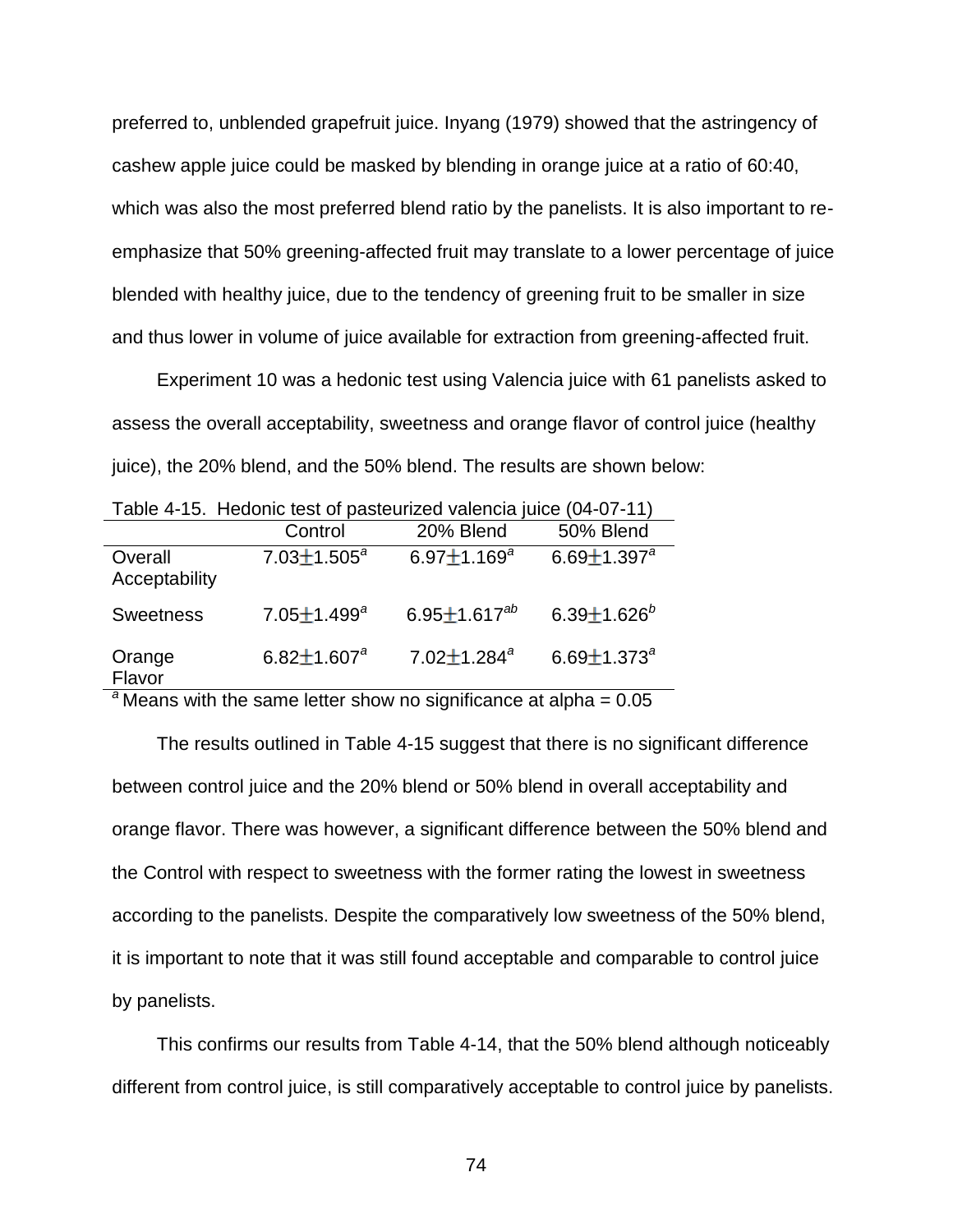Similarly, the 20% blend was not significantly different from either the control juice or the 50% blend in terms of sweetness, which confirms our suspicion that the 20% blend could be a minimum threshold of detecting a difference between itself and control juice.

It is still important to perform a juice analysis of each treatment in the study testing for juice parameters. The results are shown below:

| $\frac{1}{2}$                        |                   |                   |                   |  |
|--------------------------------------|-------------------|-------------------|-------------------|--|
|                                      | Healthy           | 20% Blend         | 50% Blend         |  |
| рH                                   | $3.76 \pm 0.000$  | $3.75 \pm 0.011$  | $3.69 \pm 0.011$  |  |
| ${}^{0}$ Brix                        | $12.4 \pm 0.0$    | $12.2 \pm 0.0$    | 11±0.0            |  |
| Corr. <sup>0</sup> Brix              | $12.56 \pm 0.0$   | $12.37 + 0.0$     | $11.18 + 0.0$     |  |
| Acidity                              | $0.789 \pm 0.059$ | $0.814 \pm 0.013$ | $0.876 \pm 0.019$ |  |
| <sup>0</sup> Brix /Acid <sup>'</sup> | 15.9              | 15.2              | 12.8              |  |
| <b>BrimA</b>                         | 10.2              | 9.9               | 8.5               |  |
|                                      | 52.47 $\pm$ 0.862 | $52.97 + 0.890$   | 52.47 $\pm$ 0.495 |  |
| a                                    | $2.12 \pm 0.279$  | $2.74 \pm 0.517$  | $2.02 \pm 0.170$  |  |
| b                                    | $35.50 \pm 0.992$ | $37.23 \pm 1.834$ | 34.88±0.551       |  |

Table 4-16. Analysis of pasteurized valencia juice (04-07-11)

<sup>i</sup>Values are presented as averages of three replicates

The results in Table 4-16, show that the healthy juice is very similar to the 20% blend in <sup>0</sup>Brix and acidity, and consequently having very similar <sup>0</sup>Brix/acid ratios. The results also show that the 50% blend has the lowest  $\textdegree$ Brix as well as the highest acidity among all treatments, thereby giving it the lowest <sup>0</sup>Brix/acid ratio among all treatments. Although the 50% blend for both Hamlin and Valencia juice had a  $\textdegree$ Brix/acid ratio that was lower by a factor of three, than either the healthy juice or control juice, it seems for Valencia juice panelists were able to detect a difference in sweetness, while for Hamlin juice panelists were unable to detect a difference in sweetness. This suggests that differences in sweetness may be more pronounced in Valencia juice that has a more pronounced deeper flavor than that an early season fruit juice such as Hamlin juice. As expected, the BrimA scores correlated strongly with the <sup>0</sup>Brix of each treatment, with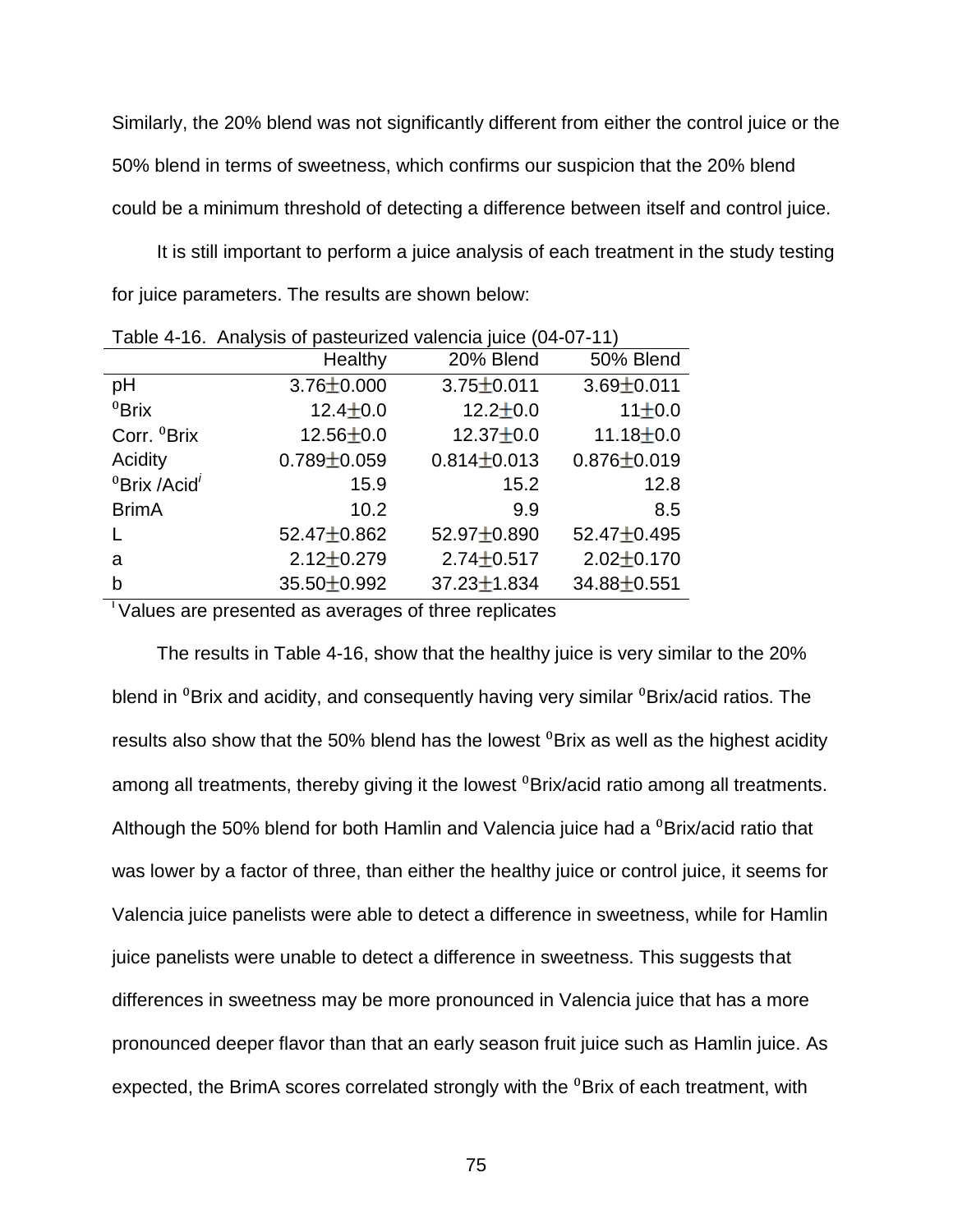healthy juice having the highest BrimA score followed by the 20% blend and finally the 50% blend having the lowest BrimA score and sweetness. The color coordinates were fairly similar with L<sup>\*</sup>, a<sup>\*</sup> and b<sup>\*</sup> values not significantly different among treatments having p values of 0.6, 0.09, and 0.13 respectively.

Finally, a Pearson correlation was performed to assess the relationship between objective flavor indicators (<sup>o</sup>Brix/acid ratio and BrimA index) with hedonic parameters (overall acceptability, sweetness and orange flavor) of the greening-affected juice blends (Control, 5% blend, 10% blend, 20% blend and 50% blend). The BrimA index will be assessed at three different 'k' values (3, 4 and 5). The 'k' coefficient of a BrimA index accounts for the tongue's higher sensitivity to acids than sugars, normally varying from 2-10 (Jaya 2007). There is some confusion as to what the appropriate 'k' value is for orange juice. Jordan (2001) finds the BrimA with  $k = 5$  as appropriate for citrus fruits, while Obenland (2009) finds the BrimA with  $k = 3$ , 4 or 5 to be similar when correlated with hedonic parameters. It is therefore important to investigate the BrimA at  $k = 3, 4$ and 5, to determine which sensitivity index ('k') bests correlates with the hedonic parameters of the greening-affected juice blends. The purpose of these correlations is to determine how effective these indicators (<sup>o</sup>Brix/acid ratio and BrimA index) are at assessing the hedonic parameters of greening-affected juice blends. Table 4-17 shows the correlation of <sup>o</sup>Brix/acid ratio and BrimA with hedonic parameters of greeningaffected juice blends from Valencia fruit.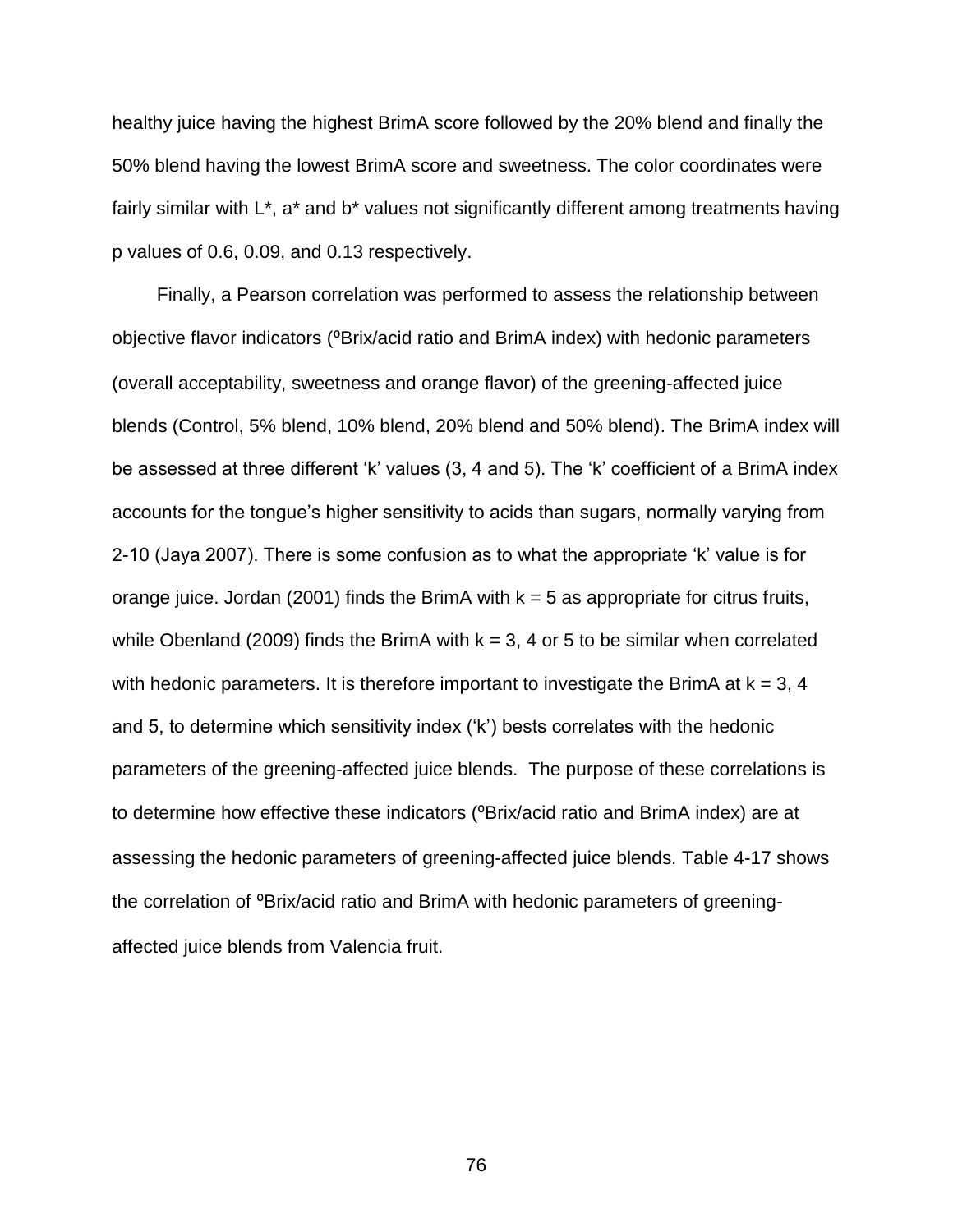| 191011010100            |               |                  |               |
|-------------------------|---------------|------------------|---------------|
|                         | Overall       | <b>Sweetness</b> | Orange Flavor |
|                         | Acceptability |                  |               |
| <sup>0</sup> Brix/Acid' | 0.31          | $-0.35$          | 0.44          |
| <b>BrimA</b>            |               |                  |               |
| $k = 3$                 | 0.80          | 0.18             | 0.11          |
| $k = 4$                 | 0.73          | 0.07             | 0.14          |
| $k = 5$                 | 0.38          | $-0.36$          | 0.22          |

Table 4-17. Correlation of °brix/acid ratio and brimA with hedonic parameters for valencia juice (4-07-11)

The results in Table 4-17 show that the <sup>o</sup>Brix/acid ratio was a poor predictor of overall acceptability, sweetness (negatively correlated) and orange flavor of juice blends from Valencia fruit. The BrimA index had a strong positive correlation with overall acceptability at  $k = 3$ , albeit having a very poor positive correlation with sweetness and orange flavor. The BrimA index at  $k = 4$  was slightly lower, with very poor positive correlations with sweetness and orange flavor. The BrimA index at  $k = 5$  had the weakest correlation with overall acceptability with poor correlations with sweetness (negatively correlated) and orange flavor. There was a strong similarity between the BrimA index correlations at  $k = 5$  and the  $\textdegree$ Brix/Acid ratio correlations.

Correlations (Pearson's r) were also found for Hamlin juice blends, similarly assessing the relationship between the <sup>o</sup>Brix/acid ratio and BrimA against the hedonic parameters obtained from Hamlin fruit. These correlations are shown in Table 4-18.

|                 |                |                         | Table 4-18. Correlation of °brix/acid ratio and brimA with hedonic parameters for hamlin |
|-----------------|----------------|-------------------------|------------------------------------------------------------------------------------------|
| juice (4-07-11) |                |                         |                                                                                          |
|                 | <b>Overall</b> | Sweetness Orange Flavor |                                                                                          |

|                         | Overall<br>Acceptability | Sweetness | Orange Flavor |
|-------------------------|--------------------------|-----------|---------------|
| <sup>0</sup> Brix/Acid' | 0.64                     | 0.66      | 0.78          |
| <b>BrimA</b>            |                          |           |               |
| $k = 3$                 | 0.61                     | 0.62      | 0.73          |
| $k = 4$                 | 0.62                     | 0.64      | 0.75          |
| $k = 5$                 | 0.64                     | 0.66      | 0.77          |

<sup>i</sup>Values are presented as averages of three replicates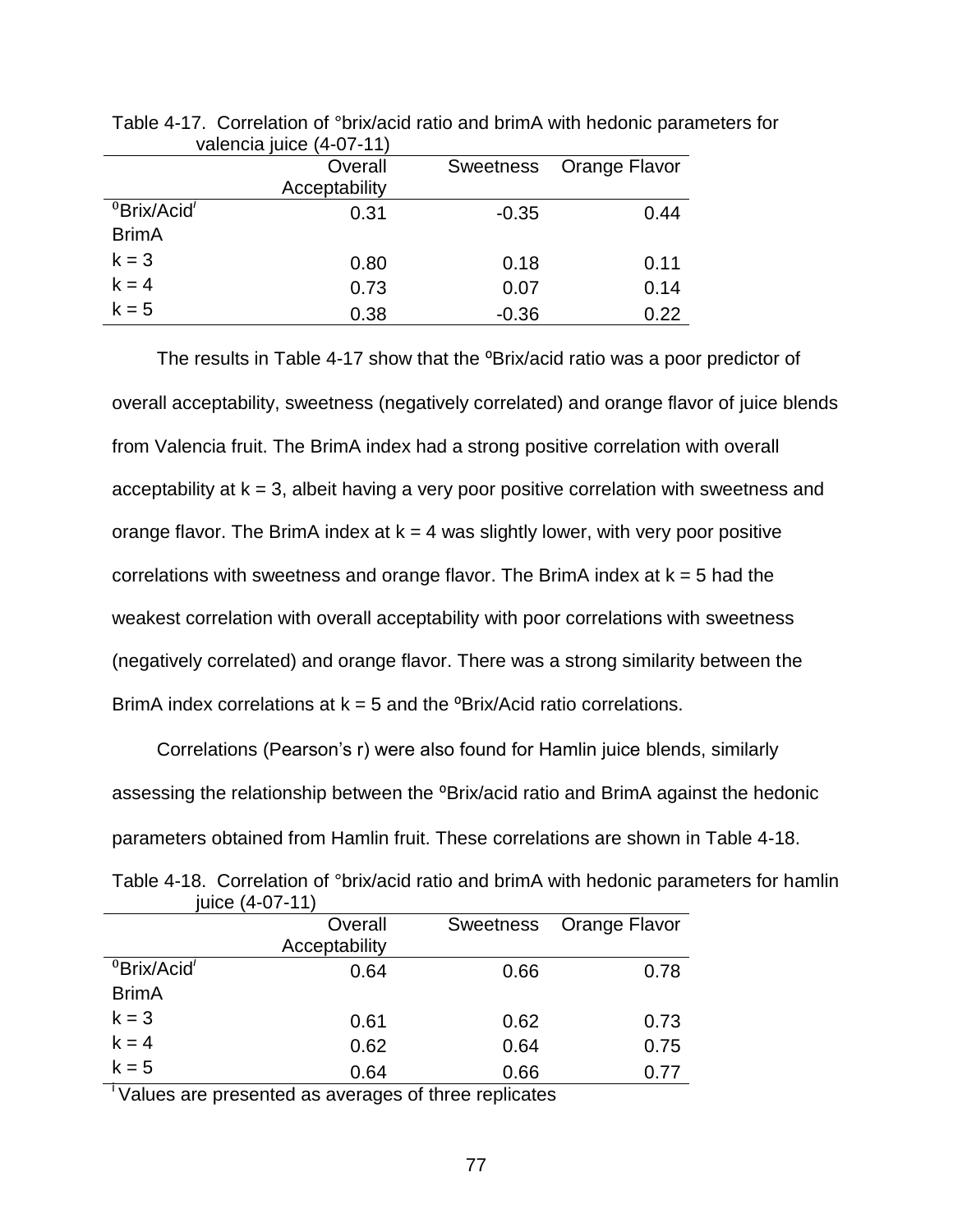The results in Table 4-18 show that the <sup>o</sup>Brix/acid ratio correlated fairly strongly and positively with overall acceptability, sweetness and orange flavor of juice blends from Hamlin fruit. Similarly, the BrimA index had a fairly strong correlation with all hedonic parameters at  $k = 3$ . The correlations tended to get slightly stronger with increasing k values and at  $k = 5$  the correlations closely mirrored the  $\textdegree$ Brix/acid ratio correlations. This corresponds with Table 4-17, where correlations of BrimA at  $k = 5$  with hedonic parameters was also the most similar to the Brix/acid ratio correlations compared with different 'k' values (3 and 4) of the BrimA index. This seems to suggest that the BrimA at  $k = 5$  is the most equivalent to  $\textdegree$ Brix/acid ratio.

The correlation results of Table 4-17 and Table 4-18 are inconclusive in determining the efficacy of the indicators at assessing the hedonic parameters of the juice blends. While the <sup>o</sup>Brix/acid ratio had poor correlations with all hedonic parameters in Valencia juice blends, it had moderately better correlations with all hedonic parameters in Hamlin juice blends. The BrimA index (at  $k = 3$ , 4, and 5) also had poor correlations with sweetness and orange flavor, but much stronger correlations with overall acceptability in Valencia juice, while it had similarly moderate correlations with all hedonic parameters in Hamlin juice. Part of the variability apparent in the weak and moderate correlations is partly due to the fact that neither of the indicators accounts for the role of volatile compounds, which is very influential in greening-affected fruit as stated earlier. Nevertheless, an explanation of the variability of sensory data is naturally limited until more experiments with juice from more harvest seasons can be done. This would be beneficial in providing a more balanced assessment of the efficiency of each indicator in relation to hedonic parameters of the juice blends.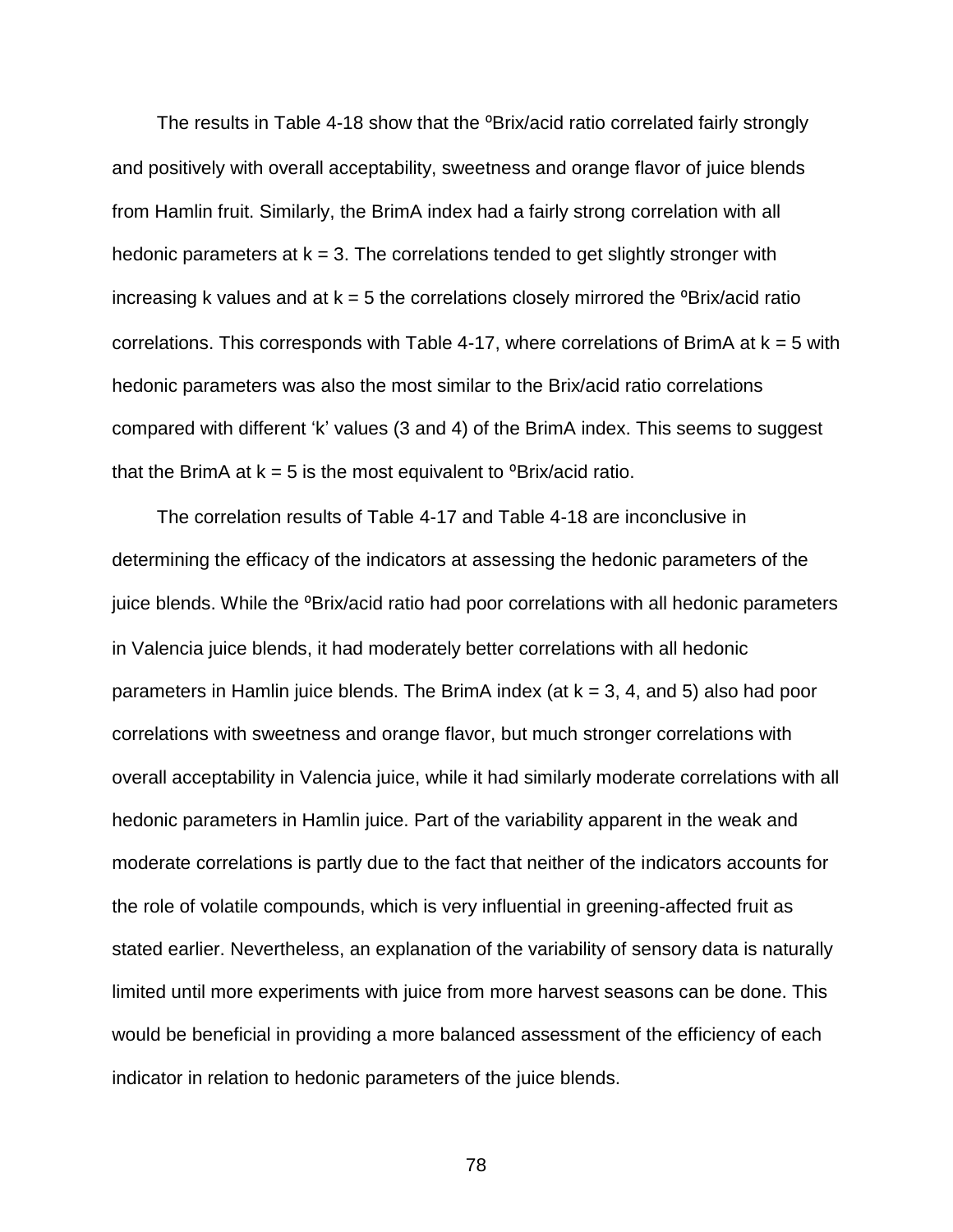#### **Summary and Conclusion**

The purpose of this study was to determine whether greening affected juice could be successfully blended in the control juice. For the preliminary studies, 5% and 10% levels were chosen based on undocumented industrial practices. Preliminary results suggested that 5% and 10% blending levels are appropriate for blending by juice. Once blending levels were determined, a triangle test was conducted using pasteurized Valencia juice blends at 5% and 10% levels along with a control (healthy juice). The results confirmed preliminary findings that the 5% blend was just barely statistically significant in difference from the control, while the 10% was clearly significantly different from control juice. In Experiment 3, some inconsistencies in blending occurred such that the 10% blend had a higher  ${}^{0}$ Brix than the 5% blend, leading to a repeat of the experiment, with similar conclusions except this time the 5% blend was clearly not significantly different from the control juice. The conclusion from both experiments is that 5% blend could represent a flavor threshold for greening juice. In Experiment 4, the 5% blend was clearly not significant from the control juice while in Experiment 3 it was border line significantly different from the control juice. Nevertheless, the conclusion favors the borderline conclusion when considering preliminary results which in all cases were borderline significant from the control at the 5% blending level. Similarly, it was clear that blending at 10% levels was clearly significantly different from the control juice in both experiments and in all preliminary findings. Investigating the analytical profiles of both the 5% and 10% blends, it was noticeable that both blends were similar in  ${}^{0}$ Brix levels, titratable acidity, <sup>0</sup>Brix/acid ratios, BrimA index values and even in some color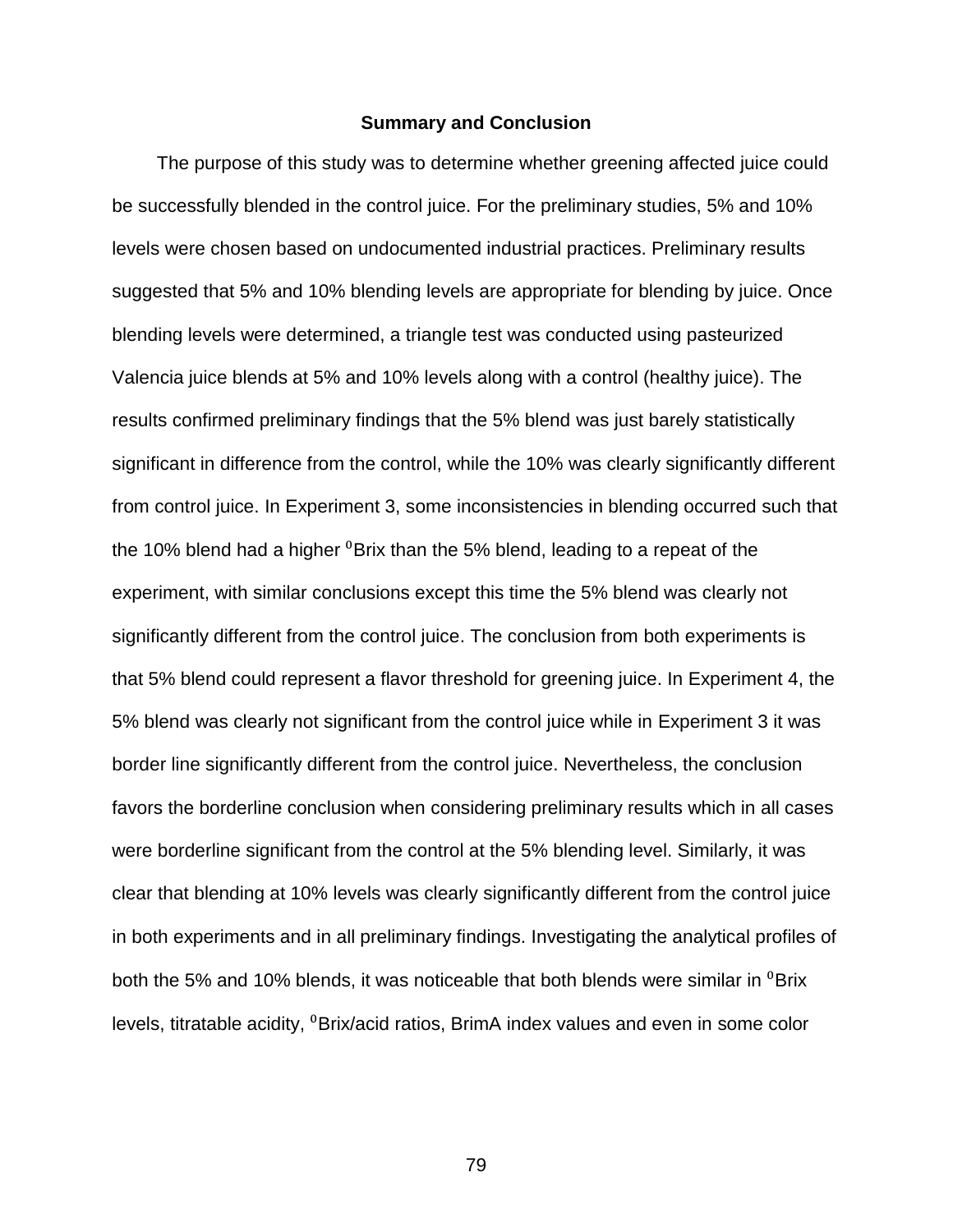coordinates  $(L^*)$ . This suggests that  ${}^0$ Brix/acid ratios and BrimA index may not be as effective in detecting blend differences from control juice.

The next objective was to assess consumer acceptance of the juice blends. Since the consumers could detect a difference in the blends, it was important to determine how different the blends were compared to the control juice. Once that was determined, then it would be necessary to assess how preferable the blends are to consumers. In addition, it was also important to assess new blending strategies, in this case blending by fruit mass, and contrast that with the previous strategy of blending by juice mass. The results of the difference from control test and hedonic test on both 5% and 10% blends from Valencia fruit shows no significance between both blends and control juice. This means that for blends by fruit, both the 5% and 10% blends were not as significantly different from the control. In addition, the 5% and 10% blends were as preferable as the control juice. At this point, a difference between blending strategies seems to reflect the difference in results obtained from similar blending levels. This difference in blending strategies can be attributed to two reasons; first, a lower amount of greening-affected juice is utilized in blends by fruit due to the smaller fruit size of symptomatic fruit as well as lower volume of juice, and secondly, variation that is present and intrinsic in blending by fruit, as not the same fruit and consequently juice is blended into healthy juice.

It was at this point that higher blends (blends higher than 10% greening juice) were considered. The following treatments were then utilized in the study: 20% blend and 50% blend, which were both blends by fruit. The difference-from-control and hedonic tests were repeated using those blends as well as the 10% blend and control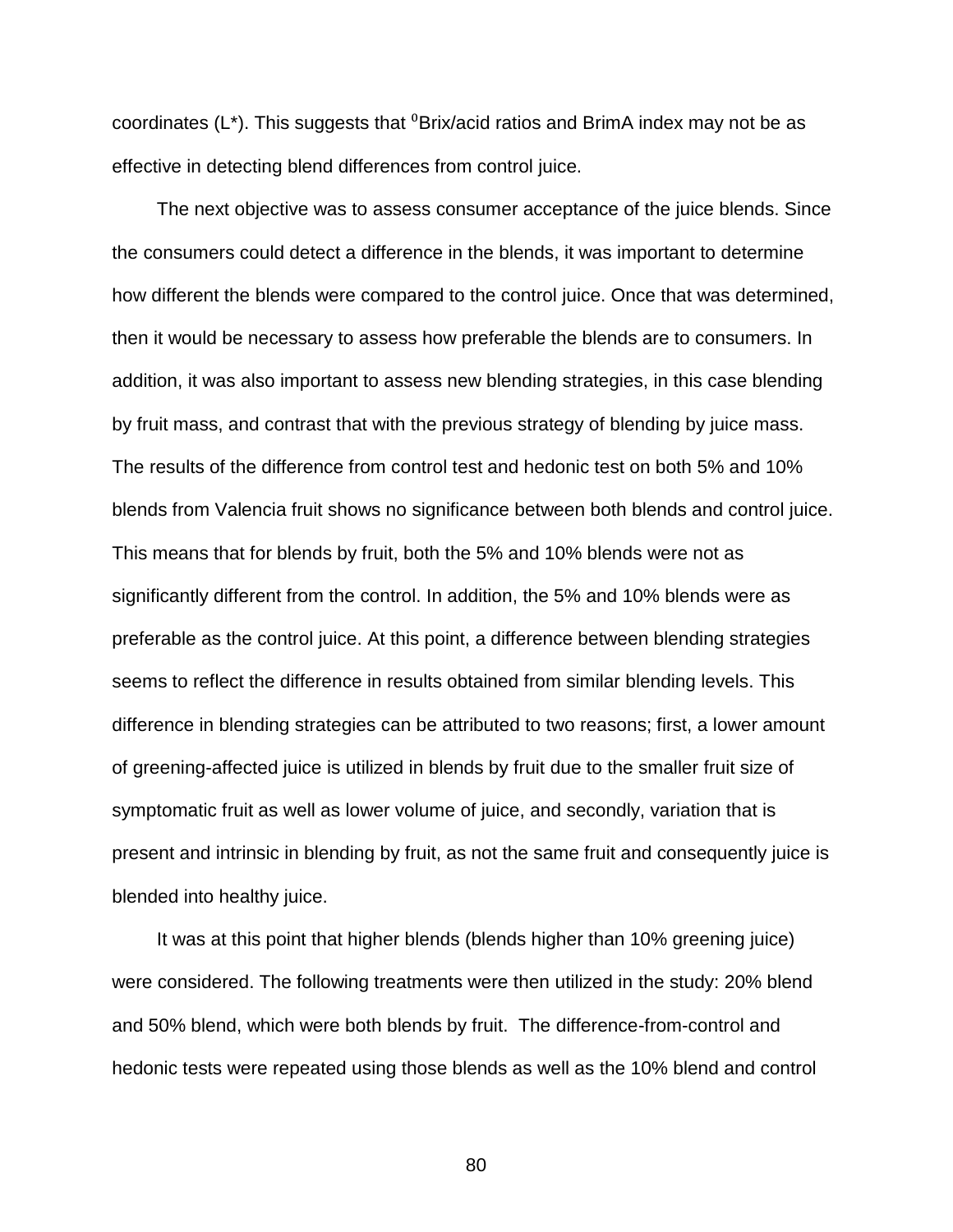juice. The results showed that the 50% blend was significantly different from the control. The 20% blend was not significantly different from the control juice while curiously the 10% blend was significantly different from the control but not significantly different from the 20% or 50% blend. The hedonic test results (without the 10% blend) showed that panelists found the 50% blend less sweet albeit still acceptable overall when compared with the control juice. The 20% blend was found preferable and not significantly different from control juice in overall acceptability, sweetness and orange flavor. Therefore, the conclusion derived from results is that consumers can definitely detect the 50% blend as being different from the control juice. That difference was shown to be that of a lower sweetness comparatively to the 20% blend and control juice. Nevertheless, as a blending strategy for Valencia fruit it seems riskier to blend greening fruit at 50% or higher mass level. It is more conservative and thus recommended to blend at a 20% or lower level which has been shown to be hedonically preferable to control juice.

Lastly, it was important to confirm previous results with new tests using Hamlin juice. It had been previously hypothesized that Hamlin juice having a bland and poorer flavor would have been affected in a bigger way by citrus greening, with differences and off-flavors from greening-affected juice more accentuated in the blends. A repeat of difference-from-control and hedonic tests showed similar results with Valencia fruit, with the 5% and 10% blends not significantly different from control juice and hedonically similar to control juice. Higher blends (20% blend and 50% blend) of Hamlin greeningaffected juice were next assessed, again with difference-from-control and hedonic tests, with the results showing that the 50% blend was significantly different from the control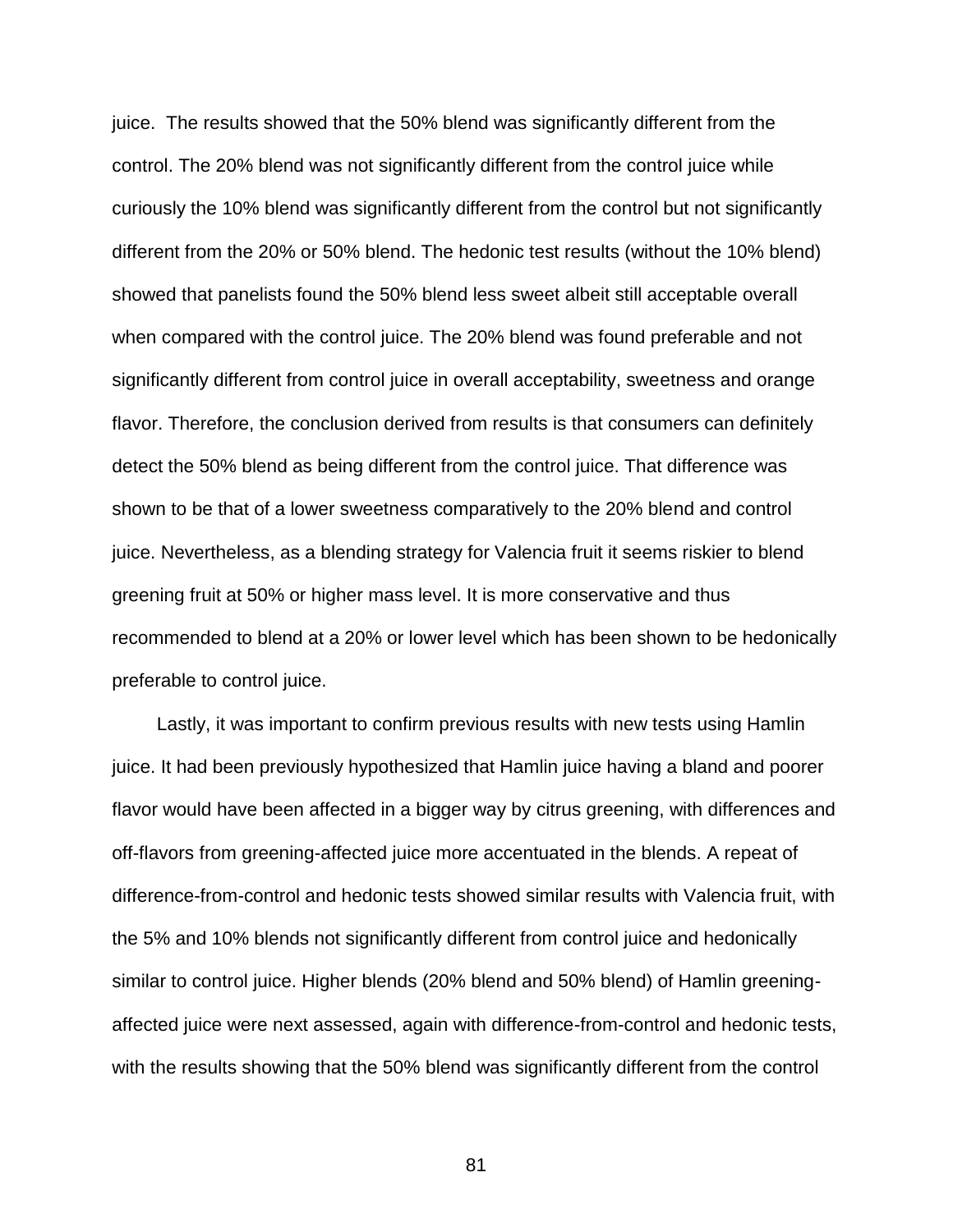juice having the largest difference among all treatments compared to the control juice. The 20% blend was not significantly different from the 10% blend, and the 50% blend. This suggests the 20% blend as a probable flavor threshold for panelists. The flavor threshold in this study was not defined but can be explained as the point (or range) of marginal detection of a difference by a panelist. The hedonic results showed no significant difference for any of the blends (20% and 50% blends) in overall acceptability, sweetness and orange flavor when compared with control juice. From these results, it can be concluded that there was no clear difference in accentuation of off-flavors prominent in greening-affected juice in Hamlin blends when compared to Valencia juice blends. Albeit the 50% blend was hedonically similar to the control juice, it is recommended that blending at that level may be too risky when considering seasonal variation in addition to intrinsic variation inherent in the blending design. It is recommended that the 20% blend or lower be used by juice processors as a conservative way to utilize greening-affected juice with less risk of consumer detection in juices.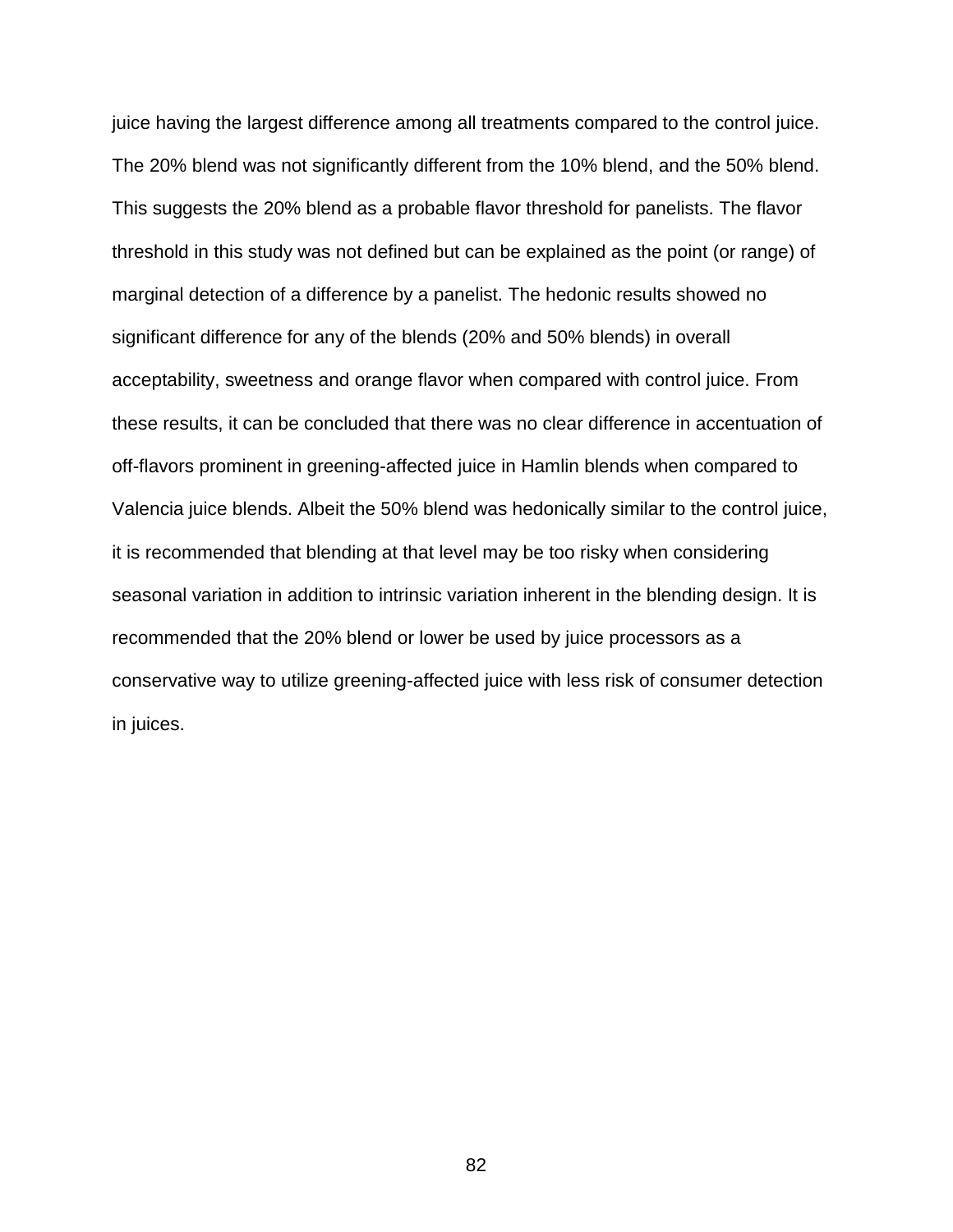### APPENDIX BALLOT TEMPLATE

## **To begin test, please click on the continue button below:**

### **Please indicate your gender.**

O Male

O Female

### Male:

Please indicate your age range.

- O Under 18
- $0.18-29$
- $\circ$  30-44
- $Q$  45-65
- Over 65

**Question # 3.**

Female: Please indicate your age range.

- Under 18
- $0.18-29$
- $\circ$  30-44
- $Q$  45-65
- Over 65

**Question # 4.**

How often do you drink orange juice?

- O Once per day
- Once per week
- Once per month
- O Once per year
- O Never

Fig 2. Sample demographic questions used in sensory tests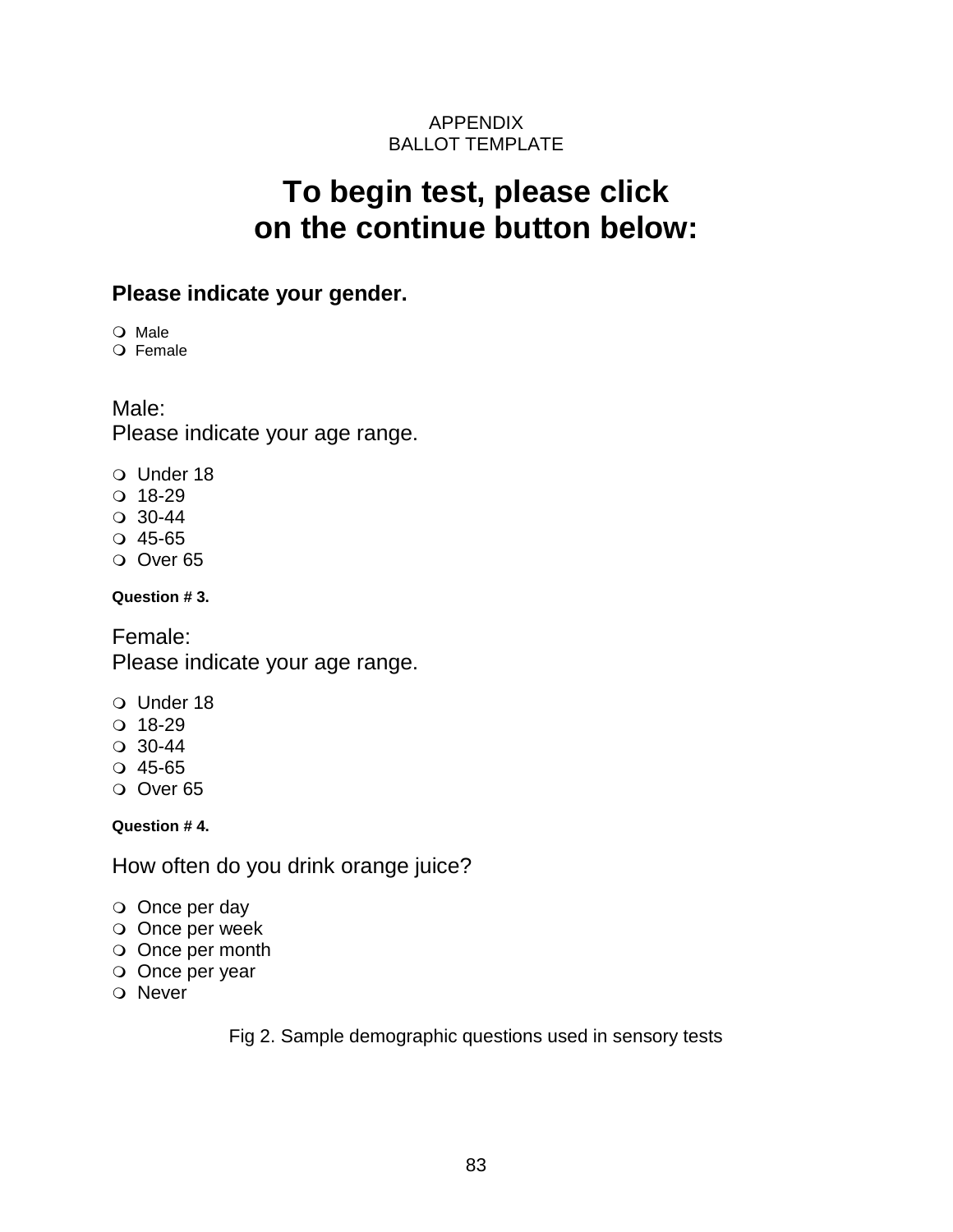## **Triangle Test**

**Today you will be tasting orange juice.**

**Take a bite of cracker and a sip of water to rinse your mouth.** 

**Remember to do this before you taste each sample.**

### **WHEN ANSWERING ANY QUESTION, MAKE SURE THE NUMBER ON THE CUP MATCHES THE NUMBER ON THE MONITOR.**

**Please click on the 'Continue' button below.**

In front of you are three samples. Two samples are identical, and the other is different. Taste the samples in the order indicated below and identify the *DIFFERENT* sample.

Fig 3. Sample ballot for orange juice triangle test using a nine-point hedonic scale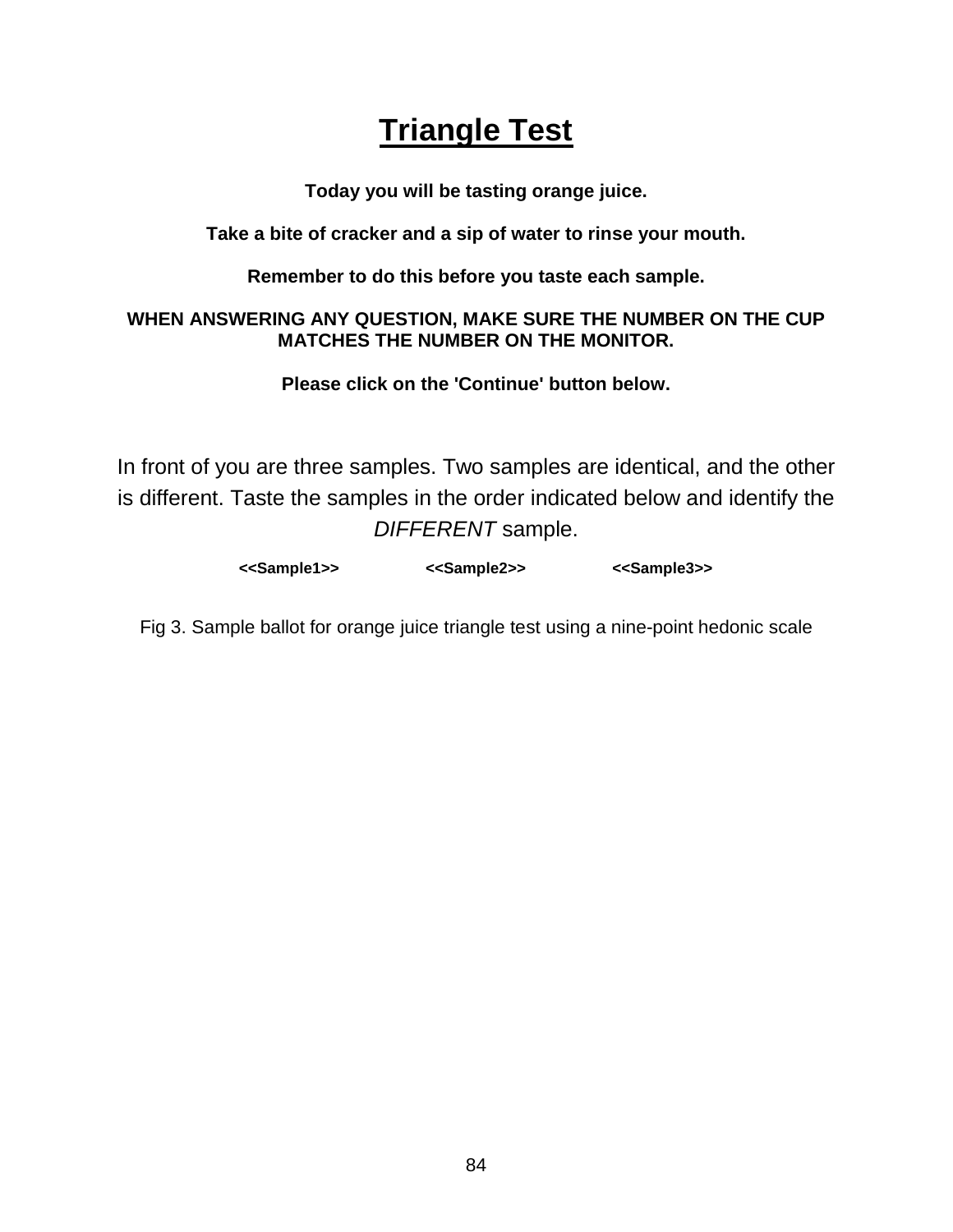# **HEDONIC TEST**

#### **Take a bite of cracker and a sip of water to rinse your mouth.**

#### **Remember to do this before you taste each sample.**

#### **WHEN ANSWERING ANY QUESTION, MAKE SURE THE NUMBER ON THE CUP MATCHES THE NUMBER ON THE MONITOR.**

#### **Please click on the 'Continue' button below**

Please indicate how much you like or dislike each **Orange Juice** sample **OVERALL**.

#### **Sample <<Sample1>>**

#### **Overall Liking**



Fig 4. Sample ballot for orange juice hedonic test using a nine-point hedonic scale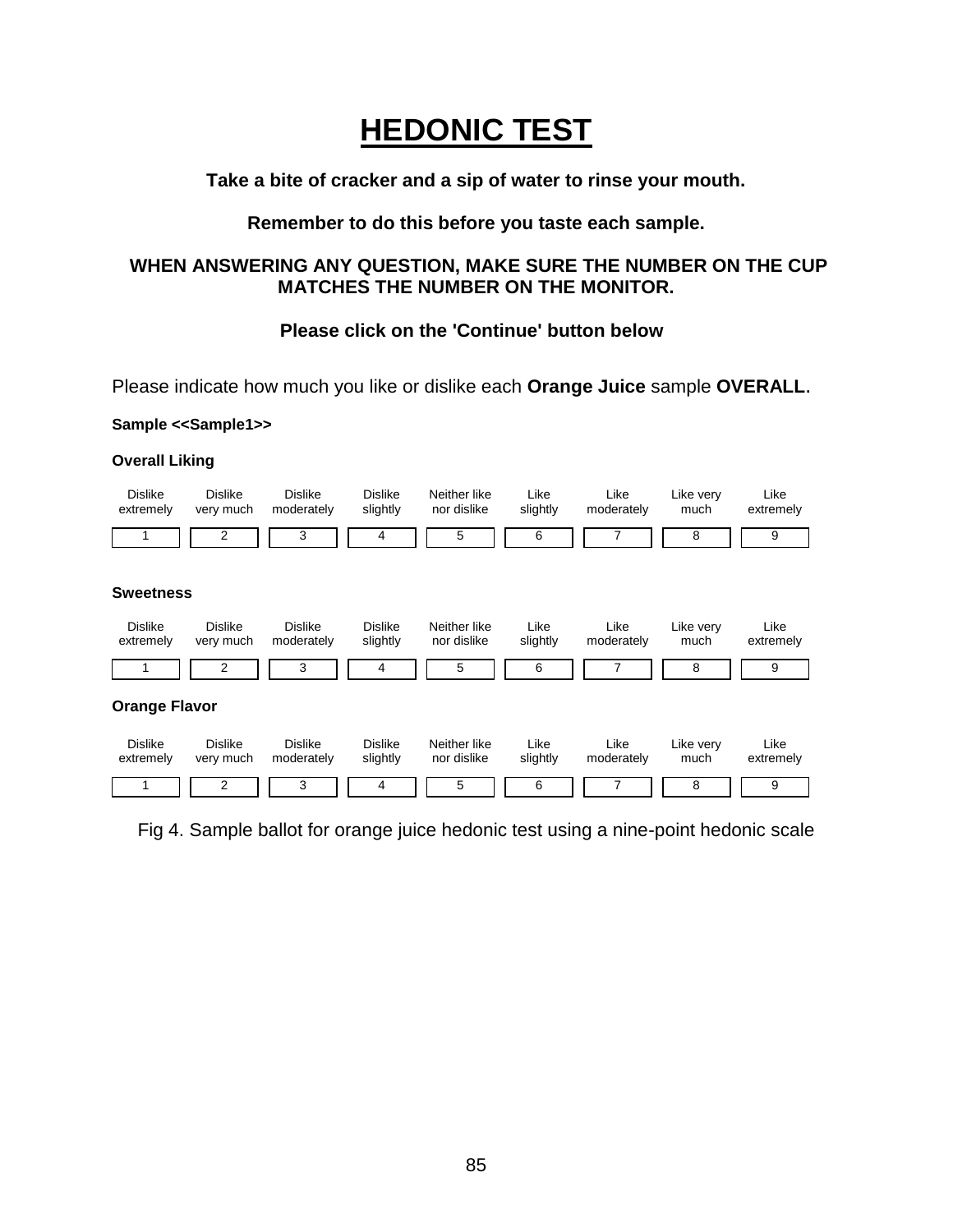## **Difference-From-Control Test**

**Today you will be tasting orange juice.**

**Take a bite of cracker and a sip of water to rinse your mouth.** 

**Remember to do this before you taste each sample.**

#### **WHEN ANSWERING ANY QUESTION, MAKE SURE THE NUMBER ON THE CUP MATCHES THE NUMBER ON THE MONITOR.**

**Please click on the 'Continue' button below.**

**Please take a sip of Sample 000.**

### **You will be comparing the other samples to this one.**

**Click the Continue button below to proceed.**

Please indicate how different each sample is when compared to the control (**Sample 000**).

Difference from Control

#### **Sample <<Sample1>>**



Fig 5. Sample ballot for orange juice difference-from-control test using a ten point scale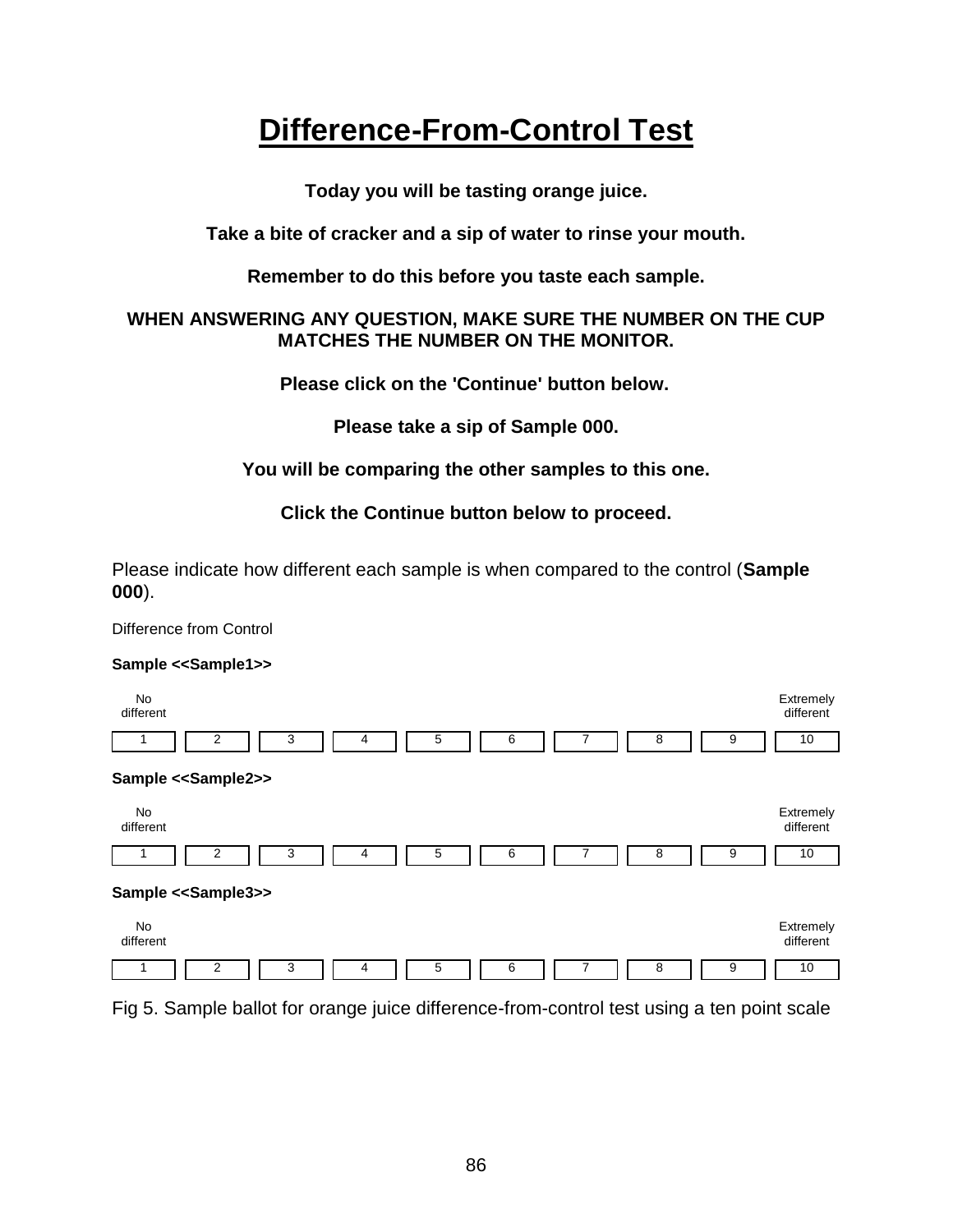#### LIST OF REFERENCES

- Abbasi S, Zandi P, Mirbagheri E. 2005. Quantitation of limonin in Iranian orange juice concentrates using high-performance liquid chromatography and spectrophotometric methods. Eur Food Res Technol 221(1–2):202–207.
- Adler E, Hoon MA, Mueller KL, Chandrashekar J, Ryba NJP, Zuker CS. 2000. A Novel Family of Mammalian Taste Receptors. Cell 100(6):693-702
- Ahmed EM, Dennison RA, Shaw PE. 1978<sub>a</sub>. Effect of Selected Oil and Essence Volatile Components on Flavor Quality of Pumpout Orange Juice. Journal of Agricultural and Food Chemistry 26(2):368-272
- Ahmed EM, Dennison RA, Dougherty RH, Shaw PE. 1978 $_b$ . Effect of nonvolatile orange juice components, acid, sugar, and pectin on the flavor threshold of d-limonene in water. Journal of Agricultural and Food Chemistry 26(1): 192-194Albrecht U, Bowman KD. 2008. Gene expression in citrus sinensis (L.) Osbeck following infection with the bacterial pathogen Candidatus Liberibacter asiaticus causing Huanglongbing in Florida. Plant Science 175:291-306
- Ahmed EM, Dennison RA, Dougherty RH, Shaw PE. 1978<sub>c</sub>. Flavor and odor thresholds in water of selected orange juice components. Journal of Agricultural and Food Chemistry 26(1):187-191
- Attaway JA, Barron RW, Blair JG, Buslig BS, Carter RD, Dougherty MH, Fellers PJ, Fisher JF, Hill EC, Huggart RL, Maraulja MD, Petrus DR, Ting SV. 1972. Some New Analytical Indicators of Processed Orange Juice Quality, 1971-1972. Proceedings of the Florida State Horticultural Society pp 192-203
- Bain JM. 1958. Morphological, Anatomical, and Physiological Changes in the Developing Fruit of the Valencia Orange, Citrus Sinensis (L.) Osbeck. Australian Journal of Botany 6(1):1-23.
- Baldwin E. Plotto A. Manthey J. McCollum G. Bai J. Irey M. Cameron R. Luzio G. 2010. Effect of Liberibacter infection (Huanglongbing disease) of citrus on orange fruit physiology and fruit/fruit juice quality: chemical and physical analyses. Journal of Agricultural and Food Chemistry 58(2):1247-1262
- Bartholomew, E.T., and W.B. Sinclair. 1943. Soluble Constituents and Buffer Properties of Orange Juice. Plant Physiology 18(2):185-206
- Bates RP, Morris JR. Crandall PG. 2001 Principles and practices of small and medium scale fruit juice processing. Food and Agricultural Organization of the United Nations. Available from:

<http://www.fao.org/docrep/005/y2515e/y2515e10.htm#TopOfPage>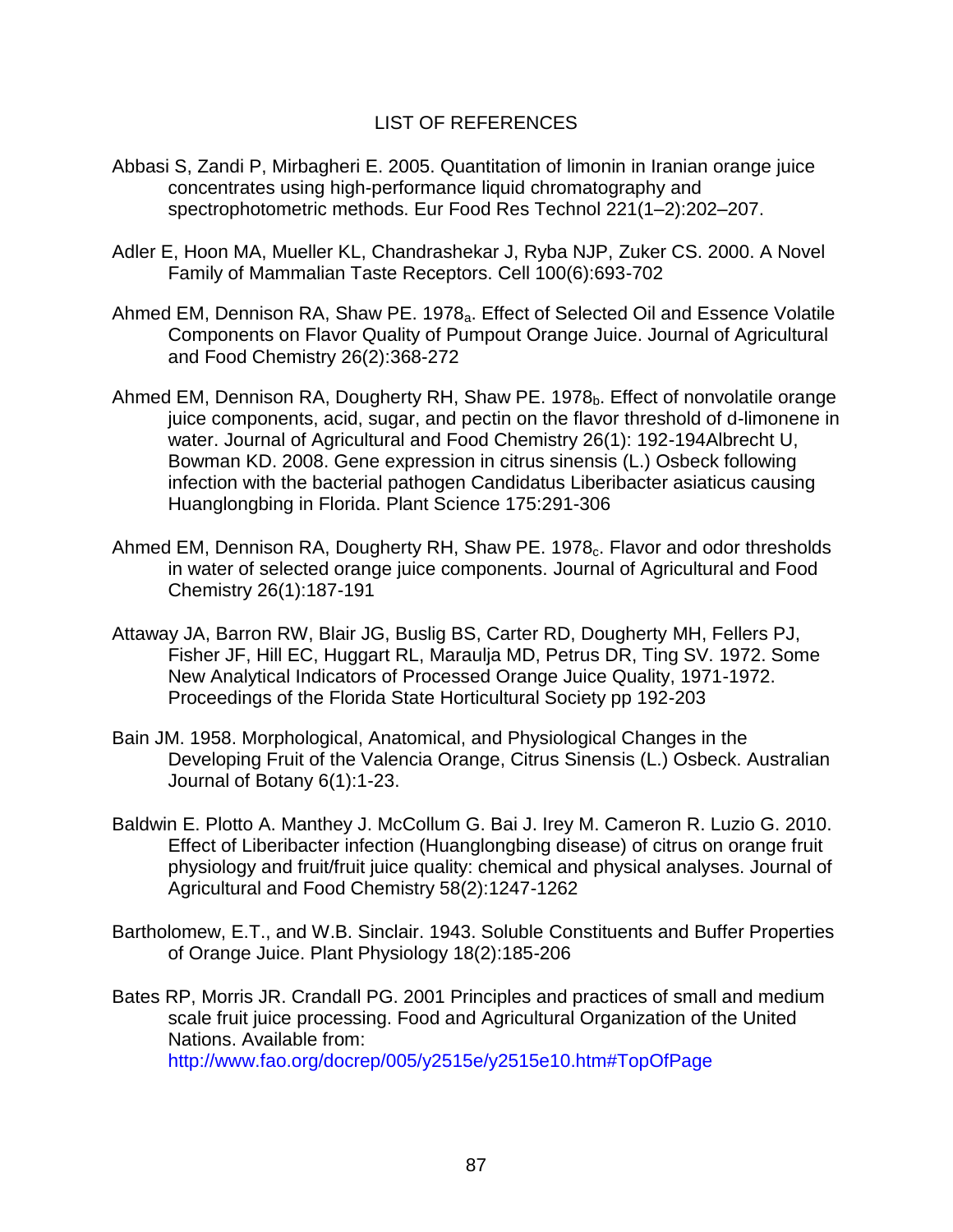- Batool A, Iftikhar Y, Mughal SM, Khan MM, Jaskani MJ, Abbas M, Khan IA. 2007. Citrus Greening Disease – A Major Cause of Citrus Decline in the world – A review. Hort Sci 34:159-166
- Bassanezi RB, Montesino LH, Gasparato MCG, Filho AB, Amorim L. 2011. Yield loss caused by huanglongbing in different sweet orange cultivars in Brazil. Eur J Plant Pathol 130:577-586
- Bazemore R, Goodner K, Rouseff R. 1999. Volatiles from unpasteurized and excessively heated orange juice analyzed with solid-phase microextraction and GC olfactometry. Journal of Food Science 64(5):800-803
- Beattie GAC, Holford P, Mabberley DJ, Haigh AM, Bayer R, Broadbent P. 2006. Aspects and insights of Australia-Asia collaborative research on Huanglongbing. Proc of the Intl. Workshop for the prevention of citrus greening disease in severely infected areas. Intl. Res. Div., Agric. Forestry Fisheries Res. Counc. Secretariat, Ministry of Agric., Forestry and Fisheries, Tokyo, Japan. pp. 47-64
- Bemiller JN, Whistler RL. 1996. Carbohydrates. *In:* Fennema OR. Food Chemistry Third Edition. New York: Marcel Dekker.
- Bhardwaj RL, Mukherjee S. 2011. Effects of fruit juice blending ratios on kinnow juice preservation at ambient storage condition. African Journal of Food Science 5(5):281-286
- Bock CH, Parker PE, Cook AZ, Graham JH, Gottwald TR. 2011. Infection and decontamination of citrus canker-inoculated leaf surfaces. Crop Protection. 30(3):259-264
- Bove JM. 2006. Huanglongbing: A Destructive, Newly Emerging Century Old Disease of Citrus. Journal of Plant Pathology 88(1):7-37.
- Braddock RJ. 1999. Handbook of Citrus By-Products and Processing Technology. John Wiley & Sons, Inc.
- Brewer MS, Zhu LG, Bidner B, Meisinger DJ, McKeith FK. 2001. Measuring pork color: effects of bloom time, muscle, pH and relationship to instrumental parameters. Meat Science 57(2):169-176
- Cadwallader KR, Xu Y. 1994. Analysis of volatile compounds in fresh grapefruit juice by Purge and Trap/Gas Chromatography. Journal of Agricultural and Food Chemistry 42:782-784
- Calvo C, Salvador A, Fiszman SM. 2001. Influence of colour intensity on the perception of colour and sweetness in various fruit flavored yoghurts. European Food Research and Technology 213(2):99-103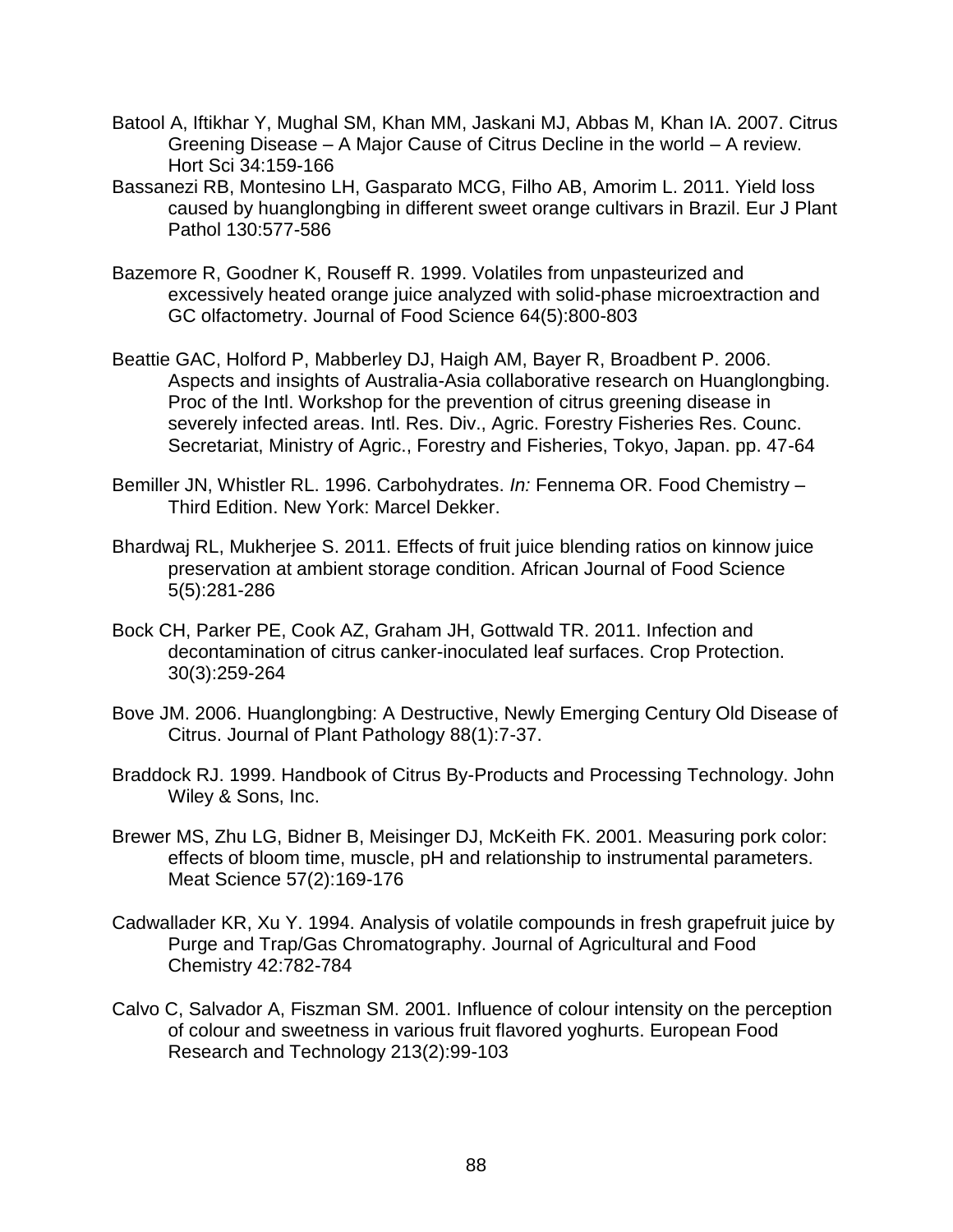- Cameron RG, Baker RA, Buslig BS, Grohmann K. 2000. Effect of Juice Extractor Settings on Hamlin Orange Juice Cloud Stability. Journal of Food ProcessingPreservation. 24(6): 465-478
- Canel C, Bailey-Serres JN, Roose ML. 1996. Molecular characterization of the mitochondrial citrate synthase gene of an acidless pummel (Citrus Maxima). Plant Molecular Biology 31(1):143-147
- Cayeula JA. 2008. Vis/NIR soluble solid[s](http://www.sciencedirect.com/science/article/pii/S0925521407002104#hit2) prediction in intact oranges (*Citrus sinensis* L.) cv. Valencia Late by reflectance. Postharvest Biology and Technology 47(1):75-80
- Cepeda E, Villaran MC. 1999. Density and viscosity of *Malus floribunda* juice as a function of concentration and temperature. Journal of Food Engineering 41(2):103-107
- Chavez S. 2010. Briefing Report: Huanlongbing and the Asian Citrus Psyllid Threaten California's citrus industry. Repulican Caucus. California State Senate. Available from:

<http://cssrc.us/publications.aspx?id=7878&AspxAutoDetectCookieSupport=1>

- Chen J. Montanari AM. Widmer WW. 1997. Two new polymethoxylated flavones, a class of compounds with potential anti-cancer activity, isolated from cold press dancy tangerine peel oil solids. Journal of Agricultural and Food Chemistry 45(2):364-368
- Chiou-nan C. 1998. Ecology of the Insect Vectors of Citrus Systemic Diseases and Their Control in Taiwan. Department of Entomology. National Taiwan University. Taipei, Taiwan. Available from:<http://www.agnet.org/library/eb/459a/>
- Coffin DE. 1971. Method for the isolation and identification of the flavanone glycosides of citrus fruit juices. Journal of Agricultural and Food Chemistry 19(3):513-516
- Cortés C, Esteve MJ, Frígola A. 2008. Color of orange juice treated by High Intensity Pulsed Electric Fields during refrigerated storage and comparison with pasteurized juice. Food Control 19(2):151-158
- Da Graca JV. 1991. Citrus greening disease. Annu. Rev. Phytopathol. 29:109-136
- Da Graca JV. 2008. Biology, History and World Status of Huanglongbing. Hermosillo, Sonora, Mexico pp 1-7. Available from: [http://www.concitver.com/huanglongbingYPsilidoAsiatico/Memoría-](http://www.concitver.com/huanglongbingYPsilidoAsiatico/Memor%C3%ADa-1%20Graca.pdf)[1%20Graca.pdf](http://www.concitver.com/huanglongbingYPsilidoAsiatico/Memor%C3%ADa-1%20Graca.pdf)
- Dagulo L, Danyluk MD, Spann TM, Valim FM, Goodrich-Schneider R, Sims C, Rouseff R. 2010. Chemical Characterization of Orange Juice from Trees Infected with Citrus Greening (Huanglongbing). Journal of Food Science 75(2):199-207.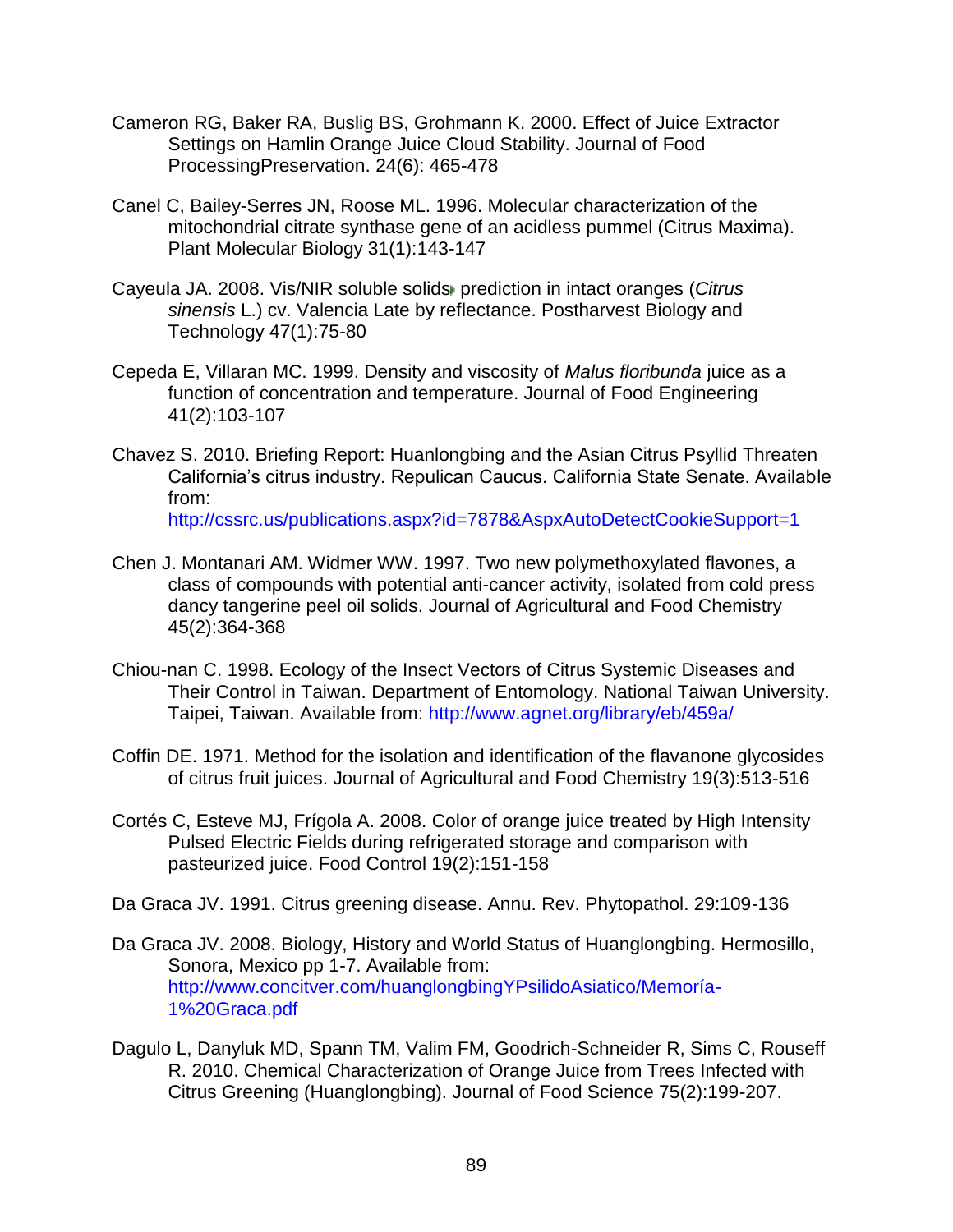- Davis R, Gunua T, Bellis G, Grimshaw J. 2005. Huanglongbing disease of citrus trees. Plant Protection Secretariat of the Pacific Community. Pest Advisory Leaflet No 45. Available from:<http://www.spc.int/pps/PDF%20PALs/PAL%2045%20HLB.pdf>
- Davis WB. 1932. Deposits of oil in the juice sacs of citrus fruits. American Journal of Botany 19(2):101-105
- De Ancos B, Sgroppo S. 2002. Plaza L. Cano MP. Possible nutritional and healthrelated value promotion in orange juice preserved by high-pressure treatment. Journal of the Science of Food and Agriculture 82(8):790-796
- Dewdney MM, Graham JH. 2011. 2012 Florida Citrus Pest Management Guide: Citrus Canker. IFAS extension. Available here: <http://edis.ifas.ufl.edu/pdffiles/CG/CG04000.pdf>
- Duan Y, Zhou L, Hall DG, Li W, Doddapaneni H, Lin H, Liu L, Vahling CM, Gabriel DW, Williams KP, Dickerman A, Sun Y, Gottwald T. 2009. Complete Genome Sequence of Citrus Huanglongbing Bacterium, '*Candidatus* Liberibacter asiaticus' Obtained Through Metagenomics. Molecular Plant-Microbe Interactions 22(8):
- Economic Research Service (ERS). 2011. Fruit and Tree Nuts Outlook. USDA. Available from:<http://www.ers.usda.gov/publications/fts/2011/03Mar/FTS346.pdf>
- Elston A, Lin J, Rouseff R. 2005. Determination of the role of valencene in orange oil as a direct contributor to aroma quality. Flavor and Fragrance Journal 20:381-386.
- European and Mediterranean Plant Protection Organization (Eppo). 2011. Data Sheets on Quarantine Pests: Citrus Greening Bacterium. European and Mediterranean Plant Protection Organization. Available from: [http://www.eppo.org/QUARANTINE/bacteria/Liberobacter\\_africanum/LIBESP\\_ds](http://www.eppo.org/QUARANTINE/bacteria/Liberobacter_africanum/LIBESP_ds.pdf) [.pdf](http://www.eppo.org/QUARANTINE/bacteria/Liberobacter_africanum/LIBESP_ds.pdf)
- Faghihi MM, Salehi M, Bagheri A, Izadnapah K. 2008. First report of Citrus Huanglongbing disease on Orange in Iran. New Disease Reports. Available from: [http://www.oliverwillis.com/2010/07/13/this-woman-wants-glenn-beck-to-run-for](http://www.oliverwillis.com/2010/07/13/this-woman-wants-glenn-beck-to-run-for-president-seems-right/)[president-seems-right/](http://www.oliverwillis.com/2010/07/13/this-woman-wants-glenn-beck-to-run-for-president-seems-right/)
- Fan G. Qiao Y. Yao X. Mo D. Wang K. Pan S. 2009. Free and bound volatile compounds in juice and peel of Jincheng oranges. European Food Research and Technology 229(4):571-578
- FAO. 2006. Citrus Fruit: Fresh and Processed Annual Statistics. Available from: [http://www.ars.usda.gov/SP2UserFiles/Place/00000000/opmp/CitrusGreening61](http://www.ars.usda.gov/SP2UserFiles/Place/00000000/opmp/CitrusGreening61017.pdf) [017.pdf](http://www.ars.usda.gov/SP2UserFiles/Place/00000000/opmp/CitrusGreening61017.pdf)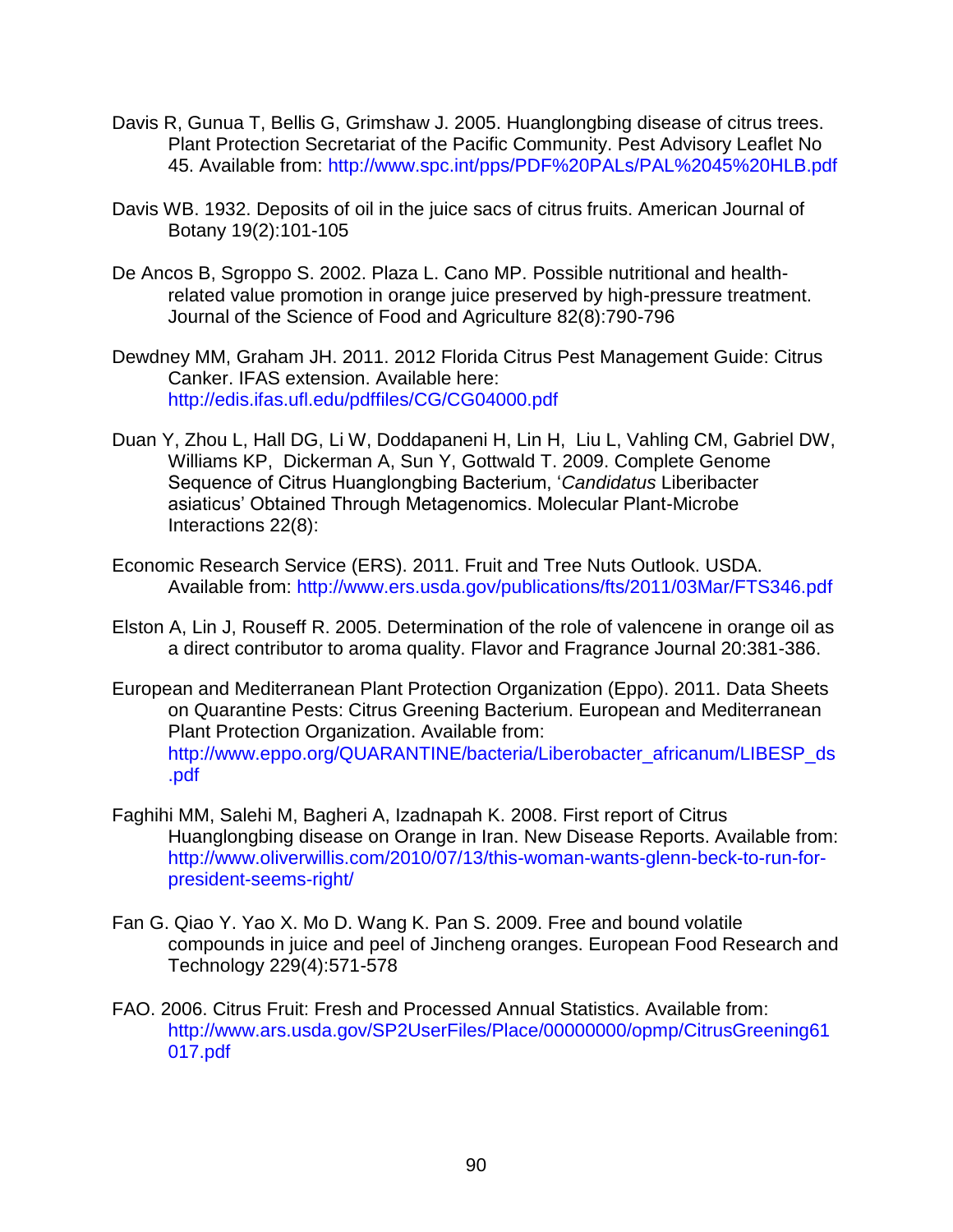- Fellars PJ. 1991. The relationship between the ratio of degrees Brix to percent acid and sensory flavor in grapefruit juice. Food Technology 45(7):68-75
- Fletcher P. 2010. Freeze mauls Florida citrus, significant damage seen. Thomson Reuters. Available here: [http://www.reuters.com/article/2010/01/11/florida-citrus](http://www.reuters.com/article/2010/01/11/florida-citrus-freeze-idUSN1114830920100111)[freeze-idUSN1114830920100111](http://www.reuters.com/article/2010/01/11/florida-citrus-freeze-idUSN1114830920100111)
- Florida Citrus Mutual (FCM). 2011. Timeline of Major Florida Freezes. Available here: [http://flcitrusmutual.com/render.aspx?p=/industry](http://flcitrusmutual.com/render.aspx?p=/industry-issues/weather/freeze_timeline.aspx)[issues/weather/freeze\\_timeline.aspx](http://flcitrusmutual.com/render.aspx?p=/industry-issues/weather/freeze_timeline.aspx)
- Floyd J, Krass C. 2006. New Pest Response Guidelines: Citrus Greening Disease. USDA–APHIS–PPQ–Emergency and Domestic Programs, Riverdale, Maryland. Available from:

[http://www.aphis.usda.gov/import\\_export/plants/ppq\\_manuals.shtml](http://www.aphis.usda.gov/import_export/plants/ppq_manuals.shtml)

- Folimonova SY, Achor DS. 2010. Early Events of Citrus Greening (Huanglongbing) Disease Development at the Ultrastructural level. Phytopathology 100(9):949-958
- Fong CH, Hasegawa S, Coggins CW, Atkin DR, Miyake M. 1992. Contents of limonoids and limonin 17-β-D-glucopyranoside in fruit tissue of Valencia orange during fruit growth and maturation. Journal of Agricultural and Food Chemistry 40(7):1178- 1181
- Gama JJT, Sylos CM. 2005. Major carotenoid composition of Brazilian Valencia orange juice: Identification and quantification by HPLC. Food Research International 38(8-9):899-903
- Gao S, Garnier M, Bove JM. 1993. Production of Monoclonal Antibodies Recognizing Most Asian Strains of the Greening BLO by *In Vitro* Immunization with an Antigenic Protein Purified from the BLO. Proceedings of 12<sup>th</sup> Conference IOCV, IOCV, Riverside 1993, 244-249
- Garnier M, Bove JM. 1993. Citrus Greening Disease and the Greening Bacterium. Available here: [http://www.ivia.es/iocv/archivos/proceedingsXII/12th212\\_219.pdf](http://www.ivia.es/iocv/archivos/proceedingsXII/12th212_219.pdf)
- Garnier M, Jagoueix-Eveillard S, Cronje PR, Le Roux HF, Bove JM. 2000. Genomic Characterization of a liberibacter present in an ornamental rutaceous tree, *Calolendrum capense*, in the Western Cape province of South Africa. Proposal of '*Candidatus* Liberibacter africanus subsp. capensis' International Journal of Systematic and Evolutionary Microbiology 50:2119-2125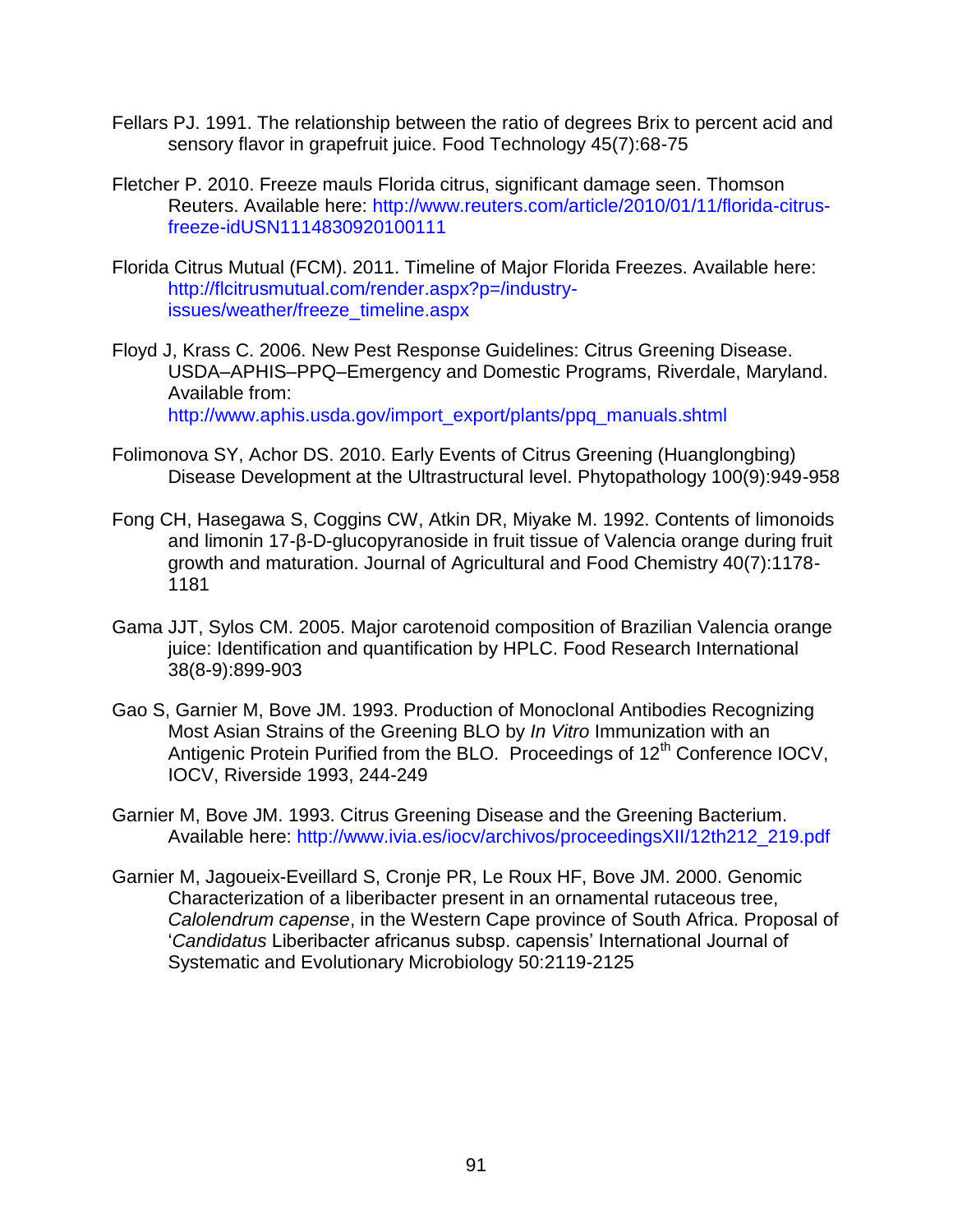- Goodrich-schneider R, Sims CA, Spann T, Danyluk MD, Rouseff RL. 2008. Effect of greening plant disease (Huanglongbing) on orange juice flavor and consumer acceptability. Intl. Research Goodrich-Schneider 2008 on Huanglongbing, Orlando , Fla . Available from: [http://www.doacs.state.fl.us/pi/hlb\\_Goodrich-Schneider](http://www.doacs.state.fl.us/pi/hlb_conference/proceedings.pdf)  [2008/proceedings.pdf](http://www.doacs.state.fl.us/pi/hlb_conference/proceedings.pdf)
- Gottwald TR, da Graça JV, Bassanezi RB. 2007<sub>a</sub>. Citrus Huanglongbing: The pathogen and its impact. Plant Health Progress. Available from: <http://www.plantmanagementnetwork.org/pub/php/review/2007/huanglongbing/>
- Gottwald TR. 2007<sub>b</sub>. Citrus Canker and Citrus Huanglongbing, Two Exotic Bacterial Diseases Threatening the Citrus Industries of the Western Hemisphere. Outlook on Pest Management. Available here: [http://www.ars.usda.gov/SP2UserFiles/Place/66180000/Gottwald\\_2007%20Outlo](http://www.ars.usda.gov/SP2UserFiles/Place/66180000/Gottwald_2007%20Outlooks%20on%20Pest%20Management%20DOI_%2010.1564_18oct00.pdf) [oks%20on%20Pest%20Management%20DOI\\_%2010.1564\\_18oct00.pdf](http://www.ars.usda.gov/SP2UserFiles/Place/66180000/Gottwald_2007%20Outlooks%20on%20Pest%20Management%20DOI_%2010.1564_18oct00.pdf)
- Graumlich TR, Marcy JE, Adams JP. 1986. Aseptically packaged orange juice and concentrate: a review of the influence of processing and packaging conditions on quality. Journal of Agricultural and Food Chemistry 34(3): 402-405
- Green CO. Wheatley AO. Osagie AU. Morrison EYSA. Asemota HN. 2007. Determination of polymethoxylated flavones in peels of selected Jamaican and Mexican citrus (Citrus *spp.*) cultivars by high-performance liquid chromatography. Biomedical Chromatography 21(1):48-54
- Grodowska K, Parczewski A. 2002. Analytical methods for residual solvents determination in pharmaceutical products. Polish Pharmaceutical Society 67(1):13-26
- Gross J. 1987. *Pigments in Fruits*; Harcourt Brace Jovanovich:  London. pp 303.
- Guadagni DG, Maier VP, Turnbaugh JG. 1973. Effect of some citrus juice constituents on taste thresholds for limonin and naringin bitterness. Journal of the Science of Food and Agriculture 24(10):1277-1288
- Harker FR, Marsh KB, Young H, Murray SH, Gunson FA, Walker SB. 2002. Sensory interpretation of instrumental measurements 2: sweet and acid taste of apple fruit. Postharvest Biology and Technology 24(3):241-250
- Hasegawa S, Patel MN, Snyder RC. 1982. Reduction of Limonin Bitterness in Navel Orange Juice Serum with Bacterial Cells Immobilized in Acrylamide Gel. Journal of Agricultural and Food Chemistry 30(3):509-511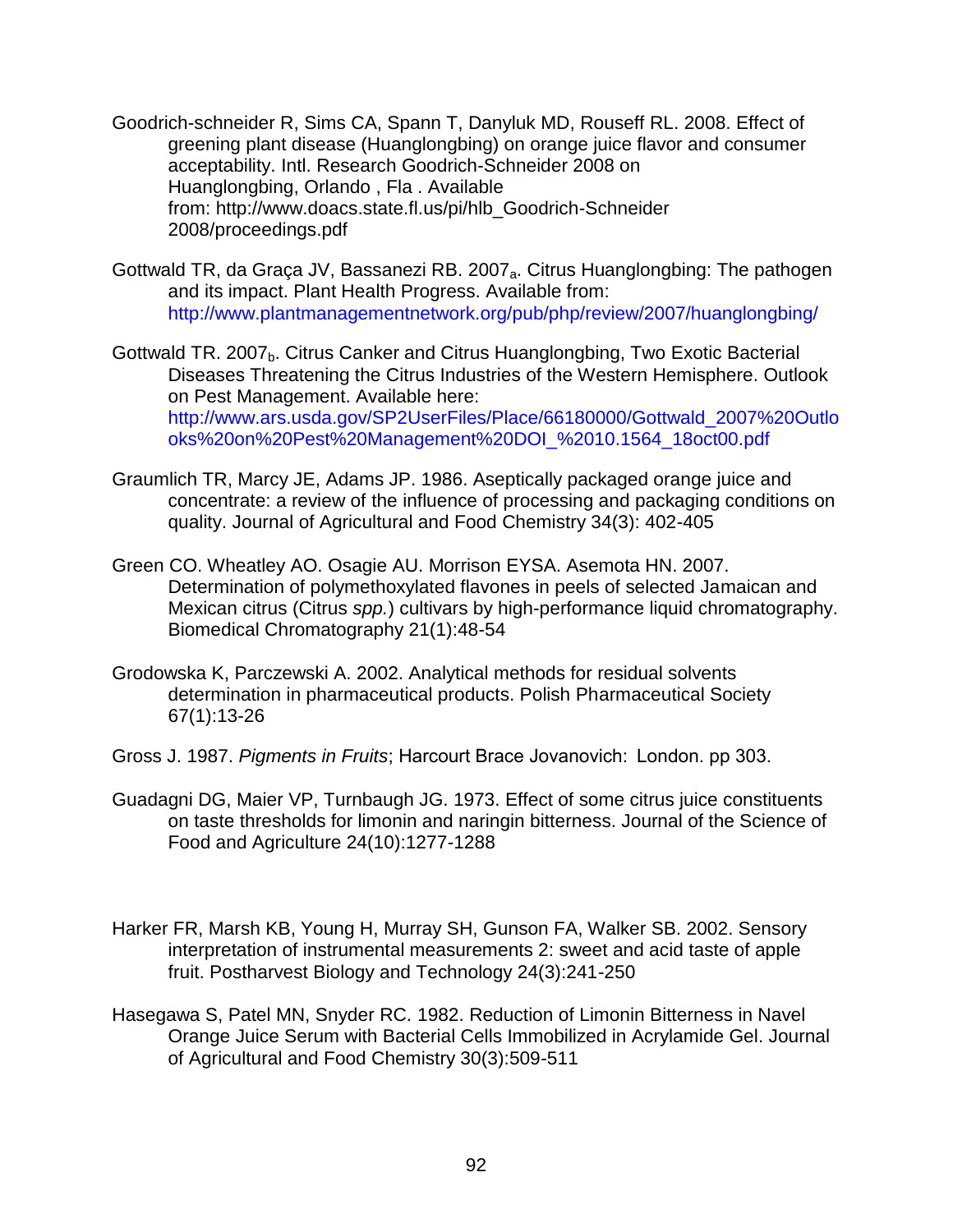- Helm E, Trolle B. 1946. Selection of taste panel. Wallerstein Lab Commun. 9(28):181- 194
- Hocquellet A, Bove JM, Garnier M. 1999. Isolation of DNA from the Uncultured ''*Candidatus* Liberobacter'' Species Associated with Citrus Huanglongbing by RAPD. Current Microbiology 38:176-182
- Hognadottir A. Rouseff R. 2003. Identification of aroma active compounds in orange essence oil using gas chromatography-olfactometry and gas chromatographymass spectrometry. Journal of Chromatography A 998(1-2):201-211
- Huggart RL, Rouse AH, Moore EI. 1975. Effect of Maturity, Variety and Processing On Color, Cloud, Pectin and Water Insoluble Solids of Orange Juice. Proceedings of the Florida State Horticultural Society pp 342-345
- Hui YH. Chen F. Nollet MLM. Guine RPF. Pessoa FLP. Minguez-Mosquera IM. 2010. Handbook of Fruit and Vegetable Flavors. John Wiley & Sons, Inc. Hoboken, New Jersey.
- Hunter RS. 1958. Photoelectric Color Difference Meter. Journal of the Optical Society of America 48(12):985-995
- Inyang UE, Abah UJ. 1997. Chemical composition and organoleptic evaluation of juice from steamed cashew apple blended with orange juice. Plant foods for Human Nutrition 50:295-300
- Irey M, Gottwald TR, Graham JH, Riley TD, Carlton G. 2006. Post-hurricane Analysis of Citrus Canker Spread and Progress towards the Development of a Predictive Model to Estimate Disease Spread Due to Catastrophic Weather Events. Plant Management Network. Available here: <http://ddr.nal.usda.gov/bitstream/10113/11925/1/IND43898453.pdf>
- Jagoueix S, Bove JM, Garnier M. 1994. The Phloem-Limited Bacterium of Greening Disease of Citrus is a Member of the α Subdivision of *Proteobacteria*. International Journal of Systematic Bacteriology 44(3):379-386
- Jagoueix S, Bove JM, Garnier M. 1996. PCR detection of the two '*Candidatus'* liberobacter species associated with greening disease of citrus. Molecular and Cellular Probes 10(1):43-50
- Jagoueix S, Bove JM, Garnier M. 1997. Comparison of the 16S/23S Ribosomal Intergenic Regions "*Candidatus* Liberobacter asiaticum" and "*Candidatus* Liberobacter africanum," the Two Species Associated with Citrus Huanglongbing (Greening) Disease. International Journal of Systematic Bacteriology 47(1):224- 227
- Jaya S, Das H. 2003. Sensory Evaluation of Mango Drinks using Fuzzy Logic. Journal of Sensory Studies 18(2):163-176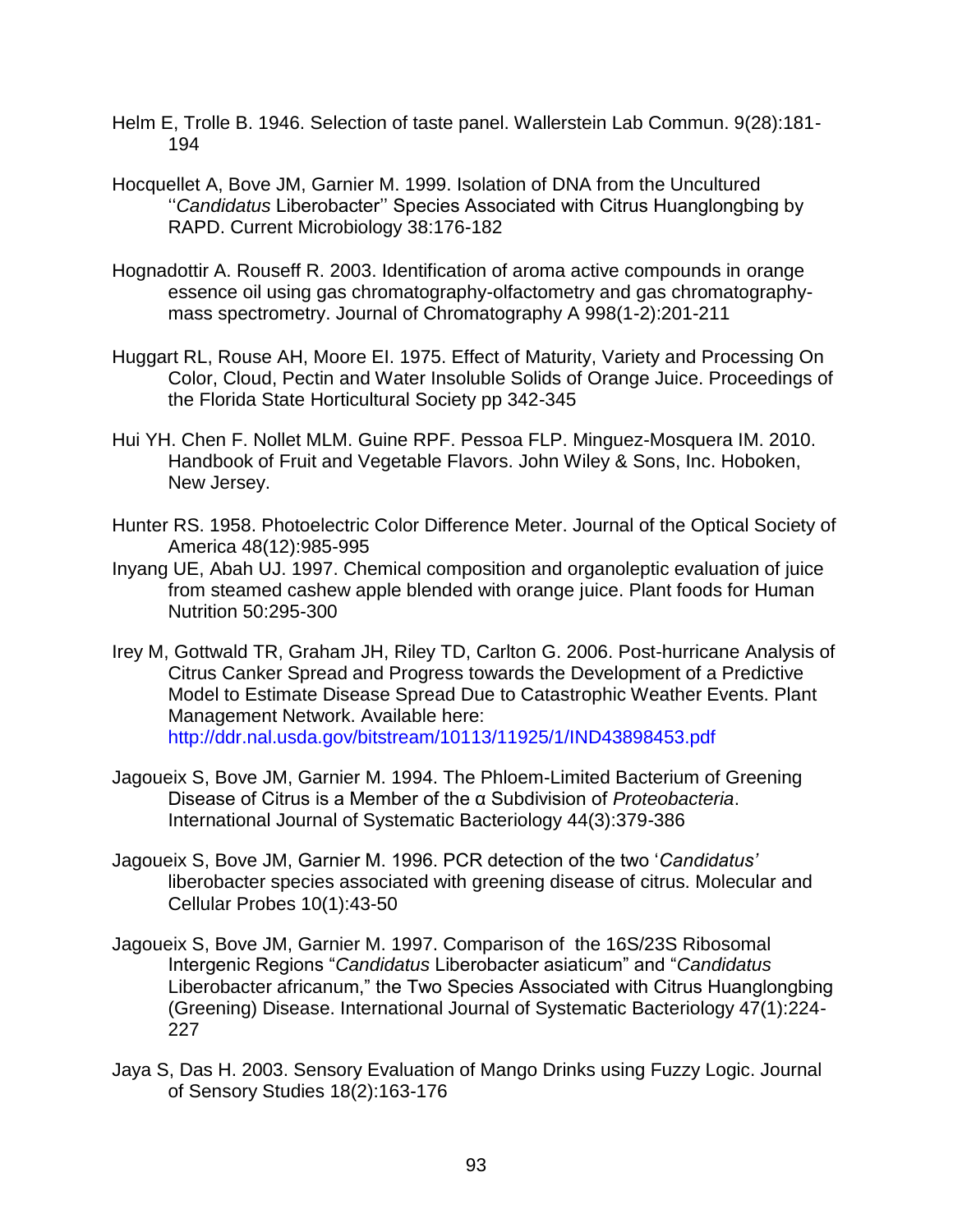- Jayasena V, Cameron I. 2008. <sup>o</sup>Brix/acid ratio as a predictor of consumer acceptability of crimson seedless table grapes. Journal of Food Quality 31(6):736-750.
- Jia C, Luo Y, Pawliszyn J. 1998. Solid phase microextraction combined with HPLC for determination of metal ions using crown ether as selective extracting reagent. Journal of Microcolumn Separations 10(2):167-173
- Jia M, Zhang QH, Min DB. 1999. Pulsed electric field processing effects on flavor compounds and microorganisms of orange juice. Food Chemistry 65(4): 445-451
- Johnson JR. Braddock RJ. Chen CS. 1996. Flavor losses in orange juice during ultrafiltration and subsequent evaporation. Journal of Food Science 61(3):540- 543
- Jordan RB, Seelye RJ, McGlone CA. 2001. A sensory based alternative to brix/acid ratio. Food Technology 55(6):36-44.
- Jordan MJ, Goodner KL, Laencina J. 2003. Deaeration and pasteurization effects on the orange juice aromatic fraction. Food Science and Technology 36(4):391-396
- Kelebek H, Selli S, Canbas A, Cabaroglu T. 2009. HPLC determination of organic acids, sugars, phenolic compositions and antioxidant capacity of orange juice and orange wine made from a Turkish cv. Kozan. Microchemical Journal 91:187-192
- Kimball DA. 1999. Citrus Processing: A complete guide. Second edition. Aspen Publishers, Inc. pp. 218-219
- Kinnamon SC, Cummings TA. 1992. Chemosensory Transduction Mechanisms in Taste. Annual Review of Physiology 54:715-731
- Kometani T, Nishimura T, Nakae T, Takii H, Okada S. 1996. Synthesis of neohesperidin glycosides and naringin glycosides by cyclodextrin glucanotransferase from an Alkalophilic Bacillus species. Biosci. Biotech. Biochem. 60:645-649
- Kramer A, Twigg BA. 1970. Quality Control for The Food Industry Third edition. Westport, Connecticut: AVI Publishing company.
- Lawless HT, Hermann H. 1999. Sensory evaluation of food: principles and practices. Aspen Publishers, Inc.
- Li W, Hartung JS, Levy L. 2006. Quantitative real-time PCR for detection and identification of *Candidatus Liberibacter* species associated with citrus huanglongbing. Journal of Microbiological Methods 66:104-115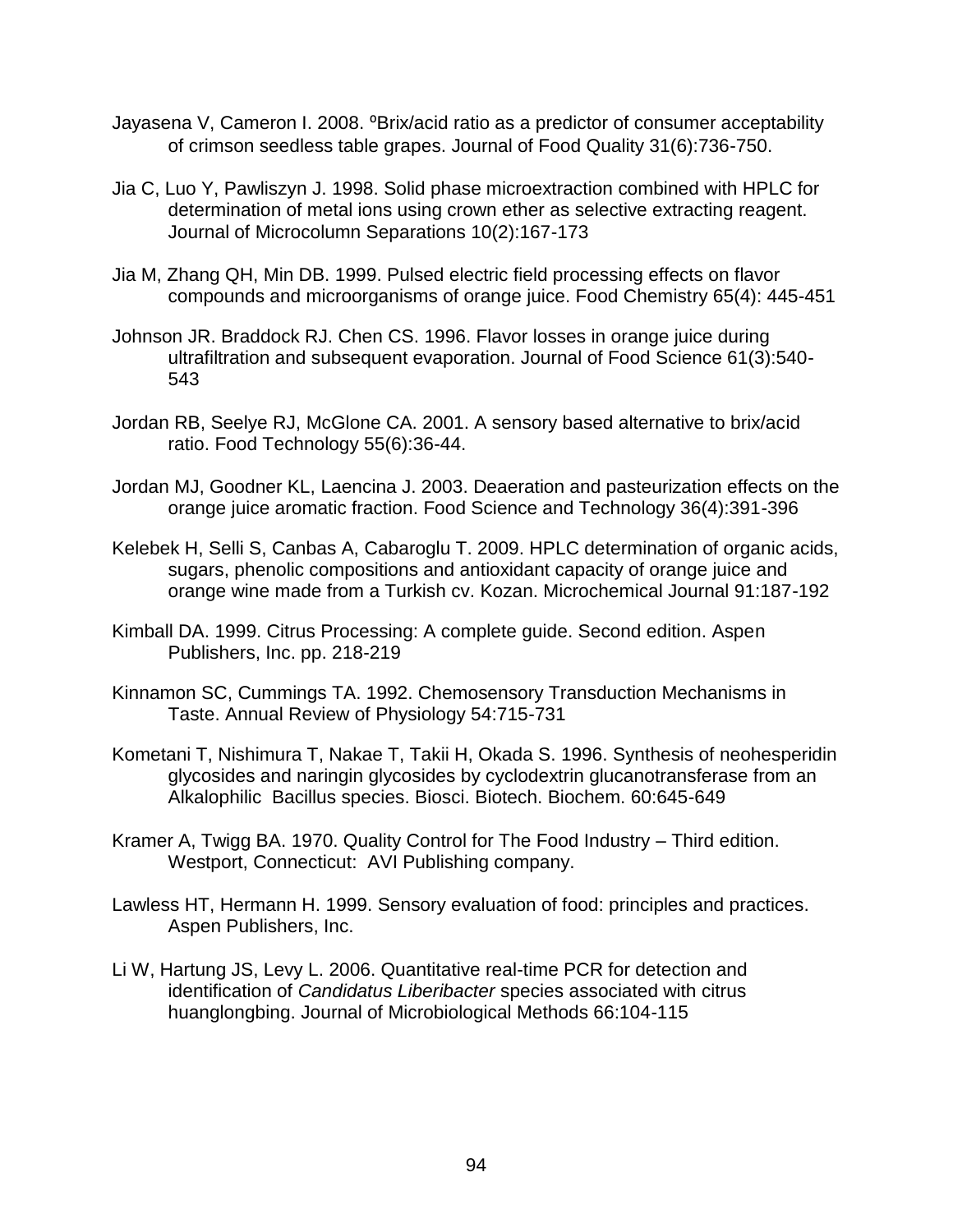- Lin H, Doddapaneni H, Bai X, Yao J, Zhao X, Civerolo E. 2008. Acquisition of uncharacterized sequences from *Candidatus* Liberibacter, an unculturable bacterium, using an improved genomic walking method. Molecular and Cellular Probes 22(2008):30-37
- Lindsay RC. 1996. Flavors. *In:* Fennema OR. Food Chemistry Third Edition. New York: Marcel Dekker.
- Lopes SA, Bassanezi RB, Belasque J, Yamamoto PT. 2010. Management of Citrus Huanglongbing in the State of Sao Paolo, Brazil. Food & Fertilizer Technology Center for the Asian and Pacific Region. Available from: <http://www.agnet.org/library/eb/609/>
- Love LA, Sterns J, Spreen T, Wysocki A. 2006. Changing Patterns Of Orange Juice Consumption in The Southern United States. Southern Agricultural Economics Association Annual Meetings. Available here: <http://ageconsearch.umn.edu/bitstream/35485/1/sp06lo01.pdf>
- Maarse H. 1991. Volatile compoundsin foods and beverages. Marcel Dekker, Inc. New York, New York. pp 308.
- Manner HI, Buker RS, Easton Smith V, Elevitch CR. 2006. Citrus species (citrus), ver. 2.1. In: Elevitch, C.R. (ed.). Species Profiles for Pacific Island Agroforestry. Permanent Agriculture Resources (PAR), Hōlualoa, Hawai'i. [http://www.traditionaltree.org](http://www.traditionaltree.org/)
- Melendez-Martinez AJ, Britton G, Vicario IM. Heredia FJ. 2005. Color and carotenoid profile of Spanish Valencia late ultrafrozen orange juices. Food Research International 38(8-9):931-936
- Mendoza F, Dejmek P, Aguilera JM. 2006. Calibrated color measurements of agricultural foods using image analysis. Postharvest Biology and Technology 41:285-295
- McClean APD, Oberholzer PCJ. (1965). Citrus psylla, a vector of greening disease of sweet orange. South African Journal of Agricultural Science 8: 297-298
- Meilgaard MC, Civille GV. Carr BT. 2007. Sensory Evaluation Techniques Fourth Edition. CRC Press. Taylor and Francis Group.
- Milliken CS, Tylor AR, Bonns WW, Webber HJ. 1919. A Study of the Effects of Freezes on Citrus in California. University of California Press 55:247-296 Available here: [http://ia700202.us.archive.org/19/items/studyofeffectsof00webbiala/studyofeffect](http://ia700202.us.archive.org/19/items/studyofeffectsof00webbiala/studyofeffectsof00webbiala.pdf) [sof00webbiala.pdf](http://ia700202.us.archive.org/19/items/studyofeffectsof00webbiala/studyofeffectsof00webbiala.pdf)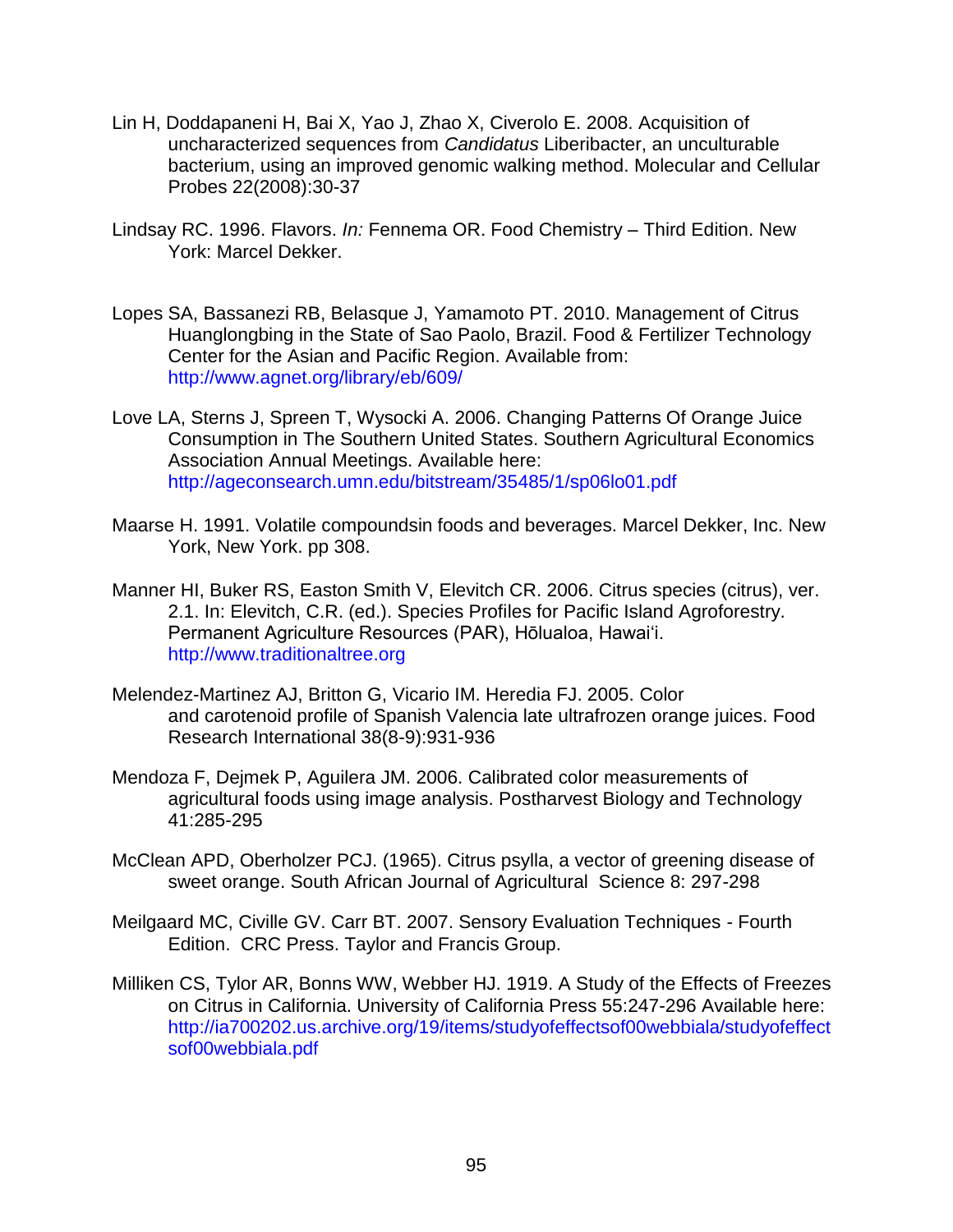- Moshonas MG. Shaw PE. 1987. Quantitative analysis of orange juice flavor volatiles by direct-injection gas chromatography. Journal of Agricultural and Food Chemistry 35(1):161-165
- Moshonas MG. Shaw PE. 1994. Quantitative determination of 46 volatile constituents in fresh, unpasteurized orange juices using dynamic headspace gas chromatography. Journal of Agricultural and Food Chemistry 42(7):1525-1528
- Moshonas MG, Shaw PE. 1997. Flavor and chemical comparison of pasteurized and fresh Valencia orange juices. Journal of Food Quality 20(1):31-40
- Mouly PP, Arzouyan CR, Gaydou EM, Estienne JM. 1994. Differentiation of citrus juices by factorial discriminant analysis using liquid chromatography of flavanone glycosides. Journal of Agricultural and Food Chemistry 42(1):70-79
- Mouly PP, Gaydou EM, Auffray A. 1998. Simultaneous separation of flavanone glycosides and polymethoxylated flavones in citrus juices using liquid chromatography. Journal of Chromatography A 800(2):171-179
- Mounts TL, Warner K. 1980. Evaluation of Finished Oils. Available from: <http://ddr.nal.usda.gov/bitstream/10113/28443/1/IND82010064.pdf>
- Murray RGE, Stackebrandt E. 1995. Taxonomic Note: Implementation of the Provisional Status Candidatus for Incompletely Described Procaryotes. International Journal of Systematic and Evolutionary Microbiology Vol 45(1):186-187
- Mrak EM, Stewart GF. 1954. Advances in Food Research. Academic Press Inc. pp 304
- National Research Council. 2010. "2 Challenges to Citrus Production." Strategic Planning for the Florida Citrus Industry: Addressing Citrus Greening. Washington, DC: The National Academies Press, Print. Available here: http://www.nap.edu/openbook.php?record\_id=12880&page=18
- Nielsen SS. 2010. Food Analysis Fourth Edition. Springer Science+Business Media, LLC. pp 516.
- Nisperos-Carriedo MO, Shaw PE. 1990. Comparison of Volatile Flavor Components in Fresh and Processed Orange Juices. Journal of Agricultural and Food Chemistry 38(4):1048-1052
- Niu L, Wu J, Liao X, Chen F, Wang Z, Zhao G, Hu X. 2008. Physicochemical characteristics of orange juice samples from seven cultivars. Agricultural Sciences in China 7(1):41-47
- Norman MD, Clein W. 1956. Acelora juice The richest known source of vitamin C: a clinical study in infants. The Journal of Pediatrics 48(2):140-145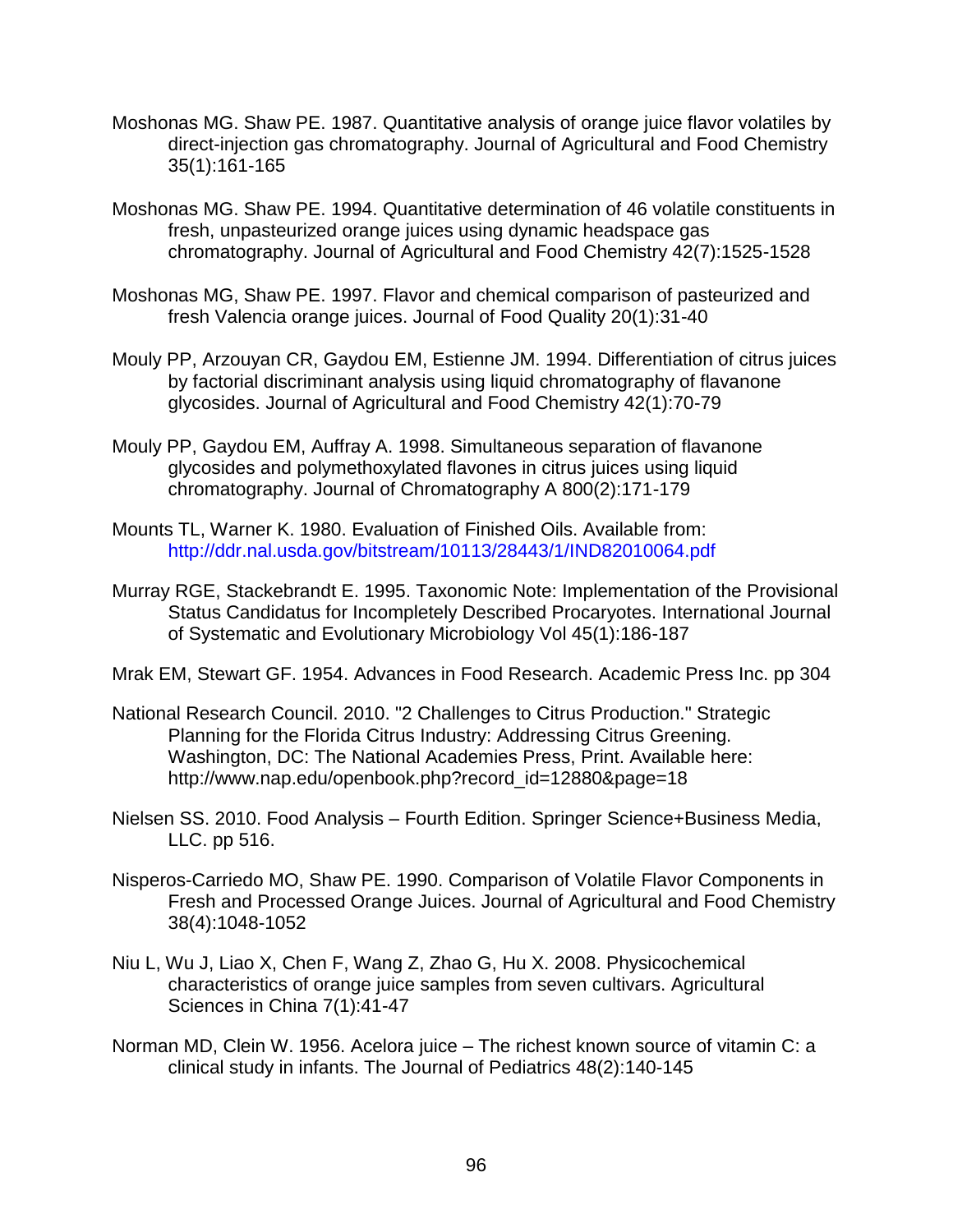- Obenland D, Collins S, Mackey B, Sievert J, Fjeld K, Arpaia ML. 2009. Determinants of Flavor acceptability during the maturation of navel oranges. Postharvest Biology and Technology 52(2):156-163.
- Ooghe WC, Ooghe SJ, Detavernier CM, Huyghebaert A. 1994. Characterization of orange juice (*Citrus sinensis*) by flavanone glycosides. Journal of Agricultural and Food Chemistry 42(10):2183-2190
- PAMCO. 2006. China's Citrus Industry 2005. Punjab AgriMarketing Company. Available from:<http://62.149.36.239/~pamco/articles.php?id=19>
- Patton S. Josephson DV. 1957. A method of determining significance of volatile flavor compounds in foods. Journal of Food Science 22(3):316-318
- Pena JE, Sharp JL, Wysoki M. 2002. Tropical fruit pests and pollinators: biology, economic importance, natural enemies and control. Cabi Publishing. pp 73-74.
- Peryam DR, Swartz VW. 1950. Measurements of sensory differences. Food Technology 4(1950):390
- Phillips KM, Tarrago-Trani MT, Gebhardt SE, Exler J, Patterson KY, Haytowitz DB. Pehrsson PR. Holden JM. 2010. Stability of Vitamin C in frozen raw fruit and vegetable homogenates. Journal of Food Composition and Analysis 23(2010):253-259
- Plaza L, Sanchez-Moreno C, de Ancos B, Elez-Martinez P, Martin-Belloso O, Cano MP. 2011. Carotenoid and flavanone content during refrigerated storage of orange juice processed by high pressure, pulsed electric fields and low pasteurization. Food Science and Technology 44(4):834-839
- Plotto A, Baldwin E, McCollum G, Manthey J, Narciso J, Irey M. 2010. Effect of Liberabacter Infection (Huanglong or "Greening Disease") of Citrus on Orange Juice Flavor Quality by Sensory Evaluation. Journal of Food Science 75(4):220- 230.
- Polydera AC, Galanou E, Stoforus NG, Taoukis PS. 2004. Inactivation kinetics of pectin methylesterase of greek Navel orange juice as a function of high hydrostatic pressure and temperature conditions. Journal of Food Engineering 62(3): 291- 298
- Qiao Y. Xie BJ. Zhang Y. Zhang Y. Fan G. Yao XL. Pan S. 2008. Characterization of aroma active compounds in fruit juice and peel oil of jinchen sweet orange fruit (*Citrus sinensis* (L.) Osbeck) by GC-MS and GC-O. Molecules 13:1334-1344
- Raj D, Sharma PC, Vaidya D. 2011. Effect of blending and storage on quality characteristics of blended sand pear apple juice beverage. Journal of Food Science and Technology 48(1):102-105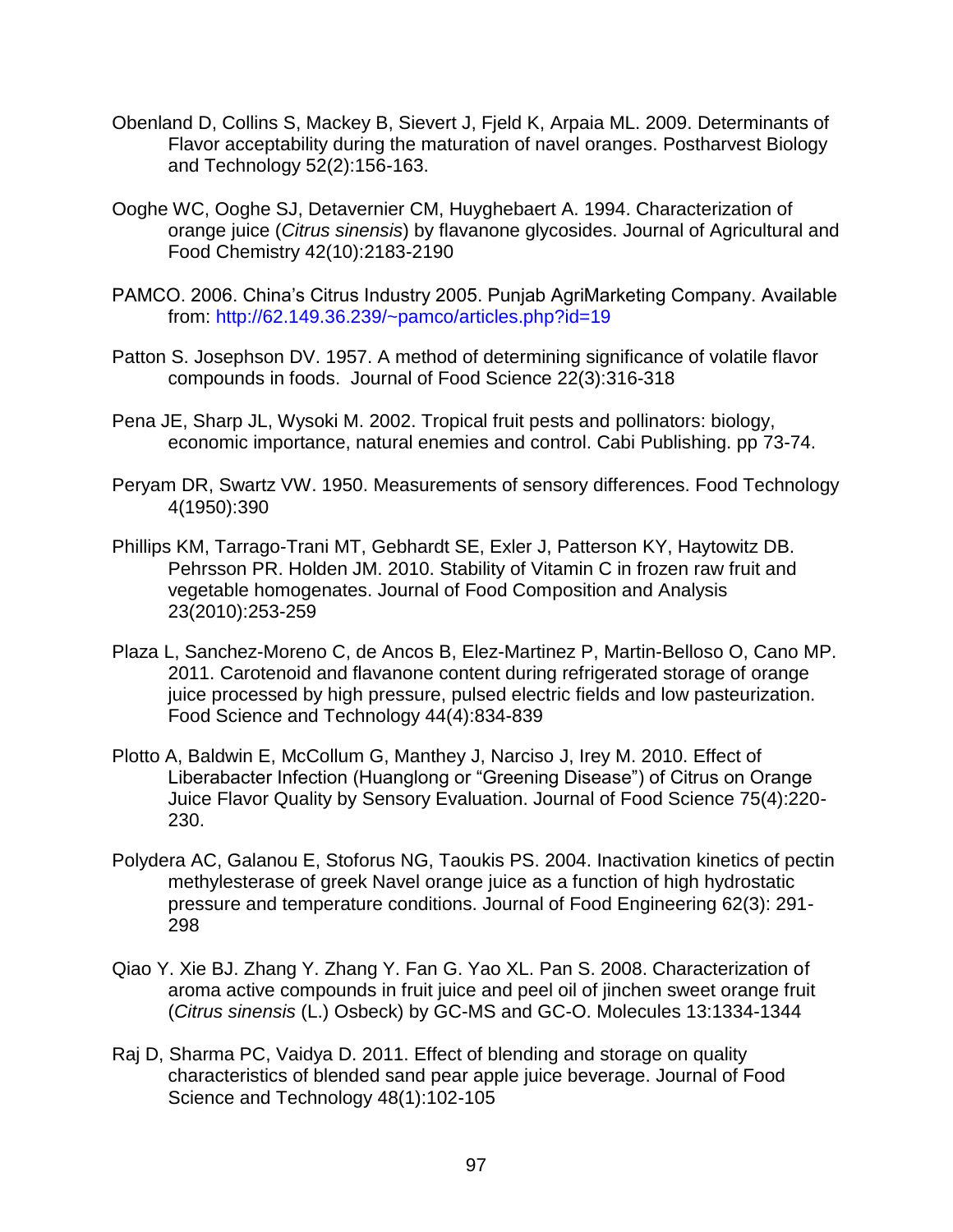- Rapisarda P, Pannuzzo P, Romano G, Russo G. 2003. Juice components of a new pigmented citrus hybrid *Citrus sinensis* (L.) Osbeck × *Citrus clementina* Hort. ex Tan. Journal of Agricultural and Food Chemistry 51(6):1611-1616
- Redd JB, Hendrix CM, Hendrix DL. 1986. Quality Control Manual For Citrus Processing Plants – Book I. Intercit, Inc. Safety Harbor, Florida.
- Rouseff RL. 1982. Nomilin, a new bitter component in grape fruit juice. Journal of Agricultural and Food Chemistry 30(3):504-507
- Rousseff RL, Martin SF, Youtsey CO. 1987. Quantitative survey of narirutin, naringin, hesperidin and neohesperidin in citrus. Journal of Agricultural and Food Chemistry 35(6):1027-1030
- Rouseff RL, Raley L. 1996. Application of Diode Array Detection with a C-30 Reversed Phase Column for the Separation and Identification of Saponified Orange Juice Carotenoids. Journal of Agricultural and Food Chemistry 44(8):2176-2181
- Sanchez-Moreno C, Plaza L, de Ancos B, Cano MP. 2003. Vitamin C, Provitamin A Carotenoids, and Other Carotenoids in High-Pressurized Orange Juice during Refrigerated Storage. Journal of Agricultural and Food Chemistry 51(3):647-653
- Sagaram US, DeAngelis KM, Trivedi P, Andersen GL, Lu S, Wang N. 2009. Bacterial Diversity Analysis of Huanglongbing Pathogen-Infected Citrus, Using PhyloChip Arrays and 16S rRNA Gene Clone Library Sequencing. Applied and Environmental Microbiology 75(6):1566-1574
- Schubert TS, Rizvi SA, Sun X, Gottwald TR, Graham JH, Dixon WN. 2001. Meeting the Challenge of Eradicating Citrus Canker in Florida – Again. The American Phytopathological Society 85(4):340-356
- Sechler A, Schuenzel EL, Cooke P, Donnua S, Thaveechai N, Postnikova E, Stone AL, Schneider WL, Damsteegt VD, Schaad NW. 2009. Cultivation of '*Candidatus* Liberibacter asiaticus', '*Ca*. L. africanus', and '*Ca*. L. americanus' Associated with Huanglongbing. Phytophathology 99(5):480-486
- Selli S. Cabaroglu T. Canbas A. 2004. Volatile flavor components of orange juice obtained from the cv. Kozan Turkey. Journal of Food Composition and Analysis 17(4):789-796
- Sharon-Asa L, Shalit M, Frydman A, Bar E, Holland D, Or E, Lavi U, Lewinsohn E, Eyal Y. 2003. Citrus fruit flavor and aroma biosynthesis: isolation, functional characterization, and developmental regulation of *Cstps1*, a key gene in the production of the sesquiterpene aroma compound valencene. The Plant Journal 36(5):664-674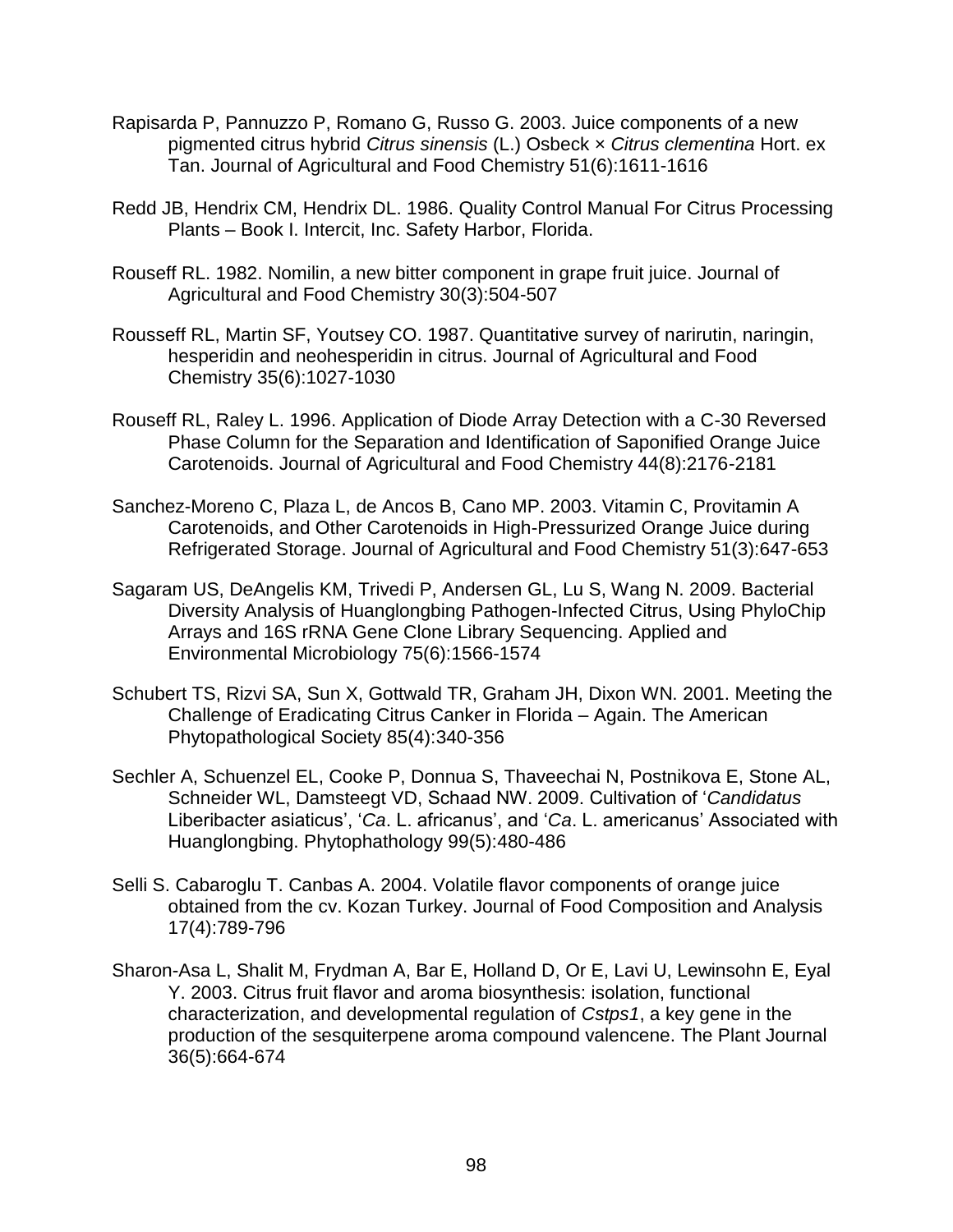- Shaw PE. 1977. *In* Citrus Processing Science and Technology, Vol 1. Nagy S. Shaw PE. Veldhuis MK. Ed. Avi Publishing Co. Westport Conn. p 000
- Shaw PE. 1979. Review of quantitative analyses of citrus essential oils. Journal of Agricultural and Food Chemistry 27(2):246-257
- Shaw PE. Wilson CW. 1980. Importance of selected volatile components to natural orange, grapefruit, tangerine and mandarin flavors. *In* Citrus Nutrition and Quality. pp 167-190Shaw PE. Buslig BE. Moshonas MG. 1993. Classification of commercial orange juice types by pattern recognition involving volatiles constituents quantified by gas chromatography. Journal of Agricultural and Food Chemistry 41(5):809-813
- Shaw PE. Buslig BS. Wilson CW III. 1983. Total citrate content of orange and grapefruit juices. Journal of Agricultural and Food Chemistry 31(1):182-184
- Shaw PE, Buslig BS, Moshonas MG. 1993. Classification of commercial orange juice types by pattern recognition involving volatile constituents quantified by gas chromatography. Journal of Agricultural and Food Chemistry 41:809-813
- Shokrollah H, Abdullah TL, Sijam K, Abdullah SNA. 2011. Identification of physical and biochemical characteristics of mandarin (*citrus reticulata*) fruit infected by Huanglongbing (HLB). Australian Journal of Crop Science 5(2):181-186
- Slattery ML, Benson J, Curtin K, Ma K, Schaeffer D, Potter JD. 2000. Carotenoids and colon cancer. American Journal of Clinical Nutrition 71(2):575-582
- Slaughter DC, Obenland DM, Thompson JF, Arpaia ML, Margosan DA. 2008. Nondestructive freeze damage detection in oranges using machine vision and ultraviolet fluorescence. Postharvest Biology and Technology 48(2008):341-346
- Snyder JM, Frankel EN, Selke E, Warner K. 1988. Comparison of Gas Chromatographic Methods for Volatile Lipid Oxidation Compounds in Soybean Oil. Journal of the American Oil Chemists' Society 65:1617-1620

Spiegel-Roy P, Goldschmidt EE. 1996. Biology of Citrus. Cambridge University Press.

- Stall RE, Seymour CP. 1983. Canker, A Threat to Citrus in the Gulf-Coast States. Plant Disease 67:581-585
- Steinmetz KA, Potter JD, Folsom AR. 1993. Vegetables, Fruit, and Lung Cancer in the Iowa Women's Health Study. Cancer Research 53:536-543
- Stewart I. 1977. Provitamin A and Carotenoid Content of Citrus Juices. Journal of Agricultural and Food Chemistry 25(5):1132-1137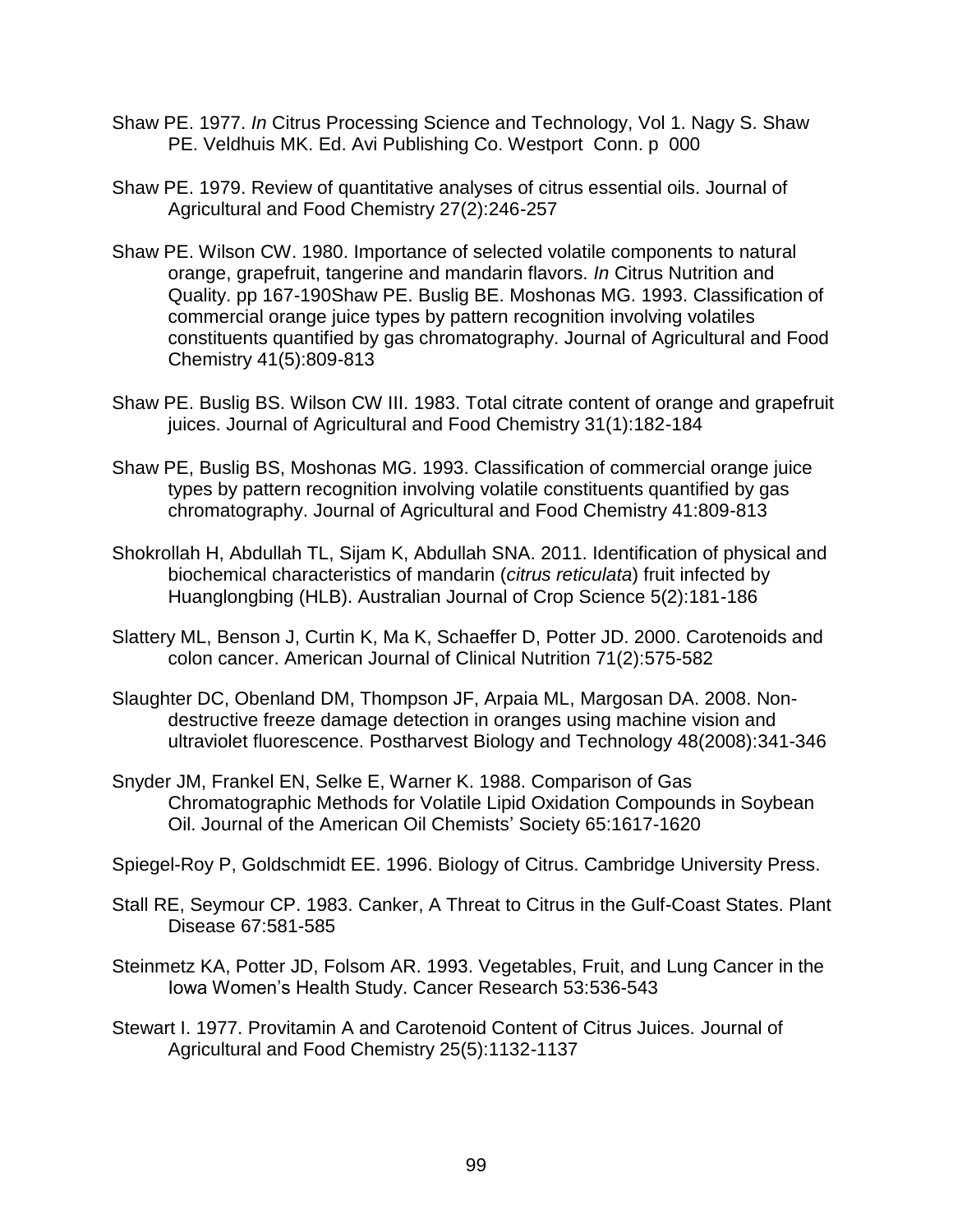- Stone H, Sidel JL. 2004. Sensory Evaluation Practices Third Edition. Elsevier Academic Press.
- Stover E, Castle WS, Spyke P. 2008. The Citrus Grove of the Future and its Implication for Huanglongbing Management. Proceedings of the Florida State Horticultural Society. Vol 121:155-159. Available from: <http://ddr.nal.usda.gov/bitstream/10113/33288/1/IND44234754.pdf>
- Sullivan M, Zink R. 2010. Potential Differences for HLB between Florida and the Western States. Plant Health. USDA Animal and Plant Health Inspection. Available from: [http://www.aphis.usda.gov/plant\\_health/plant\\_pest\\_info/citrus\\_greening/downloa](http://www.aphis.usda.gov/plant_health/plant_pest_info/citrus_greening/downloads/pdf_files/hlb.pdf) [ds/pdf\\_files/hlb.pdf](http://www.aphis.usda.gov/plant_health/plant_pest_info/citrus_greening/downloads/pdf_files/hlb.pdf)
- Swift LJ. 1965. Peel juice flavor: proximate analyses of Florida orange peel juice extract for 1962-63 and 1963-64 seasons. Journal of Agricultural and Food Chemistry 13(3):282-284
- Tatineni S, Sagaram US, Gowda S, Robertson CJ, Dawson WO, Iwanami T, Wang N. 2008. In Planta Distribution of '*Candidatus* Liberibacter asiaticus' as Revealed by Polymerase Chain Reaction (PCR) and Real-Time PCR. The American Phytopathology Society. 98:592-598.
- Teixeira DC, Saillard C, Eveillard S, Danet JL, Da Costa PI, Ayres AJ, Bove J. 2005. '*Candidatus* Liberibacter americanus' associated with citrus huanglongbing (greening disease) in Sao Paolo State, Brazil.
- Teixeira DC, Saillard C, Couture C, Martins EC, Wulff NA, Eveillard-Jagoueix S, Yamamoto PT, Ayres AJ, Bove JM. 2008. Distribution and quantification of *Candidatus* Liberibacter americanus, agent of huanglongbing disease of citrus in São Paulo State, Brasil, in leaves of an affected sweet orange tree as determined by PCR. Molecular and Cellular Probes 22(3):139-150
- Tepper BJ. 1993. Effects of a slight color variation on consumer acceptance of orange juice. Journal of Sensory Studies 8(2):145-154
- TetraPak. 2004. The Orange Book. Tetra Pak Processing Systems. Lund, Sweden.
- Topuz A, Topakci M, Canakci M, Akinci I, Ozdemir F. 2005. Physical and nutritional properties of four orange varieties. Journal of Food Engineering 66(4): 519-523
- Tiwari BK, Muthukumarappan K, O'Donnell CP, Cullen PJ. 2008. Colour degradation and quality parameters of sonicated orange juice using response surface methodology. LWT – Food Science and Technology 41(10): 1876-1883
- Tsai C, Hung T, Su H. 2008. Strain identification and distribution of citrus Huanglongbing bacteria in Taiwan. Plant Pathology 49: 49-56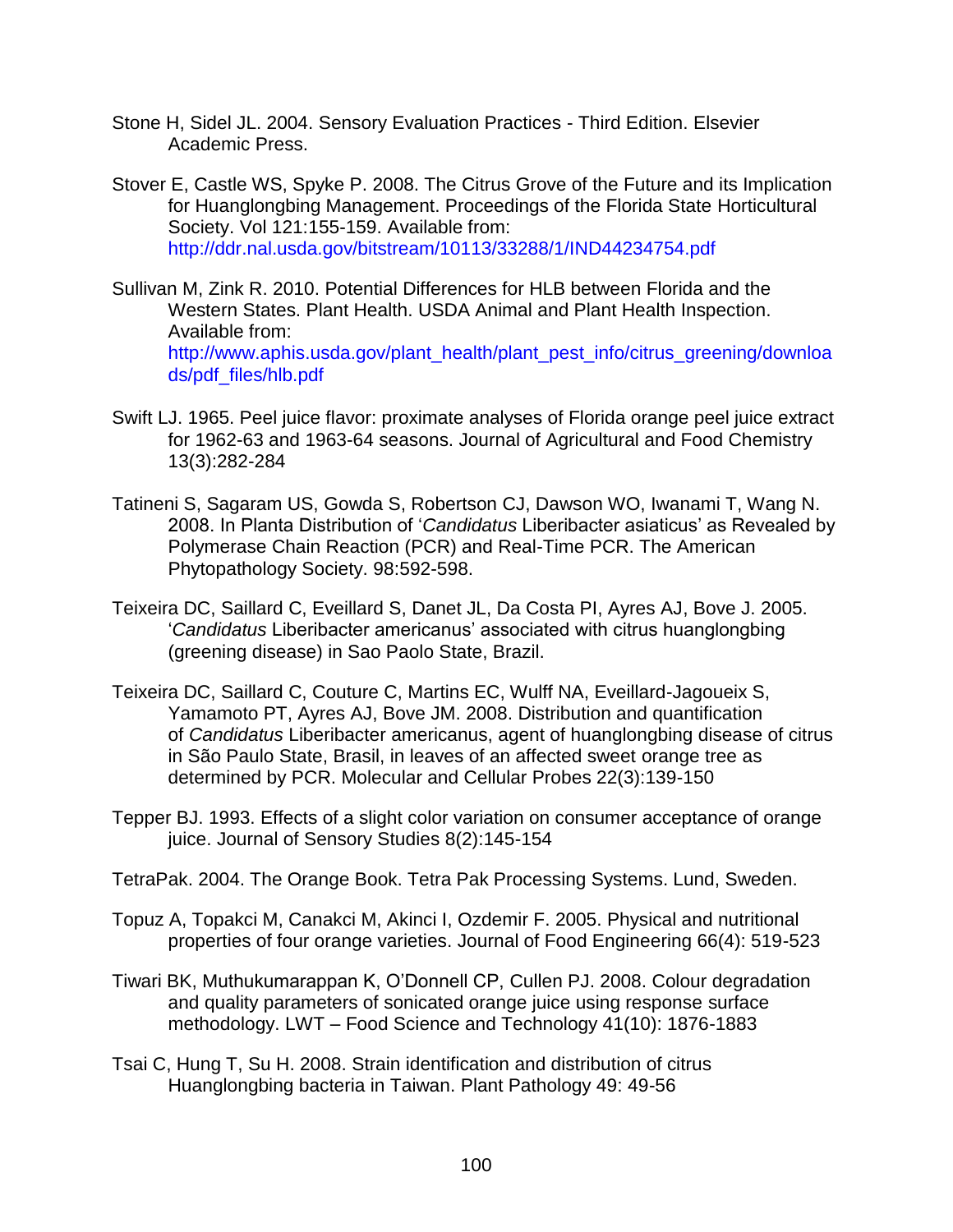- USDA. 1983. United States Standards for Grades of Orange Juice. Available from: <http://www.ams.usda.gov/AMSv1.0/getfile?dDocName=STELDEV3011864>
- USDA. 2006. Recovery Plan for Huanglongbing (HLB) or Citrus greening caused by Candidatus Liberibacter Africanus, L. Asiaticus, and L. Americanus. Available from: [http://www.ars.usda.gov/SP2UserFiles/Place/00000000/opmp/CitrusGreening61](http://www.ars.usda.gov/SP2UserFiles/Place/00000000/opmp/CitrusGreening61017.pdf) [017.pdf](http://www.ars.usda.gov/SP2UserFiles/Place/00000000/opmp/CitrusGreening61017.pdf)
- USDA (FAS) 2006. Situation and Outlook for Citrus. Foreign Agricultural Service. Fruits and Vegetable Analysis. Available from: [http://www.fas.usda.gov/htp/Hort\\_Circular/2006/02-06/02-20-](http://www.fas.usda.gov/htp/Hort_Circular/2006/02-06/02-20-06%20Citrus%20Feature.pdf) [06%20Citrus%20Feature.pdf](http://www.fas.usda.gov/htp/Hort_Circular/2006/02-06/02-20-06%20Citrus%20Feature.pdf)
- USDA. 2007. Background Statistics: US Citrus Market. Economic Research Service . The Economics of Food, Farming, Natural Resources and Rural America. Available from:<http://www.ers.usda.gov/News/citruscoverage.htm>
- USDA. 2011. Hungry Pests Asian Citrus Psyllid. Animal and Plant Health Inspection Service. United States Department of Agriculture. Available from: <http://www.aphis.usda.gov/hungrypests/asianCitrusPsyllid.shtml>
- USDA. 2012. Plant Health Citrus Greening. Animal and Plant Health Inspection Service. United States Department of Agriculture. Available from: [http://www.aphis.usda.gov/plant\\_health/plant\\_pest\\_info/citrus\\_greening/index.sht](http://www.aphis.usda.gov/plant_health/plant_pest_info/citrus_greening/index.shtml) [ml](http://www.aphis.usda.gov/plant_health/plant_pest_info/citrus_greening/index.shtml)
- Villechanoux S, Garnier M, Renaudin J, Bove JM. 1992. Detection of Several Strains of Bacterium-Like Organism of Citrus Greening Disease by DNA Probes. Current Microbiology 24:89-95
- Wagner CJ, Shaw PE. 1978. Sensory evaluations on Tangerine-Grapefruit Juice Blends. Journal of Food Science 43(1):267-269
- Wu Y, Hamouz F, Schnepf M. 1998. Factors affecting static headspace-gas chromatographic analysis of lipid oxidation in precooked meat. Journal of Agricultural and Food Chemistry 46(9):3677-3682
- Xinlu L. 2001. The Past, Present and Future of China's Citrus Industry. China/FAO Citrus Symposium. Available from: <http://www.fao.org/docrep/003/x6732e/x6732e01.htm>
- Yang X, Peppard T. 1994. Solid-phase microextraction for Flavor analysis. Journal of Agricultural and Food Chemistry 42:1925-1930
- Yoon KY, Woodams EE, Hang YD. 2006 Relationship of acid phosphatase activity and Brix/acid ratio in apples. LWT - Food Science and Technology 39(3):316-320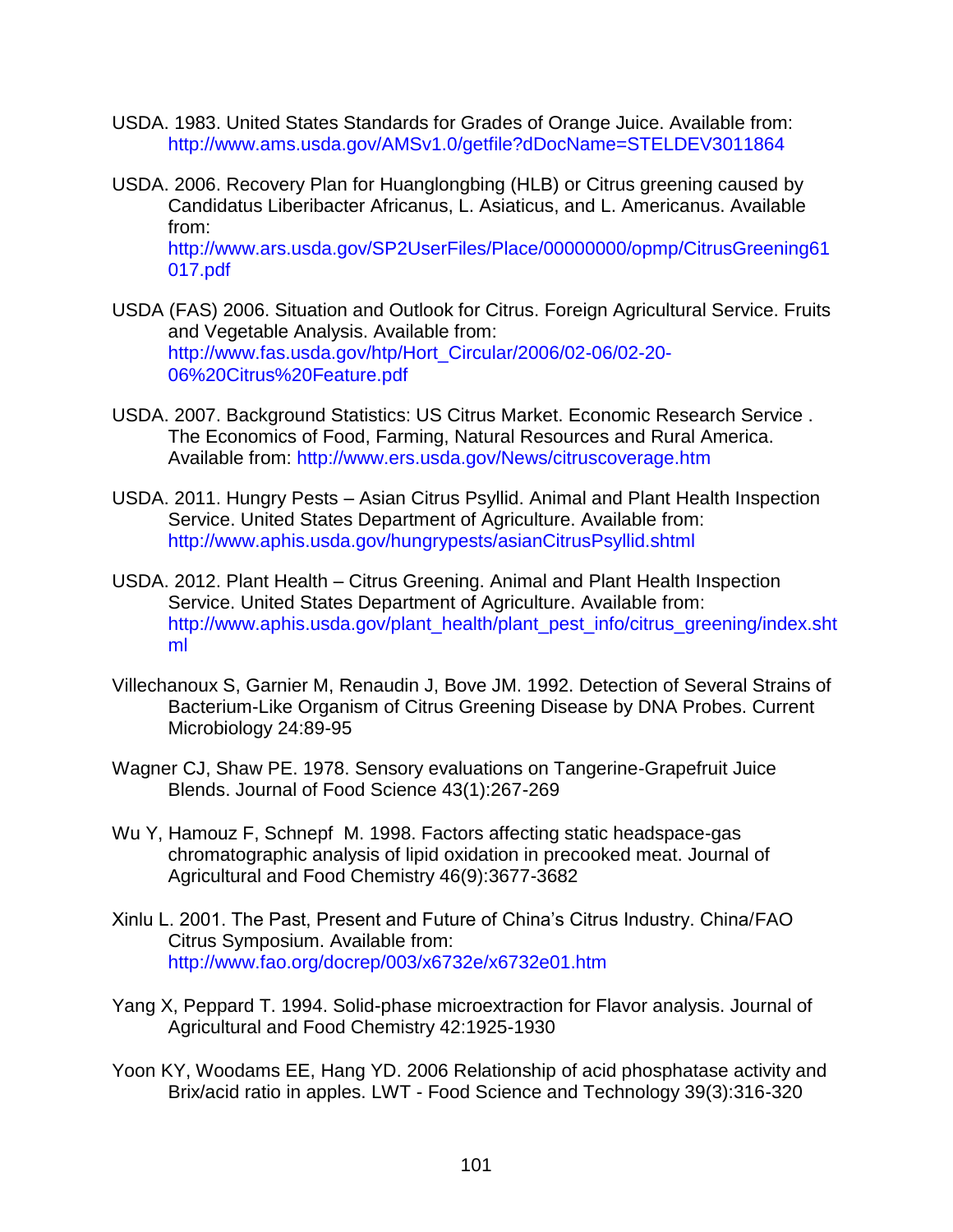- Zanzig BR. 1997. Natural Disasters and the Yield Curve of Florida Valencias. Western Agricultural Economics Association. Available here: <http://ageconsearch.umn.edu/bitstream/35827/1/waeasp85.pdf>
- Zhang Z, Pawliszyn J. 1993. Headspace solid-phase microextraction. Analytical Chemistry 65:1843-1852
- Zuritz CA, Muñoz Puntes E, Mathey HH, Pérez EH, Gascón A, Rubio LA, Carullo CA. Chernikoff RE. Cabeza MS. 2005. Density, viscosity and coefficient of thermal expansion of clear grape juice at different soluble solid concentrations and temperatures. Journal of Food Engineering 71(2):143-149